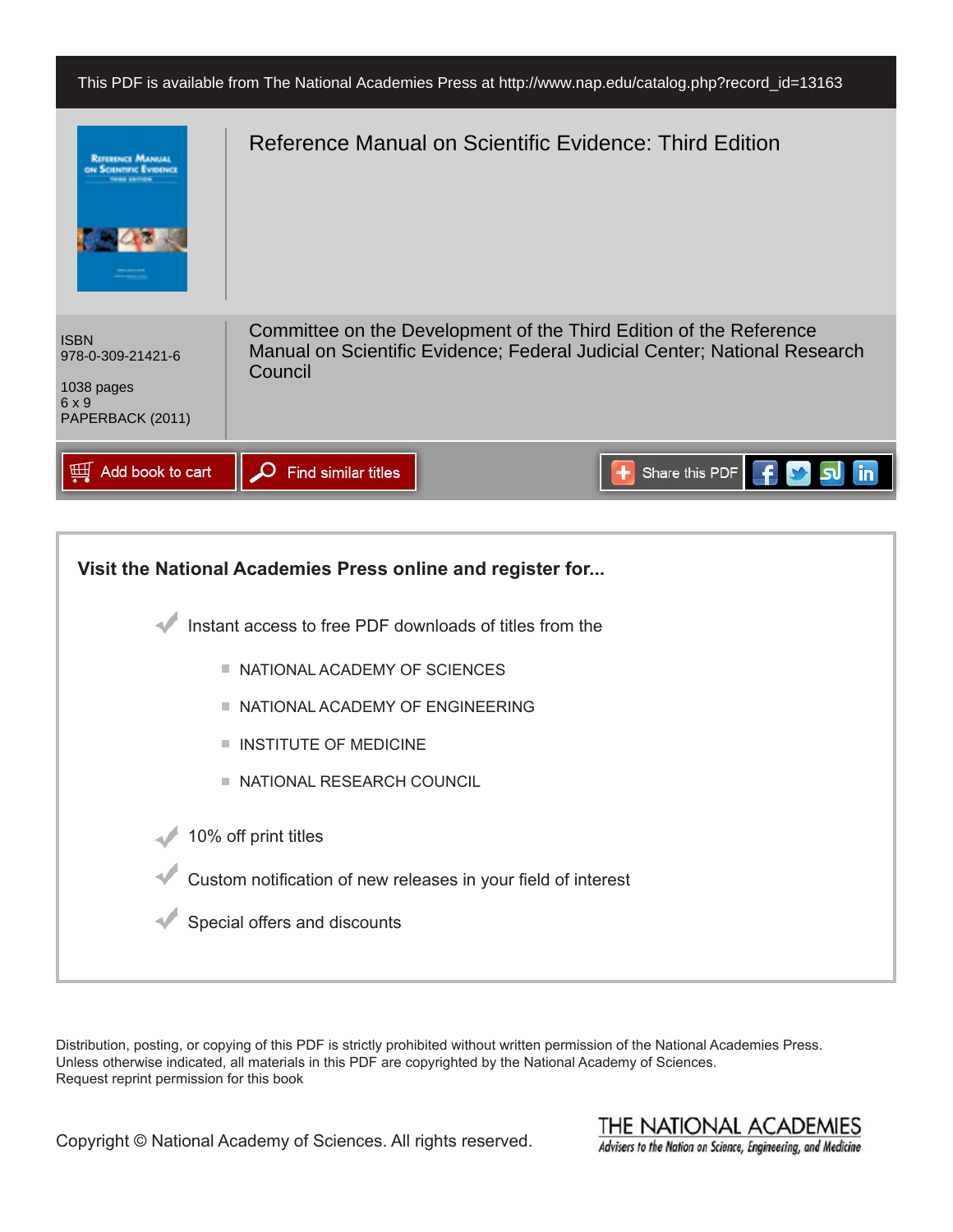### MICHAEL D. GREEN, D. MICHAL FREEDMAN, AND LEON GORDIS

*Michael D. Green, J.D., is Bess & Walter Williams Chair in Law, Wake Forest University School of Law, Winston-Salem, North Carolina.* 

*D. Michal Freedman, J.D., Ph.D., M.P.H., is Epidemiologist, Division of Cancer Epidemiology and Genetics, National Cancer Institute, Bethesda, Maryland.* 

*Leon Gordis, M.D., M.P.H., Dr.P.H., is Professor Emeritus of Epidemiology, Johns Hopkins Bloomberg School of Public Health, and Professor Emeritus of Pediatrics, Johns Hopkins School of Medicine, Baltimore, Maryland.* 

### **CONTENTS**

- I. Introduction, 551
- II. What Different Kinds of Epidemiologic Studies Exist? 555
	- A. Experimental and Observational Studies of Suspected Toxic Agents, 555
	- B. Types of Observational Study Design, 556
		- 1. Cohort studies, 557
		- 2. Case-control studies, 559
		- 3. Cross-sectional studies, 560
		- 4. Ecological studies, 561
	- C. Epidemiologic and Toxicologic Studies, 563
- III. How Should Results of an Epidemiologic Study Be Interpreted? 566
	- A. Relative Risk, 566
	- B. Odds Ratio, 568
	- C. Attributable Risk, 570
	- D. Adjustment for Study Groups That Are Not Comparable, 571
- IV. What Sources of Error Might Have Produced a False Result? 572
	- A. What Statistical Methods Exist to Evaluate the Possibility of Sampling Error? 574
		- 1. False positives and statistical significance, 575
		- 2. False negatives, 581
		- 3. Power, 582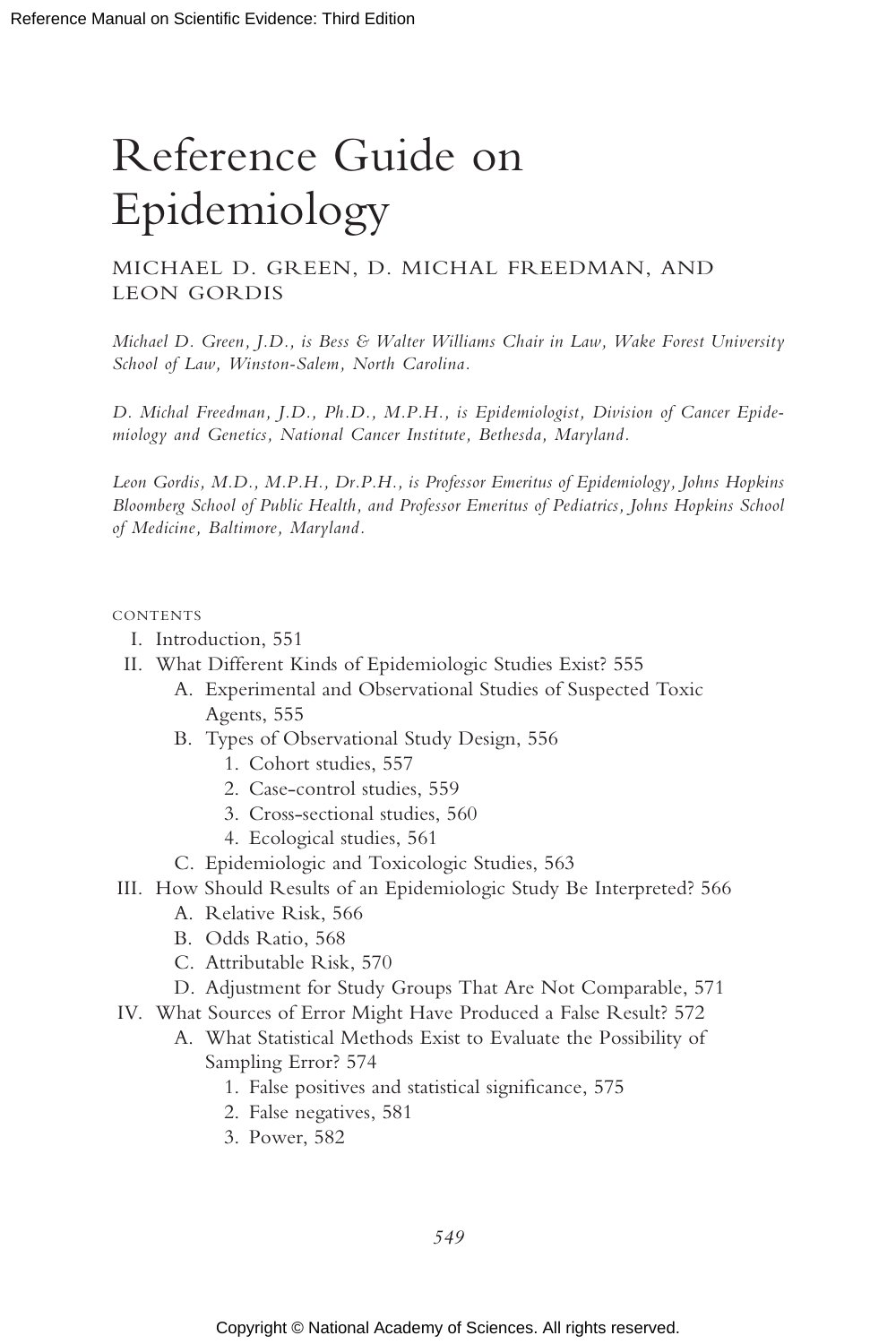- B. What Biases May Have Contributed to an Erroneous Association? 583
	- 1. Selection bias, 583
	- 2. Information bias, 585
	- 3. Other conceptual problems, 590
- C. Could a Confounding Factor Be Responsible for the Study Result? 591
	- 1. What techniques can be used to prevent or limit confounding? 595
	- 2. What techniques can be used to identify confounding factors? 595
	- 3. What techniques can be used to control for confounding factors? 596
- V. General Causation: Is an Exposure a Cause of the Disease? 597
	- A. Is There a Temporal Relationship? 601
	- B. How Strong Is the Association Between the Exposure and Disease? 602
	- C. Is There a Dose–Response Relationship? 603
	- D. Have the Results Been Replicated? 604
	- E. Is the Association Biologically Plausible (Consistent with Existing Knowledge)? 604
	- F. Have Alternative Explanations Been Considered? 605
	- G. What Is the Effect of Ceasing Exposure? 605
	- H. Does the Association Exhibit Specificity? 605
	- I. Are the Findings Consistent with Other Relevant Knowledge? 606
- VI. What Methods Exist for Combining the Results of Multiple Studies? 606
- VII. What Role Does Epidemiology Play in Proving Specific Causation? 608
- VIII.Acknowledgments, 618

Glossary of Terms, 619

References on Epidemiology, 630

References on Law and Epidemiology, 630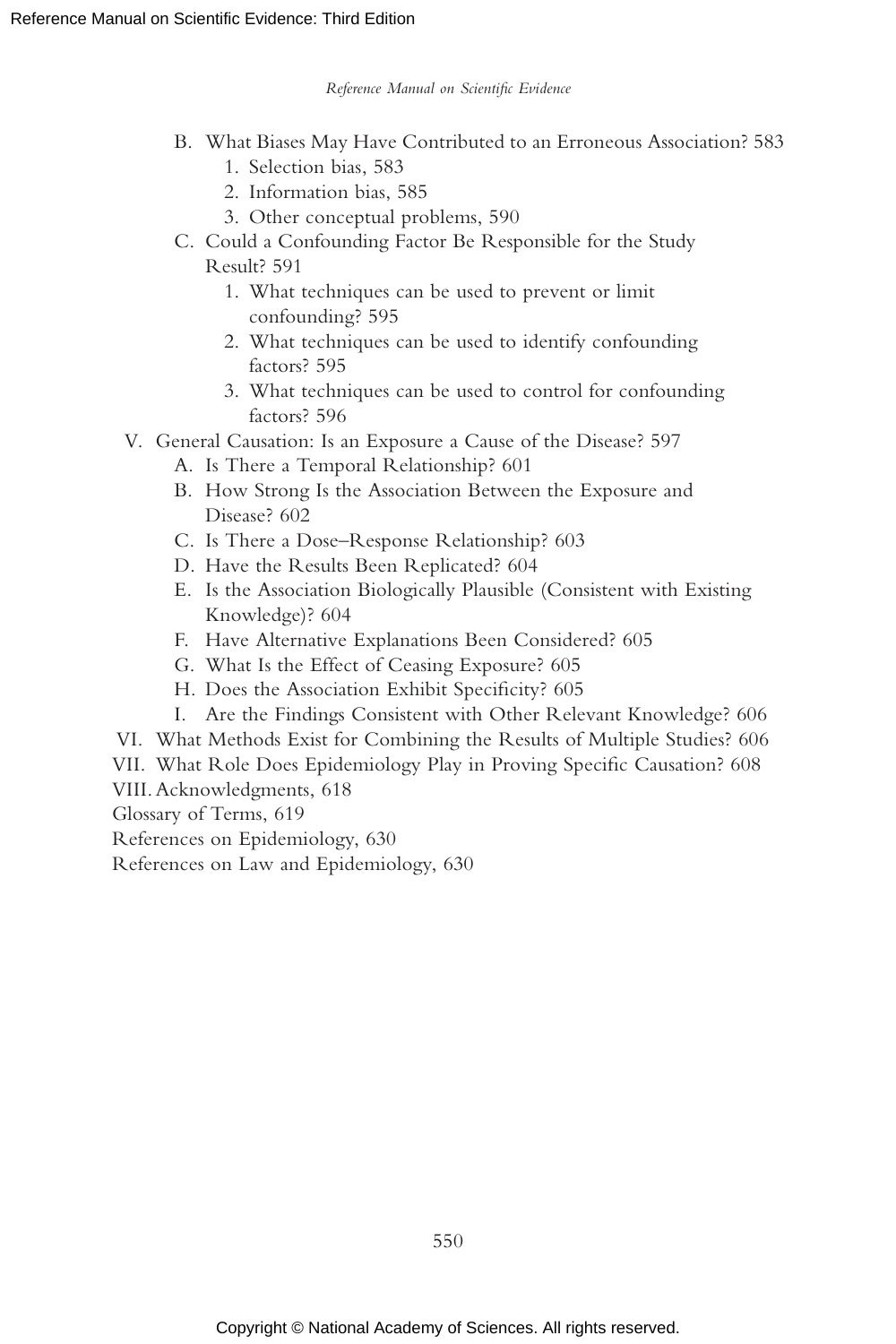## I. Introduction

Epidemiology is the field of public health and medicine that studies the incidence, distribution, and etiology of disease in human populations. The purpose of epidemiology is to better understand disease causation and to prevent disease in groups of individuals. Epidemiology assumes that disease is not distributed randomly in a group of individuals and that identifiable subgroups, including those exposed to certain agents, are at increased risk of contracting particular diseases.1

Judges and juries are regularly presented with epidemiologic evidence as the basis of an expert's opinion on causation.2 In the courtroom, epidemiologic research findings are offered to establish or dispute whether exposure to an agent<sup>3</sup>

1. Although epidemiologists may conduct studies of beneficial agents that prevent or cure disease or other medical conditions, this reference guide refers exclusively to outcomes as diseases, because they are the relevant outcomes in most judicial proceedings in which epidemiology is involved.

2. Epidemiologic studies have been well received by courts deciding cases involving toxic substances. *See, e.g.,* Siharath v. Sandoz Pharms. Corp., 131 F. Supp. 2d 1347, 1356 (N.D. Ga. 2001) ("The existence of relevant epidemiologic studies can be a significant factor in proving general causation in toxic tort cases. Indeed, epidemiologic studies provide 'the primary generally accepted methodology for demonstrating a causal relation between a chemical compound and a set of symptoms or disease.'" (quoting Conde v. Velsicol Chem. Corp., 804 F. Supp. 972, 1025–26 (S.D. Ohio 1992))), *aff'd,* 295 F.3d 1194 (11th Cir. 2002); Berry v. CSX Transp., Inc., 709 So. 2d 552, 569 (Fla. Dist. Ct. App. 1998). Well-conducted studies are uniformly admitted. 3 Modern Scientific Evidence: The Law and Science of Expert Testimony § 23.1, at 187 (David L. Faigman et al. eds., 2007–08) [hereinafter Modern Scientific Evidence]. Since *Daubert v. Merrell Dow Pharmaceuticals,* 509 U.S. 579 (1993), the predominant use of epidemiologic studies is in connection with motions to exclude the testimony of expert witnesses. Cases deciding such motions routinely address epidemiology and its implications for the admissibility of expert testimony on causation. Often it is not the investigator who conducted the study who is serving as an expert witness in a case in which the study bears on causation. *See, e.g.,*  Kennedy v. Collagen Corp., 161 F.3d 1226 (9th Cir. 1998) (physician is permitted to testify about causation); DeLuca v. Merrell Dow Pharms., Inc., 911 F.2d 941, 953 (3d Cir. 1990) (a pediatric pharmacologist expert's credentials are sufficient pursuant to Fed. R. Evid. 702 to interpret epidemiologic studies and render an opinion based thereon); Medalen v. Tiger Drylac U.S.A., Inc., 269 F. Supp. 2d 1118, 1129 (D. Minn. 2003) (holding toxicologist could testify to general causation but not specific causation); Burton v. R.J. Reynolds Tobacco Co., 181 F. Supp. 2d 1256, 1267 (D. Kan. 2002) (a vascular surgeon was permitted to testify to general causation); Landrigan v. Celotex Corp., 605 A.2d 1079, 1088 (N.J. 1992) (an epidemiologist was permitted to testify to both general causation and specific causation); Trach v. Fellin, 817 A.2d 1102, 1117–18 (Pa. Super. Ct. 2003) (an expert who was a toxicologist and pathologist was permitted to testify to general and specific causation).

3. We use the term "agent" to refer to any substance external to the human body that potentially causes disease or other health effects. Thus, drugs, devices, chemicals, radiation, and minerals (e.g., asbestos) are all agents whose toxicity an epidemiologist might explore. A single agent or a number of independent agents may cause disease, or the combined presence of two or more agents may be necessary for the development of the disease. Epidemiologists also conduct studies of individual characteristics, such as blood pressure and diet, which might pose risks, but those studies are rarely of interest in judicial proceedings. Epidemiologists also may conduct studies of drugs and other pharmaceutical products to assess their efficacy and safety.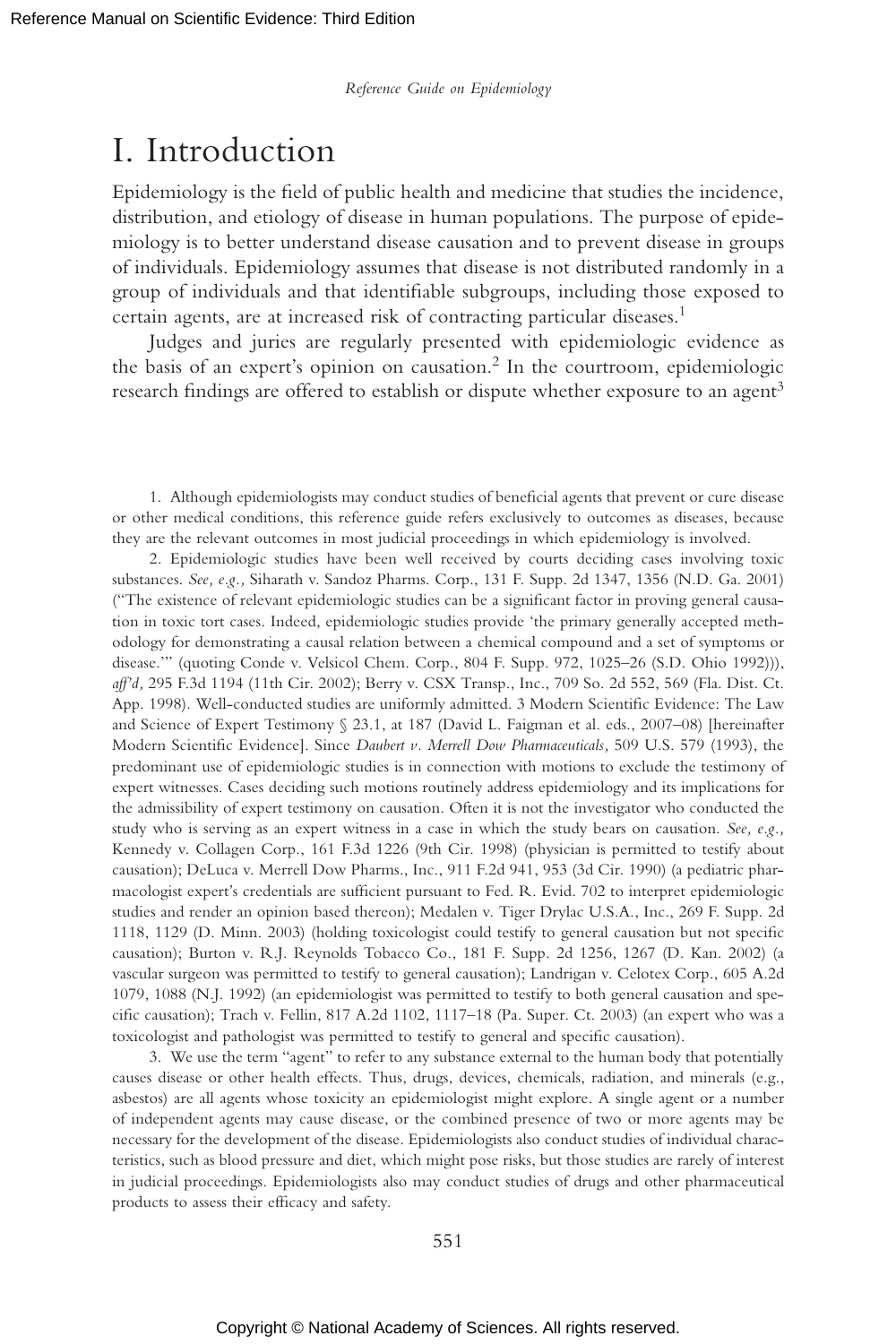caused a harmful effect or disease.4 Epidemiologic evidence identifies agents that are associated with an increased risk of disease in groups of individuals, quantifies the amount of excess disease that is associated with an agent, and provides a profile of the type of individual who is likely to contract a disease after being exposed to an agent. Epidemiology focuses on the question of general causation (i.e., is the agent capable of causing disease?) rather than that of specific causation (i.e., did it cause disease in a particular individual?).5 For example, in the 1950s, Doll and Hill and others published articles about the increased risk of lung cancer in cigarette smokers. Doll and Hill's studies showed that smokers who smoked 10 to 20 cigarettes a day had a lung cancer mortality rate that was about 10 times higher than that for nonsmokers.6 These studies identified an association between smoking cigarettes and death from lung cancer that contributed to the determination that smoking causes lung cancer.

However, it should be emphasized that *an association is not equivalent to causation.*7 An association identified in an epidemiologic study may or may not be

4. *E.g.,* Bonner v. ISP Techs., Inc., 259 F.3d 924 (8th Cir. 2001) (a worker exposed to organic solvents allegedly suffered organic brain dysfunction); Burton v. R.J. Reynolds Tobacco Co., 181 F. Supp. 2d 1256 (D. Kan. 2002) (cigarette smoking was alleged to have caused peripheral vascular disease); *In re* Bextra & Celebrex Mktg. Sales Practices & Prod. Liab. Litig., 524 F. Supp. 2d 1166 (N.D. Cal. 2007) (multidistrict litigation over drugs for arthritic pain that caused heart disease); Ruff v. Ensign-Bickford Indus., Inc., 168 F. Supp. 2d 1271 (D. Utah 2001) (chemicals that escaped from an explosives manufacturing site allegedly caused non-Hodgkin's lymphoma in nearby residents); Castillo v. E.I. du Pont De Nemours & Co., 854 So. 2d 1264 (Fla. 2003) (a child born with a birth defect allegedly resulting from mother's exposure to a fungicide).

5. This terminology and the distinction between general causation and specific causation are widely recognized in court opinions. *See, e.g.,* Norris v. Baxter Healthcare Corp., 397 F.3d 878 (10th Cir. 2005); *In re* Hanford Nuclear Reservation Litig., 292 F.3d 1124, 1129 (9th Cir. 2002) ("'Generic causation' has typically been understood to mean the capacity of a toxic agent . . . to cause the illnesses complained of by plaintiffs. If such capacity is established, 'individual causation' answers whether that toxic agent actually caused a particular plaintiff's illness."); *In re* Rezulin Prods. Liab. Litig., 369 F. Supp. 2d 398, 402 (S.D.N.Y. 2005); Soldo v. Sandoz Pharms. Corp., 244 F. Supp. 2d 434, 524–25 (W.D. Pa. 2003); Burton v. R.J. Reynolds Tobacco Co., 181 F. Supp. 2d 1256, 1266–67 (D. Kan. 2002). For a discussion of specific causation, see *infra* Section VII.

6. Richard Doll & A. Bradford Hill, *Lung Cancer and Other Causes of Death in Relation to Smoking: A Second Report on the Mortality of British Doctors,* 2 Brit. Med. J. 1071 (1956).

7. *See* Soldo v. Sandoz Pharms. Corp., 244 F. Supp. 2d 434, 461 (W.D. Pa. 2003) (Hill criteria [see *infra* Section V] developed to assess whether an association is causal); Miller v. Pfizer, Inc., 196 F. Supp. 2d 1062, 1079–80 (D. Kan. 2002); Magistrini v. One Hour Martinizing Dry Cleaning, 180 F. Supp. 2d 584, 591 (D.N.J. 2002) ("[A]n association is not equivalent to causation." (quoting the second edition of this reference guide)); Zandi v. Wyeth a/k/a Wyeth, Inc., No. 27-CV-06-6744, 2007 WL 3224242, at \*11 (D. Minn. Oct. 15, 2007).

Association is more fully discussed *infra* Section III. The term is used to describe the relationship between two events (e.g., exposure to a chemical agent and development of disease) that occur more frequently together than one would expect by chance. Association does not necessarily imply a causal effect. Causation is used to describe the association between two events when one event is a necessary link in a chain of events that results in the effect. Of course, alternative causal chains may exist that do not include the agent but that result in the same effect. For general treatment of causation in tort law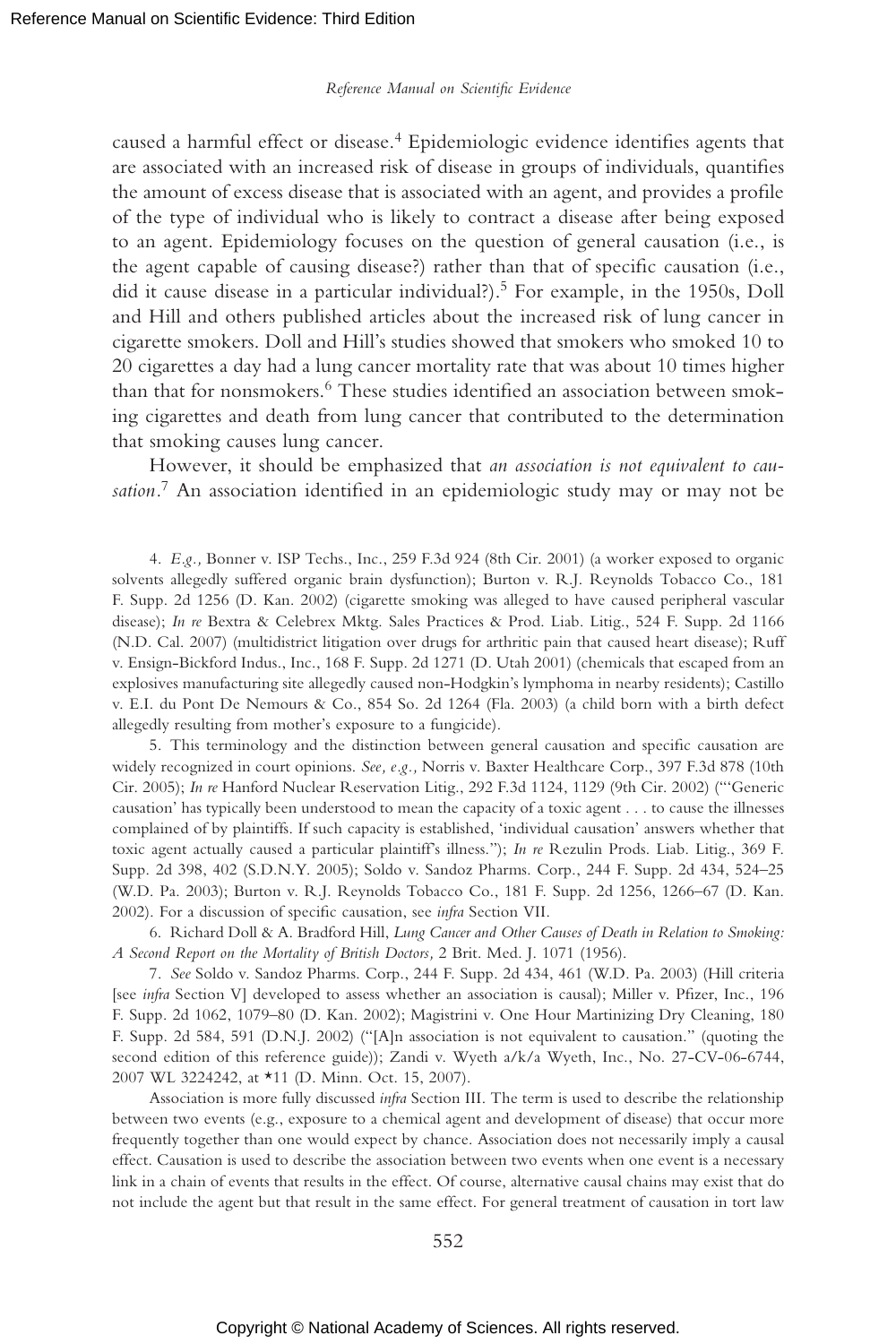causal.8 Assessing whether an association is causal requires an understanding of the strengths and weaknesses of the study's design and implementation, as well as a judgment about how the study findings fit with other scientific knowledge. It is important to emphasize that all studies have "flaws" in the sense of limitations that add uncertainty about the proper interpretation of the results.<sup>9</sup> Some flaws are inevitable given the limits of technology, resources, the ability and willingness of persons to participate in a study, and ethical constraints. In evaluating epidemiologic evidence, the key questions, then, are the extent to which a study's limitations compromise its findings and permit inferences about causation.

A final caveat is that employing the results of group-based studies of risk to make a causal determination for an individual plaintiff is beyond the limits of epidemiology. Nevertheless, a substantial body of legal precedent has developed that addresses the use of epidemiologic evidence to prove causation for an individual litigant through probabilistic means, and the law developed in these cases is discussed later in this reference guide.<sup>10</sup>

The following sections of this reference guide address a number of critical issues that arise in considering the admissibility of, and weight to be accorded to, epidemiologic research findings. Over the past several decades, courts frequently have confronted the use of epidemiologic studies as evidence and have recognized their utility in proving causation. As the Third Circuit observed in *DeLuca v. Merrell Dow Pharmaceuticals, Inc.*: "The reliability of expert testimony founded on reasoning from epidemiologic data is generally a fit subject for judicial notice; epidemiology is a well-established branch of science and medicine, and epidemiologic evidence has been accepted in numerous cases."<sup>11</sup> Indeed,

and that for factual causation to exist an agent must be a necessary link in a causal chain sufficient for the outcome, see Restatement (Third) of Torts: Liability for Physical Harm § 26 (2010). Epidemiologic methods cannot deductively prove causation; indeed, all empirically based science cannot affirmatively prove a causal relation. *See, e.g.,* Stephan F. Lanes, *The Logic of Causal Inference in Medicine,* in Causal Inference 59 (Kenneth J. Rothman ed., 1988). However, epidemiologic evidence can justify an inference that an agent causes a disease. See *infra* Section V.

8. *See infra* Section IV.

9. *See In re* Phenylpropanolamine (PPA) Prods. Liab. Litig., 289 F. Supp. 2d 1230, 1240 (W.D. Wash. 2003) (quoting this reference guide and criticizing defendant's "ex post facto dissection" of a study); *In re* Orthopedic Bone Screw Prods. Liab. Litig., MDL No. 1014, 1997 U.S. Dist. LEXIS 6441, at \*26–\*27 (E.D. Pa. May 5, 1997) (holding that despite potential for several biases in a study that "may . . . render its conclusions inaccurate," the study was sufficiently reliable to be admissible); Joseph L. Gastwirth, *Reference Guide on Survey Research,* 36 Jurimetrics J. 181, 185 (1996) (review essay) ("One can always point to a potential flaw in a statistical analysis.").

10. *See infra* Section VII.

11. 911 F.2d 941, 954 (3d Cir. 1990); *see also* Norris v. Baxter Healthcare Corp., 397 F.3d 878, 882 (10th Cir. 2005) (an extensive body of exonerative epidemiologic evidence must be confronted and the plaintiff must provide scientifically reliable contrary evidence); *In re* Meridia Prods. Liab. Litig., 328 F. Supp. 2d 791, 800 (N.D. Ohio 2004) ("Epidemiologic studies are the primary generally accepted methodology for demonstrating a causal relation between the chemical compound and a set of symptoms or a disease. . . ." (quoting Conde v. Velsicol Chem. Corp., 804 F. Supp. 972,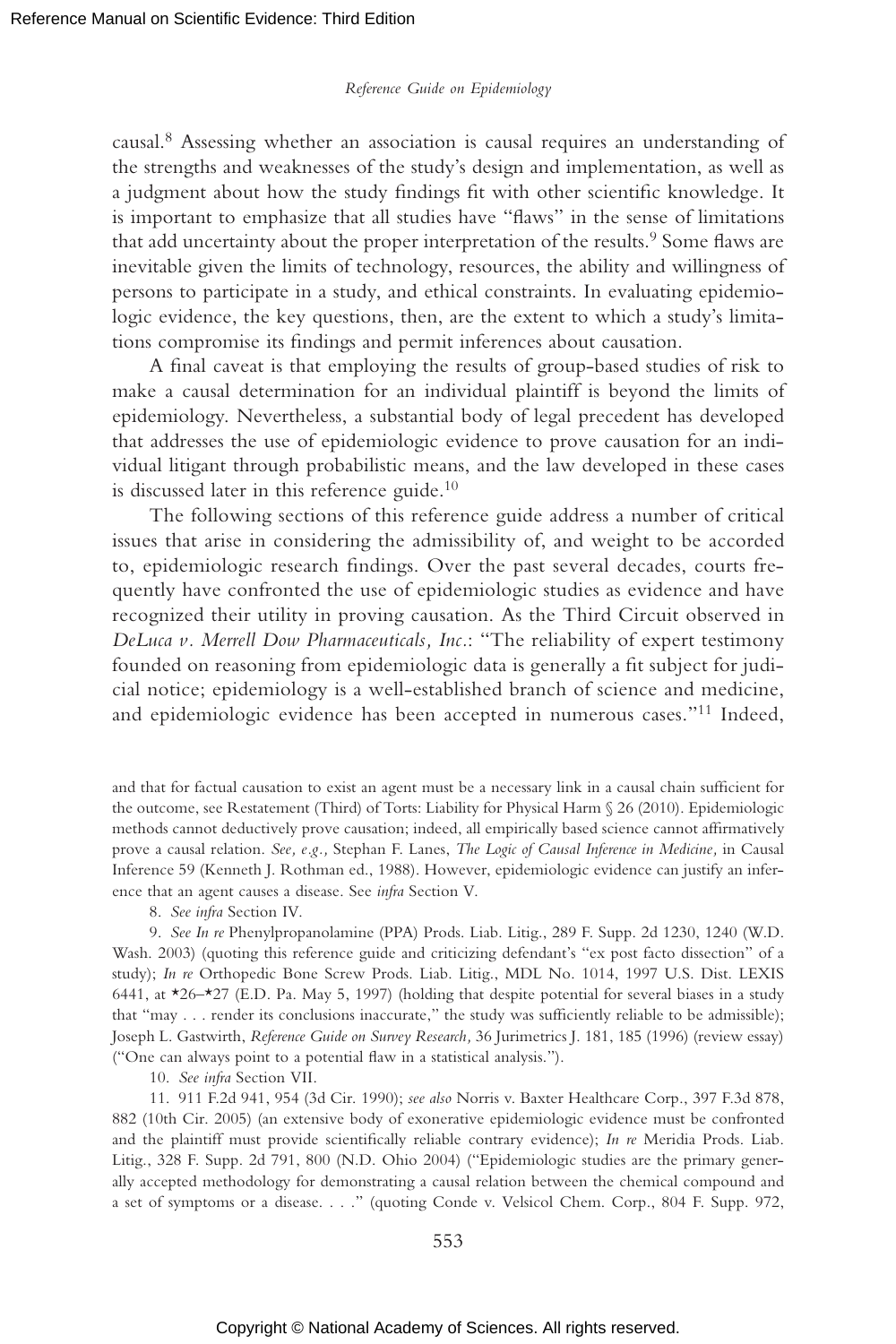much more difficult problems arise for courts when there is a paucity of epidemiologic evidence.12

Three basic issues arise when epidemiology is used in legal disputes, and the methodological soundness of a study and its implications for resolution of the question of causation must be assessed:

- 1. Do the results of an epidemiologic study or studies reveal an association between an agent and disease?
- 2. Could this association have resulted from limitations of the study (bias, confounding, or sampling error), and, if so, from which?
- 3. Based on the analysis of limitations in Item 2, above, and on other evidence, how plausible is a causal interpretation of the association?

Section II explains the different kinds of epidemiologic studies, and Section III addresses the meaning of their outcomes. Section IV examines concerns about the methodological validity of a study, including the problem of sampling error.<sup>13</sup> Section V discusses general causation, considering whether an agent is capable of causing disease. Section VI deals with methods for combining the results of multiple epidemiologic studies and the difficulties entailed in extracting a single global measure of risk from multiple studies. Additional legal questions that arise in most toxic substances cases are whether population-based epidemiologic evidence can be used to infer specific causation, and, if so, how. Section VII addresses specific causation—the matter of whether a specific agent caused the disease in a given plaintiff.

1025–26 (S.D. Ohio 1992))); Brasher v. Sandoz Pharms. Corp., 160 F. Supp. 2d 1291, 1296 (N.D. Ala. 2001) ("Unquestionably, epidemiologic studies provide the best proof of the general association of a particular substance with particular effects, but it is not the only scientific basis on which those effects can be predicted.").

12. *See infra* note 181.

13. For a more in-depth discussion of the statistical basis of epidemiology, see David H. Kaye & David A. Freedman, Reference Guide on Statistics, Section II.A, in this manual, and two case studies: Joseph Sanders, *The Bendectin Litigation: A Case Study in the Life Cycle of Mass Torts,* 43 Hastings L.J. 301 (1992); Devra L. Davis et al., *Assessing the Power and Quality of Epidemiologic Studies of Asbestos-Exposed Populations,* 1 Toxicological & Indus. Health 93 (1985). *See also* References on Epidemiology and References on Law and Epidemiology at the end of this reference guide.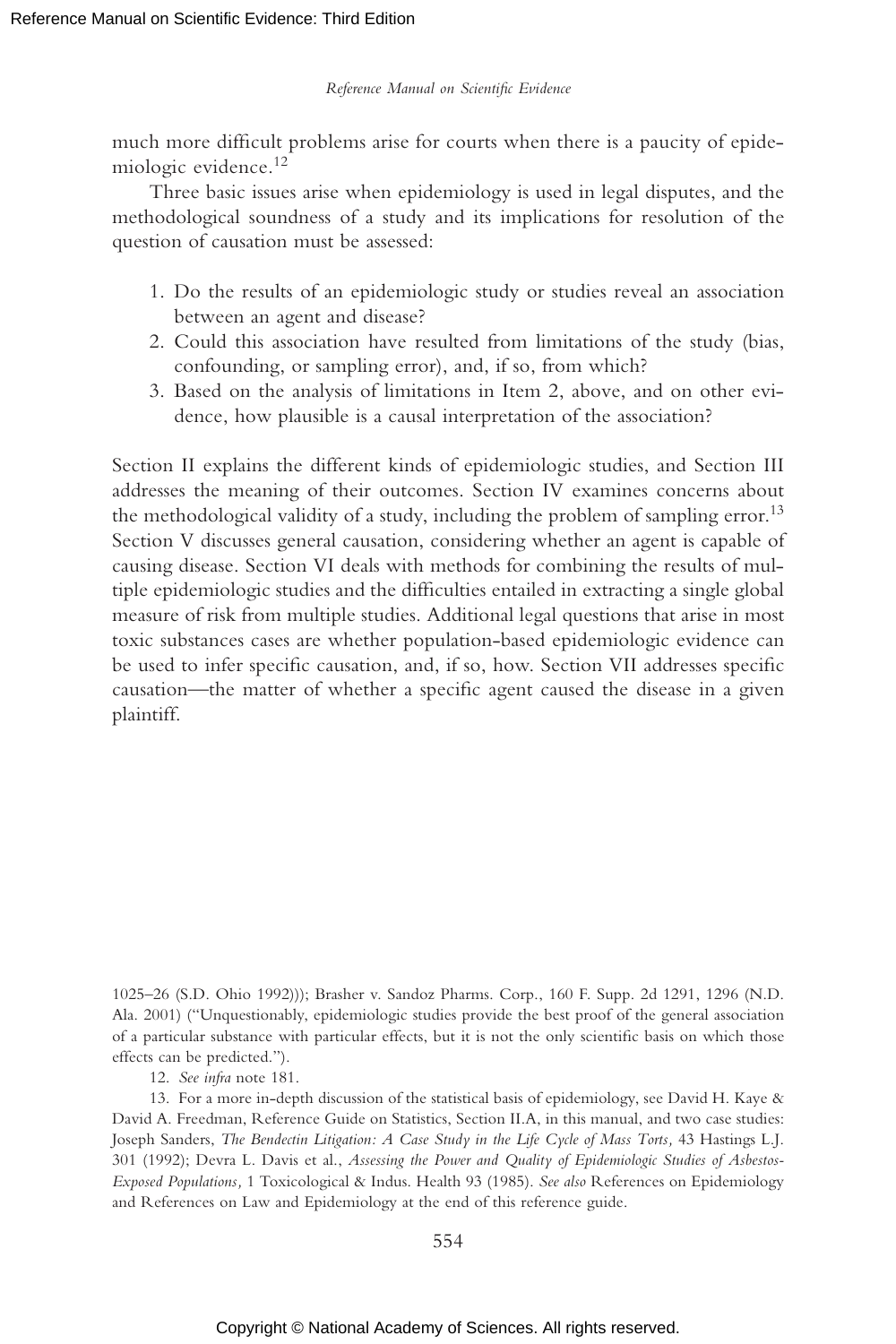## II. What Different Kinds of Epidemiologic Studies Exist?

### *A. Experimental and Observational Studies of Suspected Toxic Agents*

To determine whether an agent is related to the risk of developing a certain disease or an adverse health outcome, we might ideally want to conduct an experimental study in which the subjects would be randomly assigned to one of two groups: one group exposed to the agent of interest and the other not exposed. After a period of time, the study participants in both groups would be evaluated for the development of the disease. This type of study, called a randomized trial, clinical trial, or true experiment, is considered the gold standard for determining the relationship of an agent to a health outcome or adverse side effect. Such a study design is often used to evaluate new drugs or medical treatments and is the best way to ensure that any observed difference in outcome between the two groups is likely to be the result of exposure to the drug or medical treatment.

Randomization minimizes the likelihood that there are differences in relevant characteristics between those exposed to the agent and those not exposed. Researchers conducting clinical trials attempt to use study designs that are placebo controlled, which means that the group not receiving the active agent or treatment is given an inactive ingredient that appears similar to the active agent under study. They also use double blinding where possible, which means that neither the participants nor those conducting the study know which group is receiving the agent or treatment and which group is given the placebo. However, ethical and practical constraints limit the use of such experimental methodologies to assess the value of agents that are thought to be beneficial to human beings. $14$ 

When an agent's effects are suspected to be harmful, researchers cannot knowingly expose people to the agent.<sup>15</sup> Instead epidemiologic studies typically

14. Although experimental human studies cannot intentionally expose subjects to toxins, they can provide evidence that a new drug or other beneficial intervention also has adverse effects. *See In re* Bextra & Celebrex Mktg. Sales Practices & Prod. Liab. Litig., 524 F. Supp. 2d 1166, 1181 (N.D. Cal. 2007) (the court relied on a clinical study of Celebrex that revealed increased cardiovascular risk to conclude that the plaintiff's experts' testimony on causation was admissible); McDarby v. Merck & Co., 949 A.2d 223 (N.J. Super. Ct. App. Div. 2008) (explaining how clinical trials of Vioxx revealed an association with heart disease).

15. Experimental studies in which human beings are exposed to agents known or thought to be toxic are ethically proscribed. *See* Glastetter v. Novartis Pharms. Corp., 252 F.3d 986, 992 (8th Cir. 2001); Brasher v. Sandoz Pharms. Corp., 160 F. Supp. 2d 1291, 1297 (N.D. Ala. 2001). Experimental studies can be used where the agent under investigation is believed to be beneficial, as is the case in the development and testing of new pharmaceutical drugs. *See, e.g.,* McDarby v. Merck & Co., 949 A.2d 223, 270 (N.J. Super. Ct. App. Div. 2008) (an expert witness relied on a clinical trial of a new drug to find the adjusted risk for the plaintiff); *see also* Gordon H. Guyatt, *Using Randomized Trials in*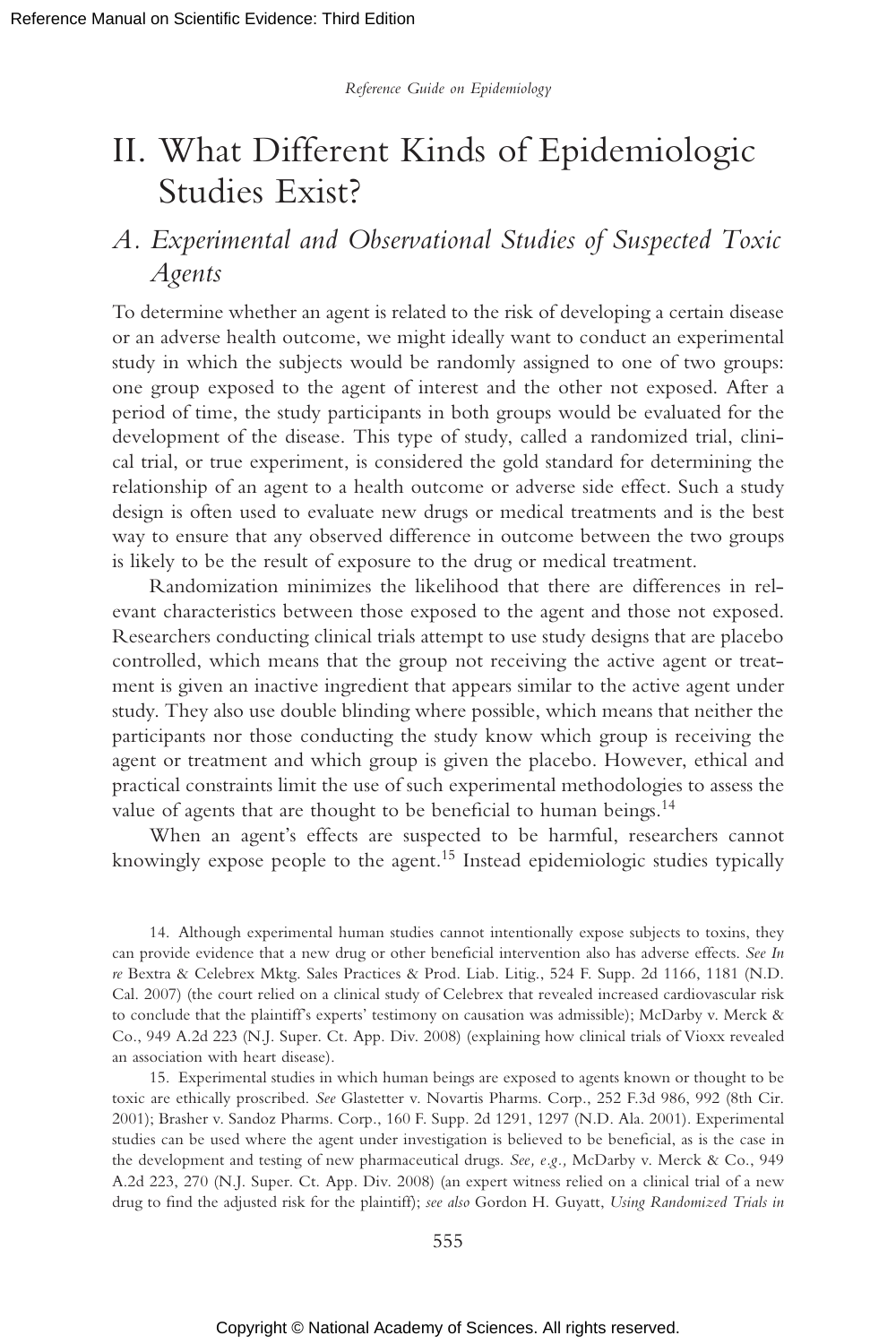"observe"<sup>16</sup> a group of individuals who have been exposed to an agent of interest, such as cigarette smoke or an industrial chemical and compare them with another group of individuals who have not been exposed. Thus, the investigator identifies a group of subjects who have been exposed<sup>17</sup> and compares their rate of disease or death with that of an unexposed group. In contrast to clinical studies in which potential risk factors can be controlled, epidemiologic investigations generally focus on individuals living in the community, for whom characteristics other than the one of interest, such as diet, exercise, exposure to other environmental agents, and genetic background, may distort a study's results. Because these characteristics cannot be controlled directly by the investigator, the investigator addresses their possible role in the relationship being studied by considering them in the design of the study and in the analysis and interpretation of the study results (see *infra* Section IV).<sup>18</sup> We emphasize that the Achilles' heel of observational studies is the possibility of differences in the two populations being studied with regard to risk factors other than exposure to the agent.<sup>19</sup> By contrast, experimental studies, in which subjects are randomized, generally avoid this problem.

### *B. Types of Observational Study Design*

Several different types of observational epidemiologic studies can be conducted.20 Study designs may be chosen because of suitability for investigating the question of interest, timing constraints, resource limitations, or other considerations.

Most observational studies collect data about both exposure and health outcome in every individual in the study. The two main types of observational studies are cohort studies and case-control studies. A third type of observational study is a cross-sectional study, although cross-sectional studies are rarely useful in identifying toxic agents.21 A final type of observational study, one in which data about

*Pharmacoepidemiology, in* Drug Epidemiology and Post-Marketing Surveillance 59 (Brian L. Strom & Giampaolo Velo eds., 1992). Experimental studies also may be conducted that entail the discontinuation of exposure to a harmful agent, such as studies in which smokers are randomly assigned to a variety of smoking cessation programs or have no cessation.

16. Classifying these studies as observational in contrast to randomized trials can be misleading to those who are unfamiliar with the area, because subjects in a randomized trial are observed as well. Nevertheless, the use of the term "observational studies" to distinguish them from experimental studies is widely employed.

17. The subjects may have voluntarily exposed themselves to the agent of interest, as is the case, for example, for those who smoke cigarettes, or subjects may have been exposed involuntarily or even without knowledge to an agent, such as in the case of employees who are exposed to chemical fumes at work.

18. *See* David A. Freedman, *Oasis or Mirage?* 21 Chance 59, 59–61 (Mar. 2008).

19. Both experimental and observational studies are subject to random error. See *infra* Section IV.A.

20. Other epidemiologic studies collect data about the group as a whole, rather than about each individual in the group. These group studies are discussed *infra* Section II.B.4.

21. See *infra* Section II.B.3.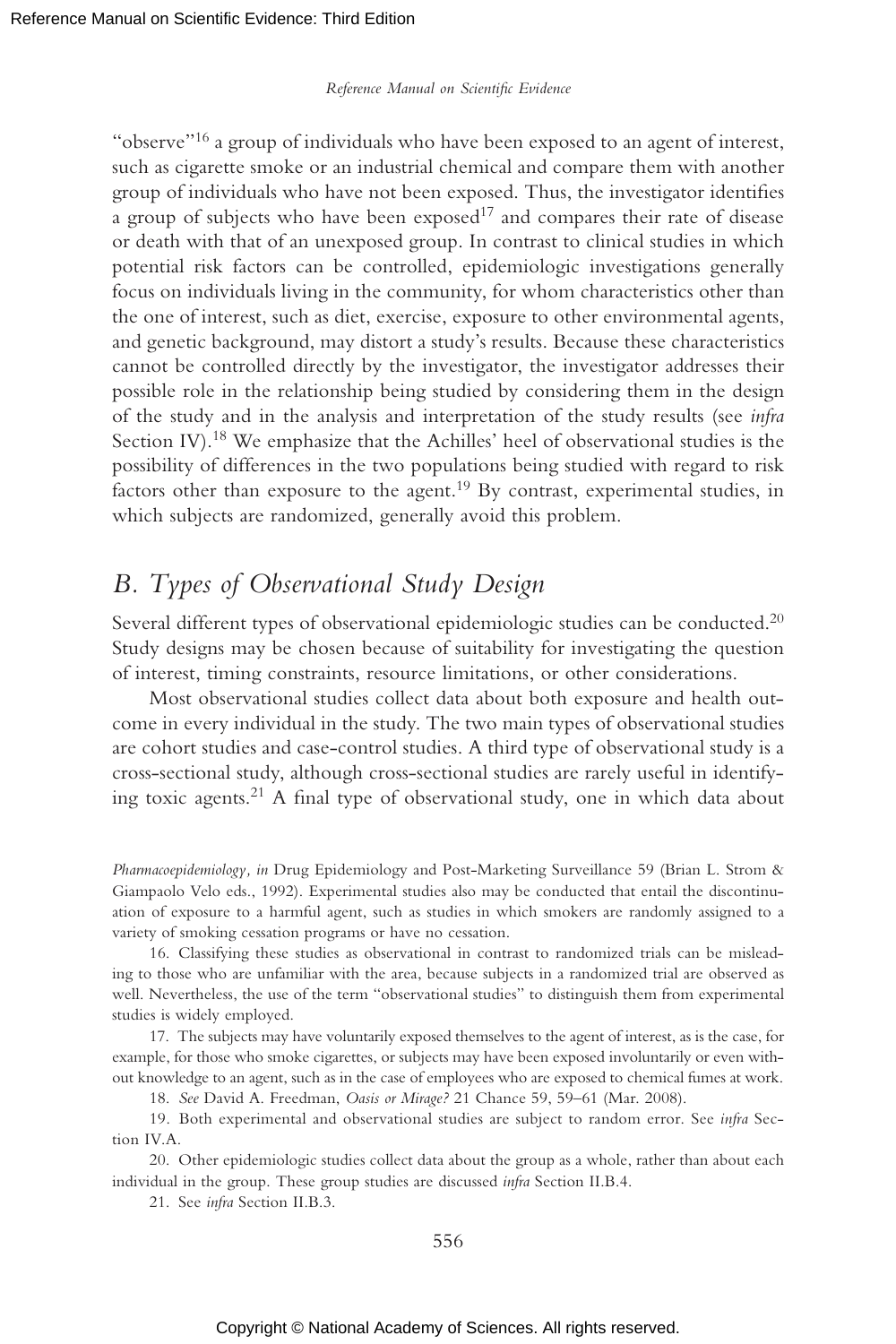individuals are not gathered, but rather population data about exposure and disease are used, is an ecological study.<sup>22</sup>

The difference between cohort studies and case-control studies is that cohort studies measure and compare the incidence of disease in the exposed and unexposed ("control") groups, while case-control studies measure and compare the frequency of exposure in the group with the disease (the "cases") and the group without the disease (the "controls"). In a case-control study, the rates of exposure in the cases and the rates in the controls are compared, and the odds of having the disease when exposed to a suspected agent can be compared with the odds when not exposed. The critical difference between cohort studies and casecontrol studies is that cohort studies begin with exposed people and unexposed people, while case-control studies begin with individuals who are selected based on whether they have the disease or do not have the disease and their exposure to the agent in question is measured. The goal of both types of studies is to determine if there is an association between exposure to an agent and a disease and the strength (magnitude) of that association.

### *1. Cohort studies*

In cohort studies, $^{23}$  researchers define a study population without regard to the participants' disease status. The cohort may be defined in the present and followed forward into the future (prospectively) or it may be constructed retrospectively as of sometime in the past and followed over historical time toward the present. In either case, the researchers classify the study participants into groups based on whether they were exposed to the agent of interest (see Figure 1).<sup>24</sup> In a prospective study, the exposed and unexposed groups are followed for a specified length of time, and the proportions of individuals in each group who develop the disease of interest are compared. In a retrospective study, the researcher will determine the proportion of individuals in the exposed group who developed the disease from available records or evidence and compare that proportion with the proportion of another group that was not exposed.<sup>25</sup> Thus, as illustrated in Table 1,

22. For thumbnail sketches on all types of epidemiologic study designs, see Brian L. Strom, *Study Designs Available for Pharmacoepidemiology Studies, in* Pharmacoepidemiology 17, 21–26 (Brian L. Strom ed., 4th ed. 2005).

23. Cohort studies also are referred to as prospective studies and followup studies.

24. In some studies, there may be several groups, each with a different magnitude of exposure to the agent being studied. Thus, a study of cigarette smokers might include heavy smokers (>3 packs a day), moderate smokers (1 to 2 packs a day), and light smokers (<1 pack a day). *See, e.g.,* Robert A. Rinsky et al., *Benzene and Leukemia: An Epidemiologic Risk Assessment,* 316 New Eng. J. Med. 1044 (1987).

25. Sometimes in retrospective cohort studies the researcher gathers historical data about exposure and disease outcome of a cohort. Harold A. Kahn, An Introduction to Epidemiologic Methods 39–41 (1983). Irving Selikoff, in his seminal study of asbestotic disease in insulation workers, included several hundred workers who had died before he began the study. Selikoff was able to obtain information about exposure from union records and information about disease from hospital and autopsy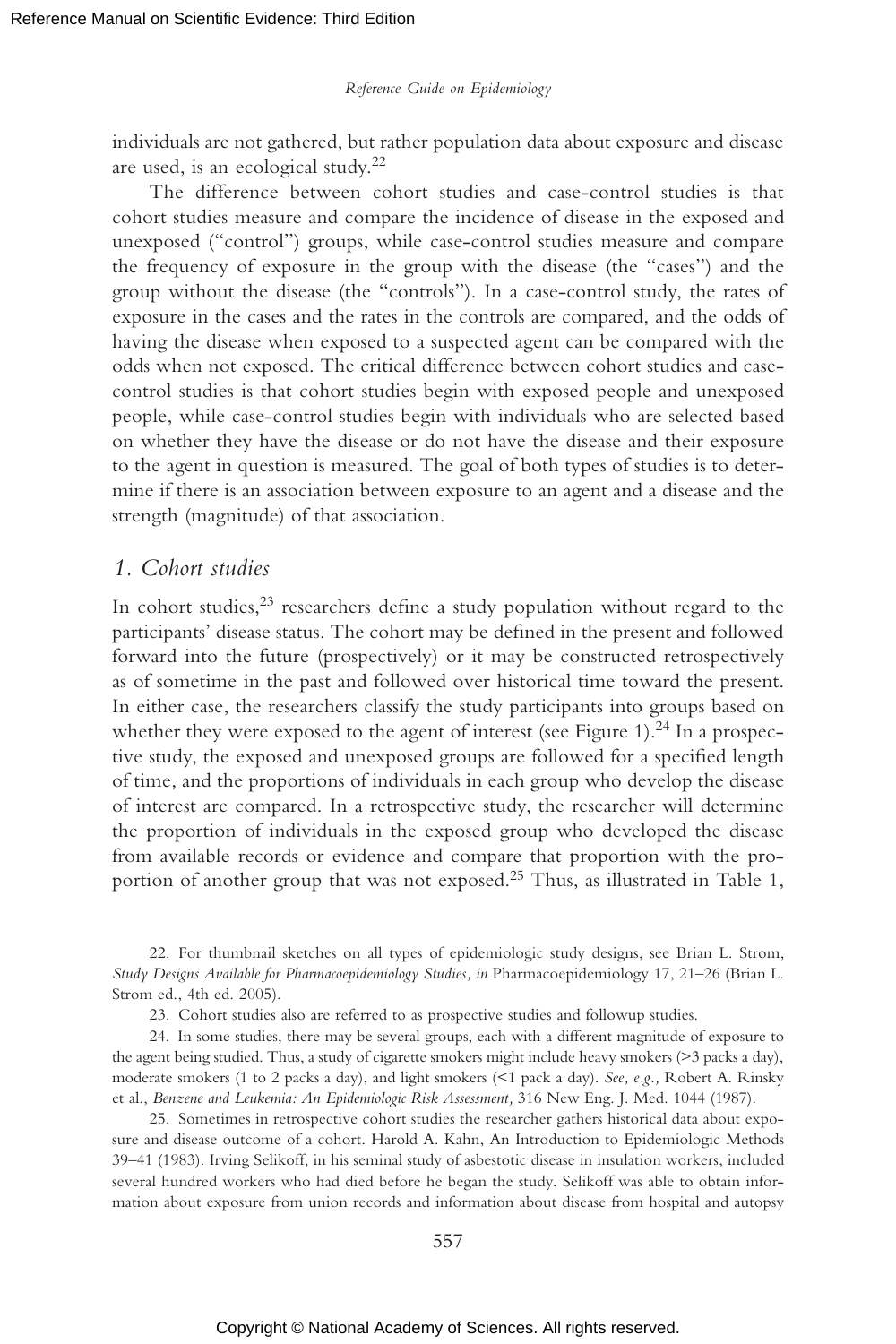Figure 1. Design of a cohort study.



Table 1. Cross-Tabulation of Exposure by Disease Status

|             | No Disease | <b>Disease</b> | Totals  | Incidence Rates<br>of Disease |
|-------------|------------|----------------|---------|-------------------------------|
| Not exposed |            |                | $a + c$ | $c/(a + c)$                   |
| Exposed     |            |                | $h + d$ | $d/(b + d)$                   |

a researcher would compare the proportion of unexposed individuals with the disease,  $c/(a + c)$ , with the proportion of exposed individuals with the disease,  $d/(b + d)$ . If the exposure causes the disease, the researcher would expect a greater proportion of the exposed individuals to develop the disease than the unexposed individuals.26

One advantage of the cohort study design is that the temporal relationship between exposure and disease can often be established more readily than in other study designs, especially a case-control design, discussed below. By tracking people who are initially not affected by the disease, the researcher can determine the time of disease onset and its relation to exposure. This temporal relationship is critical to the question of causation, because exposure must precede disease onset if exposure caused the disease.

As an example, in 1950 a cohort study was begun to determine whether uranium miners exposed to radon were at increased risk for lung cancer as com-

records. Irving J. Selikoff et al., *The Occurrence of Asbestosis Among Insulation Workers in the United States,* 132 Ann. N.Y. Acad. Sci. 139, 143 (1965).

26. Researchers often examine the rate of disease or death in the exposed and control groups. The rate of disease or death entails consideration of the number developing disease within a specified period. All smokers and nonsmokers will, if followed for 100 years, die. Smokers will die at a greater rate than nonsmokers in the earlier years.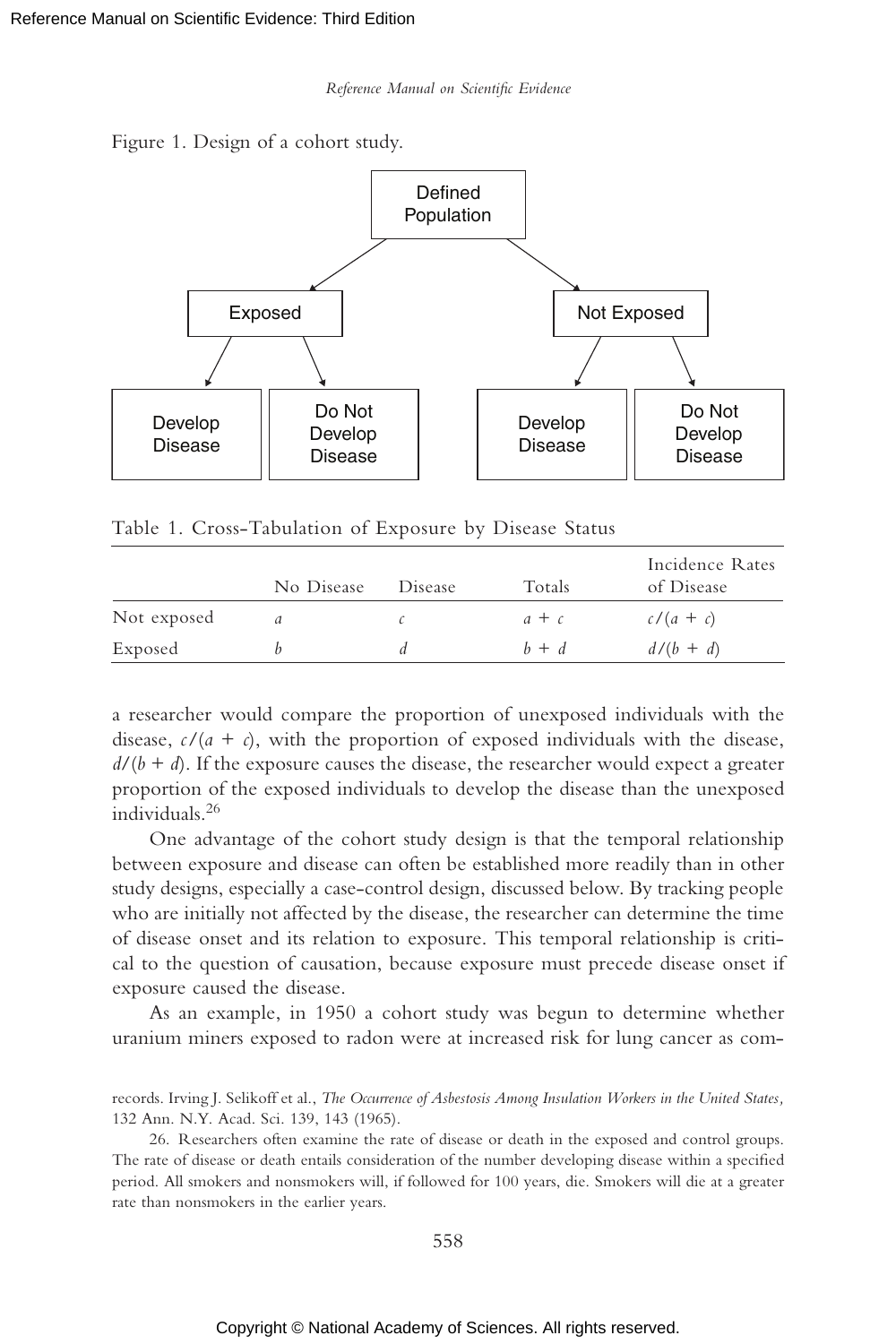pared with nonminers. The study group (also referred to as the exposed cohort) consisted of 3400 white, underground miners. The control group (which need not be the same size as the exposed cohort) comprised white nonminers from the same geographic area. Members of the exposed cohort were examined every 3 years, and the degree of this cohort's exposure to radon was measured from samples taken in the mines. Ongoing testing for radioactivity and periodic medical monitoring of lungs permitted the researchers to examine whether disease was linked to prior work exposure to radiation and allowed them to discern the relationship between exposure to radiation and disease. Exposure to radiation was associated with the development of lung cancer in uranium miners. $27$ 

The cohort design is used often in occupational studies such as the one just discussed. Because the design is not experimental, and the investigator has no control over what other exposures a subject in the study may have had, an increased risk of disease among the exposed group may be caused by agents other than the exposure of interest. A cohort study of workers in a certain industry that pays below-average wages might find a higher risk of cancer in those workers. This may be because they work in that industry, or, among other reasons, because low-wage groups are exposed to other harmful agents, such as environmental toxins present in higher concentrations in their neighborhoods. In the study design, the researcher must attempt to identify factors other than the exposure that may be responsible for the increased risk of disease. If data are gathered on other possible etiologic factors, the researcher generally uses statistical methods<sup>28</sup> to assess whether a true association exists between working in the industry and cancer. Evaluating whether the association is causal involves additional analysis, as discussed in Section V.

### *2. Case-control studies*

In case-control studies, $29$  the researcher begins with a group of individuals who have a disease (cases) and then selects a similar group of individuals who do not have the disease (controls). (Ideally, controls should come from the same source population as the cases.) The researcher then compares the groups in terms of past exposures. If a certain exposure is associated with or caused the disease, a higher proportion of past exposure among the cases than among the controls would be expected (see Figure 2).

27. This example is based on a study description in Abraham M. Lilienfeld & David E. Lilienfeld, Foundations of Epidemiology 237–39 (2d ed. 1980). The original study is Joseph K. Wagoner et al., *Radiation as the Cause of Lung Cancer Among Uranium Miners,* 273 New Eng. J. Med. 181 (1965).

28. *See* Daniel L. Rubinfeld, Reference Guide on Multiple Regression, Section II.B, in this manual; David H. Kaye & David A. Freedman, Reference Guide on Statistics, Section V.D, in this manual.

29. Case-control studies are also referred to as retrospective studies, because researchers gather historical information about rates of exposure to an agent in the case and control groups.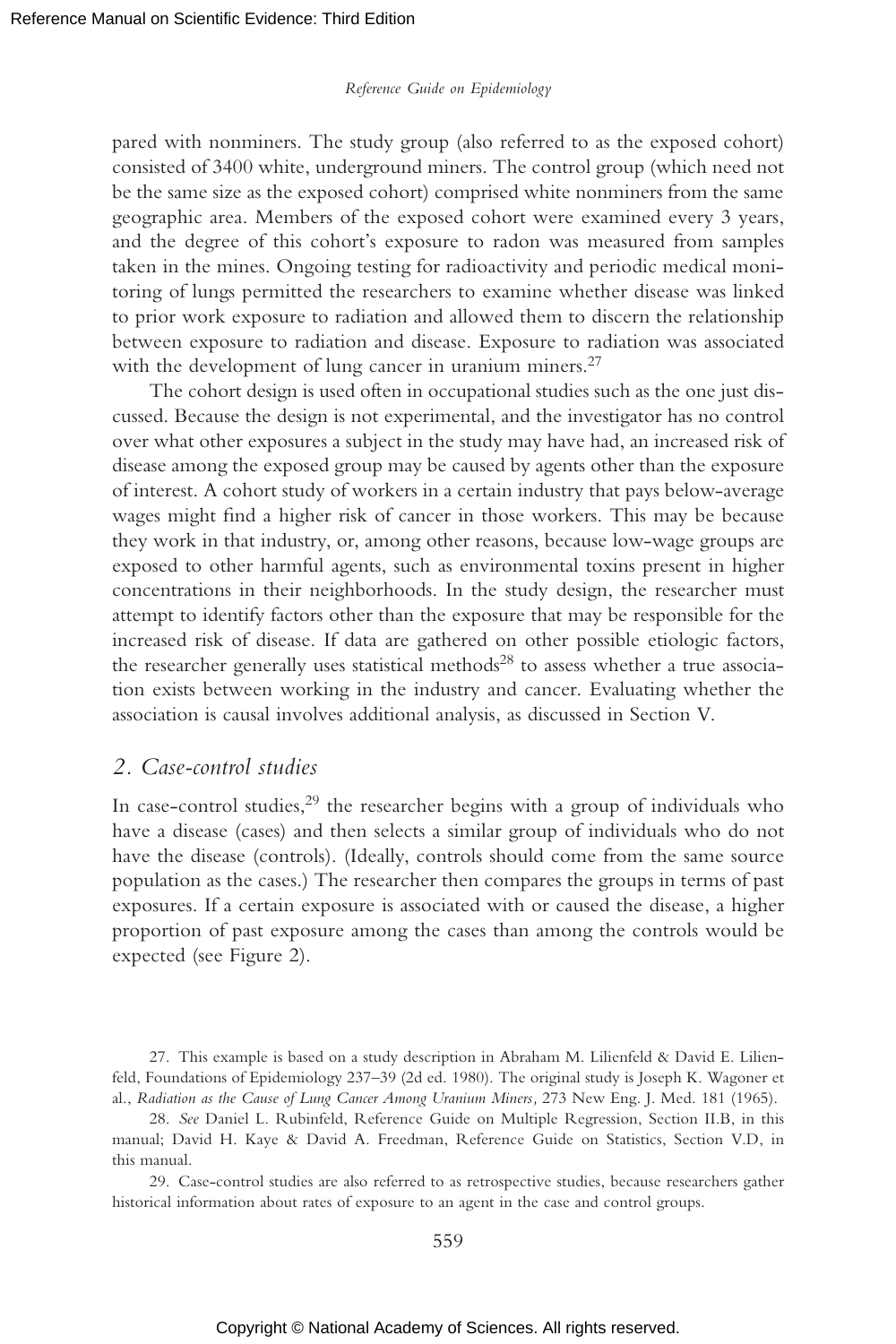Figure 2. Design of a case-control study.



Thus, for example, in the late 1960s, doctors in Boston were confronted with an unusual number of young female patients with vaginal adenocarcinoma. Those patients became the "cases" in a case-control study (because they had the disease in question) and were matched with "controls," who did not have the disease. Controls were selected based on their being born in the same hospitals and at the same time as the cases. The cases and controls were compared for exposure to agents that might be responsible, and researchers found maternal ingestion of DES (diethylstilbestrol) in all but one of the cases but none of the controls. $30$ 

An advantage of the case-control study is that it usually can be completed in less time and with less expense than a cohort study. Case-control studies are also particularly useful in the study of rare diseases, because if a cohort study were conducted, an extremely large group would have to be studied in order to observe the development of a sufficient number of cases for analysis.<sup>31</sup> A number of potential problems with case-control studies are discussed in Section IV.B.

### *3. Cross-sectional studies*

A third type of observational study is a cross-sectional study. In this type of study, individuals are interviewed or examined, and the presence of both the exposure of interest and the disease of interest is determined in each individual at a single point in time. Cross-sectional studies determine the presence (prevalence) of both exposure and disease in the subjects and do not determine the development of disease or risk of disease (incidence). Moreover, because both exposure and disease are determined in an individual at the same point in time, it is not possible to establish the temporal relation between exposure and disease—that is, that the

30. *See* Arthur L. Herbst et al., *Adenocarcinoma of the Vagina: Association of Maternal Stilbestrol Therapy with Tumor Appearance,* 284 New Eng. J. Med. 878 (1971).

31. Thus, for example, to detect a doubling of disease caused by exposure to an agent where the incidence of disease is 1 in 100 in the unexposed population would require sample sizes of 3100 for the exposed and nonexposed groups for a cohort study, but only 177 for the case and control groups in a case-control study. Harold A. Kahn & Christopher T. Sempos, Statistical Methods in Epidemiology 66 (1989).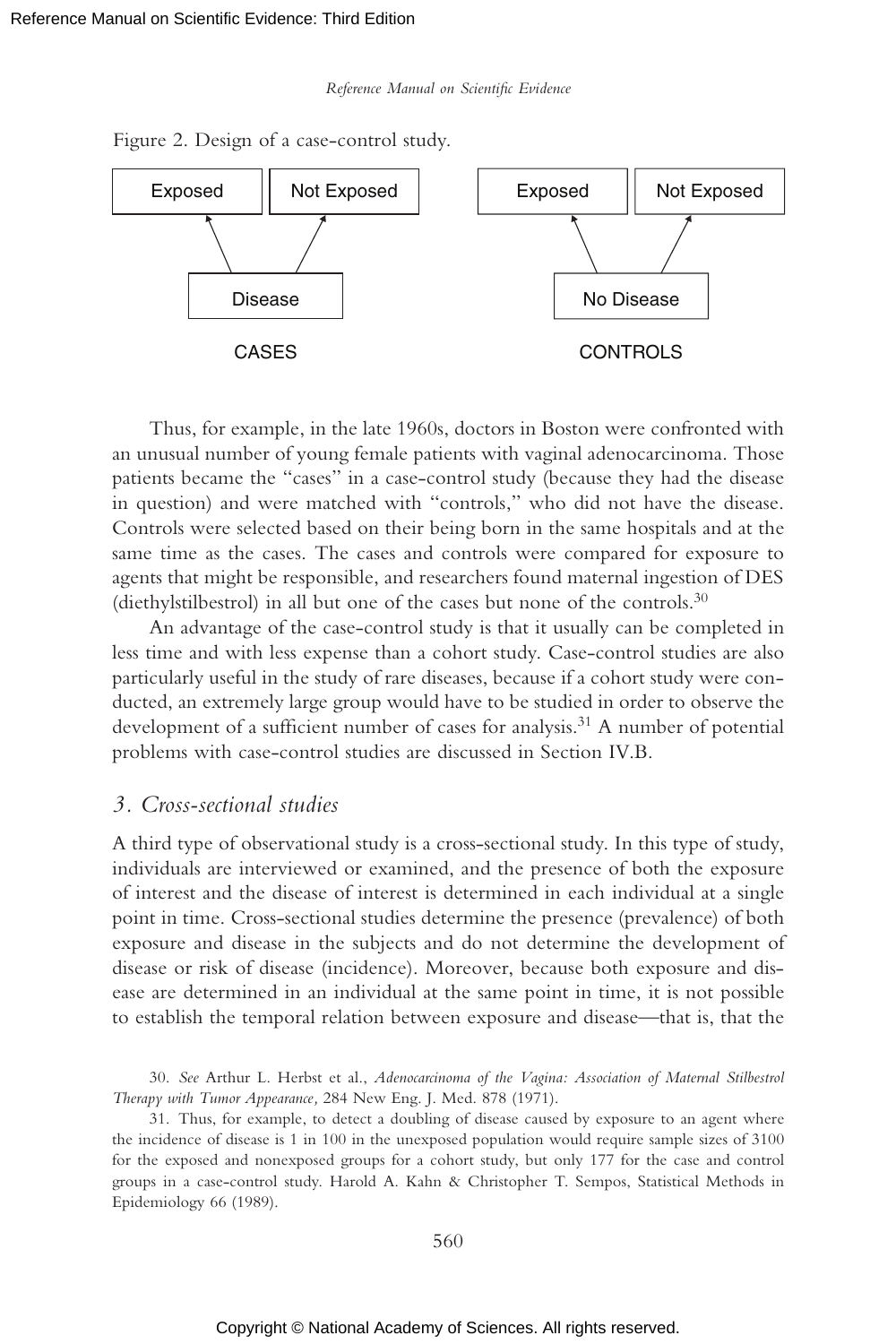exposure preceded the disease, which would be necessary for drawing any causal inference. Thus, a researcher may use a cross-sectional study to determine the connection between a personal characteristic that does not change over time, such as blood type, and existence of a disease, such as aplastic anemia, by examining individuals and determining their blood types and whether they suffer from aplastic anemia. Cross-sectional studies are infrequently used when the exposure of interest is an environmental toxic agent (current smoking status is a poor measure of an individual's history of smoking), but these studies can provide valuable leads to further directions for research.32

### *4. Ecological studies*

Up to now, we have discussed studies in which data on both exposure and health outcome are obtained for each individual included in the study.33 In contrast, studies that collect data only about the group as a whole are called ecological studies.34 In ecological studies, information about individuals is generally not gathered; instead, overall rates of disease or death for different groups are obtained and compared. The objective is to identify some difference between the two groups, such as diet, genetic makeup, or alcohol consumption, that might explain differences in the risk of disease observed in the two groups.<sup>35</sup> Such studies may be useful for identifying associations, but they rarely provide definitive causal answers.36 The difficulty is illustrated below with an ecological study of the relationship between dietary fat and cancer.

32. For more information (and references) about cross-sectional studies, see Leon Gordis, Epidemiology 195–98 (4th ed. 2009).

33. Some individual studies may be conducted in which all members of a group or community are treated as exposed to an agent of interest (e.g., a contaminated water system) and disease status is determined individually. These studies should be distinguished from ecological studies.

34. In *Cook v. Rockwell International Corp.,* 580 F. Supp. 2d 1071, 1095–96 (D. Colo. 2006), the plaintiffs' expert conducted an ecological study in which he compared the incidence of two cancers among those living in a specified area adjacent to the Rocky Flats Nuclear Weapons Plant with other areas more distant. (The likely explanation for relying on this type of study is the time and expense of a study that gathered information about each individual in the affected area.) The court recognized that ecological studies are less probative than studies in which data are based on individuals but nevertheless held that limitation went to the weight of the study. Plaintiff's expert was permitted to testify to causation, relying on the ecological study he performed.

In *Renaud v. Martin Marietta Corp.,* 749 F. Supp. 1545, 1551 (D. Colo. 1990), *aff'd,* 972 F.2d 304 (10th Cir. 1992), the plaintiffs attempted to rely on an excess incidence of cancers in their neighborhood to prove causation. Unfortunately, the court confused the role of epidemiology in proving causation with the issue of the plaintiffs' exposure to the alleged carcinogen and never addressed the evidentiary value of the plaintiffs' evidence of a disease cluster (i.e., an unusually high incidence of a particular disease in a neighborhood or community). *Id.* at 1554.

35. David E. Lilienfeld & Paul D. Stolley, Foundations of Epidemiology 12 (3d ed. 1994).

36. Thus, the emergence of a cluster of adverse events associated with use of heparin, a longtime and widely-prescribed anticoagulent, led to suspicions that some specific lot of heparin was responsible. These concerns led the Centers for Disease Control to conduct a case control study that concluded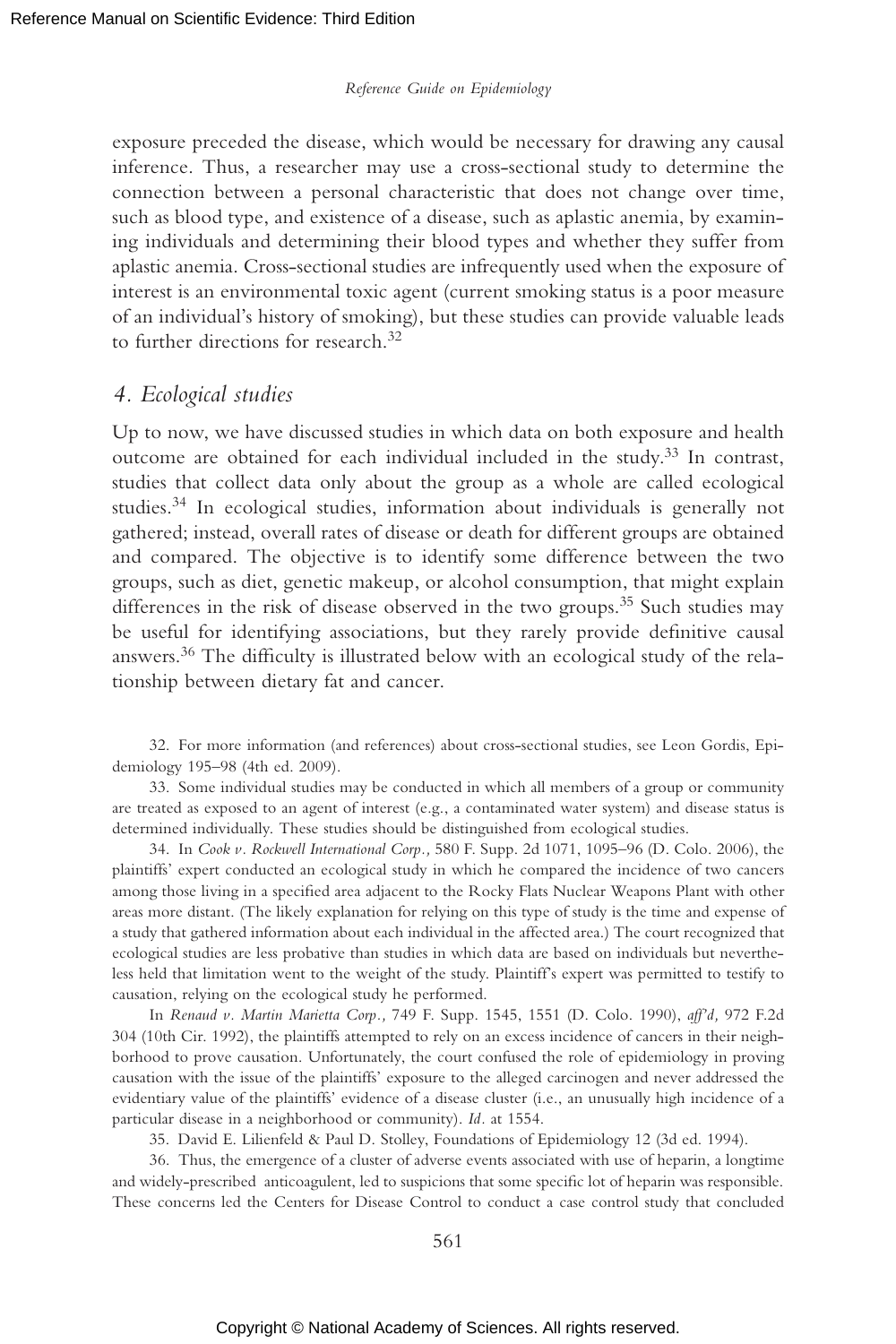If a researcher were interested in determining whether a high dietary fat intake is associated with breast cancer, he or she could compare different countries in terms of their average fat intakes and their average rates of breast cancer. If a country with a high average fat intake also tends to have a high rate of breast cancer, the finding would suggest an association between dietary fat and breast cancer. However, such a finding would be far from conclusive, because it lacks particularized information about an individual's exposure and disease status (i.e., whether an individual with high fat intake is more likely to have breast cancer).<sup>37</sup> In addition to the lack of information about an individual's intake of fat, the researcher does not know about the individual's exposures to other agents (or other factors, such as a mother's age at first birth) that may also be responsible for the increased risk of breast cancer. This lack of information about each individual's exposure to an agent and disease status detracts from the usefulness of the study and can lead to an erroneous inference about the relationship between fat intake and breast cancer, a problem known as an ecological fallacy. The fallacy is assuming that, on average, the individuals in the study who have suffered from breast cancer consumed more dietary fat than those who have not suffered from the disease. This assumption may not be true. Nevertheless, the study is useful in that it identifies an area for further research: the fat intake of individuals who have breast cancer as compared with the fat intake of those who do not. Researchers who identify a difference in disease or death in an ecological study may follow up with a study based on gathering data about individuals.

Another epidemiologic approach is to compare disease rates over time and focus on disease rates before and after a point in time when some event of interest took place.<sup>38</sup> For example, thalidomide's teratogenicity (capacity to cause birth defects) was discovered after Dr. Widukind Lenz found a dramatic increase in the incidence of limb reduction birth defects in Germany beginning in 1960. Yet, other than with such powerful agents as thalidomide, which increased the incidence of limb reduction defects by several orders of magnitude, these seculartrend studies (also known as time-line studies) are less reliable and less able to

that contaminated heparin manufactured by Baxter was responsible for the outbreak of adverse events. See David B. Blossom et al., *Outbreak of Adverse Event Reactions Associated with Contaminated Heparin,* 359 New Eng. J. Med. 2674 (2008); *In re* Heparin Prods. Liab. Litig. 2011 WL 2971918 (N.D. Ohio July 21, 2011).

37. For a discussion of the data on this question and what they might mean, see David Freedman et al., Statistics (4th ed. 2007).

38. In *Wilson v. Merrell Dow Pharmaceuticals, Inc.,* 893 F.2d 1149, 1152–53 (10th Cir. 1990), the defendant introduced evidence showing total sales of Bendectin and the incidence of birth defects during the 1970–1984 period. In 1983, Bendectin was removed from the market, but the rate of birth defects did not change. The Tenth Circuit affirmed the lower court's ruling that the time-line data were admissible and that the defendant's expert witnesses could rely on them in rendering their opinions. Similar evidence was relied on in cases involving cell phones and the drug Parlodel, which was alleged to cause postpartum strokes in women who took the drug to suppress lactation. *See* Newman v. Motorola, Inc., 218 F. Supp. 2d 769, 778 (D. Md. 2002); Siharath v. Sandoz Pharms. Corp., 131 F. Supp. 2d 1347, 1358 (N.D. Ga. 2001).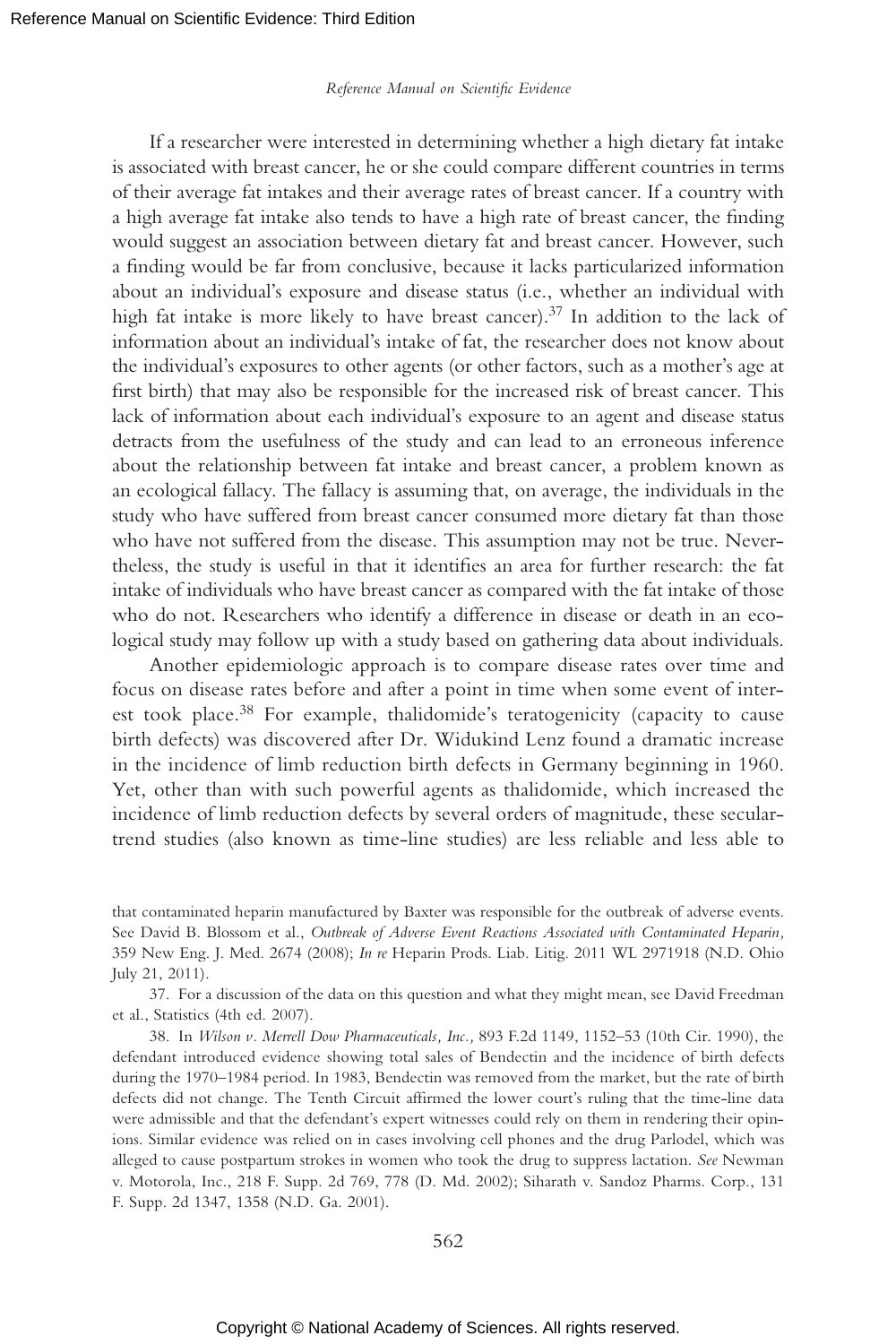detect modest causal effects than the observational studies described above. Other factors that affect the measurement or existence of the disease, such as improved diagnostic techniques and changes in lifestyle or age demographics, may change over time. If those factors can be identified and measured, it may be possible to control for them with statistical methods. Of course, unknown factors cannot be controlled for in these or any other kind of epidemiologic studies.

### *C. Epidemiologic and Toxicologic Studies*

In addition to observational epidemiology, toxicology models based on live animal studies (in vivo) may be used to determine toxicity in humans.<sup>39</sup> Animal studies have a number of advantages. They can be conducted as true experiments, and researchers control all aspects of the animals' lives. Thus, they can avoid the problem of confounding,40 which epidemiology often confronts. Exposure can be carefully controlled and measured. Refusals to participate in a study are not an issue, and loss to followup very often is minimal. Ethical limitations are diminished, and animals can be sacrificed and their tissues examined, which may improve the accuracy of disease assessment. Animal studies often provide useful information about pathological mechanisms and play a complementary role to epidemiology by assisting researchers in framing hypotheses and in developing study designs for epidemiologic studies.

Animal studies have two significant disadvantages, however. First, animal study results must be extrapolated to another species—human beings—and differences in absorption, metabolism, and other factors may result in interspecies variation in responses. For example, one powerful human teratogen, thalidomide, does not cause birth defects in most rodent species.<sup>41</sup> Similarly, some known teratogens in animals are not believed to be human teratogens. In general, it is often difficult to confirm that an agent known to be toxic in animals is safe for human beings.<sup>42</sup> The second difficulty with inferring human causation from animal studies is that the high doses customarily used in animal studies require consideration of the dose–response relationship and whether a threshold no-effect dose exists.<sup>43</sup> Those matters are almost always fraught with considerable, and currently unresolvable, uncertainty.<sup>44</sup>

39. For an in-depth discussion of toxicology, see Bernard D. Goldstein & Mary Sue Henifin, Reference Guide on Toxicology, in this manual.

40. *See infra* Section IV.C.

41. Phillip Knightley et al., Suffer the Children: The Story of Thalidomide 271–72 (1979).

42. *See* Ian C.T. Nesbit & Nathan J. Karch, Chemical Hazards to Human Reproduction 98–106 (1983); Int'l Agency for Research on Cancer (IARC), Interpretation of Negative Epidemiologic Evidence for Carcinogenicity (N.J. Wald & Richard Doll eds., 1985) [hereafter IARC].

43. *See infra* Section V.C & note 119.

44. *See* Soldo v. Sandoz Pharms. Corp., 244 F. Supp. 2d 434, 466 (W.D. Pa. 2003) (quoting this reference guide in the first edition of the Reference Manual); *see also* General Elec. Co. v. Joiner, 522 U.S. 136, 143–45 (1997) (holding that the district court did not abuse its discretion in exclud-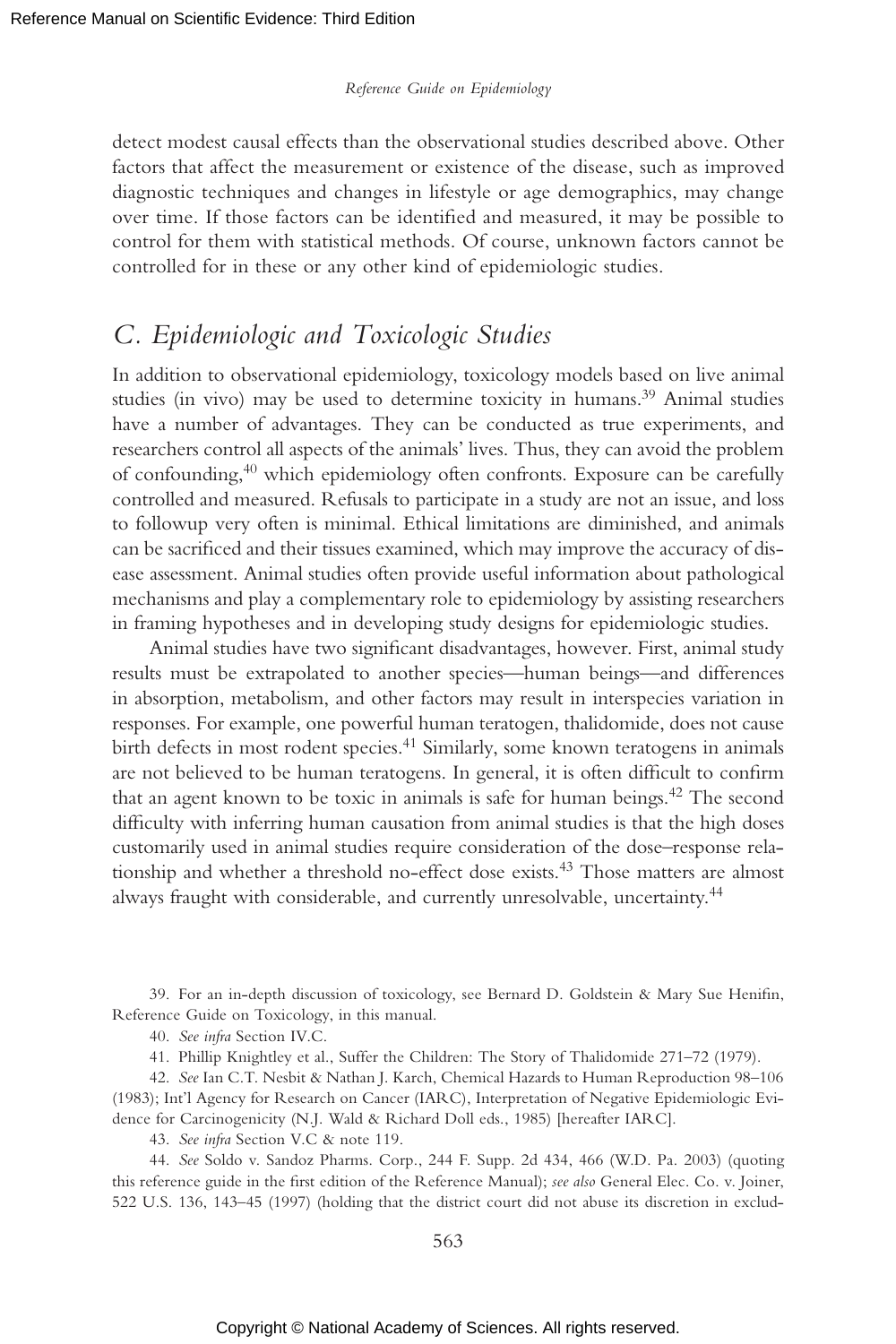Toxicologists also use in vitro methods, in which human or animal tissue or cells are grown in laboratories and are exposed to certain substances. The problem with this approach is also extrapolation—whether one can generalize the findings from the artificial setting of tissues in laboratories to whole human beings.<sup>45</sup>

Often toxicologic studies are the only or best available evidence of toxicity.46 Epidemiologic studies are difficult, time-consuming, expensive, and sometimes, because of limited exposure or the infrequency of disease, virtually impossible to perform.<sup>47</sup> Consequently, they do not exist for a large array of environmental agents. Where both animal toxicologic and epidemiologic studies are available, no universal rules exist for how to interpret or reconcile them.<sup>48</sup> Careful assess-

ing expert testimony on causation based on expert's failure to explain how animal studies supported expert's opinion that agent caused disease in humans).

45. For a further discussion of these issues, see Bernard D. Goldstein & Mary Sue Henifin, Reference Guide on Toxicology, Section III.A, in this manual.

46. IARC, a well-regarded international public health agency, evaluates the human carcinogenicity of various agents. In doing so, IARC obtains all of the relevant evidence, including animal studies as well as any human studies. On the basis of a synthesis and evaluation of that evidence, IARC publishes a monograph containing that evidence and its analysis of the evidence and provides a categorical assessment of the likelihood the agent is carcinogenic. In a preamble to each of its monographs, IARC explains what each of the categorical assessments means. Solely on the basis of the strength of animal studies, IARC may classify a substance as "probably carcinogenic to humans." International Agency for Research on Cancer, *Human Papillomaviruses,* 90 Monographs on the Evaluation of Carcinogenic Risks to Humans 9–10 (2007), *available at* http://monographs.iarc.fr/ ENG/Monographs/vol90/index.php; *see also* Magistrini v. One Hour Martinizing Dry Cleaning, 180 F. Supp. 2d 584, 600 n.18 (D.N.J. 2002). When IARC monographs are available, they are generally recognized as authoritative. Unfortunately, IARC has conducted evaluations of only a fraction of potentially carcinogenic agents, and many suspected toxic agents cause effects other than cancer.

47. Thus, in a series of cases involving Parlodel, a lactation suppressant for mothers of newborns, efforts to conduct an epidemiologic study of its effect on causing strokes were stymied by the infrequency of such strokes in women of child-bearing age. *See, e.g.,* Brasher v. Sandoz Pharms. Corp., 160 F. Supp. 2d 1291, 1297 (N.D. Ala. 2001). In other cases, a plaintiff's exposure to an overdose of a drug may be unique or nearly so. *See* Zuchowicz v. United States, 140 F.3d 381 (2d Cir. 1998).

48. *See* IARC, *supra* note 41 (identifying a number of substances and comparing animal toxicology evidence with epidemiologic evidence); Michele Carbone et al., *Modern Criteria to Establish Human Cancer Etiology,* 64 Cancer Res. 5518, 5522 (2004) (National Cancer Institute symposium concluding that "There should be no hierarchy [among different types of scientific methods to determine cancer causation]. Epidemiology, animal, tissue culture and molecular pathology should be seen as integrating evidences in the determination of human carcinogenicity.")

A number of courts have grappled with the role of animal studies in proving causation in a toxic substance case. One line of cases takes a very dim view of their probative value. For example, in *Brock v. Merrell Dow Pharmaceuticals, Inc.,* 874 F.2d 307, 313 (5th Cir. 1989), the court noted the "very limited usefulness of animal studies when confronted with questions of toxicity." A similar view is reflected in *Richardson v. Richardson-Merrell, Inc.,* 857 F.2d 823, 830 (D.C. Cir. 1988), Bell v. Swift Adhesives, Inc., 804 F. Supp. 1577, 1579–80 (S.D. Ga. 1992), and *Cadarian v. Merrell Dow Pharmaceuticals, Inc.,* 745 F. Supp. 409, 412 (E.D. Mich. 1989).

Other courts have been more amenable to the use of animal toxicology in proving causation. Thus, in *Marder v. G.D. Searle & Co.,* 630 F. Supp. 1087, 1094 (D. Md. 1986), *aff'd sub nom. Wheelahan v. G.D. Searle & Co.,* 814 F.2d 655 (4th Cir. 1987), the court observed: "There is a range of scientific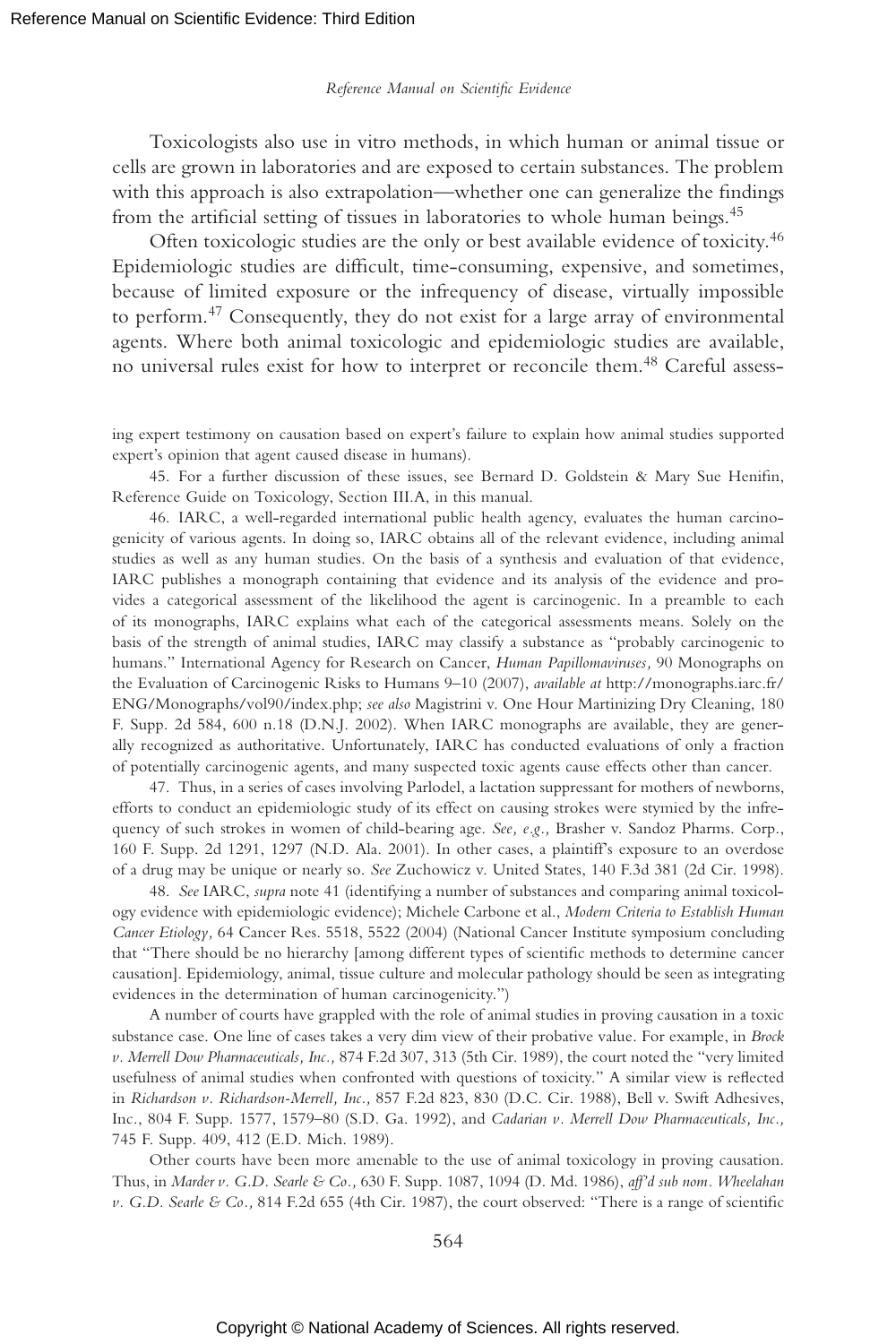ment of the methodological validity and power<sup>49</sup> of the epidemiologic evidence must be undertaken, and the quality of the toxicologic studies and the questions of interspecies extrapolation and dose–response relationship must be considered.50

methods for investigating questions of causation—for example, toxicology and animal studies, clinical research, and epidemiology—which all have distinct advantages and disadvantages." In *Milward v. Acuity Specialty Products Group, Inc.,* 639 F.3d 11, 17-19 (1st Cir. 2011), the court endorsed an expert's use of a "weight-of-the-evidence" methodology, holding that the district court abused its discretion in ruling inadmissible an expert's testimony about causation based on that methodology. As a corollary to recognizing weight of the evidence as a valid scientific technique, the court also noted the role of judgment in making an appropriate inference from the evidence. While recognizing the legitimacy of the methodology, the court also acknowledged that, as with any scientific technique, it can be improperly applied. *See also* Metabolife Int'l, Inc. v. Wornick, 264 F.3d 832, 842 (9th Cir. 2001) (holding that the lower court erred in per se dismissing animal studies, which must be examined to determine whether they are appropriate as a basis for causation determination); *In re* Heparin Prods. Liab. Litig. 2011 WL 2971918 (N.D. Ohio July 21, 2011) (holding that animal toxicology in conjunction with other non-epidemiologic evidence can be sufficient to prove causation); Ruff v. Ensign-Bickford Indus., Inc., 168 F. Supp. 2d 1271, 1281 (D. Utah 2001) (affirming animal studies as sufficient basis for opinion on general causation.); *cf. In re* Paoli R.R. Yard PCB Litig., 916 F.2d 829, 853–54 (3d Cir. 1990) (questioning the exclusion of animal studies by the lower court). The Third Circuit in a subsequent opinion in *Paoli* observed:

[I]n order for animal studies to be admissible to prove causation in humans, there must be good grounds to extrapolate from animals to humans, just as the methodology of the studies must constitute good grounds to reach conclusions about the animals themselves. Thus, the requirement of reliability, or "good grounds," extends to each step in an expert's analysis all the way through the step that connects the work of the expert to the particular case.

*In re* Paoli R.R. Yard PCB Litig., 35 F.3d 717, 743 (3d Cir. 1994); *see also* Cavallo v. Star Enter., 892 F. Supp. 756, 761–63 (E.D. Va. 1995) (courts must examine each of the steps that lead to an expert's opinion), *aff'd in part and rev'd in part,* 100 F.3d 1150 (4th Cir. 1996).

One explanation for these conflicting lines of cases may be that when there is a substantial body of epidemiologic evidence that addresses the causal issue, animal toxicology has much less probative value. That was the case, for example, in the Bendectin cases of *Richardson, Brock,* and *Cadarian*. Where epidemiologic evidence is not available, animal toxicology may be thought to play a more prominent role in resolving a causal dispute. *See* Michael D. Green, *Expert Witnesses and Sufficiency of Evidence in Toxic Substances Litigation: The Legacy of Agent Orange and Bendectin Litigation,* 86 Nw. U. L. Rev. 643, 680–82 (1992) (arguing that plaintiffs should be required to prove causation by a preponderance of the available evidence); Turpin v. Merrell Dow Pharms., Inc., 959 F.2d 1349, 1359 (6th Cir. 1992); *In re* Paoli R.R. Yard PCB Litig., No. 86-2229, 1992 U.S. Dist. LEXIS 16287, at \*16 (E.D. Pa. 1992). For another explanation of these cases, see Gerald W. Boston, *A Mass-Exposure Model of Toxic Causation: The Control of Scientific Proof and the Regulatory Experience,* 18 Colum. J. Envtl. L. 181 (1993) (arguing that epidemiologic evidence should be required in mass-exposure cases but not in isolated-exposure cases); *see also* IARC, *supra* note 41; Bernard D. Goldstein & Mary Sue Henifin, Reference Guide on Toxicology, Section I.F, in this manual. The Supreme Court, in *General Electric Co. v. Joiner,* 522 U.S. 136, 144–45 (1997), suggested that there is no categorical rule for toxicologic studies, observing, "[W]hether animal studies can ever be a proper foundation for an expert's opinion [is] not the issue. . . . The [animal] studies were so dissimilar to the facts presented in this litigation that it was not an abuse of discretion for the District Court to have rejected the experts' reliance on them."

49. *See infra* Section IV.A.3.

50. *See* Ellen F. Heineman & Shelia Hoar Zahm, *The Role of Epidemiology in Hazard Evaluation,* 9 Toxic Substances J. 255, 258–62 (1989).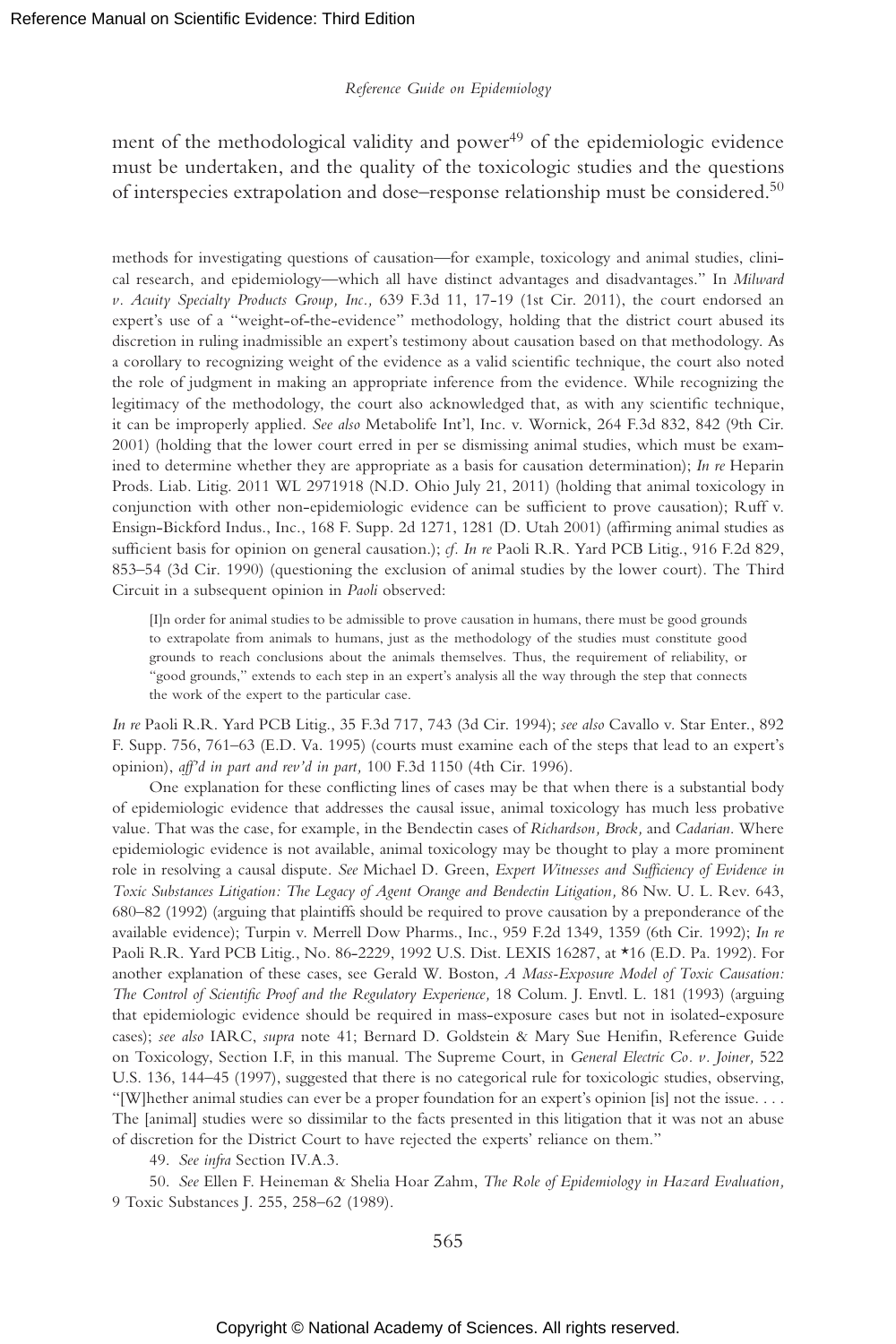## III. How Should Results of an Epidemiologic Study Be Interpreted?

Epidemiologists are ultimately interested in whether a causal relationship exists between an agent and a disease. However, the first question an epidemiologist addresses is whether an association exists between exposure to the agent and disease. An association between exposure to an agent and disease exists when they occur together more frequently than one would expect by chance.<sup>51</sup> Although a causal relationship is one possible explanation for an observed association between an exposure and a disease, an association does not necessarily mean that there is a cause–effect relationship. Interpreting the meaning of an observed association is discussed below.

This section begins by describing the ways of expressing the existence and strength of an association between exposure and disease. It reviews ways in which an incorrect result can be produced because of the sampling methods used in all observational epidemiologic studies and then examines statistical methods for evaluating whether an association is real or the result of a sampling error.

The strength of an association between exposure and disease can be stated in various ways,<sup>52</sup> including as a relative risk, an odds ratio, or an attributable risk.<sup>53</sup> Each of these measurements of association examines the degree to which the risk of disease increases when individuals are exposed to an agent.

### *A. Relative Risk*

A commonly used approach for expressing the association between an agent and disease is relative risk ("RR"). It is defined as the ratio of the incidence rate (often referred to as incidence) of disease in exposed individuals to the incidence rate in unexposed individuals:

$$
RR = \frac{(\text{Incidence rate in the exposed})}{(\text{Incidence rate in the unexposed})}
$$

51. A negative association implies that the agent has a protective or curative effect. Because the concern in toxic substances litigation is whether an agent caused disease, this reference guide focuses on positive associations.

52. Another outcome measure is a risk difference. A risk difference is the difference between the proportion of disease in those exposed to the agent and the proportion of disease in those who were unexposed. Thus, in the example of relative risk in the text below discussing relative risk, the proportion of disease in those exposed is 40/100 and the proportion of disease in the unexposed is 20/100. The risk difference is 20/100.

53. Numerous courts have employed these measures of the strength of an association. *See, e.g., In re* Bextra & Celebrex Mktg. Sales Practices & Prod. Liab. Litig., 524 F. Supp. 2d 1166, 1172–74 (N.D. Cal. 2007); Cook v. Rockwell Int'l Corp., 580 F. Supp. 2d 1071, 1095 (D. Colo. 2006) (citing the second edition of this reference guide); *In re* W.R. Grace & Co., 355 B.R. 462, 482–83 (Bankr. D. Del. 2006).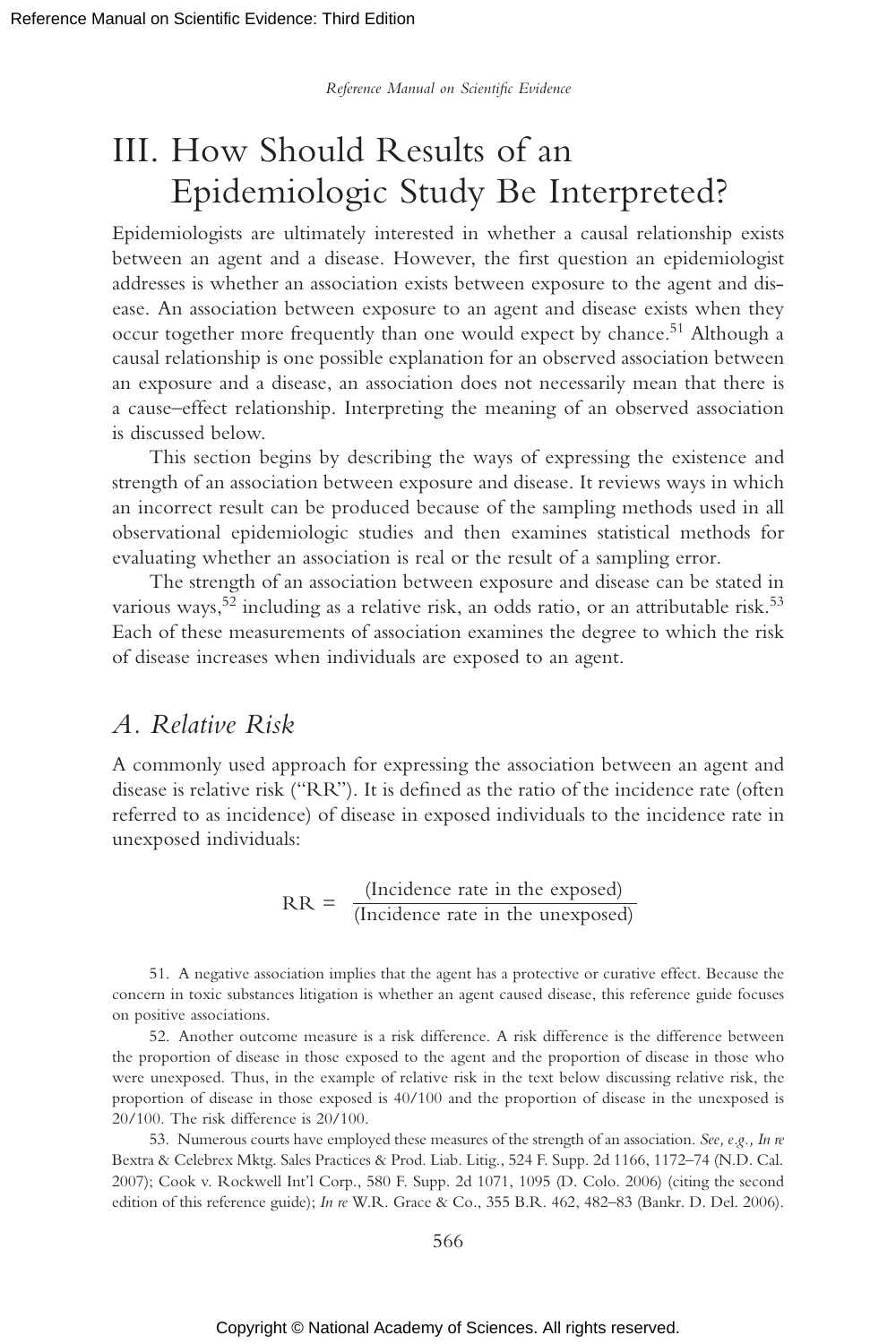The incidence rate of disease is defined as the number of cases of disease that develop during a specified period of time divided by the number of persons in the cohort under study.<sup>54</sup> Thus, the incidence rate expresses the risk that a member of the population will develop the disease within a specified period of time.

For example, a researcher studies 100 individuals who are exposed to an agent and 200 who are not exposed. After 1 year, 40 of the exposed individuals are diagnosed as having a disease, and 20 of the unexposed individuals also are diagnosed as having the disease. The relative risk of contracting the disease is calculated as follows:

- The incidence rate of disease in the exposed individuals is 40 cases per year per 100 persons (40/100), or 0.4.
- • The incidence rate of disease in the unexposed individuals is 20 cases per year per 200 persons (20/200), or 0.1.
- The relative risk is calculated as the incidence rate in the exposed group (0.4) divided by the incidence rate in the unexposed group (0.1), or 4.0.

A relative risk of 4.0 indicates that the risk of disease in the exposed group is four times as high as the risk of disease in the unexposed group.<sup>55</sup>

In general, the relative risk can be interpreted as follows:

- • If the relative risk equals 1.0, the risk in exposed individuals is the same as the risk in unexposed individuals.<sup>56</sup> There is no association between exposure to the agent and disease.
- • If the relative risk is greater than 1.0, the risk in exposed individuals is greater than the risk in unexposed individuals. There is a positive association between exposure to the agent and the disease, which could be causal.
- If the relative risk is less than 1.0, the risk in exposed individuals is less than the risk in unexposed individuals. There is a negative association, which could reflect a protective or curative effect of the agent on risk of disease. For example, immunizations lower the risk of disease. The results suggest that immunization is associated with a decrease in disease and may have a protective effect on the risk of disease.

Although relative risk is a straightforward concept, care must be taken in interpreting it. Whenever an association is uncovered, further analysis should be

<sup>54.</sup> Epidemiologists also use the concept of prevalence, which measures the existence of disease in a population at a given point in time, regardless of when the disease developed. Prevalence is expressed as the proportion of the population with the disease at the chosen time. *See* Gordis, *supra* note 32, at 43–47.

<sup>55.</sup> *See* DeLuca v. Merrell Dow Pharms., Inc., 911 F.2d 941, 947 (3d Cir. 1990); Magistrini v. One Hour Martinizing Dry Cleaning, 180 F. Supp. 2d 584, 591 (D.N.J. 2002).

<sup>56.</sup> *See Magistrini*, 180 F. Supp. 2d at 591.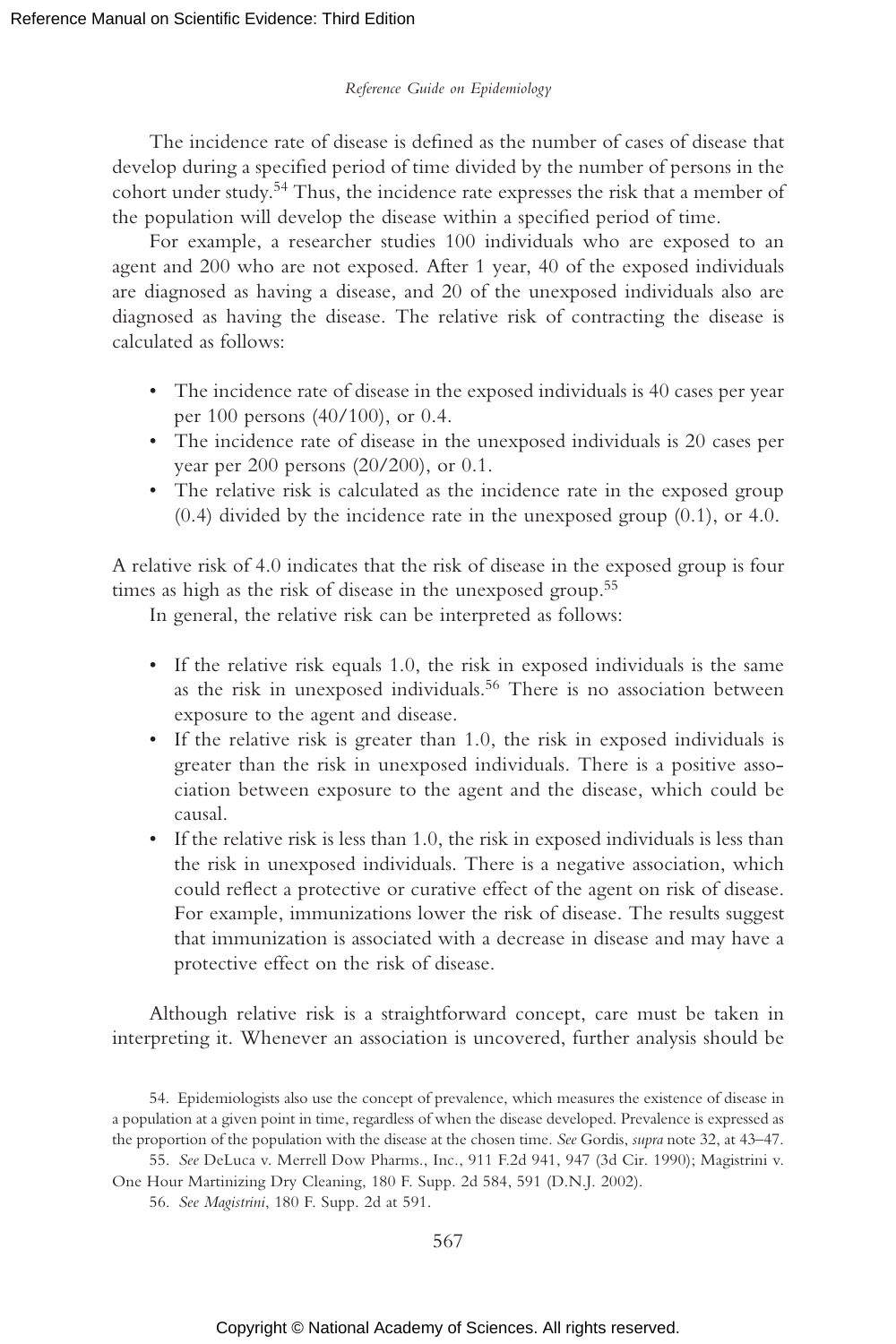conducted to assess whether the association is real or a result of sampling error, confounding, or bias.<sup>57</sup> These same sources of error may mask a true association, resulting in a study that erroneously finds no association.

### *B. Odds Ratio*

The odds ratio ("OR") is similar to a relative risk in that it expresses in quantitative terms the association between exposure to an agent and a disease.<sup>58</sup> It is a convenient way to estimate the relative risk in a case-control study when the disease under investigation is rare.<sup>59</sup> The odds ratio approximates the relative risk when the disease is rare.<sup>60</sup>

In a case-control study, the odds ratio is the ratio of the odds that a case (one with the disease) was exposed to the odds that a control (one without the disease) was exposed. In a cohort study, the odds ratio is the ratio of the odds of developing a disease when exposed to a suspected agent to the odds of developing the disease when not exposed.

Consider a case-control study, with results as shown schematically in a  $2 \times 2$ table (Table 2):

|             | Cases<br>(with disease) | Controls<br>(no disease) |
|-------------|-------------------------|--------------------------|
| Exposed     |                         |                          |
| Not exposed |                         |                          |

Table 2. Cross-tabulation of cases and controls by exposure status

In a case-control study,

$$
OR = \frac{(Odds that a case was exposed)}{(Odds that a control was exposed)}.
$$

57. *See infra* Sections IV.B–C.

58. A relative risk cannot be calculated for a case-control study, because a case-control study begins by examining a group of persons who already have the disease. That aspect of the study design prevents a researcher from determining the rate at which individuals develop the disease. Without a rate or incidence of disease, a researcher cannot calculate a relative risk.

59. If the disease is not rare, the odds ratio is still valid to determine whether an association exists, but interpretation of its magnitude is less intuitive.

60. *See* Marcello Pagano & Kimberlee Gauvreau, Principles of Biostatistics 354 (2d ed. 2000). For further detail about the odds ratio and its calculation, see Kahn & Sempos, *supra* note 31, at 47–56.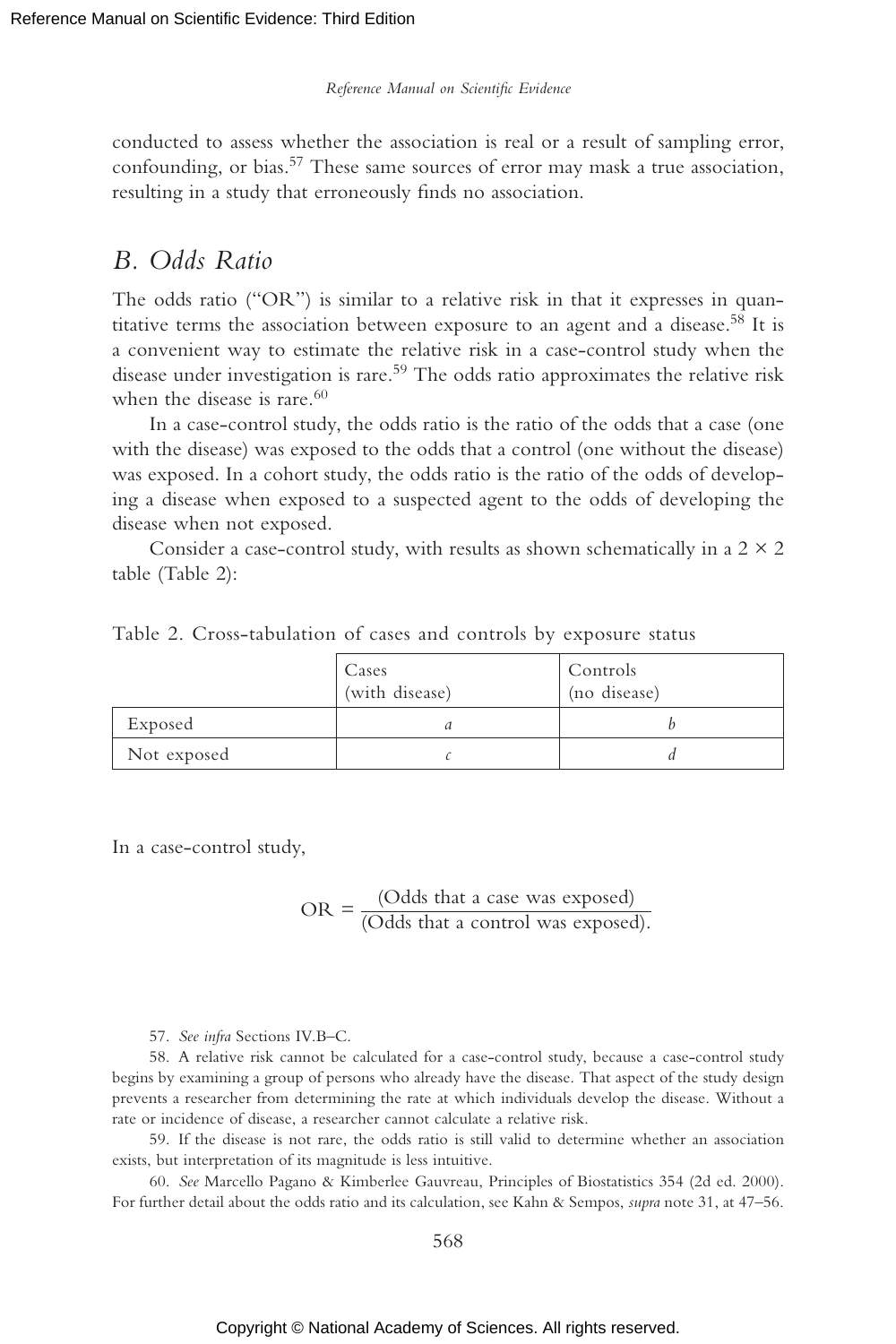Looking at Table 2, this ratio can be calculated as

$$
\frac{(a/c)}{(b/d)}
$$

This works out to *ad/bc*. Because we are multiplying two diagonal cells in the table and dividing by the product of the other two diagonal cells, the odds ratio is also called the cross-products ratio.

Consider the following hypothetical study: A researcher identifies 100 individuals with a disease who serve as "cases" and 100 people without the disease who serve as "controls" for her case-control study. Forty of the 100 cases were exposed to the agent and 60 were not. Among the control group, 20 people were exposed and 80 were not. The data can be presented in a  $2 \times 2$  table (Table 3):

|  | Table 3. Case-Control Study Outcome |  |  |
|--|-------------------------------------|--|--|
|--|-------------------------------------|--|--|

|             | Cases<br>(with disease) | Controls<br>(no disease) |
|-------------|-------------------------|--------------------------|
| Exposed     |                         | 20                       |
| Not exposed | ЭU                      | 80                       |

The calculation of the odds ratio would be:

$$
OR = \frac{(40/60)}{(20/80)} = 2.67.
$$

If the disease is relatively rare in the general population (about 5% or less), the odds ratio is a good approximation of the relative risk, which means that there is almost a tripling of the disease in those exposed to the agent. $61$ 

61. The odds ratio is usually marginally greater than the relative risk. As the disease in question becomes more common, the difference between the odds ratio and the relative risk grows.

The reason why the odds ratio approximates the relative risk when the incidence of disease is small can be demonstrated by referring to Table 2. The odds ratio, as stated in the text, is *ad/bc.* The relative risk for such a study would compare the incidence of disease in the exposed group, or *a/(a + b),* with the incidence of disease in the unexposed group or  $c/(c + d)$ . The relative risk would be:

$$
\frac{a/(a+b)}{c/(c+d)} = \frac{a/(c+d)}{c/(a+b)}
$$

When the incidence of disease is low, *a* and *c* will be small in relation to *b* and *d*, and the relative risk will then approximate the odds ratio of *ad/bc*. *See* Leon Gordis, Epidemiology 208–09 (4th ed. 2009).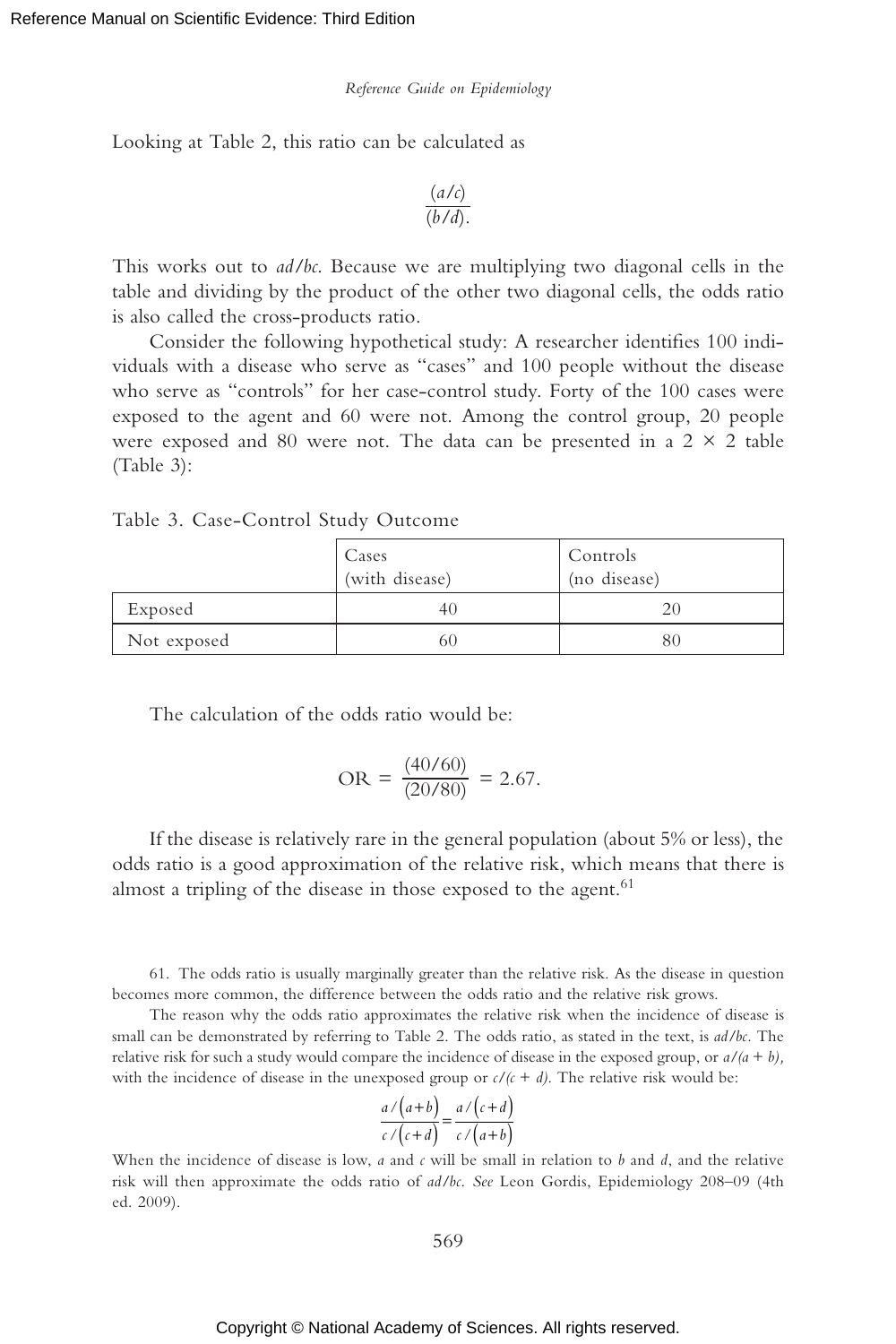### *C. Attributable Risk*

A frequently used measurement of risk is the attributable risk ("AR"). The attributable risk represents the amount of disease among exposed individuals that can be attributed to the exposure. It also can be expressed as the proportion of the disease among exposed individuals that is associated with the exposure (also called the "attributable proportion of risk," the "etiologic fraction," or the "attributable risk percent"). The attributable risk reflects the maximum proportion of the disease that can be attributed to exposure to an agent and consequently the maximum proportion of disease that could be potentially prevented by blocking the effect of the exposure or by eliminating the exposure. $62$  In other words, if the association is causal, the attributable risk is the proportion of disease in an exposed population that might be caused by the agent and that might be prevented by eliminating exposure to that agent (see Figure 3). $63$ 





To determine the proportion of a disease that is attributable to an exposure, a researcher would need to know the incidence of the disease in the exposed group and the incidence of disease in the unexposed group. The attributable risk is

$$
AR = \frac{\text{(incidence in the exposed)} - \text{(incidence in the unexposed)}}{\text{incidence in the exposed}}
$$

62. Kenneth J. Rothman et al., Modern Epidemiology 297 (3d ed. 2008); *see also* Landrigan v. Celotex Corp., 605 A.2d 1079, 1086 (N.J. 1992) (illustrating that a relative risk of 1.55 conforms to an attributable risk of 35%, that is,  $(1.55 - 1.0)/1.55 = .35$ , or 35%).

63. Risk is not zero for the control group (those not exposed) when there are other causal chains that cause the disease that do not require exposure to the agent. For example, some birth defects are the result of genetic sources, which do not require the presence of any environmental agent. Also, some degree of risk in the control group may be the result of background exposure to the agent being studied. For example, nonsmokers in a control group may have been exposed to passive cigarette smoke, which is responsible for some cases of lung cancer and other diseases. *See also* Ethyl Corp. v. EPA, 541 F.2d 1, 25 (D.C. Cir. 1976). There are some diseases that do not occur without exposure to an agent; these are known as signature diseases. *See infra* note 177.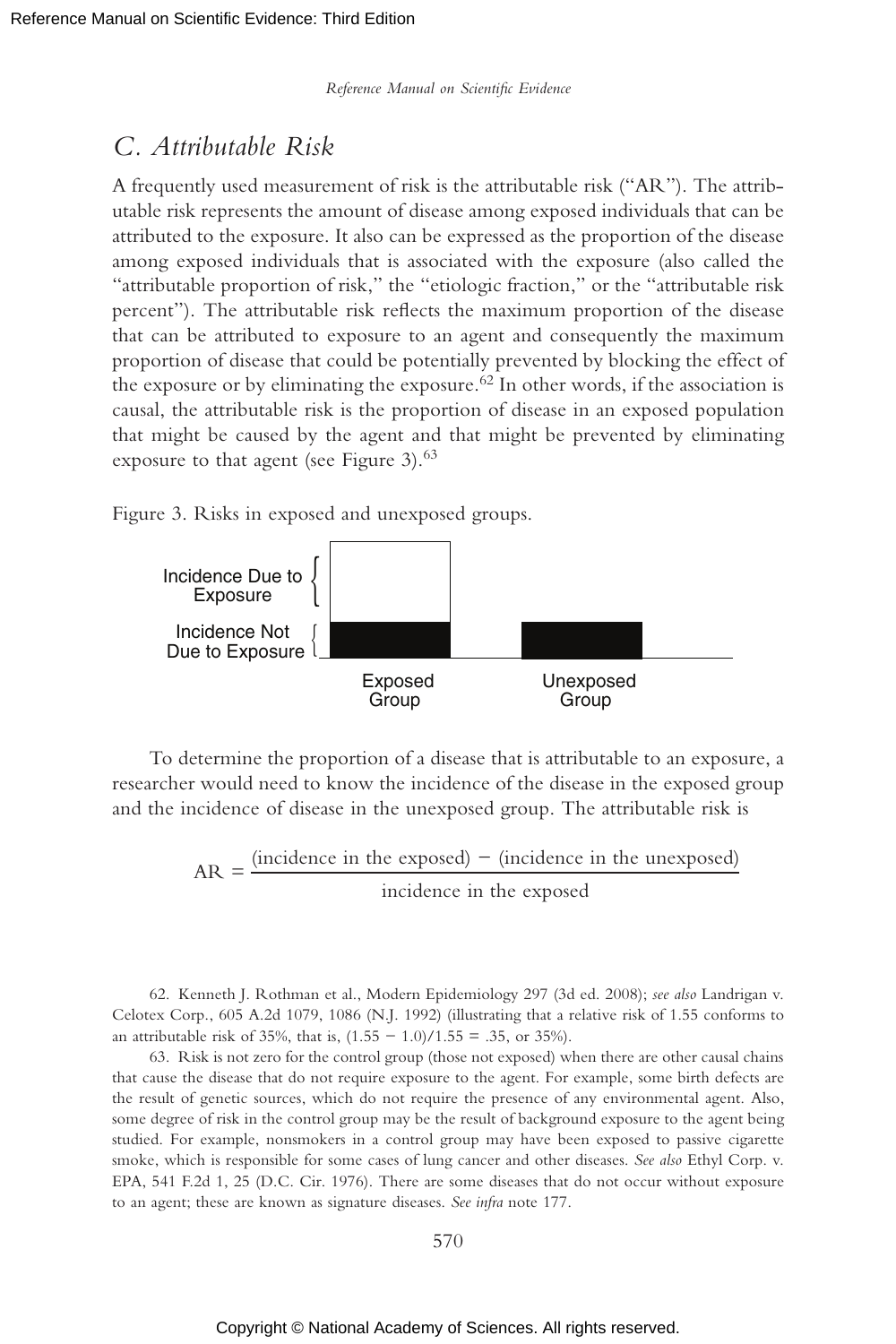The attributable risk can be calculated using the example described in Section III.A. Suppose a researcher studies 100 individuals who are exposed to a substance and 200 who are not exposed. After 1 year, 40 of the exposed individuals are diagnosed as having a disease, and 20 of the unexposed individuals are also diagnosed as having the disease.

- The incidence of disease in the exposed group is 40 persons out of 100 who contract the disease in a year.
- The incidence of disease in the unexposed group is 20 persons out of 200 (or 10 out of 100) who contract the disease in a year.
- The proportion of disease that is attributable to the exposure is 30 persons out of 40, or 75%.

This means that 75% of the disease in the exposed group is attributable to the exposure. We should emphasize here that "attributable" does not necessarily mean "caused by." Up to this point, we have only addressed associations. Inferring causation from an association is addressed in Section V.

### *D. Adjustment for Study Groups That Are Not Comparable*

Populations often differ in characteristics that relate to disease risk, such as age, sex, and race. Those who live in Florida have a much higher death rate than those who live in Alaska.<sup>64</sup> Is sunshine dangerous? Perhaps, but the Florida population is much older than the Alaska population, and some adjustment must be made for the differences in age distribution in the two states in order to compare disease or death rates between populations. The technique used to accomplish this is called adjustment, and two types of adjustment are used—direct and indirect. In direct adjustment (e.g., when based on age), overall disease/death rates are calculated for each population as though each had the age distribution of another standard, or reference, population, using the age-specific disease/death rates for each study population. We can then compare these overall rates, called age-adjusted rates, knowing that any difference between these rates cannot be attributed to differences in age, since both age-adjusted rates were generated using the same standard population.

Indirect adjustment is used when the age-specific rates for a study population are not known. In that case, the overall disease/death rate for the standard/ reference population is recalculated based on the age distribution of the population of interest using the age-specific rates of the standard population. Then, the actual number of disease cases/deaths in the population of interest can be compared with

<sup>64.</sup> *See* Lilienfeld & Stolley, *supra* note 35, at 68–70 (the mortality rate in Florida is approximately three times what it is in Alaska).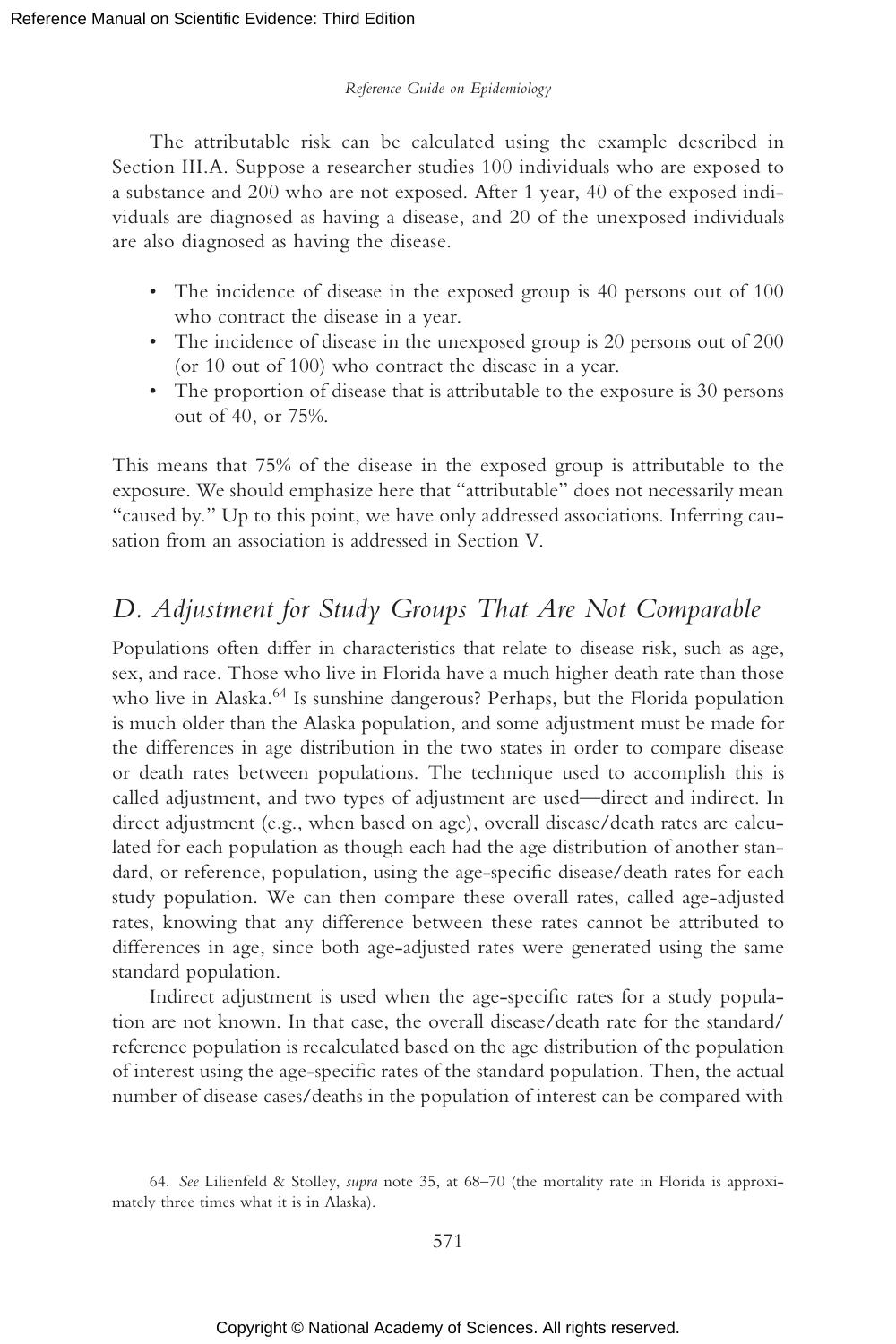the number in the reference population that would be expected if the reference population had the age distribution of the population of interest.

This ratio is called the standardized mortality ratio (SMR). When the outcome of interest is disease rather than death, it is called the standardized morbidity ratio.<sup>65</sup> If the ratio equals 1.0, the observed number of deaths equals the expected number of deaths, and the mortality rate of the population of interest is no different from that of the reference population. If the SMR is greater than 1.0, the population of interest has a higher mortality risk than that of the reference population, and if the SMR is less than 1.0, the population of interest has a lower mortality rate than that of the reference population.

Thus, age adjustment provides a way to compare populations while in effect holding age constant. Adjustment is used not only for comparing mortality rates in different populations but also for comparing rates in different groups of subjects selected for study in epidemiologic investigations. Although this discussion has focused on adjusting for age, it is also possible to adjust for any number of other variables, such as gender, race, occupation, and socioeconomic status. It is also possible to adjust for several factors simultaneously.<sup>66</sup>

## IV. What Sources of Error Might Have Produced a False Result?

Incorrect study results occur in a variety of ways. A study may find a positive association (relative risk greater than 1.0) when there is no true association. Or a study may erroneously result in finding that that there is no association when in reality there is. A study may also find an association when one truly exists, but the association found may be greater or less than the real association.

Three general categories of phenomena can result in an association found in a study to be erroneous: chance, bias, and confounding. Before any inferences about causation are drawn from a study, the possibility of these phenomena must be examined.67

65. *See* Taylor v. Airco, Inc., 494 F. Supp. 2d 21, 25 n.4 (D. Mass. 2007) (explaining SMR and its relationship with relative risk). For an example of adjustment used to calculate an SMR for workers exposed to benzene, see Robert A. Rinsky et al., *Benzene and Leukemia: An Epidemiologic Risk Assessment,* 316 New Eng. J. Med. 1044 (1987).

66. For further elaboration on adjustment, see Gordis, *supra* note 32, at 73–78; Philip Cole, *Causality in Epidemiology, Health Policy, and Law,* 27 Envtl. L. Rep. 10,279, 10,281 (1997).

67. *See* Cole, *supra* note 65, at 10,285. In *DeLuca v. Merrell Dow Pharmaceuticals, Inc.,* 911 F.2d 941, 955 (3d Cir. 1990), the court recognized and discussed random sampling error. It then went on to refer to other errors (e.g., systematic bias) that create as much or more error in the outcome of a study. For a similar description of error in study procedure and random sampling, see David H. Kaye & David A. Freedman, Reference Guide on Statistics, Section IV, in this manual.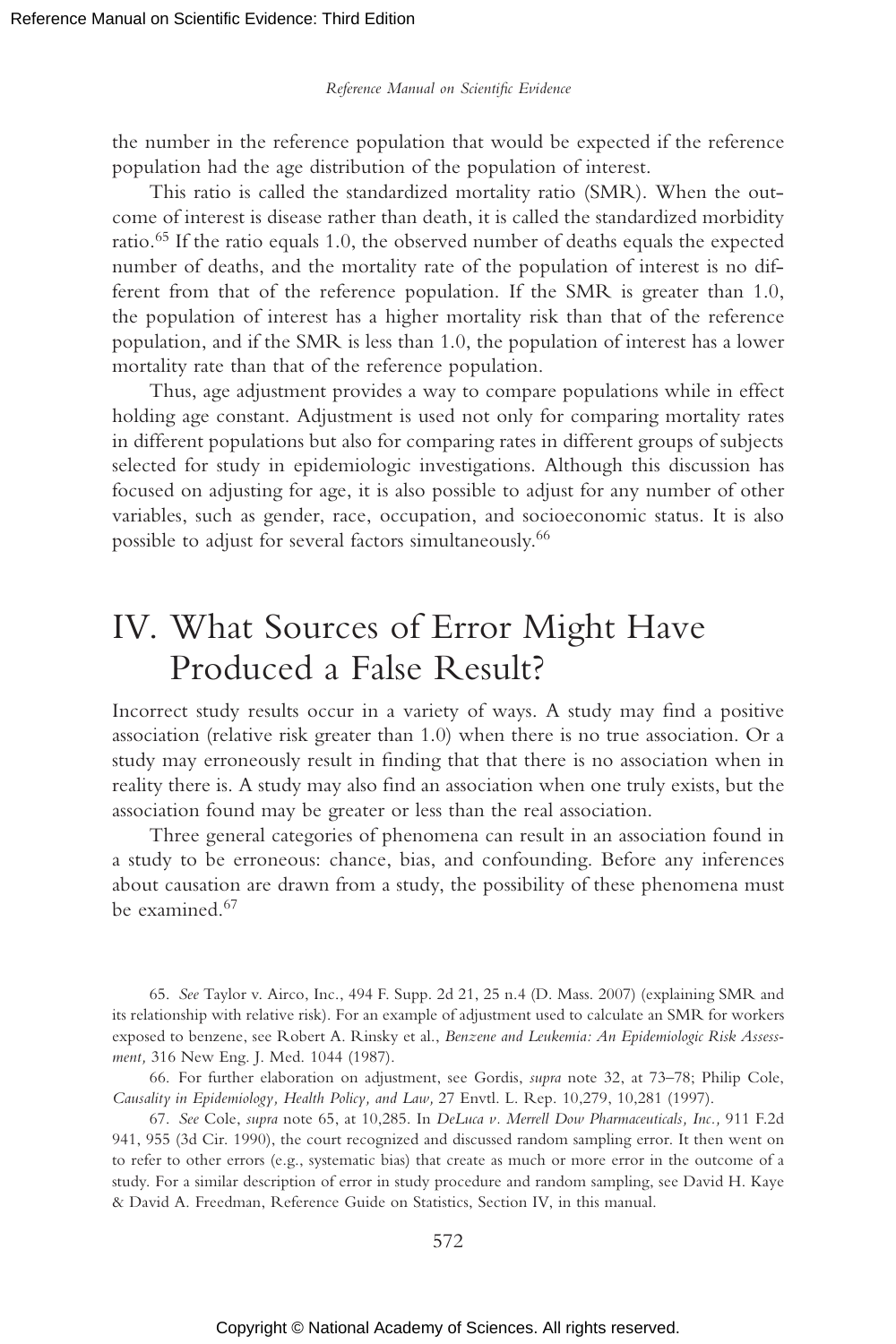The findings of a study may be the result of chance (or random error). In designing a study, the size of the sample can be increased to reduce (but not eliminate) the likelihood of random error. Once a study has been completed, statistical methods (discussed in Section IV.A) permit an assessment of the extent to which the results of a study may be due to random error.

The two main techniques for assessing random error are statistical significance and confidence intervals. A study that is statistically significant has results that are unlikely to be the result of random error, although any criterion for "significance" is somewhat arbitrary. A confidence interval provides both the relative risk (or other risk measure) found in the study and a range (interval) within which the risk likely would fall if the study were repeated numerous times. These two techniques (which are closely related) are explained in Section IV.A.

We should emphasize a matter that those unfamiliar with statistical methodology frequently find confusing: That a study's results are statistically significant says nothing about the importance of the magnitude of any association (i.e., the relative risk or odds ratio) found in a study or about the biological or clinical importance of the finding.<sup>68</sup> "Significant," as used with the adjective "statistically," does not mean important. A study may find a statistically significant relationship that is quite modest—perhaps it increases the risk only by 5%, which is equivalent to a relative risk of  $1.05^{69}$  An association may be quite large—the exposed cohort might be 10 times more likely to develop disease than the control group—but the association is not statistically significant because of the potential for random error given a small sample size. In short, *statistical significance is not about the size of the risk found in a study*.

Bias (or systematic error) also can produce error in the outcome of a study. Epidemiologists attempt to minimize bias through their study design, including data collection protocols. Study designs are developed before they begin gathering data. However, even the best designed and conducted studies have biases, which may be subtle. Consequently, after data collection is completed, analytical tools are often used to evaluate potential sources of bias. Sometimes, after bias is identified, the epidemiologist can determine whether the bias would tend to inflate or dilute any association that may exist. Identification of the bias may permit the

68. *See* Modern Scientific Evidence, *supra* note 2, § 6.36 at 358 ("Statisticians distinguish between 'statistical' and 'practical' significance. . . ."); Cole, *supra* note 65, at 10,282. Understandably, some courts have been confused about the relationship between statistical significance and the magnitude of the association. *See* Hyman & Armstrong, P.S.C. v. Gunderson, 279 S.W.3d 93, 102 (Ky. 2008) (describing a small increased risk as being considered statistically insignificant and a somewhat larger risk as being considered statistically significant.); *In re* Pfizer Inc. Sec. Litig., 584 F. Supp. 2d 621, 634–35 (S.D.N.Y. 2008) (confusing the magnitude of the effect with whether the effect was statistically significant); *In re* Joint E. & S. Dist. Asbestos Litig., 827 F. Supp. 1014, 1041 (S.D.N.Y. 1993) (concluding that any relative risk less than 1.50 is statistically insignificant), *rev'd on other grounds,* 52 F.3d 1124 (2d Cir. 1995).

69. In general, small effects that are statistically significant require larger sample sizes. When effects are larger, generally fewer subjects are required to produce statistically significant findings.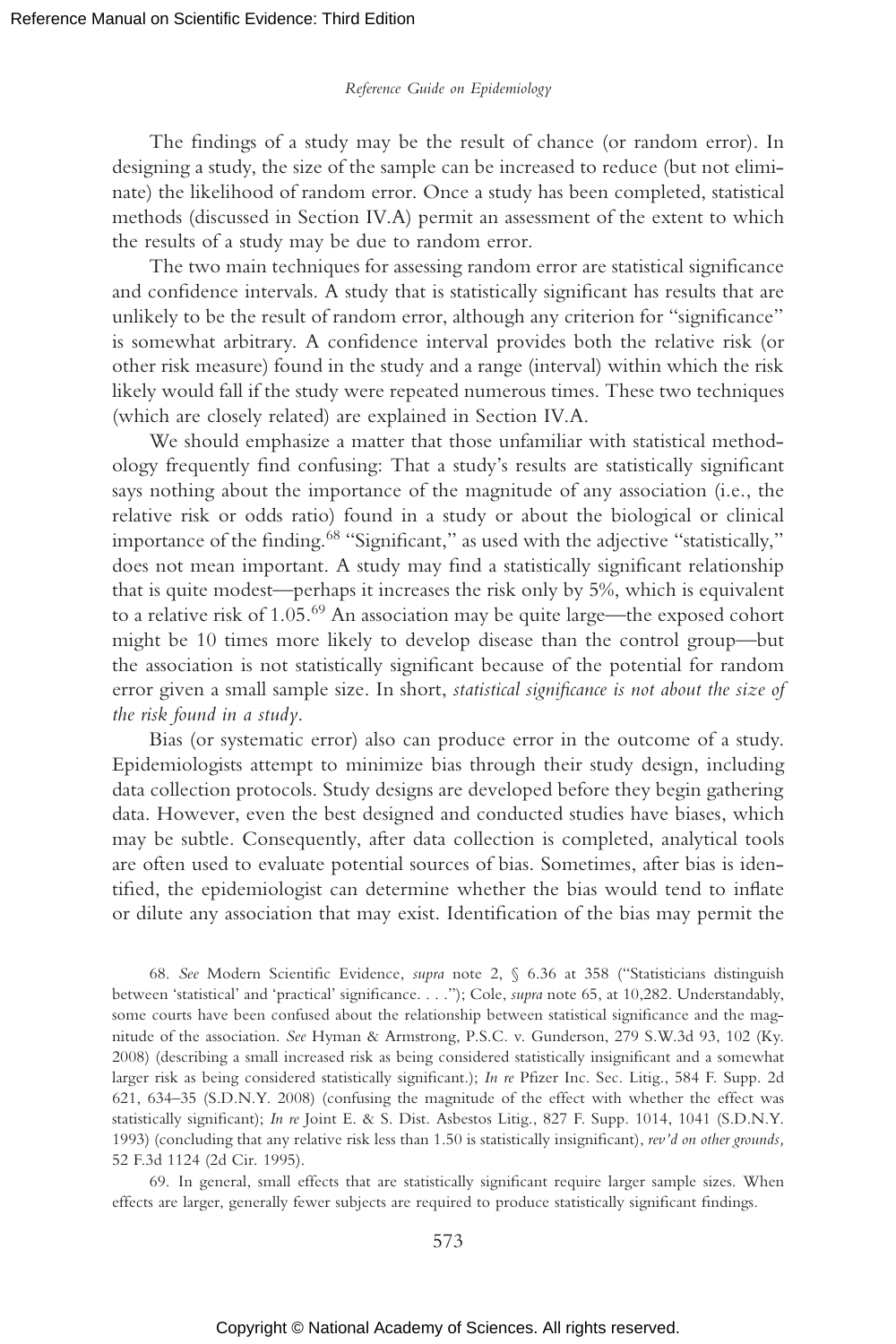epidemiologist to make an assessment of whether the study's conclusions are valid. Epidemiologists may reanalyze a study's data to correct for a bias identified in a completed study or to validate the analytical methods used.70 Common biases and how they may produce invalid results are described in Section IV.B.

Finally, a study may reach incorrect conclusions about causation because, although the agent and disease are associated, the agent is not a true causal factor. Rather, the agent may be associated with another agent that is the true causal factor, and this latter factor confounds the relationship being examined in the study. Confounding is explained in Section IV.C.

### *A. What Statistical Methods Exist to Evaluate the Possibility of Sampling Error?71*

Before detailing the statistical methods used to assess random error (which we use as synonymous with sampling error), two concepts are explained that are central to epidemiology and statistical analysis. Understanding these concepts should facilitate comprehension of the statistical methods.

Epidemiologists often refer to the true association (also called "real association"), which is the association that really exists between an agent and a disease and that might be found by a perfect (but nonexistent) study. The true association is a concept that is used in evaluating the results of a given study even though its value is unknown. By contrast, a study's outcome will produce an observed association, which is known.

Formal procedures for statistical testing begin with the null hypothesis, which posits that there is no true association (i.e., a relative risk of 1.0) between the agent and disease under study. Data are gathered and analyzed to see whether they disprove<sup>72</sup> the null hypothesis. The data are subjected to statistical testing to assess the plausibility that any association found is a result of random error or whether it supports rejection of the null hypothesis. The use of the null hypothesis for this testing should not be understood as the a priori belief of the investigator. When epidemiologists investigate an agent, it is usually because they hypothesize that the agent is a cause of some outcome. Nevertheless, epidemiologists prepare their

70. *E.g.,* Richard A. Kronmal et al., *The Intrauterine Device and Pelvic Inflammatory Disease: The Women's Health Study Reanalyzed,* 44 J. Clin. Epidemiol. 109 (1991) (a reanalysis of a study that found an association between the use of IUDs and pelvic inflammatory disease concluded that IUDs do not increase the risk of pelvic inflammatory disease).

71. For a bibliography on the role of statistical significance in legal proceedings, see Sanders, *supra* note 13, at 329 n.138.

72. *See, e.g.,* Daubert v. Merrell Dow Pharms., Inc., 509 U.S. 579, 593 (1993) (scientific methodology involves generating and testing hypotheses).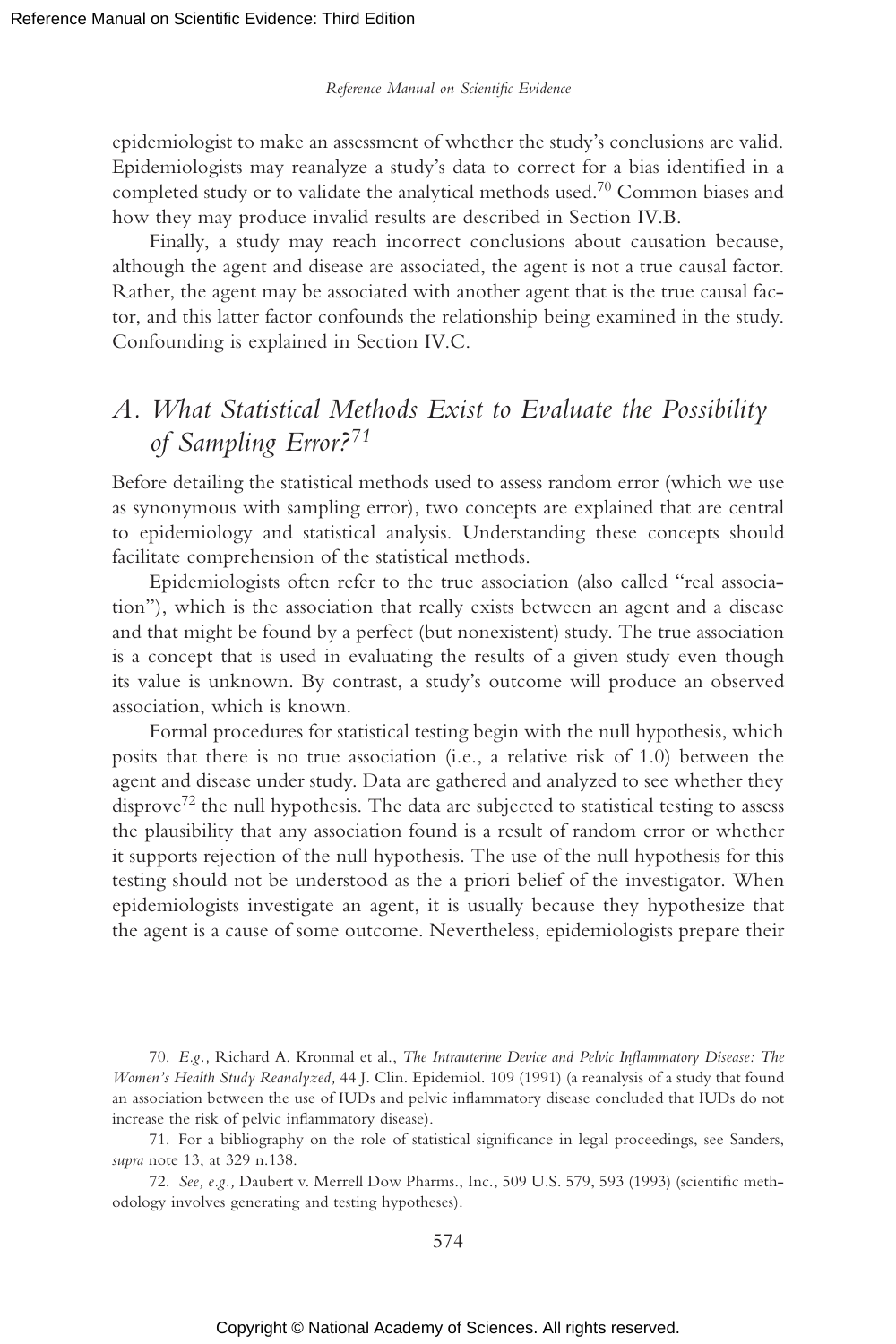study designs and test the plausibility that any association found in a study was the result of random error by using the null hypothesis.<sup>73</sup>

### *1. False positives and statistical significance*

When a study results in a positive association (i.e., a relative risk greater than 1.0), epidemiologists try to determine whether that outcome represents a true association or is the result of random error.<sup>74</sup> Random error is illustrated by a fair coin (i.e., not modified to produce more heads than tails [or vice versa]). On average, for example, we would expect that coin tosses would yield half heads and half tails. But sometimes, a set of coin tosses might yield an unusual result, for example, six heads out of six tosses,<sup>75</sup> an occurrence that would result, purely by chance, in less than 2% of a series of six tosses. In the world of epidemiology, sometimes the study findings, merely by chance, do not reflect the true relationships between an agent and outcome. Any single study—even a clinical trial—is in some ways analogous to a set of coin tosses, being subject to the play of chance. Thus, for example, even though the true relative risk (in the total population) is 1.0, an epidemiologic study of a particular study population may find a relative risk greater than (or less

73. *See* DeLuca v. Merrell Dow Pharms., Inc., 911 F.2d 941, 945 (3d Cir. 1990); United States v. Philip Morris USA, Inc., 449 F. Supp. 2d 1, 706 n.29 (D.D.C. 2006); Stephen E. Fienberg et al., *Understanding and Evaluating Statistical Evidence in Litigation,* 36 Jurimetrics J. 1, 21–24 (1995).

74. Hypothesis testing is one of the most counterintuitive techniques in statistics. Given a set of epidemiologic data, one wants to ask the straightforward, obvious question: What is the probability that the difference between two samples reflects a real difference between the populations from which they were taken? Unfortunately, there is no way to answer this question directly or to calculate the probability. Instead, statisticians—and epidemiologists—address a related but very different question: If there really is no difference between the populations, how probable is it that one would find a difference at least as large as the observed difference between the samples? *See* Modern Scientific Evidence, *supra* note 2, § 6:36, at 359 ("it is easy to mistake the *p*-value for the probability that there is no difference"); Expert Evidence: A Practitioner's Guide to Law, Science, and the FJC Manual 91 (Bert Black & Patrick W. Lee eds., 1997). Thus, the *p*-value for a given study does not provide a rate of error or even a probability of error for an epidemiologic study. In *Daubert v. Merrell Dow Pharmaceuticals, Inc.,* 509 U.S. 579, 593 (1993), the Court stated that "the known or potential rate of error" should ordinarily be considered in assessing scientific reliability. Epidemiology, however, unlike some other methodologies—fingerprint identification, for example—does not permit an assessment of its accuracy by testing with a known reference standard. A *p*-value provides information only about the plausibility of random error given the study result, but the true relationship between agent and outcome remains unknown. Moreover, a *p*-value provides no information about whether other sources of error—bias and confounding—exist and, if so, their magnitude. In short, for epidemiology, there is no way to determine a rate of error. *See* Kumho Tire Co. v. Carmichael, 526 U.S. 137, 151 (1999) (recognizing that for different scientific and technical inquiries, different considerations will be appropriate for assessing reliability); Cook v. Rockwell Int'l Corp., 580 F. Supp. 2d 1071, 1100 (D. Colo. 2006) ("Defendants have not argued or presented evidence that . . . a method by which an overall 'rate of error' can be calculated for an epidemiologic study.")

75. *DeLuca*, 911 F.2d at 946–47.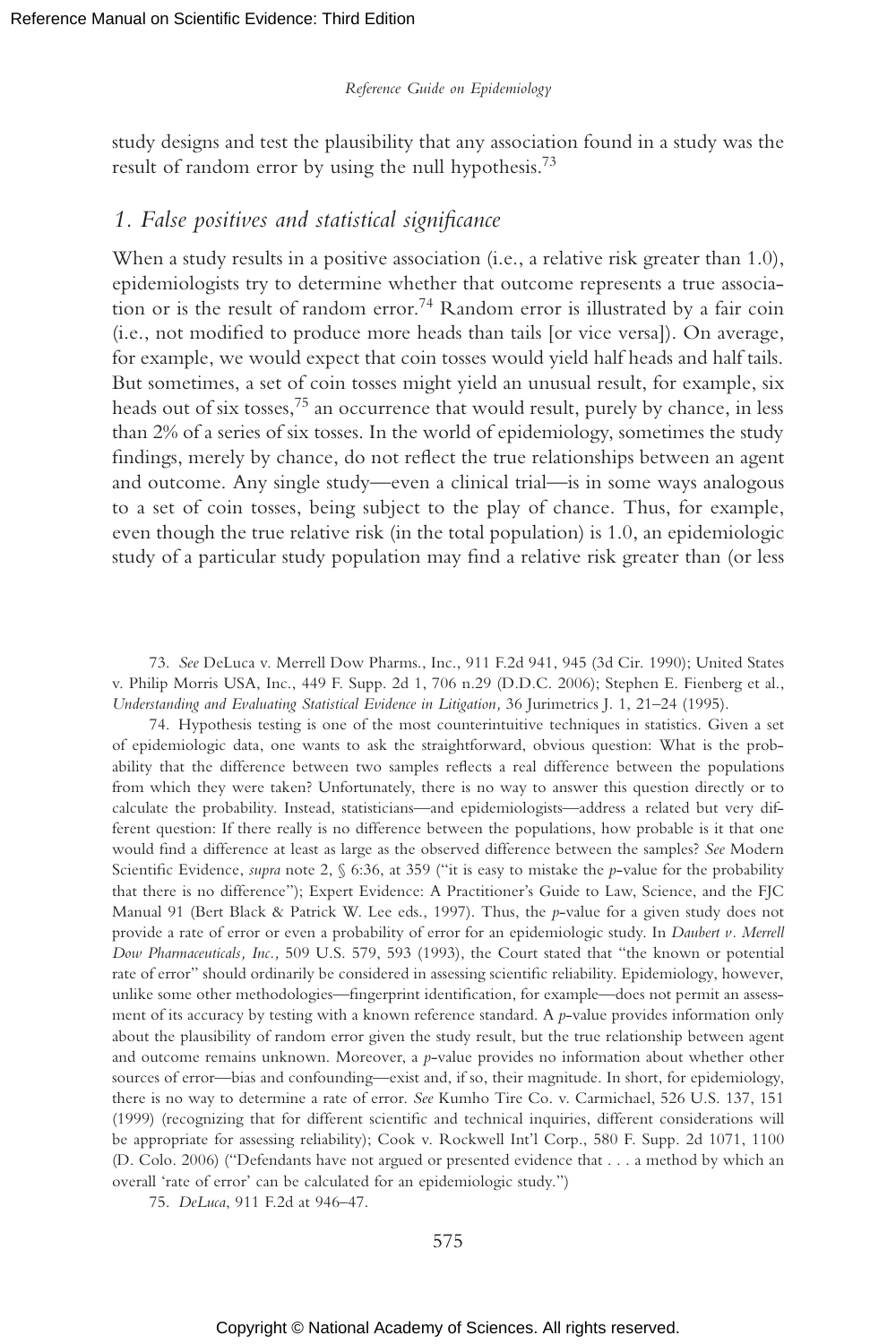than) 1.0 because of random error or chance.<sup>76</sup> An erroneous conclusion that the null hypothesis is false (i.e., a conclusion that there is a difference in risk when no difference actually exists) owing to random error is called a false-positive error (also Type I error or alpha error).

Common sense leads one to believe that a large enough sample of individuals must be studied if the study is to identify a relationship between exposure to an agent and disease that truly exists. Common sense also suggests that by enlarging the sample size (the size of the study group), researchers can form a more accurate conclusion and reduce the chance of random error in their results. Both statements are correct and can be illustrated by a test to determine if a coin is fair. A test in which a fair coin is tossed 1000 times is more likely to produce close to 50% heads than a test in which the coin is tossed only 10 times. It is far more likely that a test of a fair coin with 10 tosses will come up, for example, with 80% heads than will a test with 1000 tosses. With large numbers, the outcome of the test is less likely to be influenced by random error, and the researcher would have greater confidence in the inferences drawn from the data.<sup>77</sup>

One means for evaluating the possibility that an observed association could have occurred as a result of random error is by calculating a *p*-valu*e*. 78 A *p*-value represents the probability that an observed positive association could result from random error even if no association were in fact present. Thus, a *p*-value of .1 means that there is a 10% chance that values at least as large as the observed relative risk could have occurred by random error, with no association actually present in the population.<sup>79</sup>

To minimize false positives, epidemiologists use a convention that the *p*-value must fall below some selected level known as alpha or significance level for the results of the study to be statistically significant.<sup>80</sup> Thus, an outcome is statistically significant when the observed *p*-value for the study falls below the preselected

76. *See* Magistrini v. One Hour Martinizing Dry Cleaning, 180 F. Supp. 2d 584, 592 (D.N.J. 2002) (citing the second edition of this reference guide).

77. This explanation of numerical stability was drawn from Brief for Professor Alvan R. Feinstein as Amicus Curiae Supporting Respondents at 12–13, Daubert v. Merrell Dow Pharms., Inc., 509 U.S. 579 (1993) (No. 92-102). *See also* Allen v. United States, 588 F. Supp. 247, 417–18 (D. Utah 1984), *rev'd on other grounds,* 816 F.2d 1417 (10th Cir. 1987). The *Allen* court observed that although "[s]mall communities or groups of people are deemed 'statistically unstable'" and "data from small populations must be handled with care [, it] does not mean that [the data] cannot provide substantial evidence in aid of our effort to describe and understand events."

78. *See also* David H. Kaye & David A. Freedman, Reference Guide on Statistics, Section IV.B, in this manual (the *p*-value reflects the implausibility of the null hypothesis).

79. Technically, a *p*-value of .1 means that if in fact there is no association, 10% of all similar studies would be expected to yield an association the same as, or greater than, the one found in the study due to random error.

80. Cook v. Rockwell Int'l Corp., 580 F. Supp. 2d 1071, 1100–01 (D. Colo. 2006) (discussing *p*-values and their relationship with statistical significance); *Allen*, 588 F. Supp. at 416–17 (discussing statistical significance and selection of a level of alpha); *see also* Sanders, *supra* note 13, at 343–44 (explaining alpha, beta, and their relationship to sample size); *Developments in the Law—Confronting*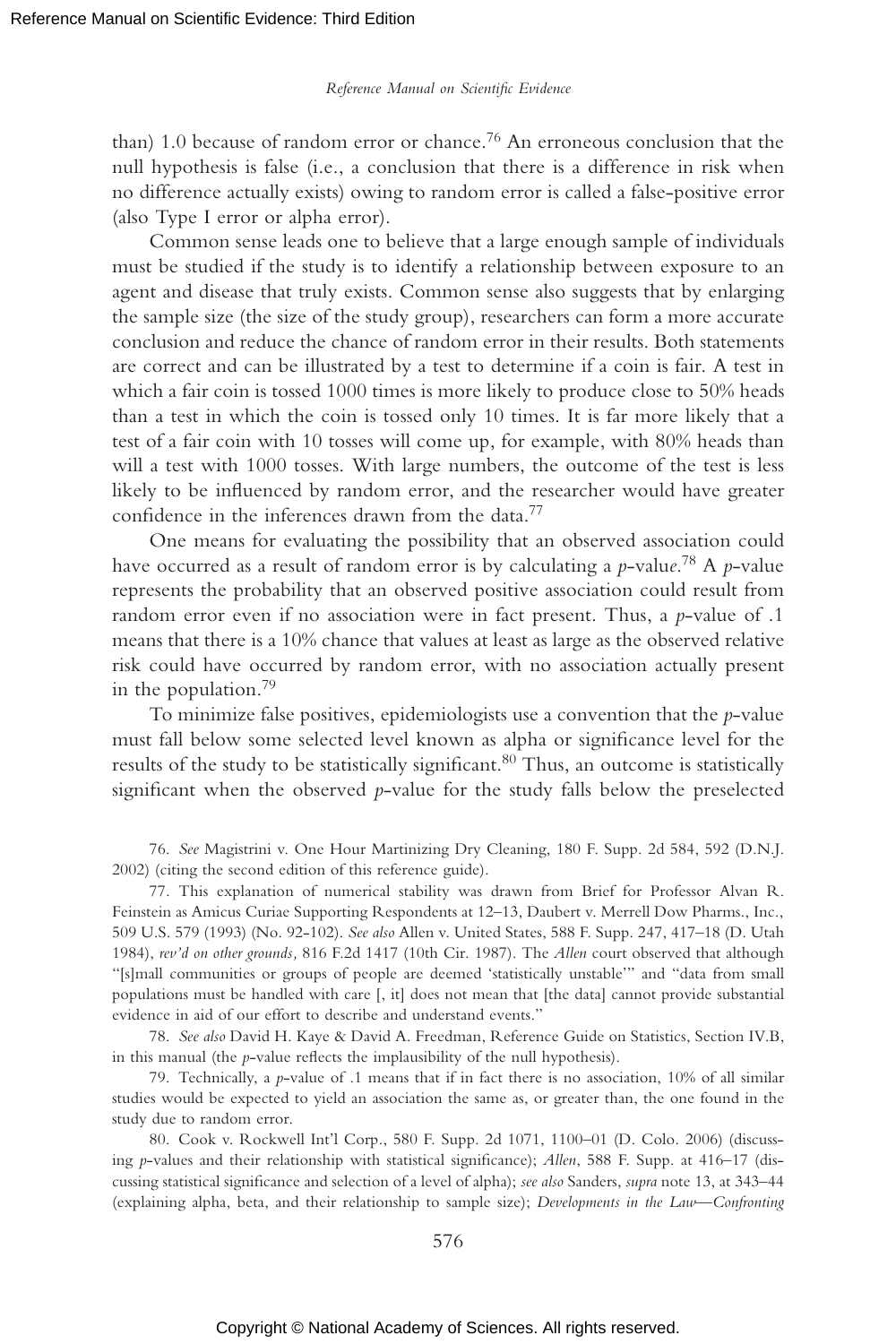significance level. The most common significance level, or alpha, used in science is  $0.05^{81}$  A  $0.05$  value means that the probability is 5% of observing an association at least as large as that found in the study when in truth there is no association.<sup>82</sup> Although .05 is often the significance level selected, other levels can and have been used.<sup>83</sup> Thus, in its study of the effects of second-hand smoke, the U.S.

### *the New Challenges of Scientific Evidence,* 108 Harv. L. Rev. 1481, 1535–36, 1540–46 (1995) [hereafter *Developments in the Law*].

81. A common error made by lawyers, judges, and academics is to equate the level of alpha with the legal burden of proof. Thus, one will often see a statement that using an alpha of .05 for statistical significance imposes a burden of proof on the plaintiff far higher than the civil burden of a preponderance of the evidence (i.e., greater than 50%). *See, e.g., In re* Ephedra Prods. Liab. Litig., 393 F. Supp. 2d 181, 193 (S.D.N.Y. 2005); Marmo v. IBP, Inc., 360 F. Supp. 2d 1019, 1021 n.2 (D. Neb. 2005) (an expert toxicologist who stated that science requires proof with 95% certainty while expressing his understanding that the legal standard merely required more probable than not). *But see*  Giles v. Wyeth, Inc., 500 F. Supp. 2d 1048, 1056–57 (S.D. Ill. 2007) (quoting the second edition of this reference guide).

Comparing a selected *p*-value with the legal burden of proof is mistaken, although the reasons are a bit complex and a full explanation would require more space and detail than is feasible here. Nevertheless, we sketch out a brief explanation: First, alpha does not address the likelihood that a plaintiff's disease was caused by exposure to the agent; the magnitude of the association bears on that question. *See infra* Section VII. Second, significance testing only bears on whether the observed magnitude of association arose as a result of random chance, not on whether the null hypothesis is true. Third, using stringent significance testing to avoid false-positive error comes at a complementary cost of inducing false-negative error. Fourth, using an alpha of .5 would not be equivalent to saying that the probability the association found is real is 50%, and the probability that it is a result of random error is 50%. Statistical methodology does not permit assessments of those probabilities. *See* Green, *supra* note 47, at 686; Michael D. Green, *Science Is to Law as the Burden of Proof Is to Significance Testing,* 37 Jurimetrics J. 205 (1997) (book review); *see also* David H. Kaye, *Apples and Oranges: Confidence Coefficients and the Burden of Persuasion,* 73 Cornell L. Rev. 54, 66 (1987); David H. Kaye & David A. Freedman, Reference Guide on Statistics, Section IV.B.2, in this manual; Turpin v. Merrell Dow Pharms., Inc., 959 F.2d 1349, 1357 n.2 (6th Cir. 1992), *cert. denied,* 506 U.S. 826 (1992); *cf. DeLuca,* 911 F.2d at 959 n.24 ("The relationship between confidence levels and the more likely than not standard of proof is a very complex one . . . and in the absence of more education than can be found in this record, we decline to comment further on it.").

82. This means that if one conducted an examination of a large number of associations in which the true RR equals 1, on average 1 in 20 associations found to be statistically significant at a .05 level would be spurious. When researchers examine many possible associations that might exist in their data—known as data dredging—we should expect that even if there are no true causal relationships, those researchers will find statistically significant associations in 1 of every 20 associations examined. *See* Rachel Nowak, *Problems in Clinical Trials Go Far Beyond Misconduct,* 264 Sci. 1538, 1539 (1994).

83. A significance test can be either one-tailed or two-tailed, depending on the null hypothesis selected by the researcher. Because most investigators of toxic substances are only interested in whether the agent increases the incidence of disease (as distinguished from providing protection from the disease), a one-tailed test is often viewed as appropriate. *In re* Phenylpropanolamine (PPA) Prods. Liab. Litig., 289 F. Supp. 2d 1230, 1241 (W.D. Wash. 2003) (accepting the propriety of a one-tailed test for statistical significance in a toxic substance case); United States v. Philip Morris USA, Inc., 449 F. Supp. 2d 1, 701 (D.D.C. 2006) (explaining the basis for EPA's decision to use one-tailed test in assessing whether second-hand smoke was a carcinogen). *But see* Good v. Fluor Daniel Corp., 222 F. Supp. 2d 1236, 1243 (E.D. Wash. 2002). For an explanation of the difference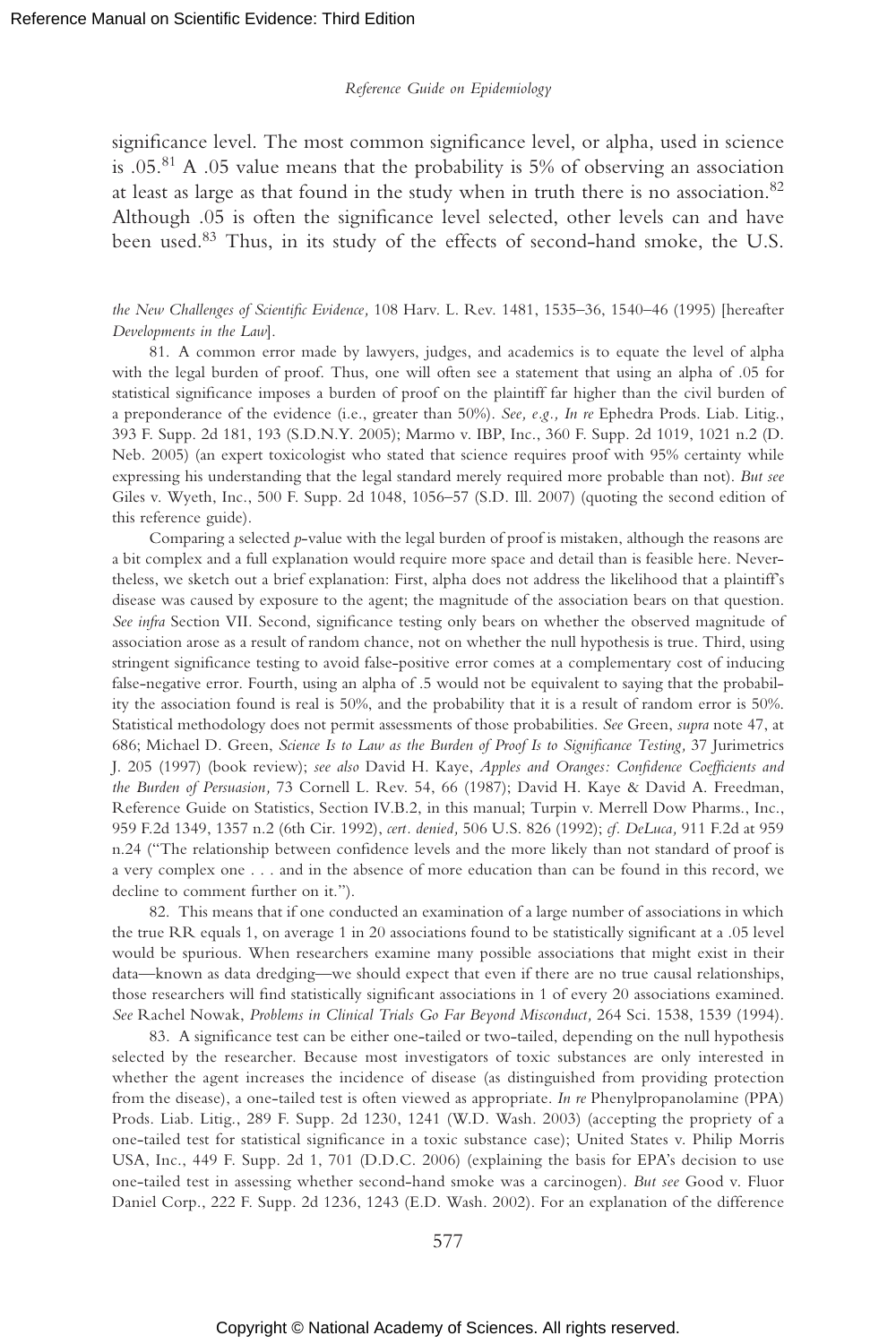Environmental Protection Agency (EPA) used a .10 standard for significance testing.84

There is some controversy among epidemiologists and biostatisticians about the appropriate role of significance testing.<sup>85</sup> To the strictest significance testers,

between one-tailed and two-tailed tests, see David H. Kaye & David A. Freedman, Reference Guide on Statistics, Section IV.C.2, in this manual.

84. U.S. Environmental Protection Agency, Respiratory Health Effects of Passive Smoking: Lung Cancer and Other Disorders (1992); *see also Turpin,* 959 F.2d at 1353–54 n.1 (confidence level frequently set at 95%, although 90% (which corresponds to an alpha of .10) is also used; selection of the value is "somewhat arbitrary").

85. Similar controversy exists among the courts that have confronted the issue of whether statistically significant studies are required to satisfy the burden of production. The leading case advocating statistically significant studies is *Brock v. Merrell Dow Pharmaceuticals, Inc.,* 874 F.2d 307, 312 (5th Cir. 1989), *amended,* 884 F.2d 167 (5th Cir.), *cert. denied,* 494 U.S. 1046 (1990). Overturning a jury verdict for the plaintiff in a Bendectin case, the court observed that no statistically significant study had been published that found an increased relative risk for birth defects in children whose mothers had taken Bendectin. The court concluded: "[W]e do not wish this case to stand as a bar to future Bendectin cases in the event that new and statistically significant studies emerge which would give a jury a firmer basis on which to determine the issue of causation." *Brock,* 884 F.2d at 167.

A number of courts have followed the *Brock* decision or have indicated strong support for significance testing as a screening device. *See* Good v. Fluor Daniel Corp., 222 F. Supp. 2d 1236, 1243 (E.D. Wash. 2002) ("In the absence of a statistically significant difference upon which to opine, Dr. Au's opinion must be excluded under *Daubert*."); Miller v. Pfizer, Inc., 196 F. Supp. 2d 1062, 1080 (D. Kan. 2002) (the expert must have statistically significant studies to serve as basis of opinion on causation); Kelley v. Am. Heyer-Schulte Corp., 957 F. Supp. 873, 878 (W.D. Tex. 1997) (the lower end of the confidence interval must be above 1.0—equivalent to requiring that a study be statistically significant—before a study may be relied upon by an expert), *appeal dismissed,* 139 F.3d 899 (5th Cir. 1998); Renaud v. Martin Marietta Corp., 749 F. Supp. 1545, 1555 (D. Colo. 1990) (quoting *Brock* approvingly), *aff'd,* 972 F.2d 304 (10th Cir. 1992).

By contrast, a number of courts are more cautious about or reject using significance testing as a necessary condition, instead recognizing that assessing the likelihood of random error is important in determining the probative value of a study. In *Allen v. United States,* 588 F. Supp. 247, 417 (D. Utah 1984), the court stated, "The cold statement that a given relationship is not 'statistically significant' cannot be read to mean there is no probability of a relationship." The Third Circuit described confidence intervals (i.e., the range of values that would be found in similar studies due to chance, with a specified level of confidence) and their use as an alternative to statistical significance in *DeLuca v. Merrell Dow Pharmaceuticals, Inc.,* 911 F.2d 941, 948–49 (3d Cir. 1990). *See also* Milward v. Acuity Specialty Products Group, Inc., 639 F.3d 11, 24-25 (1st Cir. 2011) (recognizing the difficulty of obtaining statistically significant results when the disease under investigation occurs rarely and concluding that district court erred in imposing a statistical significance threshold); Turpin v. Merrell Dow Pharms., Inc., 959 F.2d 1349, 1357 (6th Cir. 1992) ("The defendant's claim overstates the persuasive power of these statistical studies. An analysis of this evidence demonstrates that it is possible that Bendectin causes birth defects even though these studies do not detect a significant association."); *In re* Viagra Prods. Liab. Litig., 572 F. Supp. 2d 1071, 1090 (D. Minn. 2008) (holding that, for purposes of supporting an opinion on general causation, a study does not have to find results with statistical significance); United States v. Philip Morris USA, Inc., 449 F. Supp. 2d 1, 706 n.29 (D.D.C. 2006) (rejecting the position of an expert who denied that the causal connection between smoking and lung cancer had been established, in part, on the ground that any study that found an association that was not statistically significant must be excluded from consideration); Cook v. Rockwell Int'l Corp., 580 F. Supp.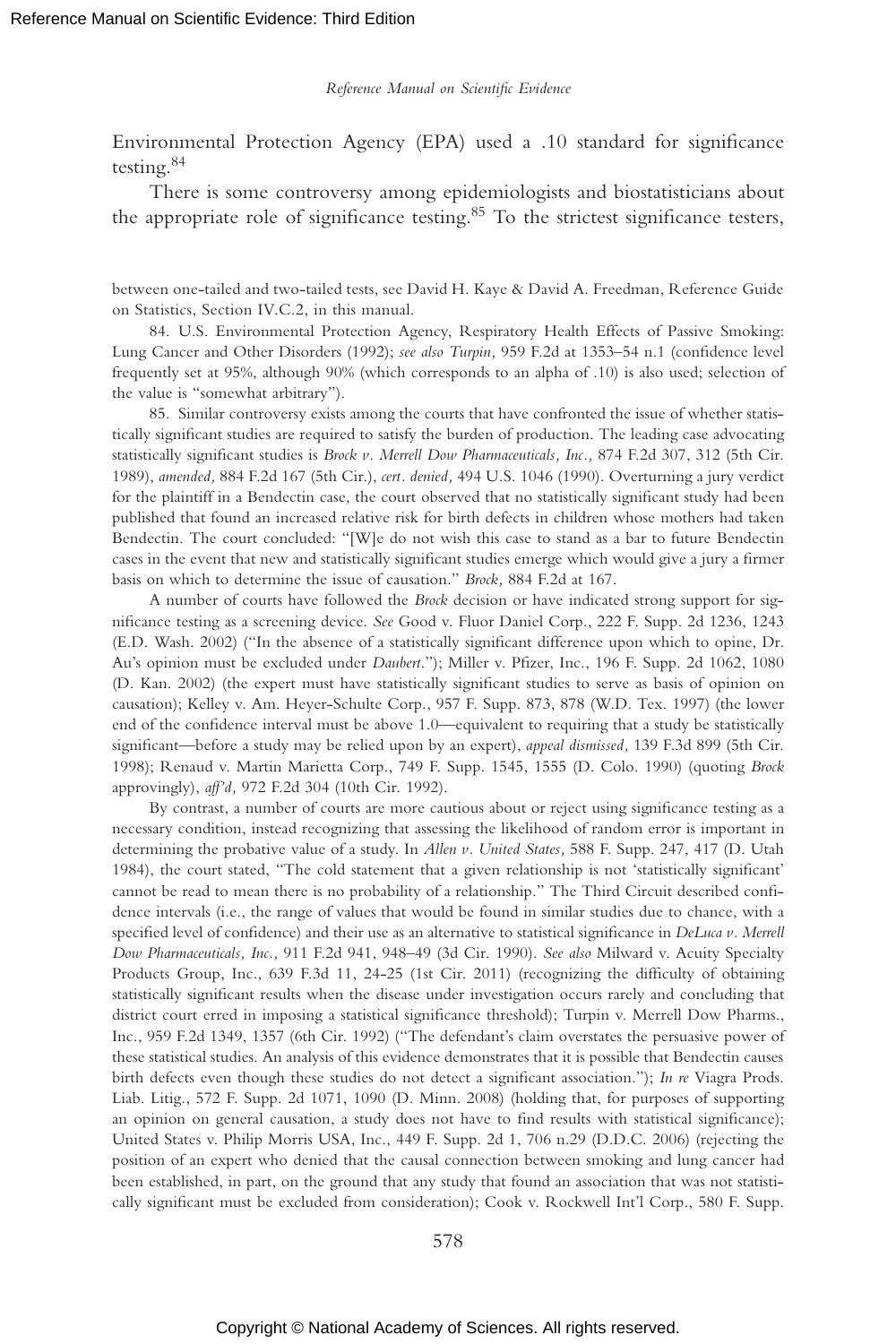any study whose *p*-value is not less than the level chosen for statistical significance should be rejected as inadequate to disprove the null hypothesis. Others are critical of using strict significance testing, which rejects all studies with an observed *p-*value below that specified level. Epidemiologists have become increasingly sophisticated in addressing the issue of random error and examining the data from a study to ascertain what information they may provide about the relationship between an agent and a disease, without the necessity of rejecting all studies that are not statistically significant.<sup>86</sup> Meta-analysis, as well, a method for pooling the results of multiple studies, sometimes can ameliorate concerns about random error.87

Calculation of a confidence interval permits a more refined assessment of appropriate inferences about the association found in an epidemiologic study.<sup>88</sup>

2d 1071, 1103 (D. Colo. 2006) ("The statistical significance or insignificance of Dr. Clapp's results may affect the weight given to his testimony, but does not determine its admissibility under Rule 702."); *In re* Ephedra Prods. Liab. Litig., 393 F. Supp. 2d 181, 186 (S.D.N.Y. 2005) ("[T]he absence of epidemiologic studies establishing an increased risk from ephedra of sufficient statistical significance to meet scientific standards of causality does not mean that the causality opinions of the PCC's experts must be excluded entirely.").

Although the trial court had relied in part on the absence of statistically significant epidemiologic studies, the Supreme Court in *Daubert v. Merrell Dow Pharmaceuticals, Inc.,* 509 U.S. 579 (1993), did not explicitly address the matter. The Court did, however, refer to "the known or potential rate of error" in identifying factors relevant to the scientific validity of an expert's methodology. *Id.* at 594. The Court did not address any specific rate of error, although two cases that it cited affirmed the admissibility of voice spectrograph results that the courts reported were subject to a 2%–6% chance of error owing to either false matches or false eliminations. One commentator has concluded, "*Daubert* did not set a threshold level of statistical significance either for admissibility or for sufficiency of scientific evidence." *Developments in the Law, supra* note 79, at 1535–36, 1540–46. The Supreme Court in *General Electric Co. v. Joiner,* 522 U.S. 136, 145–47 (1997), adverted to the lack of statistical significance in one study relied on by an expert as a ground for ruling that the district court had not abused its discretion in excluding the expert's testimony.

In *Matrixx Initiatives, Inc. v. Siracusano,* 131 S. Ct. 1309 (2011), the Supreme Court was confronted with a question somewhat different from the relationship between statistically significant study results and causation. *Matrixx* was a securities fraud case in which the defendant argued that unless adverse event reports from use of a drug are statistically significant, the information about them is not material, as a matter of law (materiality is required as an element of a fraud claim). Defendant's claim was premised on the idea that only statistically significant results can be a basis for an inference of causation. The Court, unanimously, rejected that claim, citing cases in which courts had permitted expert witnesses to testify to toxic causation in the absence of any statistically significant studies.

For a hypercritical assessment of statistical significance testing that nevertheless identifies much inappropriate overreliance on it, see Stephen T. Ziliak & Deidre N. McCloskey, The Cult of Statistical Significance (2008).

86. *See* Sanders, *supra* note 13, at 342 (describing the improved handling and reporting of statistical analysis in studies of Bendectin after 1980).

87. *See infra* Section VI.

88. Kenneth Rothman, Professor of Public Health at Boston University and Adjunct Professor of Epidemiology at the Harvard School of Public Health, is one of the leaders in advocating the use of confidence intervals and rejecting strict significance testing. In *DeLuca*, 911 F.2d at 947, the Third Circuit discussed Rothman's views on the appropriate level of alpha and the use of con-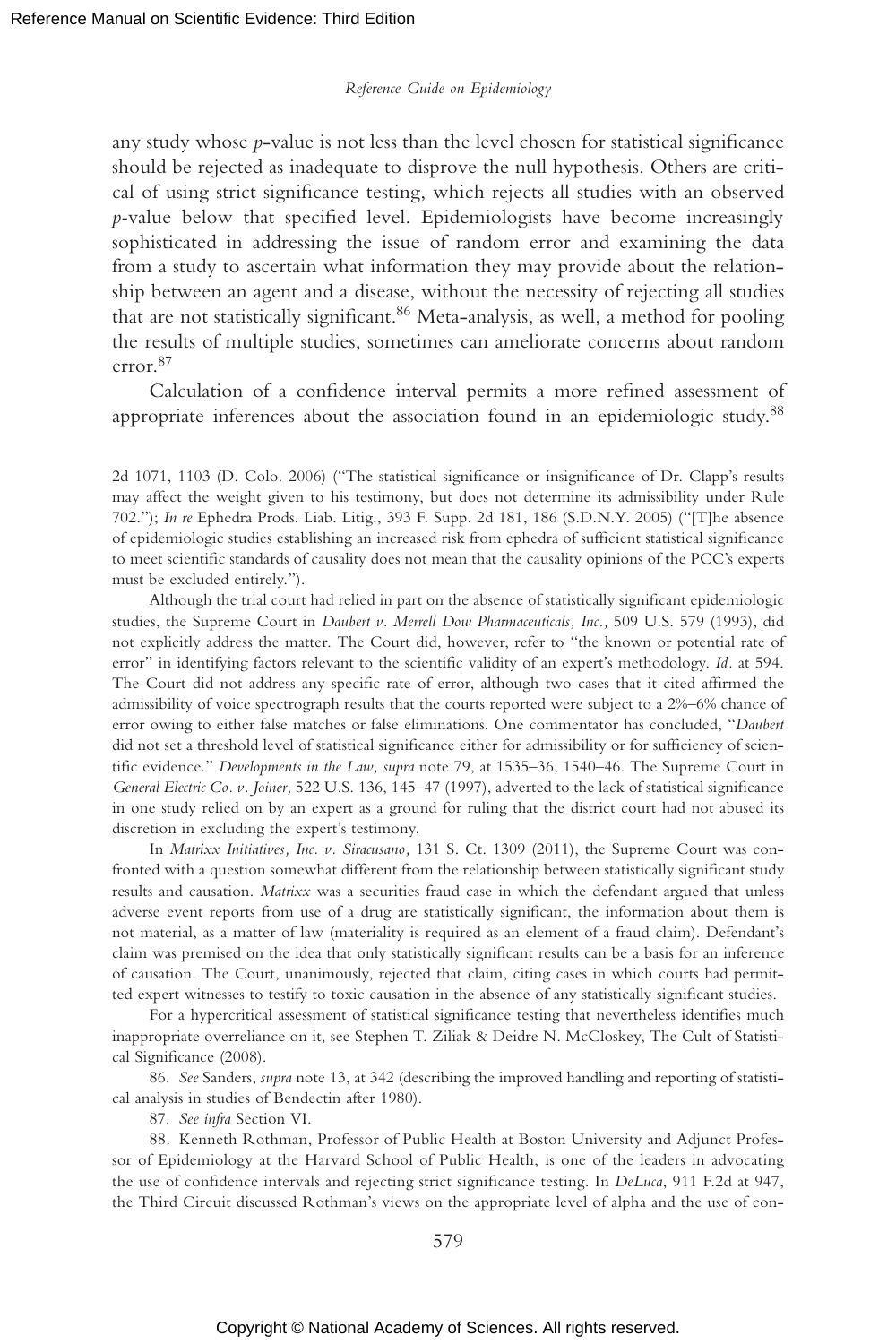A confidence interval is a range of possible values calculated from the results of a study. If a 95% confidence interval is specified, the range encompasses the results we would expect 95% of the time if samples for new studies were repeatedly drawn from the same population. Thus, the width of the interval reflects random error.

The narrower the confidence interval, the more statistically stable the results of the study. The advantage of a confidence interval is that it displays more information than significance testing. "Statistically significant" does not convey the magnitude of the association found in the study or indicate how statistically stable that association is. A confidence interval shows the boundaries of the relative risk based on selected levels of alpha or statistical significance. Just as the *p*-value does not provide the probability that the risk estimate found in a study is correct, the confidence interval does not provide the range within which the true risk must lie. Rather, the confidence interval reveals the likely range of risk estimates consistent with random error. An example of two confidence intervals that might be calculated for a given relative risk is displayed in Figure 4.

Figure 4. Confidence intervals.



The confidence intervals shown in Figure 4 are for a study that found a relative risk of 1.5, with boundaries of 0.8 to 3.4 when the alpha is set to .05 (equivalently, a confidence level of  $.95$ ), and with boundaries of 1.1 to 2.2 when alpha is set to  $.05$ .10 (equivalently, a confidence level of .90). The confidence interval for alpha equal to .10 is narrower because it encompasses only 90% of the expected test results. By contrast, the confidence interval for alpha equal to  $.05$  includes the expected  $\overline{a}$ . outcomes for 95% of the tests. To generalize this point, the lower the alpha chosen R01971 (and therefore the more stringent the exclusion of possible random error) the wider the confidence interval. At a given alpha, the width of the confidence interval is

fidence intervals. In *Turpin*, 959 F.2d at 1353–54 n.1, the court discussed the relationship among confidence intervals, alpha, and power. *See also* Cook v. Rockwell Int'l Corp., 580 F. Supp. 2d 1071, 1100–01 (D. Colo. 2006) (discussing confidence intervals, alpha, and significance testing). The use of confidence intervals in evaluating sampling error more generally than in the epidemiologic context is discussed in David H. Kaye & David A. Freedman, Reference Guide on Statistics, Section IV.A, in this manual.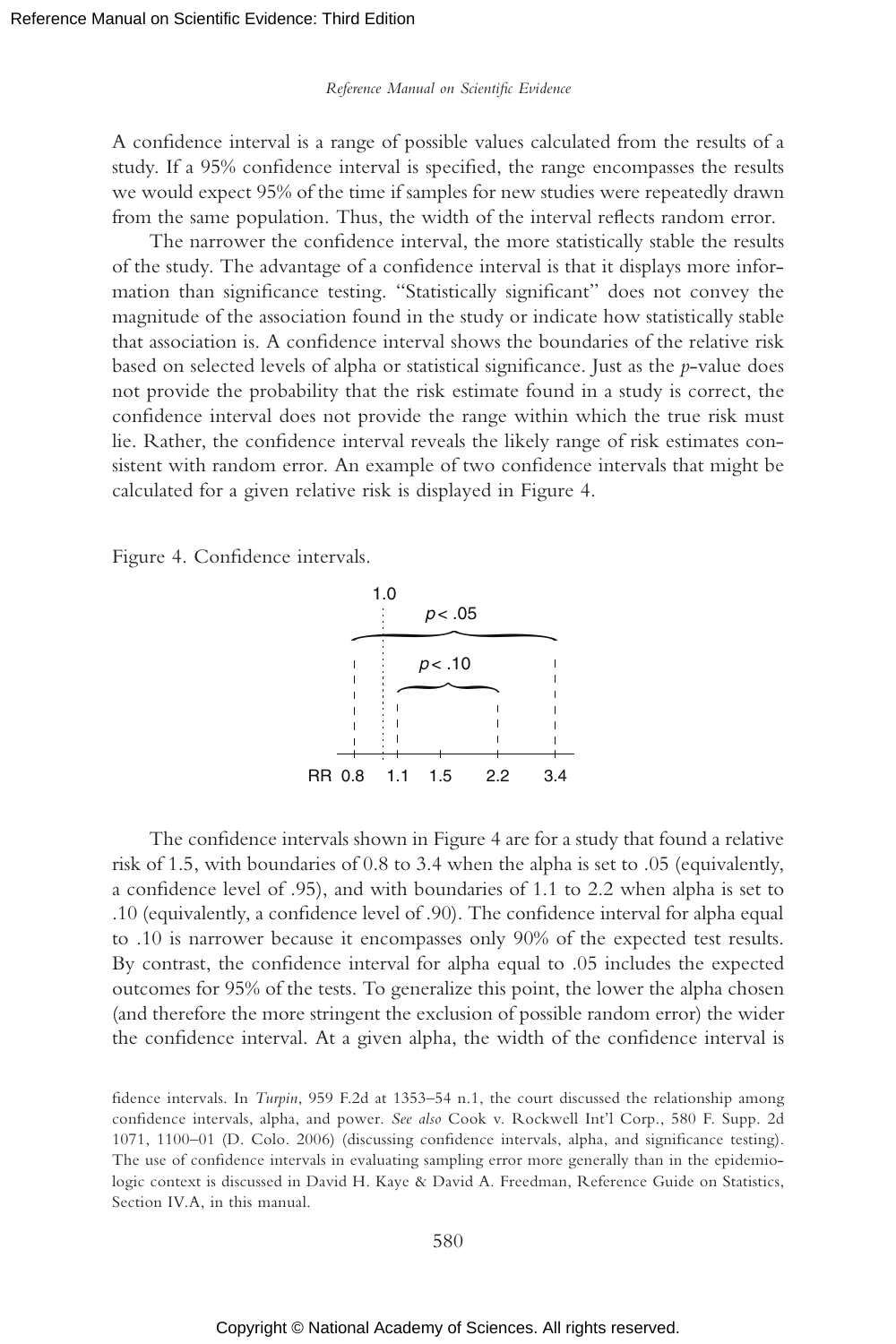determined by sample size. All other things being equal, the larger the sample size, the narrower the confidence boundaries (indicating greater numerical stability). For a given risk estimate, a narrower confidence interval reflects a decreased likelihood that the association found in the study would occur by chance if the true association is 1.0.89

For the example in Figure 4, the boundaries of the confidence interval with alpha set at .05 encompass a relative risk of 1.0, and the result would be said to be not statistically significant at the .05 level. Alternatively, if the confidence boundaries are defined as an alpha equal to .10, then the confidence interval no longer includes a relative risk of 1.0, and the result would be characterized as statistically significant at the .10 level.

### *2. False negatives*

As Figure 4 illustrates, false positives can be reduced by adopting more stringent values for alpha. Using an alpha of .05 will result in fewer false positives than using an alpha of .10, and an alpha of .01 or .001 would produce even fewer false positives.<sup>90</sup> The tradeoff for reducing false positives is an increase in falsenegative errors (also called beta errors or Type II errors). This concept reflects the possibility that a study will be interpreted as "negative" (not disproving the null

89. Where multiple epidemiologic studies are available, a technique known as meta-analysis (*see infra* Section VI) may be used to combine the results of the studies to reduce the numerical instability of all the studies. *See generally* Diana B. Petitti, Meta-analysis, Decision Analysis, and Cost-Effectiveness Analysis: Methods for Quantitative Synthesis in Medicine (2d ed. 2000). Meta-analysis is better suited to combining results from randomly controlled experimental studies, but if carefully performed it may also be helpful for observational studies, such as those in the epidemiologic field. *See* Zachary B. Gerbarg & Ralph I. Horwitz, *Resolving Conflicting Clinical Trials: Guidelines for Meta-Analysis,* 41 J. Clin. Epidemiol. 503 (1988). In *In re Bextra & Celebrex Marketing Sales Practices & Products Liability Litigation,* 524 F. Supp. 2d 1166 (N.D. Cal. 2007), the court relied on several meta-analyses of Celebrex at a 200-mg dose to conclude that the plaintiffs' experts who proposed to testify to toxicity at that dosage failed to meet the requirements of *Daubert*. The court criticized those experts for the wholesale rejection of meta-analyses of observational studies.

In *In re Paoli Railroad Yard PCB Litigation,* 916 F.2d 829, 856–57 (3d Cir. 1990), the court discussed the use and admissibility of meta-analysis as a scientific technique. Overturning the district court's exclusion of a report using meta-analysis, the Third Circuit observed that meta-analysis is a regularly used scientific technique. The court recognized that the technique might be poorly performed, and it required the district court to reconsider the validity of the expert's work in performing the metaanalysis. *See also* E.R. Squibb & Sons, Inc. v. Stuart Pharms., No. 90-1178, 1990 U.S. Dist. LEXIS 15788, at \*41 (D.N.J. Oct. 16, 1990) (acknowledging the utility of meta-analysis but rejecting its use in that case because one of the two studies included was poorly performed); Tobin v. Astra Pharm. Prods., Inc., 993 F.2d 528, 538–39 (6th Cir. 1992) (identifying an error in the performance of a meta-analysis, in which the Food and Drug Administration pooled data from control groups in different studies in which some gave the controls a placebo and others gave the controls an alternative treatment).

90. It is not uncommon in genome-wide association studies to set the alpha at .00001 or even lower because of the large number of associations tested in such studies. Reducing alpha is designed to limit the number of false-positive findings.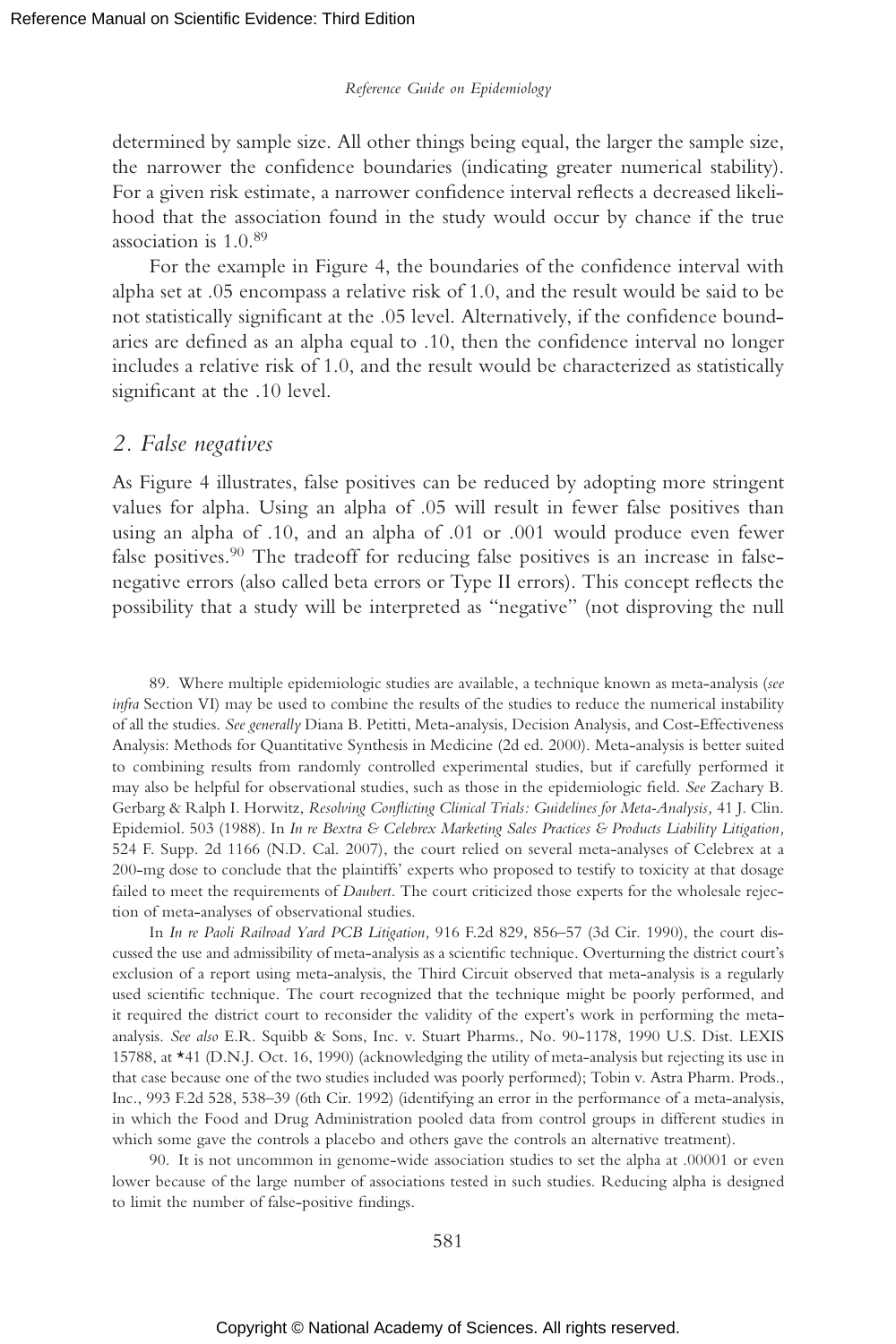hypothesis), when in fact there is a true association of a specified magnitude.<sup>91</sup> The beta for any study can be calculated only based on a specific alternative hypothesis about a given positive relative risk and a specific level of alpha selected.<sup>92</sup>

### *3. Power*

When a study fails to find a statistically significant association, an important question is whether the result tends to exonerate the agent's toxicity or is essentially inconclusive with regard to toxicity.<sup>93</sup> The concept of power can be helpful in evaluating whether a study's outcome is exonerative or inconclusive.<sup>94</sup>

The power of a study is the probability of finding a statistically significant association of a given magnitude (if it exists) in light of the sample sizes used in the study. The power of a study depends on several factors: the sample size; the level of alpha (or statistical significance) specified; the background incidence of disease; and the specified relative risk that the researcher would like to detect.<sup>95</sup> Power curves can be constructed that show the likelihood of finding any given relative risk in light of these factors. Often, power curves are used in the design of a study to determine what size the study populations should be.96

The power of a study is the complement of beta  $(1 - \beta)$ . Thus, a study with a likelihood of .25 of failing to detect a true relative risk of  $2.0^{97}$  or greater has a power of .75. This means the study has a 75% chance of detecting a true relative risk of 2.0. If the power of a negative study to find a relative risk of 2.0 or greater

- 91. *See also* DeLuca v. Merrell Dow Pharms., Inc., 911 F.2d 941, 947 (3d Cir. 1990).
- 92. *See* Green, *supra* note 47, at 684–89.

93. Even when a study or body of studies tends to exonerate an agent, that does not establish that the agent is absolutely safe. *See* Cooley v. Lincoln Elec. Co., 693 F. Supp. 2d 767 (N.D. Ohio 2010). Epidemiology is not able to provide such evidence.

94. *See* Fienberg et al., *supra* note 72, at 22–23. Thus, in *Smith v. Wyeth-Ayerst Labs. Co.,* 278 F. Supp. 2d 684, 693 (W.D.N.C. 2003) and *Cooley v. Lincoln Electric Co.,* 693 F. Supp. 2d 767, 773 (N.D. Ohio 2010), the courts recognized that the power of a study was critical to assessing whether the failure of the study to find a statistically significant association was exonerative of the agent or inconclusive. *See also* Procter & Gamble Pharms., Inc. v. Hoffmann-LaRoche Inc., No. 06 Civ. 0034(PAC), 2006 WL 2588002, at \*32 n.16 (S.D.N.Y. Sept. 6, 2006) (discussing power curves and quoting the second edition of this reference guide); *In re* Phenylpropanolamine (PPA) Prods. Liab. Litig., 289 F. Supp. 2d 1230, 1243–44 (W.D. Wash. 2003) (explaining expert's testimony that "statistical reassurance as to lack of an effect would require an upper bound of a reasonable confidence interval close to the null value"); Ruff v. Ensign-Bickford Indus., Inc., 168 F. Supp. 2d 1271, 1281 (D. Utah 2001) (explaining why a study should be treated as inconclusive rather than exonerative based on small number of subjects in study).

95. *See* Malcolm Gladwell, *How Safe Are Your Breasts?* New Republic, Oct. 24, 1994, at 22, 26.

96. For examples of power curves, see Kenneth J. Rothman, Modern Epidemiology 80 (1986); Pagano & Gauvreau, *supra* note 59, at 245.

97. We use a relative risk of 2.0 for illustrative purposes because of the legal significance courts have attributed to this magnitude of association. *See infra* Section VII.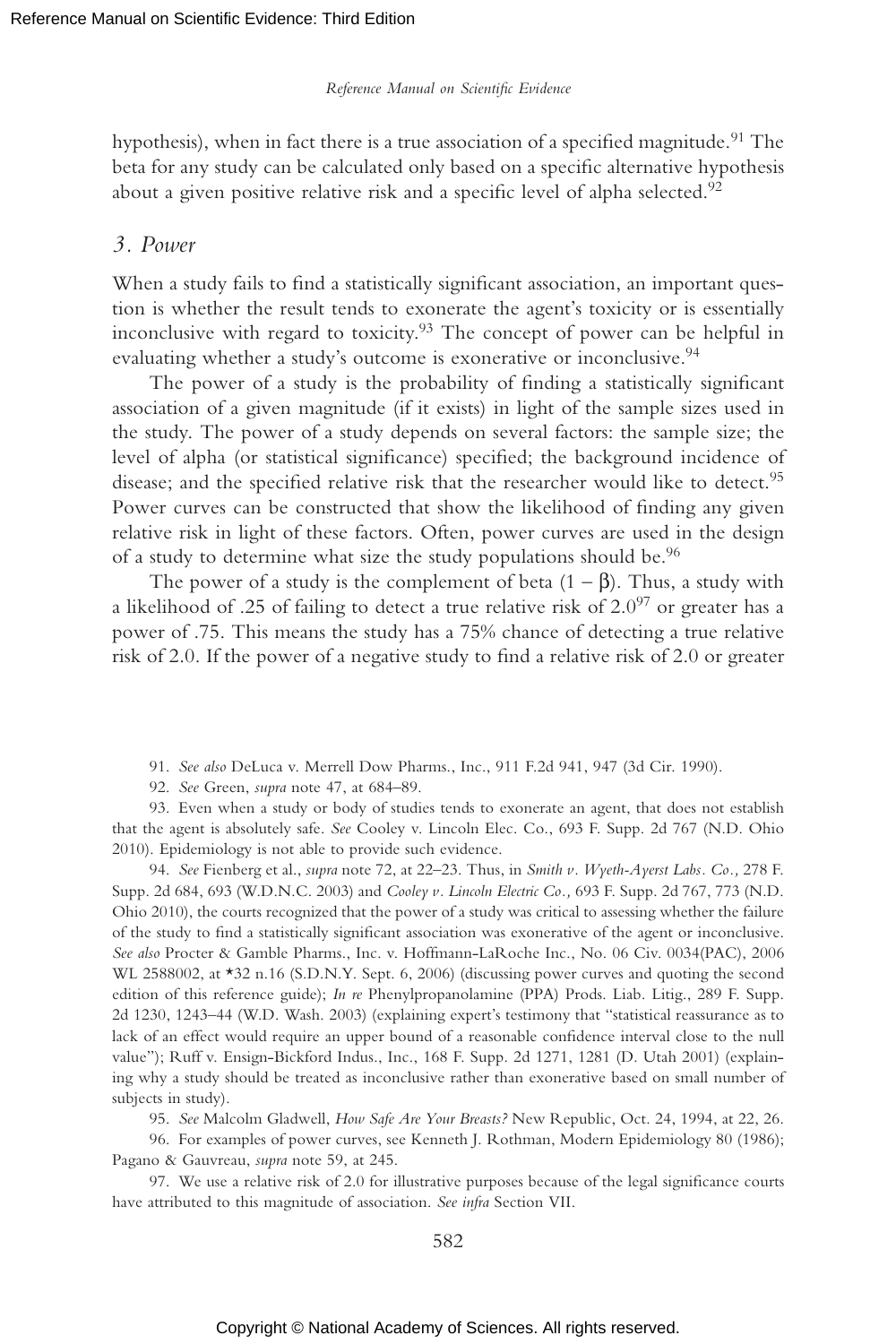is low, it has substantially less probative value than a study with similar results but a higher power.<sup>98</sup>

### *B. What Biases May Have Contributed to an Erroneous Association?*

The second major reason for an invalid outcome in epidemiologic studies is systematic error or bias. Bias may arise in the design or conduct of a study, data collection, or data analysis. The meaning of scientific bias differs from conventional (and legal) usage, in which bias refers to a partisan point of view.<sup>99</sup> When scientists use the term *bias,* they refer to anything that results in a systematic (nonrandom) error in a study result and thereby compromises its validity. Two important categories of bias are selection bias (inappropriate methodology for selection of study subjects) and information bias (a flaw in measuring exposure or disease in the study groups).

Most epidemiologic studies have some degree of bias that may affect the outcome. If major bias is present, it may invalidate the study results. Finding the bias, however, can be difficult, if not impossible. In reviewing the validity of an epidemiologic study, the epidemiologist must identify potential biases and analyze the amount or kind of error that might have been induced by the bias. Often, the direction of error can be determined; depending on the specific type of bias, it may exaggerate the real association, dilute it, or even completely mask it.

### *1. Selection bias*

Selection bias refers to the error in an observed association that results from the method of selection of cases and controls (in a case-control study) or exposed and unexposed individuals (in a cohort study).100 The selection of an appropriate

98. *See also* David H. Kaye & David A. Freedman, Reference Guide on Statistics, Section IV.C.1, in this manual.

99. A Dictionary of Epidemiology 15 (John M. Last ed., 3d ed. 1995); Edmond A. Murphy, The Logic of Medicine 239–62 (1976).

100. Selection bias is defined as "[e]rror due to systematic differences in characteristics between those who are selected for study and those who are not." A Dictionary of Epidemiology, *supra* note 98, at 153. In *In re "Agent Orange" Product Liability Litigation,* 597 F. Supp. 740, 783 (E.D.N.Y. 1985), *aff'd,*  818 F.2d 145 (2d Cir. 1987), the court expressed concern about selection bias. The exposed cohort consisted of young, healthy men who served in Vietnam. Comparing the mortality rate of the exposed cohort and that of a control group made up of civilians might have resulted in error that was a result of selection bias. Failing to account for health status as an independent variable tends to understate any association between exposure and disease in studies in which the exposed cohort is healthier. *See also In re* Baycol Prods. Litig., 532 F. Supp. 2d 1029, 1043 (D. Minn. 2007) (upholding admissibility of testimony by expert witness who criticized study based on selection bias).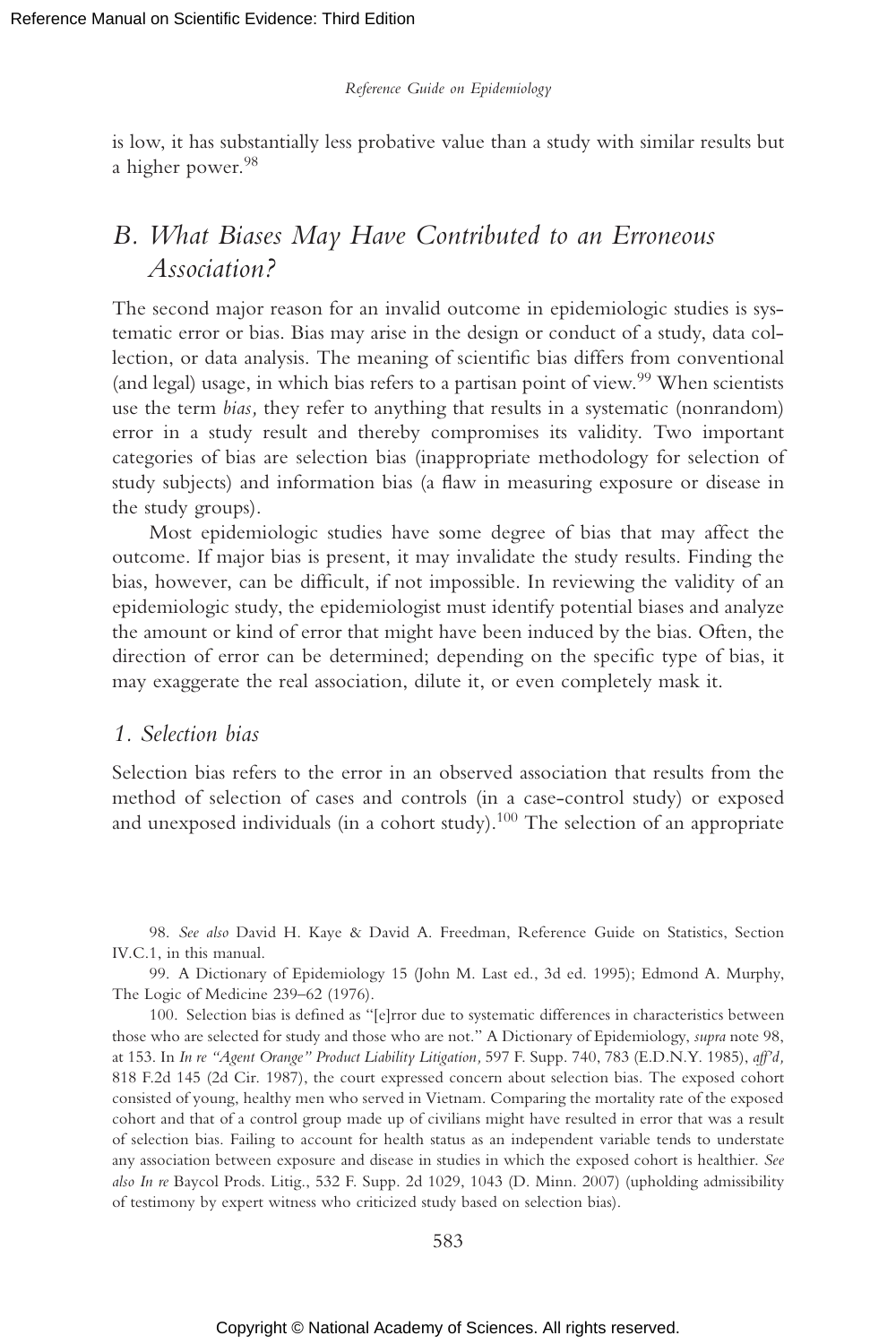control group has been described as the Achilles' heel of a case-control study.<sup>101</sup> Ideally, controls should be drawn from the same population that produced the cases. Selecting control participants becomes problematic if the control participants are selected for reasons that are related to their having the exposure being studied. For example, a study of the effect of smoking on heart disease will suffer selection bias if subjects of the study are volunteers and the decision to volunteer is affected by both being a smoker and having a family history of heart disease. The association will be biased upward because of the additional disease among the exposed smokers caused by genetics.

Hospital-based studies, which are relatively common among researchers located in medical centers, illustrate the problem. Suppose an association is found between coffee drinking and coronary heart disease in a study using hospital patients as controls. The problem is that the hospitalized control group may include individuals who had been advised against drinking coffee for medical reasons, such as to prevent the aggravation of a peptic ulcer. In other words, the controls may become eligible for the study because of their medical condition, which is in turn related to their exposure status—their likelihood of avoiding coffee. If this is true, the amount of coffee drinking in the control group would understate the extent of coffee drinking expected in people who do not have the disease, and thus bias upwardly (i.e., exaggerate) any odds ratio observed.<sup>102</sup> Bias in hospital studies may also understate the true odds ratio when the exposures at issue led to the cases' hospitalizations and also contributed to the controls' chances of hospitalization.

Just as cases and controls in case-control studies should be selected independently of their exposure status, so the exposed and unexposed participants in cohort studies should be selected independently of their disease risk.<sup>103</sup> For example, if women with hysterectomies are overrepresented among exposed women in a cohort study of cervical cancer, this could overstate the association between the exposure and the disease.

A further source of selection bias occurs when those selected to participate decline to participate or drop out before the study is completed. Many studies have shown that individuals who participate in studies differ significantly from those who do not. If a significant portion of either study group declines to participate, the researcher should investigate whether those who declined are different from those who agreed. The researcher can compare relevant characteristics of those who

101. William B. Kannel & Thomas R. Dawber, *Coffee and Coronary Disease,* 289 New Eng. J. Med. 100 (1973) (editorial).

102. Hershel Jick et al., *Coffee and Myocardial Infarction,* 289 New Eng. J. Med. 63 (1973).

103. When unexposed controls may differ from the exposed cohort because exposure is associated with other risk (or protective factors), investigators can attempt to measure and adjust for those differences, as explained in Section IV.C.3, *infra. See also* Martha J. Radford & JoAnne M. Foody, *How Do Observational Studies Expand the Evidence Base for Therapy?* 286 JAMA 1228 (2001) (discussing the use of propensity analysis to adjust for potential confounding and selection biases that may occur from nonrandomization).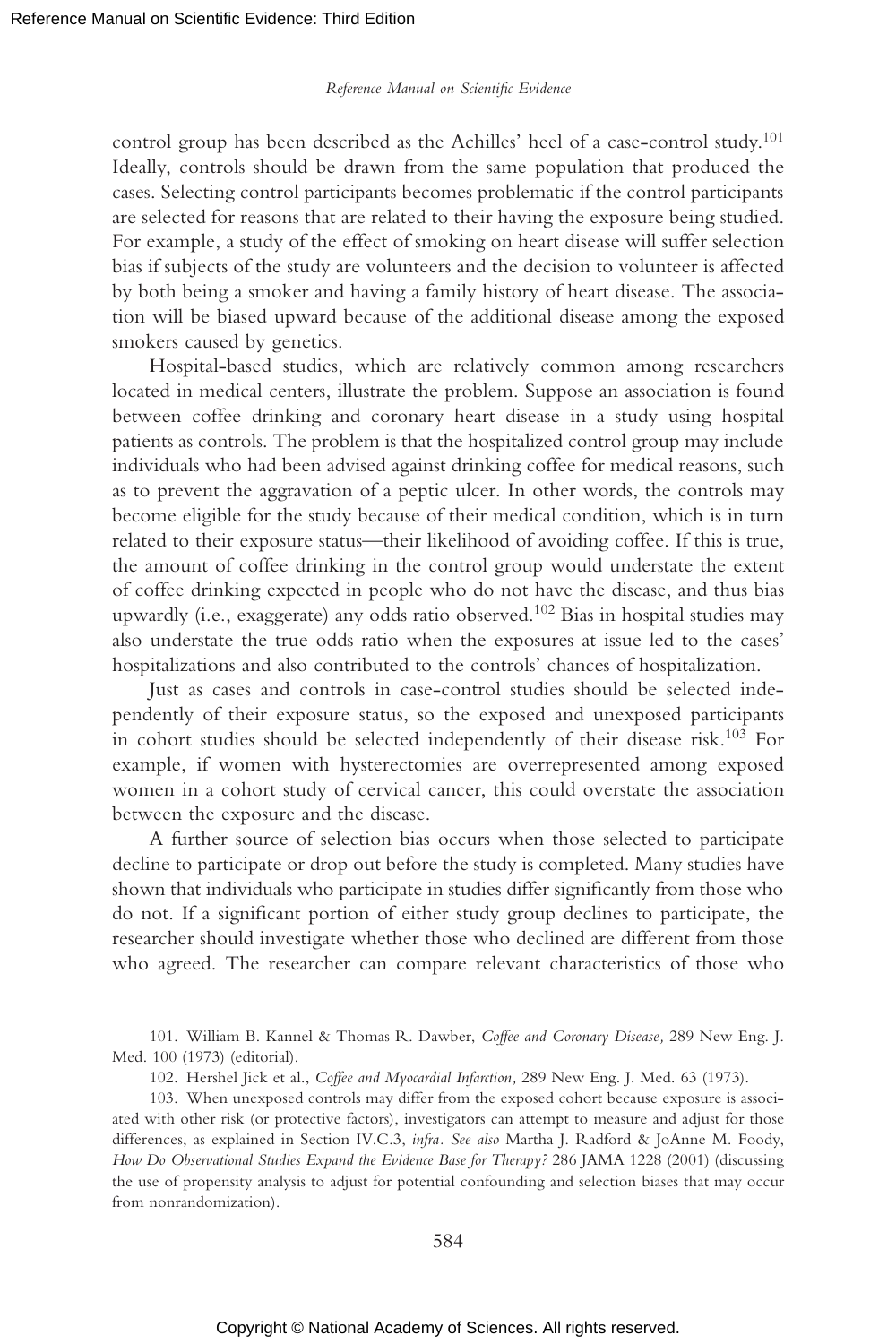participate with those who do not to show the extent to which the two groups are comparable. Similarly, if a significant number of subjects drop out of a study before completion, the remaining subjects may not be representative of the original study populations. The researcher should examine whether that is the case.

The fact that a study may suffer from selection bias does not necessarily invalidate its results. A number of factors may suggest that a bias, if present, had only limited effect. If the association is particularly strong, for example, bias is less likely to account for all of it. In addition, a consistent association across different control groups suggests that possible biases applicable to a particular control group are not invalidating. Similarly, a dose–response relationship (*see* Section V.C, *infra)* found among multiple groups exposed to different doses of the agent would provide additional evidence that biases applicable to the exposed group are not a major problem.

### *2. Information bias*

Information bias is a result of inaccurate information about either the disease or the exposure status of the study participants or a result of confounding. In a casecontrol study, potential information bias is an important consideration because the researcher depends on information from the past to determine exposure and disease and their temporal relationship.104 In some situations, the researcher is required to interview the subjects about past exposures, thus relying on the subjects' memories. Research has shown that individuals with disease (cases) tend to recall past exposures more readily than individuals with no disease (controls);<sup>105</sup> this creates a potential for bias called recall bias.

For example, consider a case-control study conducted to examine the cause of congenital malformations. The epidemiologist is interested in whether the malformations were caused by an infection during the mother's pregnancy.106 A group of mothers of malformed infants (cases) and a group of mothers of infants with no

104. Information bias can be a problem in cohort studies as well. When exposure is determined retrospectively, there can be a variety of impediments to obtaining accurate information. Similarly, when disease status is determined retrospectively, bias is a concern. The determination that asbestos is a cause of mesothelioma was hampered by inaccurate death certificates that identified lung cancer rather than mesothelioma, a rare form of cancer, as the cause of death. *See* I.J. Selikoff et al., *Mortality Experience of Insulation Workers in the United States and Canada,* 220 Ann. N.Y. Acad. Sci. 91, 110–11 (1979).

105. Steven S. Coughlin, *Recall Bias in Epidemiological Studies,* 43 J. Clinical Epidemiology 87 (1990).

106. *See* Brock v. Merrell Dow Pharms., Inc., 874 F.2d 307, 311–12 (5th Cir. 1989) (discussion of recall bias among women who bear children with birth defects). We note that the court was mistaken in its assertion that a confidence interval could correct for recall bias, or for any bias for that matter. Confidence intervals are a statistical device for analyzing error that may result from random sampling. Systematic errors (bias) in the design or data collection are not addressed by statistical methods, such as confidence intervals or statistical significance. *See* Green, *supra* note 47, at 667–68; Vincent M. Brannigan et al., *Risk, Statistical Inference, and the Law of Evidence: The Use of Epidemiological Data in Toxic Tort Cases,* 12 Risk Analysis 343, 344–45 (1992).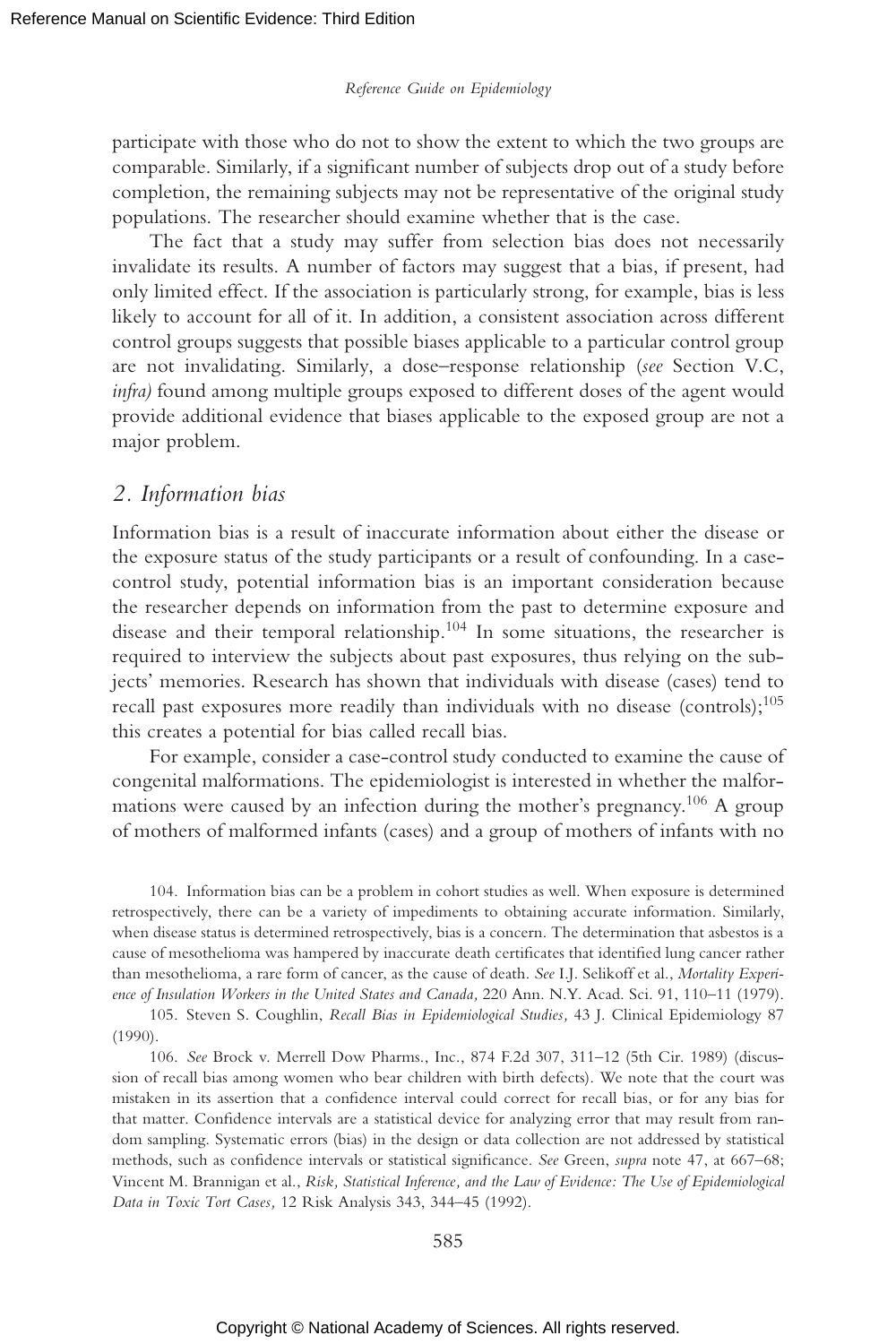malformation (controls) are interviewed regarding infections during pregnancy. Mothers of children with malformations may recall an inconsequential fever or runny nose during pregnancy that readily would be forgotten by a mother who had a normal infant. Even if in reality the infection rate in mothers of malformed children is no different from the rate in mothers of normal children, the result in this study would be an apparently higher rate of infection in the mothers of the children with the malformations solely on the basis of recall differences between the two groups.<sup>107</sup> The issue of recall bias can sometimes be evaluated by finding an alternative source of data to validate the subject's response (e.g., blood test results from prenatal visits or medical records that document symptoms of infection).108 Alternatively, the mothers' responses to questions about other exposures may shed light on the presence of a bias affecting the recall of the relevant exposures. Thus, if mothers of cases do not recall greater exposure than controls' mothers to pesticides, children with German measles, and so forth, then one can have greater confidence in their recall of illnesses.

Bias may also result from reliance on interviews with surrogates who are individuals other than the study subjects. This is often necessary when, for example, a subject (in a case-control study) has died of the disease under investigation or may be too ill to be interviewed.

There are many sources of information bias that affect the measure of exposure, including its intensity and duration. Exposure to the agent can be measured directly or indirectly.<sup>109</sup> Sometimes researchers use a biological marker as a direct measure of exposure to an agent—an alteration in tissue or body fluids that occurs as a result of an exposure and that can be detected in the laboratory. Biological markers, however, are only available for a small number of toxins and usually only reveal whether a person was exposed.<sup>110</sup> Biological markers rarely help determine the intensity or duration of exposure.<sup>111</sup>

107. Thus, in *Newman v. Motorola, Inc.,* 218 F. Supp. 2d 769, 778 (D. Md. 2002), the court considered a study of the effect of cell phone use on brain cancer and concluded that there was good reason to suspect that recall bias affected the results of the study, which found an association between cell phone use and cancers on the side of the head where the cell phone was used but no association between cell phone use and overall brain tumors.

108. Two researchers who used a case-control study to examine the association between congenital heart disease and the mother's use of drugs during pregnancy corroborated interview data with the mother's medical records. *See* Sally Zierler & Kenneth J. Rothman, *Congenital Heart Disease in Relation to Maternal Use of Bendectin and Other Drugs in Early Pregnancy,* 313 New Eng. J. Med. 347, 347–48 (1985).

109. *See In re* Paoli R.R. Yard PCB Litig., No. 86-2229, 1992 U.S. Dist LEXIS 18430, at \*9–\*11 (E.D. Pa. Oct. 21, 1992) (discussing valid methods of determining exposure to chemicals).

110. *See* Gary E. Marchant, *Genetic Susceptibility and Biomarkers in Toxic Injury Litigation,* 41 Jurimetrics J. 67, 68, 73–74, 95–97 (2000) (explaining concept of biomarkers, how they might be used to provide evidence of exposure or dose, discussing cases in which biomarkers were invoked in an effort to prove exposure, and concluding, "biomarkers are likely to be increasingly relied on to demonstrate exposure").

111. There are different definitions of dose, but dose often refers to the intensity or magnitude of exposure multiplied by the time exposed. *See* Sparks v. Owens-Illinois, Inc., 38 Cal. Rptr. 2d 739,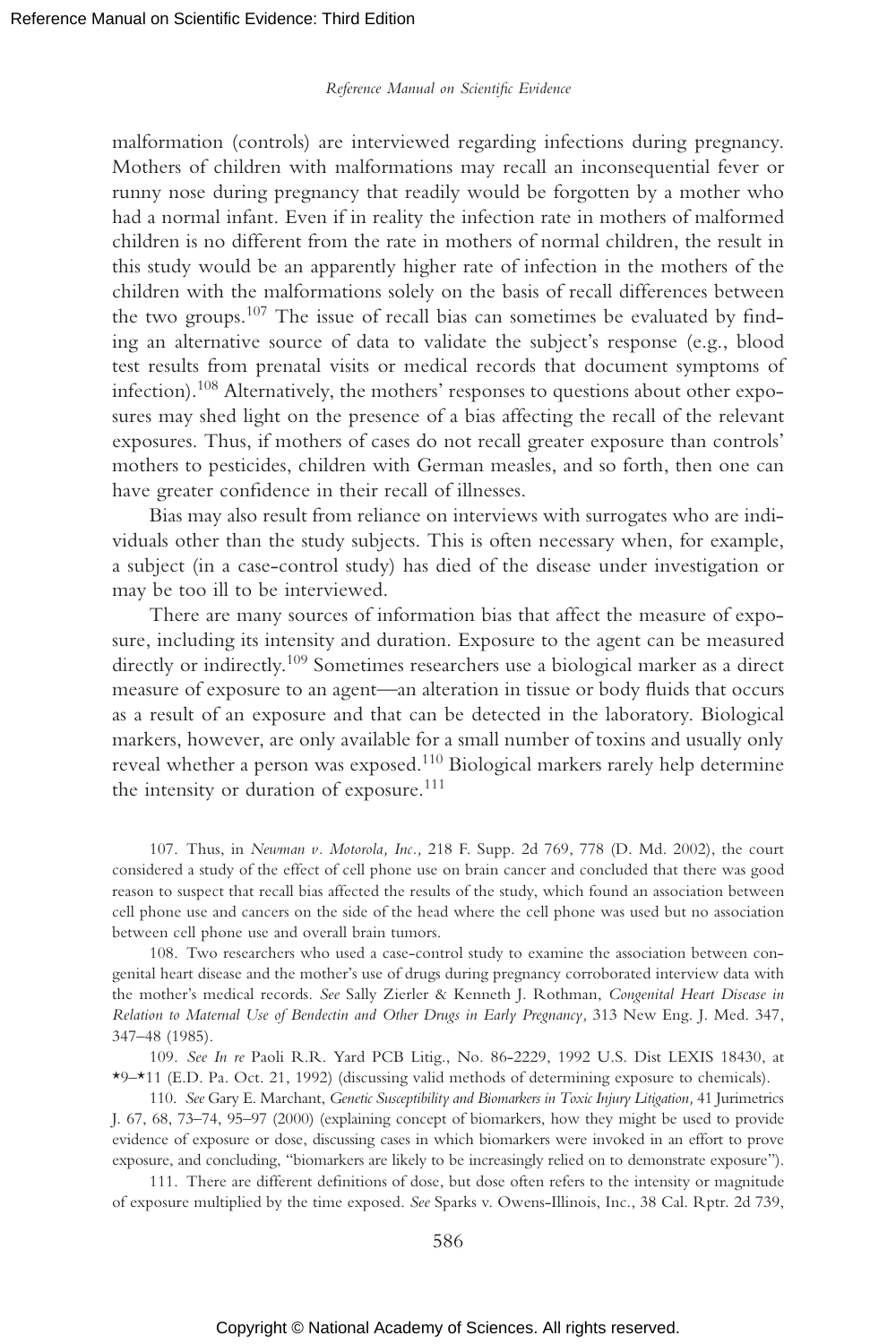Monitoring devices also can be used to measure exposure directly but often are not available for exposures that have occurred in the past. For past exposures, epidemiologists often use indirect measures of exposure, such as interviewing workers and reviewing employment records. Thus, all those employed to install asbestos insulation may be treated as having been exposed to asbestos during the period that they were employed. However, there may be a wide variation of exposure within any job, and these measures may have limited applicability to a given individual.<sup>112</sup> If the agent of interest is a drug, medical or hospital records can be used to determine past exposure. Thus, retrospective studies, which are often used for occupational or environmental investigations, entail measurements of exposure that are usually less accurate than prospective studies or followup studies, including ones in which a drug or medical intervention is the independent variable being measured.

742 (Ct. App. 1995). Other definitions of dose may be more appropriate in light of the biological mechanism of the disease.

For a discussion of the difficulties of determining dose from atomic fallout, see Allen v. United States, 588 F. Supp. 247, 425–26 (D. Utah 1984), *rev'd on other grounds,* 816 F.2d 1417 (10th Cir. 1987). The timing of exposure may also be critical, especially if the disease of interest is a birth defect. In *Smith v. Ortho Pharmaceutical Corp.,* 770 F. Supp. 1561, 1577 (N.D. Ga. 1991), the court criticized a study for its inadequate measure of exposure to spermicides. The researchers had defined exposure as receipt of a prescription for spermicide within 600 days of delivery, but this definition of exposure is too broad because environmental agents are likely to cause birth defects only during a narrow band of time.

A different, but related, problem often arises in court. Determining the plaintiff's exposure to the alleged toxic substance always involves a retrospective determination and may involve difficulties similar to those faced by an epidemiologist planning a study. Thus, in *John's Heating Service v. Lamb,*  46 P.3d 1024 (Alaska 2002), plaintiffs were exposed to carbon monoxide because of defendants' negligence with respect to a home furnace. The court observed: "[W]hile precise information concerning the exposure necessary to cause specific harm to humans and exact details pertaining to the plaintiff's exposure are beneficial, such evidence is not always available, or necessary, to demonstrate that a substance is toxic to humans given substantial exposure and need not invariably provide the basis for an expert's opinion on causation." *Id.* at 1035 (quoting Westberry v. Gislaved Gummi AB, 178 F.3d 257, 264 (4th Cir. 1999)); *see also* Alder v. Bayer Corp., AGFA Div., 61 P.3d 1068, 1086–88 (Utah 2002) (summarizing other decisions on the precision with which plaintiffs must establish the dosage to which they were exposed). *See generally* Restatement (Third) of Torts: Liability for Physical and Emotional Harm  $\S$  28 cmt. c(2) & rptrs. note (2010).

In asbestos litigation, a number of courts have adopted a requirement that the plaintiff demonstrate (1) regular use by an employer of the defendant's asbestos-containing product, (2) the plaintiff's proximity to that product, and (3) exposure over an extended period of time. *See, e.g.,* Lohrmann v. Pittsburgh Corning Corp., 782 F.2d 1156, 1162–64 (4th Cir. 1986); Gregg v. V-J Auto Parts, Inc., 943 A.2d 216, 226 (Pa. 2007).

112. Frequently, occupational epidemiologists employ study designs that consider all agents to which those who work in a particular occupation are exposed because they are trying to determine the hazards associated with that occupation. Isolating one of the agents for examination would be difficult if not impossible. These studies, then, present difficulties when employed in court in support of a claim by a plaintiff who was exposed to only one or fewer than all of the agents present at the worksite that was the subject of the study. *See, e.g.,* Knight v. Kirby Inland Marine Inc., 482 F.3d 347, 352–53 (5th Cir. 2007) (concluding that case-control studies of cancer that entailed exposure to a variety of organic solvents at job sites did not support claims of plaintiffs who claimed exposure to benzene caused their cancers).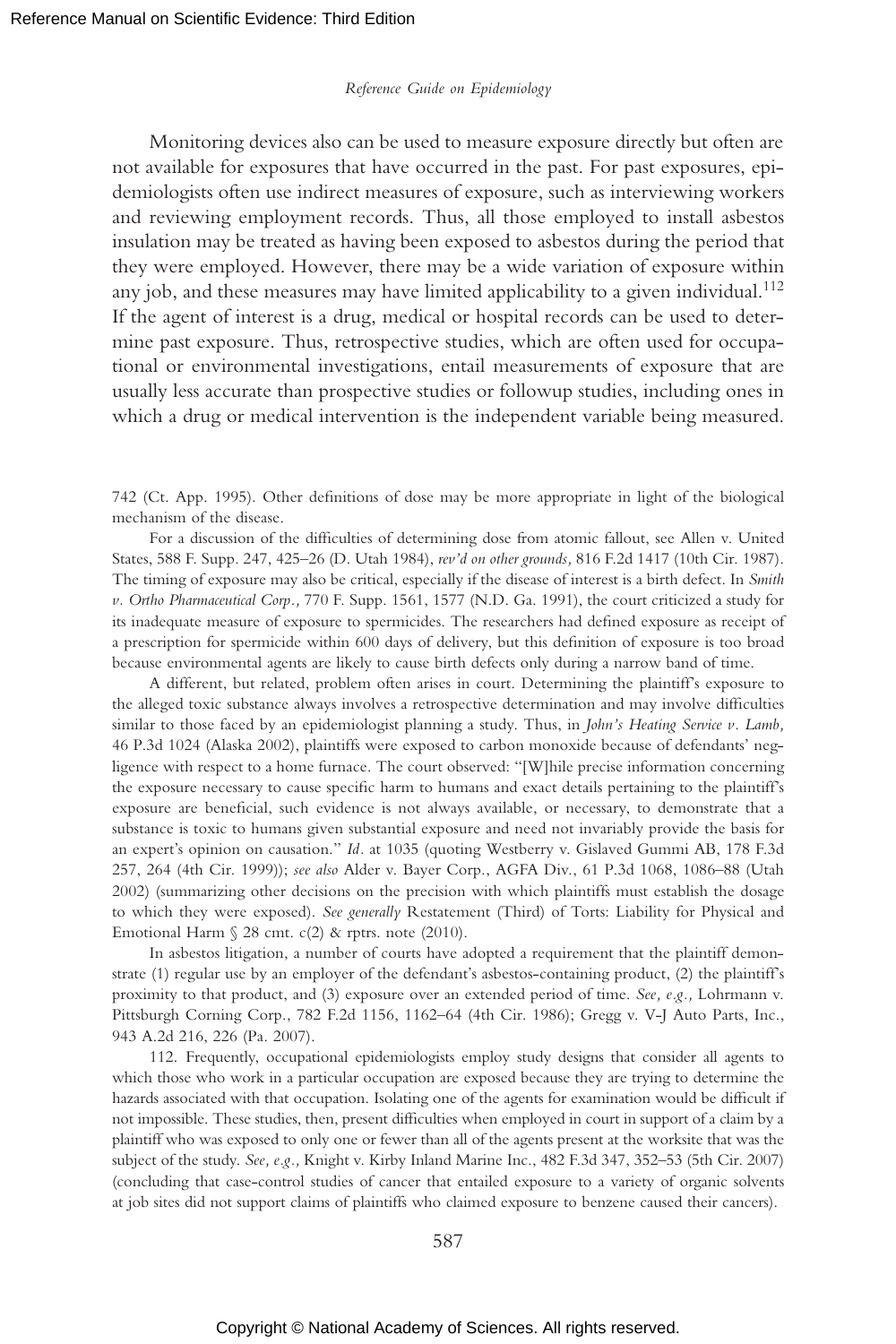The route (e.g., inhalation or absorption), duration, and intensity of exposure are important factors in assessing disease causation. Even with environmental monitoring, the dose measured in the environment generally is not the same as the dose that reaches internal target organs. If the researcher has calculated the internal dose of exposure, the scientific basis for this calculation should be examined for soundness.<sup>113</sup>

In assessing whether the data may reflect inaccurate information, one must assess whether the data were collected from objective and reliable sources. Medical records, government documents, employment records, death certificates, and interviews are examples of data sources that are used by epidemiologists to measure both exposure and disease status.<sup>114</sup> The accuracy of a particular source may affect the validity of a research finding. If different data sources are used to collect information about a study group, differences in the accuracy of those sources may affect the validity of the findings. For example, using employment records to gather information about exposure to narcotics probably would lead to inaccurate results, because employees tend to keep such information private. If the researcher uses an unreliable source of data, the study may not be useful.

The kinds of quality control procedures used may affect the accuracy of the data. For data collected by interview, quality control procedures should probe the reliability of the individual and whether the information is verified by other sources. For data collected and analyzed in the laboratory, quality control procedures should probe the validity and reliability of the laboratory test.

Information bias may also result from inaccurate measurement of disease status. The quality and sophistication of the diagnostic methods used to detect a disease should be assessed.<sup>115</sup> The proportion of subjects who were examined also should be questioned. If, for example, many of the subjects refused to be tested, the fact that the test used was of high quality would be of relatively little value.

113. *See also* Bernard D. Goldstein & Mary Sue Henifin, Reference Guide on Toxicology, Section I.D, in this manual.

114. Even these sources may produce unanticipated error. Identifying the causal connection between asbestos and mesothelioma, a rare form of cancer, was complicated and delayed because doctors who were unfamiliar with mesothelioma erroneously identified other causes of death in death certificates. *See* David E. Lilienfeld & Paul D. Gunderson, *The "Missing Cases" of Pleural Malignant Mesothelioma in Minnesota, 1979–81: Preliminary Report,* 101 Pub. Health Rep. 395, 397–98 (1986).

115. The hazards of adversarial review of epidemiologic studies to determine bias is highlighted by *O'Neill v. Novartis Consumer Health, Inc.,* 55 Cal. Rptr. 3d 551, 558–60 (Ct. App. 2007). Defendant's experts criticized a case-control study relied on by plaintiff on the ground that there was misclassification of exposure status among the cases. Plaintiff objected to this criticism because defendant's experts had only examined the cases for exposure misclassification, which would tend to exaggerate any association by providing an inaccurately inflated measure of exposure in the cases. The experts failed to examine whether there was misclassification in the controls, which, if it existed, would tend to incorrectly diminish any association.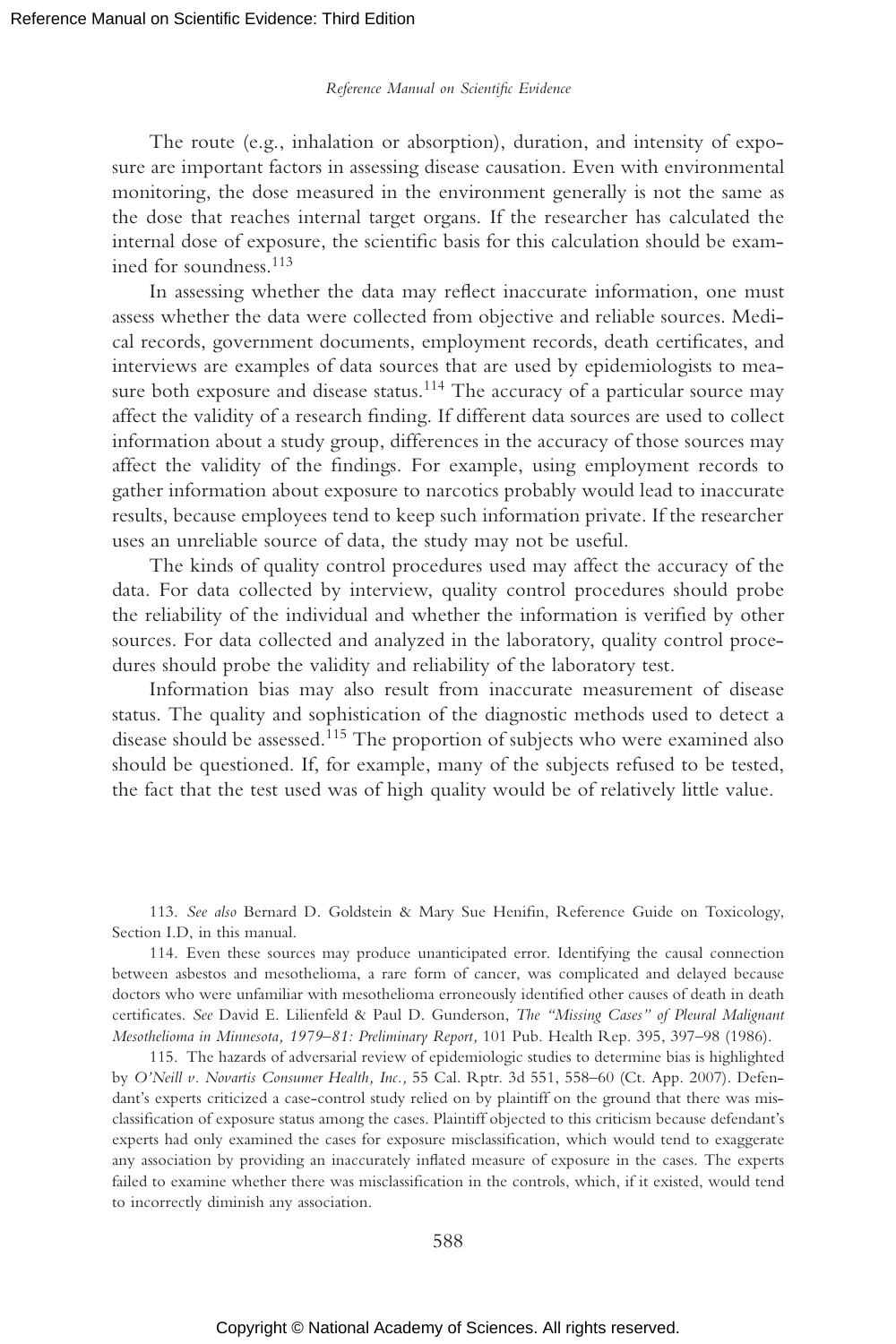The scientific validity of the research findings is influenced by the reliability of the diagnosis of disease or health status under study.116 The disease must be one that is recognized and defined to enable accurate diagnoses.<sup>117</sup> Subjects' health status may be essential to the hypothesis under investigation. For example, a researcher interested in studying spontaneous abortion in the first trimester must determine that study subjects are pregnant. Diagnostic criteria that are accepted by the medical community should be used to make the diagnosis. If a diagnosis had been made at a time when home pregnancy kits were known to have a high rate of false-positive results (indicating pregnancy when the woman is not pregnant), the study will overestimate the number of spontaneous abortions.

Misclassification bias is a consequence of information bias in which, because of problems with the information available, individuals in the study may be misclassified with regard to exposure status or disease status. Bias due to exposure misclassification can be differential or nondifferential. In nondifferential misclassification, the inaccuracies in determining exposure are independent of disease status, or the inaccuracies in diagnoses are independent of exposure status—in other words, the data are crude, with a great deal of random error. This is a common problem. Generally, nondifferential misclassification bias leads to a shift in the odds ratio toward one, or, in other words, toward a finding of no effect. Thus, if the errors are nondifferential, it is generally misguided to criticize an apparent association between an exposure and disease on the ground that data were inaccurately classified. Instead, nondifferential misclassification generally underestimates the true size of the association.

Differential misclassification is systematic error in determining exposure in cases as compared with controls, or disease status in unexposed cohorts relative to exposed cohorts. In a case-control study this would occur, for example, if, in the

116. In *In re Swine Flu Immunization Products Liability Litigation,* 508 F. Supp. 897, 903 (D. Colo. 1981), *aff'd sub nom. Lima v. United States,* 708 F.2d 502 (10th Cir. 1983), the court critically evaluated a study relied on by an expert whose testimony was stricken. In that study, determination of whether a patient had Guillain-Barré syndrome was made by medical clerks, not physicians who were familiar with diagnostic criteria.

117. The difficulty of ill-defined diseases arose in some of the silicone gel breast implant cases. Thus, in *Grant v. Bristol-Myers Squibb,* 97 F. Supp. 2d 986 (D. Ariz. 2000), in the face of a substantial body of exonerative epidemiologic evidence, the female plaintiff alleged she suffered from an atypical systemic joint disease. The court concluded:

As a whole, the Court finds that the evidence regarding systemic disease as proposed by Plaintiffs' experts is not scientifically valid and therefore will not assist the trier of fact. As for the atypical syndrome that is suggested, where experts propose that breast implants cause a disease but cannot specify the criteria for diagnosing the disease, it is incapable of epidemiologic testing. This renders the experts' methods insufficiently reliable to help the jury.

*Id.* at 992; *see also* Burton v. Wyeth-Ayerst Labs., 513 F. Supp. 2d 719, 722–24 (N.D. Tex. 2007) (parties disputed whether cardiology problem involved two separate diseases or only one; court concluded that all experts in the case reflected a view that there was but a single disease); *In re* Breast Implant Cases, 942 F. Supp. 958, 961 (E.D.N.Y. & S.D.N.Y. 1996).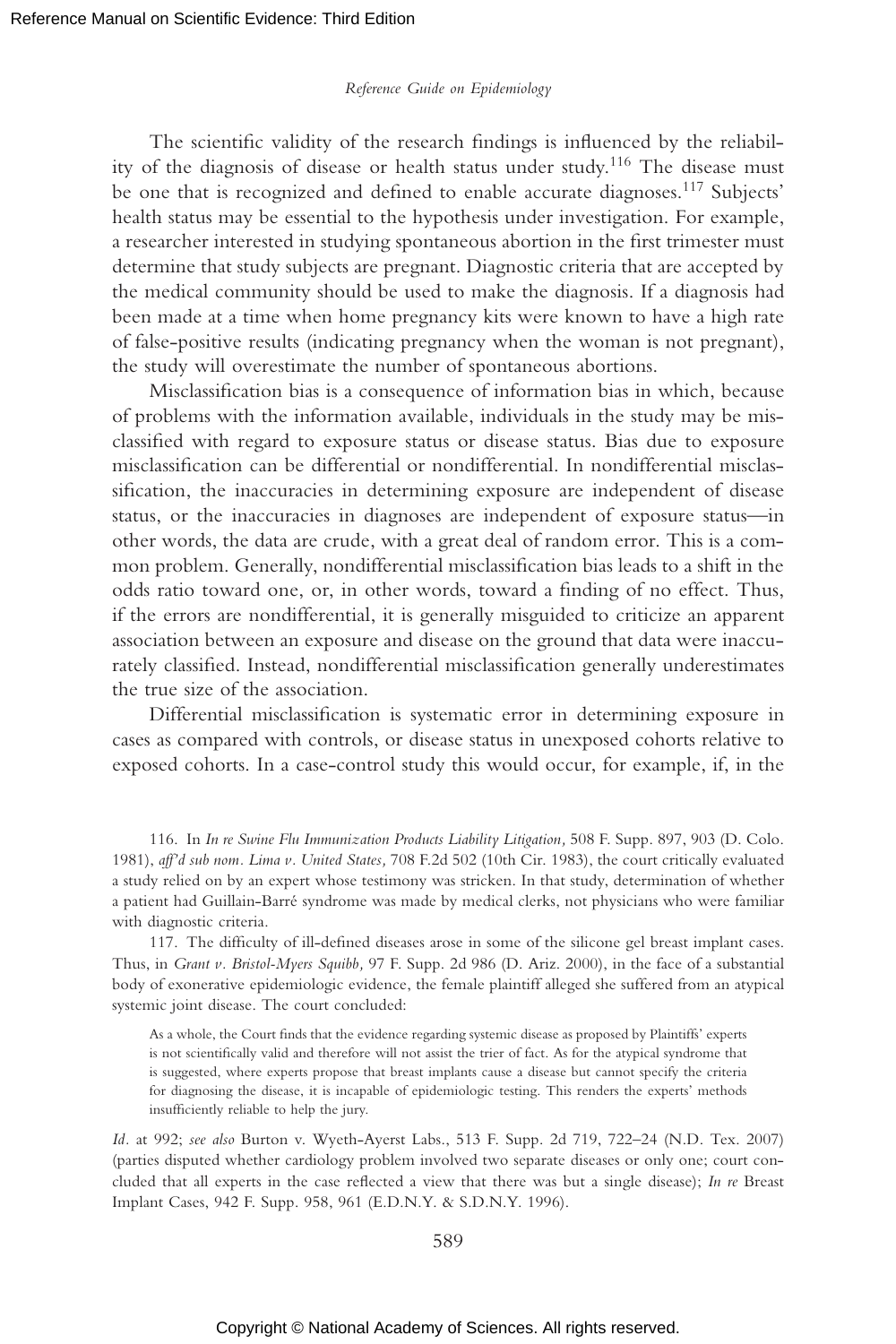process of anguishing over the possible causes of the disease, parents of ill children recalled more exposures to a particular agent than actually occurred, or if parents of the controls, for whom the issue was less emotionally charged, recalled fewer. This can also occur in a cohort study in which, for example, birth control users (the exposed cohort) are monitored more closely for potential side effects, leading to a higher rate of disease identification in that cohort than in the unexposed cohort. Depending on how the misclassification occurs, a differential bias can produce an error in either direction—the exaggeration or understatement of a true association.

### *3. Other conceptual problems*

There are dozens of other potential biases that can occur in observational studies, which is an important reason why clinical studies (when ethical) are often preferable. Sometimes studies are limited by flawed definitions or premises. For example, if the researcher defines the disease of interest as all birth defects, rather than a specific birth defect, there should be a scientific basis to hypothesize that the effects of the agent being investigated could be so broad. If the effect is in fact more limited, the result of this conceptualization error could be to dilute or mask any real effect that the agent might have on a specific type of birth defect.<sup>118</sup>

Some biases go beyond errors in individual studies and affect the overall body of available evidence in a way that skews what appears to be the universe of evidence. Publication bias is the tendency for medical journals to prefer studies that find an effect.<sup>119</sup> If negative studies are never published, the published literature will be biased. Financial conflicts of interest by researchers and the source of funding of studies have been shown to have an effect on the outcomes of such studies.120

118. In *Brock v. Merrell Dow Pharmaceuticals, Inc.,* 874 F.2d 307, 312 (5th Cir. 1989), the court discussed a reanalysis of a study in which the effect was narrowed from all congenital malformations to limb reduction defects. The magnitude of the association changed by 50% when the effect was defined in this narrower fashion. *See* Rothman et al. *supra* note 61, at 144 ("Unwarranted assurances of a lack of any effect can easily emerge from studies in which a wide range of etiologically unrelated outcomes are grouped.").

119. Investigators may contribute to this effect by neglecting to submit negative studies for publication.

120. *See* Jerome P. Kassirer, On the Take: How Medicine's Complicity with Big Business Can Endanger Your Health 79–84 (2005); J.E. Bekelman et al., *Scope and Impact of Financial Conflicts of Interest in Biomedical Research: A Systematic Review,* 289 JAMA 454 (2003). Richard Smith, the editor in chief of the British Medical Journal, wrote on this subject:

The major determinant of whether reviews of passive smoking concluded it was harmful was whether the authors had financial ties with tobacco manufacturers. In the disputed topic of whether thirdgeneration contraceptive pills cause an increase in thromboembolic disease, studies funded by the pharmaceutical industry find that they don't and studies funded by public money find that they do.

Richard Smith, *Making Progress with Competing Interests,* 325 Brit. Med. J. 1375, 1376 (2002).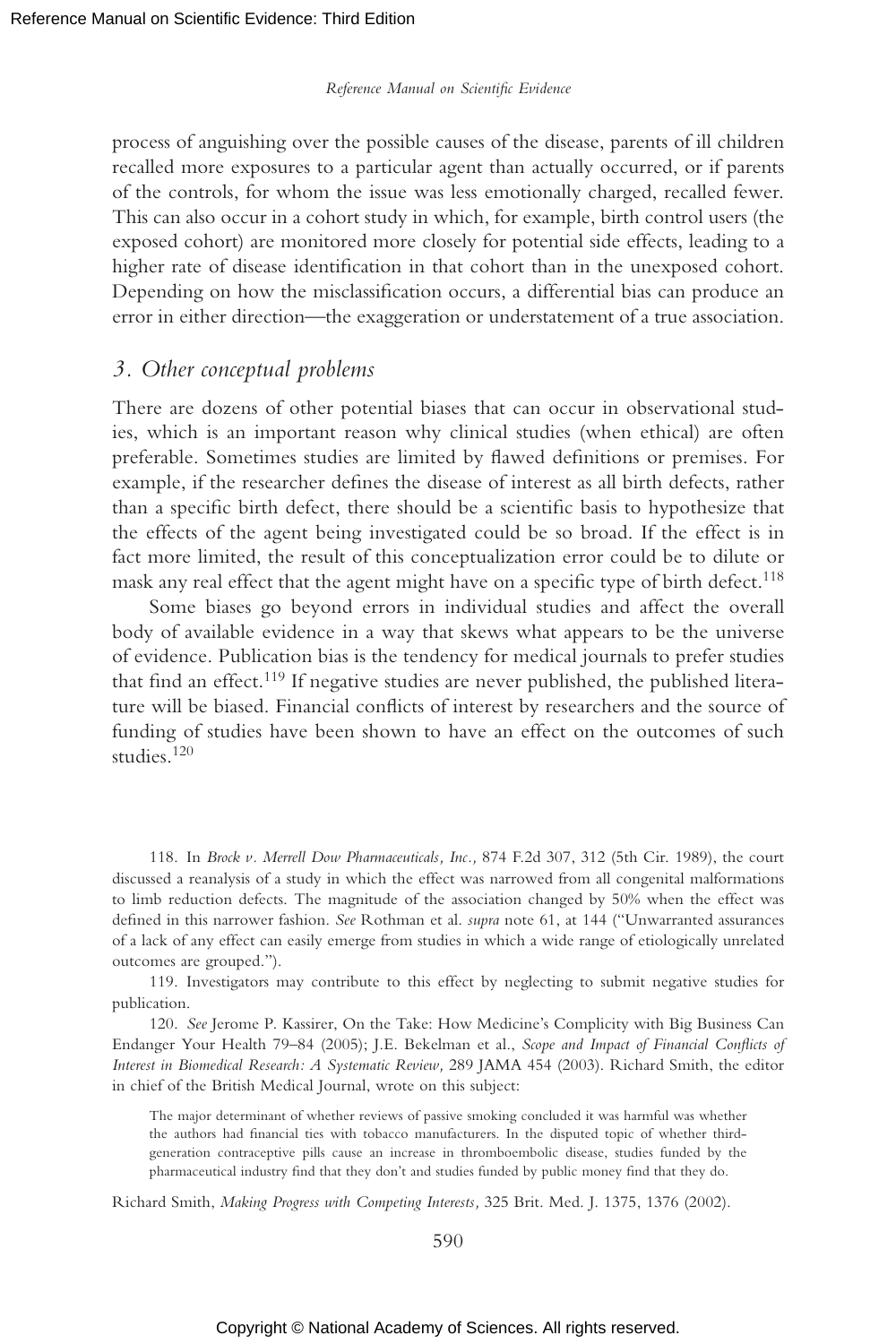Examining a study for potential sources of bias is an important task that helps determine the accuracy of a study's conclusions. In addition, when a source of bias is identified, it may be possible to determine whether the error tended to exaggerate or understate the true association. Thus, bias may exist in a study that nevertheless has probative value.

Even if one concludes that the findings of a study are statistically stable and that biases have not created significant error, additional considerations remain. As repeatedly noted, an association does not necessarily mean a causal relationship exists. To make a judgment about causation, a knowledgeable expert<sup>121</sup> must consider the possibility of confounding factors. The expert must also evaluate several criteria to determine whether an inference of causation is appropriate.<sup>122</sup> These matters are discussed below.

## *C. Could a Confounding Factor Be Responsible for the Study Result?123*

The third major reason for error in epidemiologic studies is confounding. Confounding occurs when another causal factor (the confounder) confuses the relationship between the agent of interest and outcome of interest.124 (Confounding and selection bias (Section IV.B.1, *supra*) can, depending on terminology, overlap.) Thus, one instance of confounding is when a confounder is both a risk factor for the disease and a factor associated with the exposure of interest. For example, researchers may conduct a study that finds individuals with gray hair have a higher rate of death than those with hair of another color. Instead of hair color having an impact on death, the results might be explained by the confounding factor of age. If old age is associated differentially with the gray-haired group (those with gray hair tend to be older), old age may be responsible for the association found between hair color and death.<sup>125</sup> Researchers must separate the relationship between gray hair and risk of death from that of old age and risk of death. When researchers find an association between an agent and a disease, it is critical to determine whether the association is causal or the result of confounding.<sup>126</sup> Some

121. In a lawsuit, this would be done by an expert. In science, the effort is usually conducted by a panel of experts.

122. For an excellent example of the authors of a study analyzing whether an inference of causation is appropriate in a case-control study examining whether bromocriptine (Parlodel)—a lactation suppressant—causes seizures in postpartum women, see Kenneth J. Rothman et al., *Bromocriptine and Puerpal Seizures,* 1 Epidemiology 232, 236–38 (1990).

123. *See* Grassis v. Johns-Manville Corp., 591 A.2d 671, 675 (N.J. Super. Ct. App. Div. 1991) (discussing the possibility that confounders may lead to an erroneous inference of a causal relationship).

124. *See* Rothman et al., *supra* note 61, at 129.

125. This example is drawn from Kahn & Sempos, *supra* note 31, at 63.

126. Confounding can bias a study result by either exaggerating or diluting any true association. One example of a confounding factor that may result in a study's outcome understating an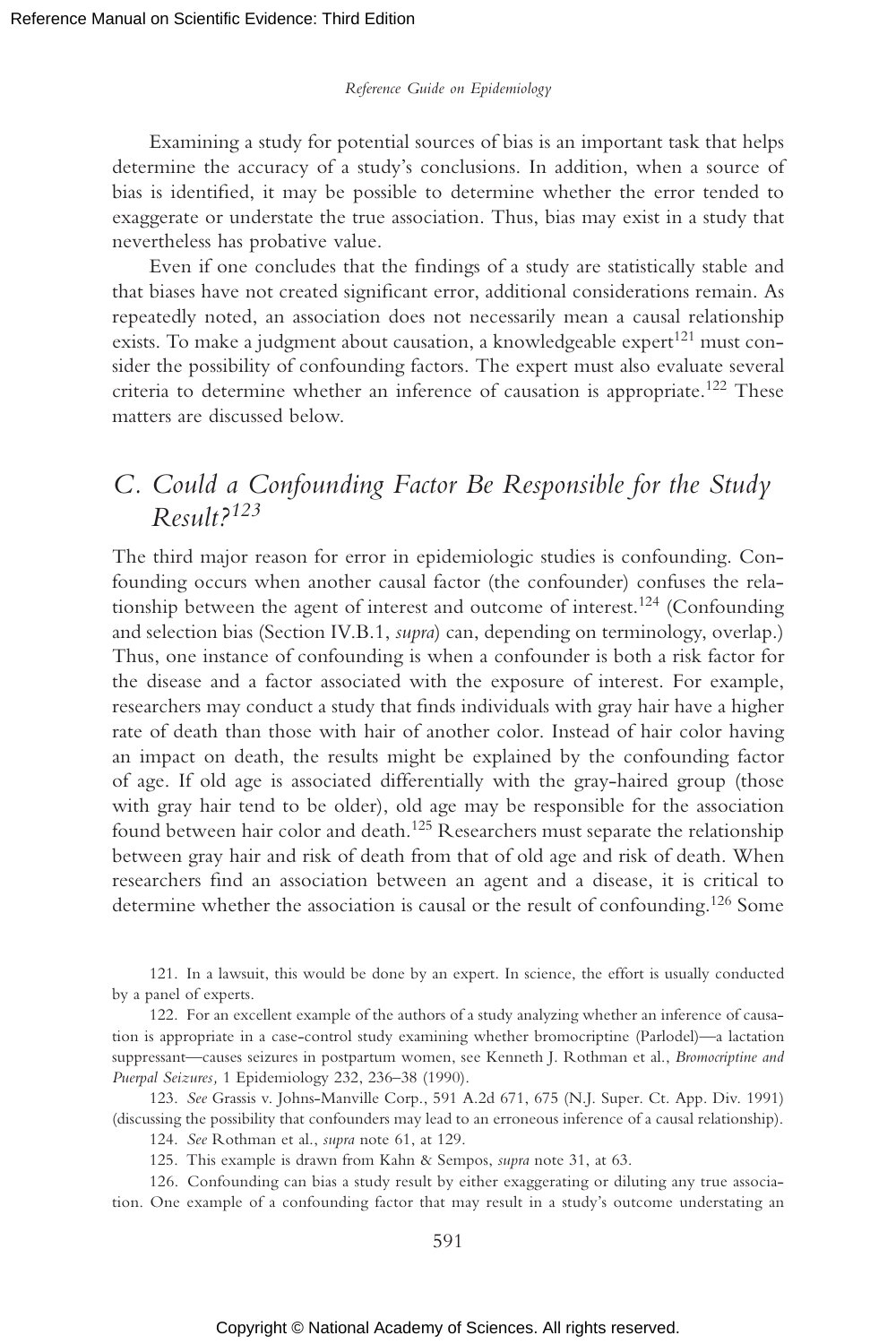epidemiologists classify confounding as a form of bias. However, confounding is a reality—that is, the observed association of a factor and a disease is actually the result of an association with a third, confounding factor.<sup>127</sup>

Confounding can be illustrated by a hypothetical prospective cohort study of the role of alcohol consumption and emphysema. The study is designed to investigate whether drinking alcohol is associated with emphysema. Participants are followed for a period of 20 years and the incidence of emphysema in the "exposed" (participants who consume more than 15 drinks per week) and the unexposed is compared. At the conclusion of the study, the relative risk of emphysema in the drinking group is found to be 2.0, an association that suggests a possible effect). But does this association reflect a true causal relationship or might it be the product of confounding?

One possibility for a confounding factor is smoking, a known causal risk factor for emphysema. If those who drink alcohol are more likely to be smokers than those who do not drink, then smoking may be responsible for some or all of the higher level of emphysema among those who do not drink.

A serious problem in observational studies such as this hypothetical study is that the individuals are not assigned randomly to the groups being compared.<sup>128</sup> As discussed above, randomization maximizes the possibility that exposures other than the one under study are evenly distributed between the exposed and the control cohorts.129 In observational studies, by contrast, other forces, including self-selection, determine who is exposed to other (possibly causal) factors. The lack of randomization leads to the potential problem of confounding. Thus, for example, the exposed cohort might consist of those who are exposed at work to an agent suspected of being an industrial toxin. The members of this cohort may, however, differ from unexposed controls by residence, socioeconomic or health status, age, or other extraneous factors.130 These other factors may be causing (or

association is vaccination. Thus, if a group exposed to an agent has a higher rate of vaccination for the disease under study than the unexposed group, the vaccination may reduce the rate of disease in the exposed group, thereby producing an association that is less than the true association without the confounding of vaccination.

127. Schwab v. Philip Morris USA, Inc., 449 F. Supp. 2d 992, 1199–1200 (E.D.N.Y. 2006), *rev'd on other grounds,* 522 F.3d 215 (2d Cir. 2008), describes confounding that led to premature conclusions that low-tar cigarettes were safer than regular cigarettes. Smokers who chose to switch to low-tar cigarettes were different from other smokers in that they were more health conscious in other aspects of their lifestyles. Failure to account for that confounding—and measuring a healthy lifestyle is difficult even if it is identified as a potential confounder—biased the results of those studies.

128. Randomization attempts to ensure that the presence of a characteristic, such as coffee drinking, is governed by chance, as opposed to being determined by the presence of an underlying medical condition.

129. *See* Rothman et al., *supra* note 61, at 129; *see also supra* Section II.A.

130. *See, e.g., In re* "Agent Orange" Prod. Liab. Litig., 597 F. Supp. 740, 783 (E.D.N.Y. 1984) (discussing the problem of confounding that might result in a study of the effect of exposure to Agent Orange on Vietnam servicemen), *aff'd,* 818 F.2d 145 (2d Cir. 1987).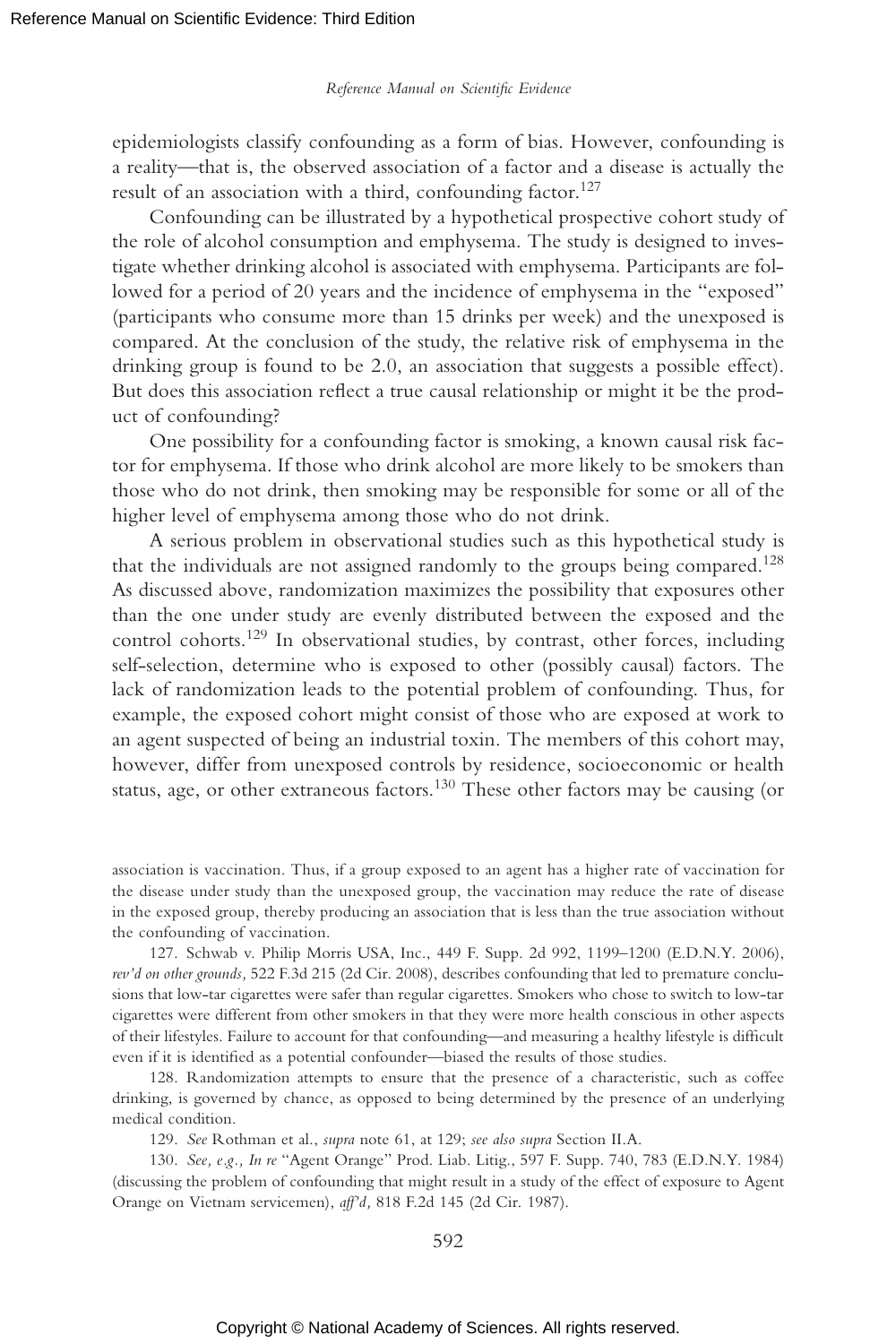protecting against) the disease, but because of potential confounding, an apparent (yet false) association of the disease with exposure to the agent may appear. Confounders, like smoking in the alcohol drinking study, do not reflect an error made by the investigators; rather, they reflect the inherently "uncontrolled" nature of exposure designations in observational studies. When they can be identified, confounders should be taken into account. Unanticipated confounding factors that are suspected after data collection can sometimes be controlled during data analysis, if data have been gathered about them.

To evaluate whether smoking is a confounding factor, the researcher would stratify each of the exposed and control groups into smoking and nonsmoking subgroups to examine whether subjects' smoking status affects the study results. If the relationship between alcohol drinking and emphysema in the smoking subgroups is the same as that in the all-subjects group, smoking is not a confounding factor. If the subjects' smoking status affects the relationship between drinking and emphysema, then smoking is a confounder, for which adjustment is required. If the association between drinking and emphysema completely disappears when the subjects' smoking status is considered, then smoking is a confounder that fully accounts for the association with drinking observed. Table 4 reveals our hypothetical study's results, with smoking being a confounding factor, which, when accounted for, eliminates the association. Thus, in the full cohort, drinkers have twice the risk of emphysema compared with nondrinkers. When the relationship between drinking and emphysema is examined separately in smokers and in nonsmokers, the risk of emphysema in drinkers compared with nondrinkers is not elevated in smokers or in nonsmokers. This is because smokers are disproportionately drinkers and have a higher rate of emphysema than nonsmokers. Thus, the relationship between drinking and emphysema in the full cohort is distorted by failing to take into account the relationship between being a drinker and a smoker.

Even after accounting for the effect of smoking, there is always a risk that an undiscovered or unrecognized confounding factor may contribute to a study's findings, by either magnifying or reducing the observed association.<sup>131</sup> It is, however, necessary to keep that risk in perspective. Often the mere possibility of uncontrolled confounding is used to call into question the results of a study. This was certainly the strategy of some seeking, or unwittingly helping, to undermine the implications of the studies persuasively linking cigarette smoking to lung cancer. The critical question is whether it is plausible that the findings of a given study could indeed be due to unrecognized confounders.

In designing a study, researchers sometimes make assumptions that cannot be validated or evaluated empirically. Thus, researchers may assume that a missing potential confounder is not needed for the analysis or that a variable used was adequately classified. Researchers employ a sensitivity analysis to assess the effect of those assumptions should they be incorrect. Conducting a sensitivity analysis

<sup>131.</sup> Rothman et al., *supra* note 61, at 129; *see also supra* Section II.A.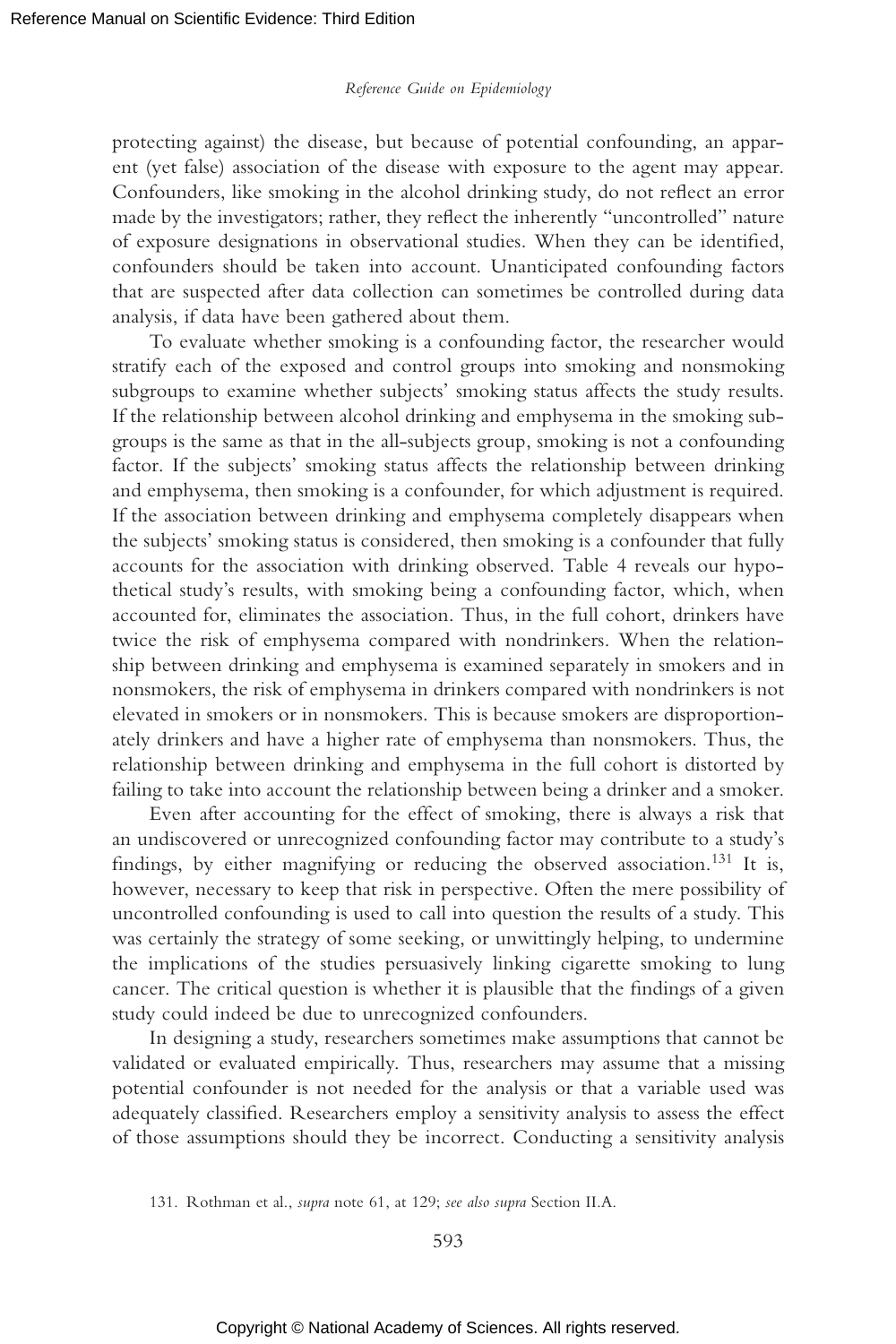| <b>Drinking</b>                                                                                                                                                  |        | Total Cohort |                                                                            | Smokers        |       | Nonsmokers      |       |  |
|------------------------------------------------------------------------------------------------------------------------------------------------------------------|--------|--------------|----------------------------------------------------------------------------|----------------|-------|-----------------|-------|--|
| status                                                                                                                                                           |        |              | Total Cases Incidence RR Total Cases Incidence RR Total Cases Incidence RR |                |       |                 |       |  |
| Nondrinkers                                                                                                                                                      |        | 471 16       | 0.034                                                                      | $1.0b$   111   | 0.081 | $1.0b$   360    | 0.019 |  |
| <b>Drinkers</b>                                                                                                                                                  | 739 41 |              | 0.069                                                                      | $2.0$   592 48 | 0.081 | $1.0$   $147$ 3 | 0.020 |  |
| The incidence of disease is not normally presented in an epidemiologic study, but we include it here to aid in comprehension of the ideas discussed in the text. |        |              |                                                                            |                |       |                 |       |  |

among drinkers is compared with nondrinkers for each of the three cohorts separately.

among drinkers is compared with nondrinkers for each of the three cohorts separately.

| l                                       |
|-----------------------------------------|
| vo osto v<br>ï<br>í<br>j<br>l<br>į<br>l |
| l<br>Ï                                  |
| ١                                       |
| l                                       |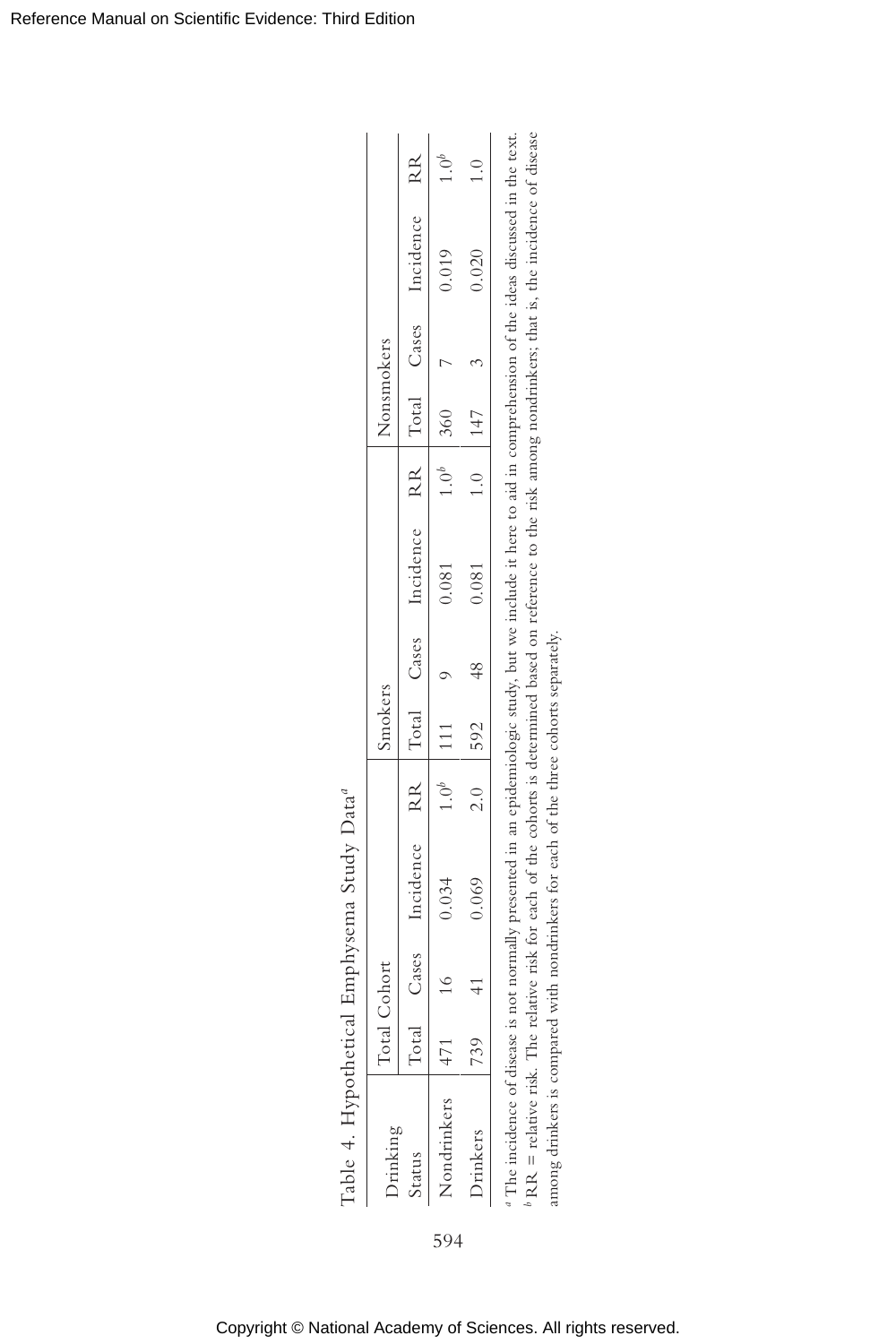entails repeating the analysis using different assumptions (e.g., alternative corrections for missing data or for classifying data) to see if the results are sensitive to the varying assumptions. Such analyses can show that the assumptions are not likely to affect the findings or that alternative explanations cannot be ruled out.<sup>132</sup>

### *1. What techniques can be used to prevent or limit confounding?*

Choices in the design of a research project (e.g., methods for selecting the subjects) can prevent or limit confounding. In designing a study, the researcher must determine other risk factors for the disease under study. When a factor or factors, such as age, sex, or even smoking status, are risk factors and potential confounders in a study, investigators can limit the differential distribution of these factors in the study groups by selecting controls to "match" cases (or the exposed group) in terms of these variables. If the two groups are matched, for example, by age, then any association observed in the study cannot be due to age, the matched variable.<sup>133</sup>

Restricting the persons who are permitted as subjects in a study is another method to control for confounders. If age or sex is suspected as a confounder, then the subjects enrolled in a study can be limited to those of one sex and those who are within a specified age range. When there is no variance among subjects in a study with regard to a potential confounder, confounding as a result of that variable is eliminated.

### *2. What techniques can be used to identify confounding factors?*

Once the study data are ready to be analyzed, the researcher must assess a range of factors that could influence risk. In the hypothetical study, the researcher would evaluate whether smoking is a confounding factor by comparing the incidence of emphysema in smoking alcohol drinkers with the incidence in nonsmoking alcohol drinkers. If the incidence is substantially the same, smoking is not a confounding factor (e.g., smoking does not distort the relationship between alcohol drinking and the development of emphysema). If the incidence is substantially different, but still exists in the nonsmoking group, then smoking is a confounder, but does not wholly account for the association with alcohol drinking. If the association disappears, then smoking is a confounder that fully accounts for the association observed.

132. Kenneth Rothman & Sander Greenland, Modern Epidemiology (2d ed. 1998).

133. Selecting a control population based on matched variables necessarily affects the representativeness of the selected controls and may affect how generalizable the study results are to the population at large. However, for a study to have merit, it must first be internally valid; that is, it must not be subject to unreasonable sources of bias or confounding. Only after a study has been shown to meet this standard does its universal applicability or generalizability to the population at large become an issue. When a study population is not representative of the general or target population, existing scientific knowledge may permit reasonable inferences about the study's broader applicability, or additional confirmatory studies of other populations may be necessary.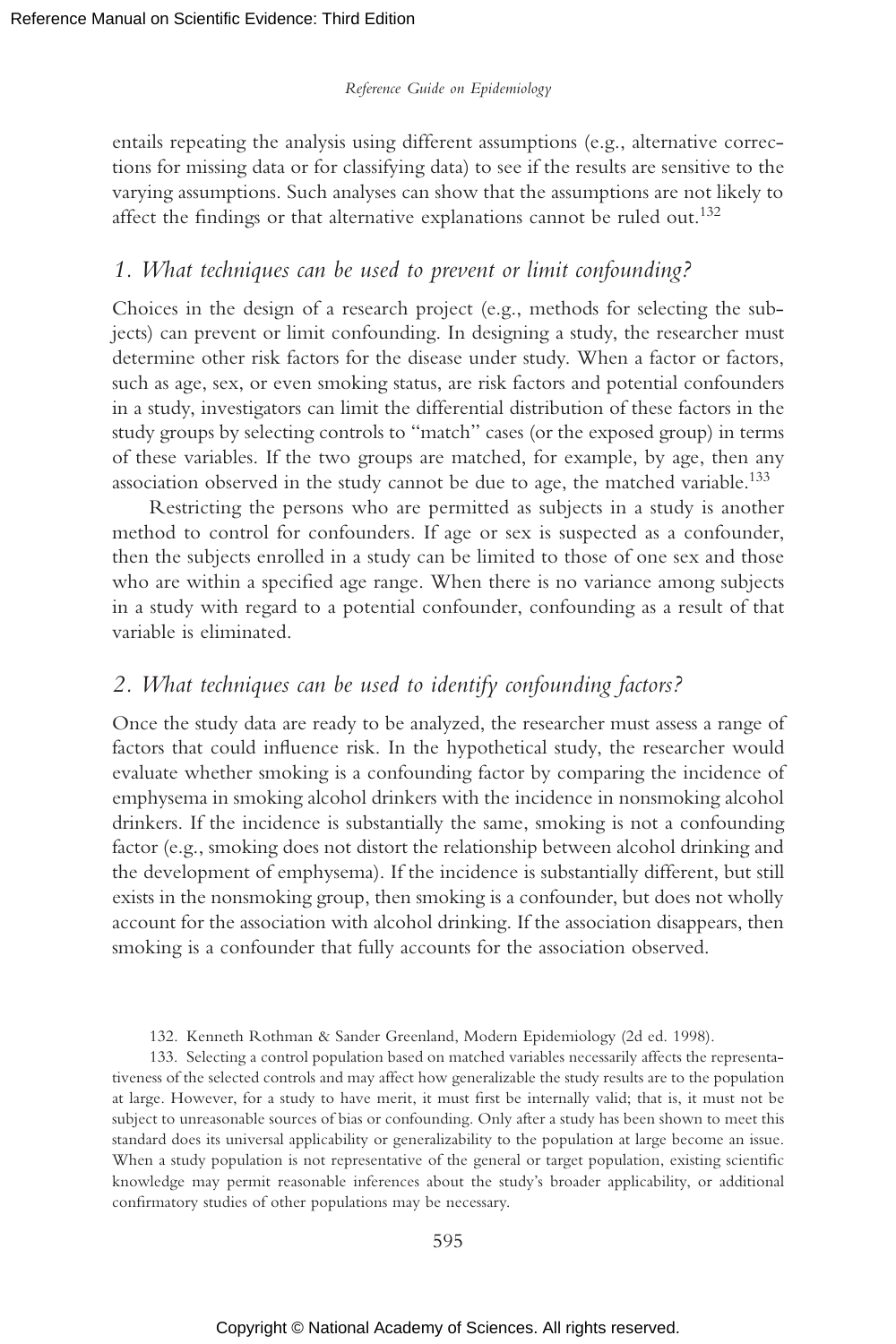### *3. What techniques can be used to control for confounding factors?*

A good study design will consider potential confounders and obtain data about them if possible. If researchers have good data on potential confounders, they can control for those confounders in the data analysis. There are several analytic approaches to account for the distorting effects of a confounder, including stratification or multivariate analysis. Stratification permits an investigator to evaluate the effect of a suspected confounder by subdividing the study groups based on a confounding factor. Thus, in Table 4, drinkers have been stratified based on whether they smoke (the suspected confounder). To take another example that entails a continuous rather than dichotomous potential confounder, let us say we are interested in the relationship between smoking and lung cancer but suspect that air pollution or urbanization may confound the relationship. Thus, an observed relationship between smoking and lung cancer could theoretically be due in part to pollution, if smoking were more common in polluted areas. We could address this issue by stratifying our data by degree of urbanization and look at the relationship between smoking and lung cancer in each urbanization stratum. Figure 5 shows actual age-adjusted lung cancer mortality rates per 100,000 person-years by urban or rural classification and smoking category.<sup>134</sup>





*Source:* Adapted from E. Cuyler Hammond & Daniel Horn, *Smoking and Death Rates—Report on Forty-Four Months of Follow-Up of 187,783 Men: II, Death Rates by Cause*, 166 JAMA 1294 (1958).

134. This example and Figure 4 are from Leon Gordis, Epidemiology 254 (4th ed. 2009).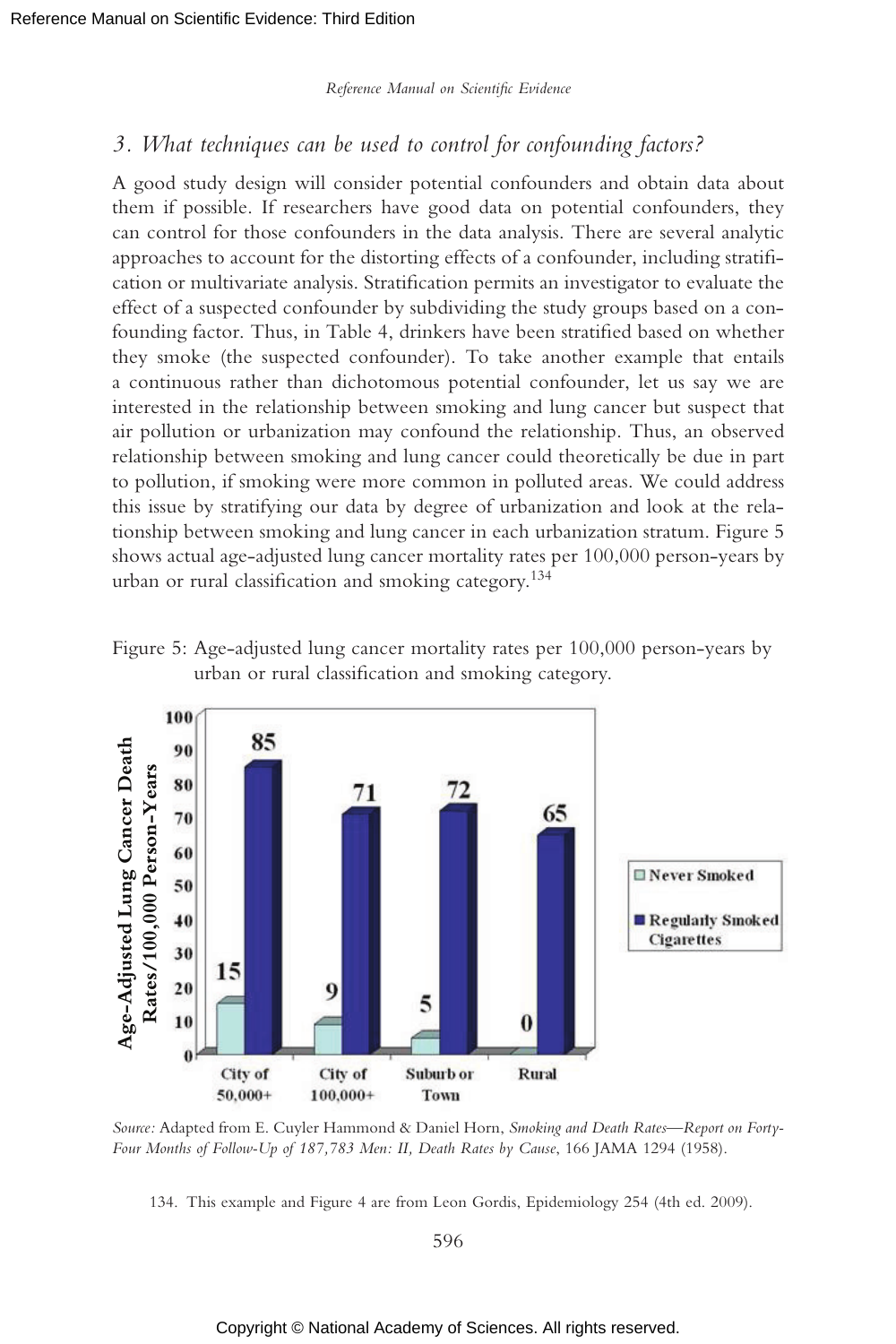For each degree of urbanization, lung cancer mortality rates in smokers are shown by the dark gray bars, and nonsmoker mortality rates are indicated by light gray bars. From these data we see that in every level (or stratum) of urbanization, lung cancer mortality is higher in smokers than in nonsmokers. Therefore, the observed association of smoking and lung cancer cannot be attributed to level of urbanization. By examining each stratum separately, we, in effect, hold urbanization constant, and still find much higher lung cancer mortality in smokers than in nonsmokers.

For each degree of urbanization, lung cancer mortality rates and smokers are shown by the dark-colored bars, and nonsmoker mortality rates are indicated by light-colored bars. For these data we see that in every level (or stratum) of urbanization, lung cancer mortality is higher in smokers than in nonsmokers. Therefore, the observed association of lung cancer cannot be attributed to level of urbanization. By examining each stratum separately, we are, in effect, holding urbanization constant, and we still find much higher lung cancer mortality in smokers than in nonsmokers.

Multivariate analysis controls for the confounding factor through mathematical modeling. Models are developed to describe the simultaneous effect of exposure and confounding factors on the increase in risk.<sup>135</sup>

Both of these methods allow for adjustment of the effect of confounders. They both modify an observed association to take into account the effect of risk factors that are not the subject of the study and that may distort the association between the exposure being studied and the disease outcomes. If the association between exposure and disease remains after the researcher completes the assessment and adjustment for confounding factors, the researcher must then assess whether an inference of causation is justified. This entails consideration of the Hill factors explained in Section V, *infra*.

# V. General Causation: Is an Exposure a Cause of the Disease?

Once an association has been found between exposure to an agent and development of a disease, researchers consider whether the association reflects a true cause–effect relationship. When epidemiologists evaluate whether a cause–effect relationship exists between an agent and disease, they are using the term causation in a way similar to, but not identical to, the way that the familiar "but for," or sine qua non, test is used in law for cause in fact. "Conduct is a factual cause of

<sup>135.</sup> For a more complete discussion of multivariate analysis, see Daniel L. Rubinfeld, Reference Guide on Multiple Regression, in this manual.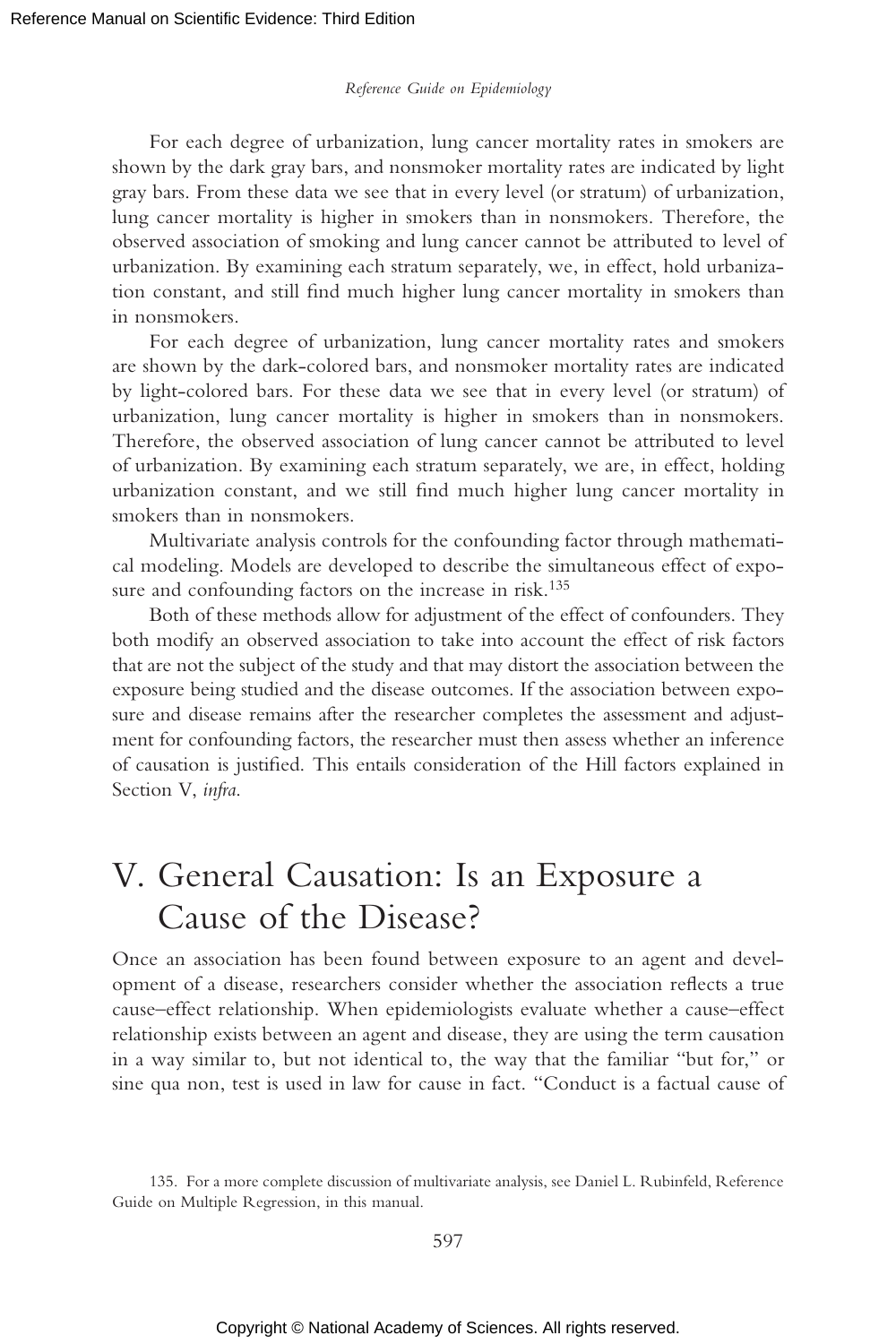[harm] when the harm would not have occurred absent the conduct."<sup>136</sup> This is equivalent to describing the conduct as a necessary link in a chain of events that results in the particular event.<sup>137</sup> Epidemiologists use causation to mean that an increase in the incidence of disease among the exposed subjects would not have occurred had they not been exposed to the agent.<sup>138</sup> Thus, exposure is a necessary condition for the increase in the incidence of disease among those exposed.139 The relationship between the epidemiologic concept of cause and the legal question of whether exposure to an agent caused an individual's disease is addressed in Section VII.

As mentioned in Section I, epidemiology cannot prove causation; rather, causation is a judgment for epidemiologists and others interpreting the epidemiologic data.140 Moreover, scientific determinations of causation are inherently tentative. The scientific enterprise must always remain open to reassessing the validity of past judgments as new evidence develops.

In assessing causation, researchers first look for alternative explanations for the association, such as bias or confounding factors, which are discussed in Section IV, *supra*. Once this process is completed, researchers consider how guidelines for inferring causation from an association apply to the available evidence. We emphasize that these guidelines are employed only *after* a study finds an association

136. Restatement (Third) of Torts: Liability for Physical and Emotional Harm § 26 (2010); *see also* Dan B. Dobbs, The Law of Torts § 168, at 409–11 (2000). When multiple causes are each operating and capable of causing an event, the but-for, or necessary-condition, concept for causation is problematic. This is the familiar "two-fires" scenario in which two independent fires simultaneously burn down a house and is sometimes referred to as overdetermined outcomes. Neither fire is a but-for, or necessary condition, for the destruction of the house, because either fire would have destroyed the house. *See* Restatement (Third) of Torts: Liability for Physical and Emotional Harm § 28 (2010). This two-fires situation is analogous to an individual being exposed to two agents, each of which is capable of causing the disease contracted by the individual. *See* Basko v. Sterling Drug, Inc., 416 F.2d 417 (2d Cir. 1969). A difference between the disease scenario and the fire scenario is that, in the former, one will have no more than a probabilistic assessment of whether each of the exposures would have caused the disease in the individual.

137. *See supra* note 7; *see also* Restatement (Third) of Torts: Liability for Physical and Emotional Harm § 26 cmt. c (2010) (employing a "causal set" model to explain multiple elements, each of which is required for an outcome).

138. "The imputed causal association is at the group level, and does not indicate the cause of disease in individual subjects." Bruce G. Charlton, *Attribution of Causation in Epidemiology: Chain or Mosaic?* 49 J. Clin. Epidemiology 105, 105 (1999).

139. *See* Rothman et al., *supra* note 61, at 8 ("We can define a cause of a specific disease event as an antecedent event, condition, or characteristic that was necessary for the occurrence of the disease at the moment it occurred, given that other conditions are fixed."); Allen v. United States, 588 F. Supp. 247, 405 (D. Utah 1984) (quoting a physician on the meaning of the statement that radiation causes cancer), *rev'd on other grounds,* 816 F.2d 1417 (10th Cir. 1987).

140. Restatement (Third) of Torts: Liability for Physical and Emotional Harm § 28 cmt. c (2010) ("[A]n evaluation of data and scientific evidence to determine whether an inference of causation is appropriate requires judgment and interpretation.").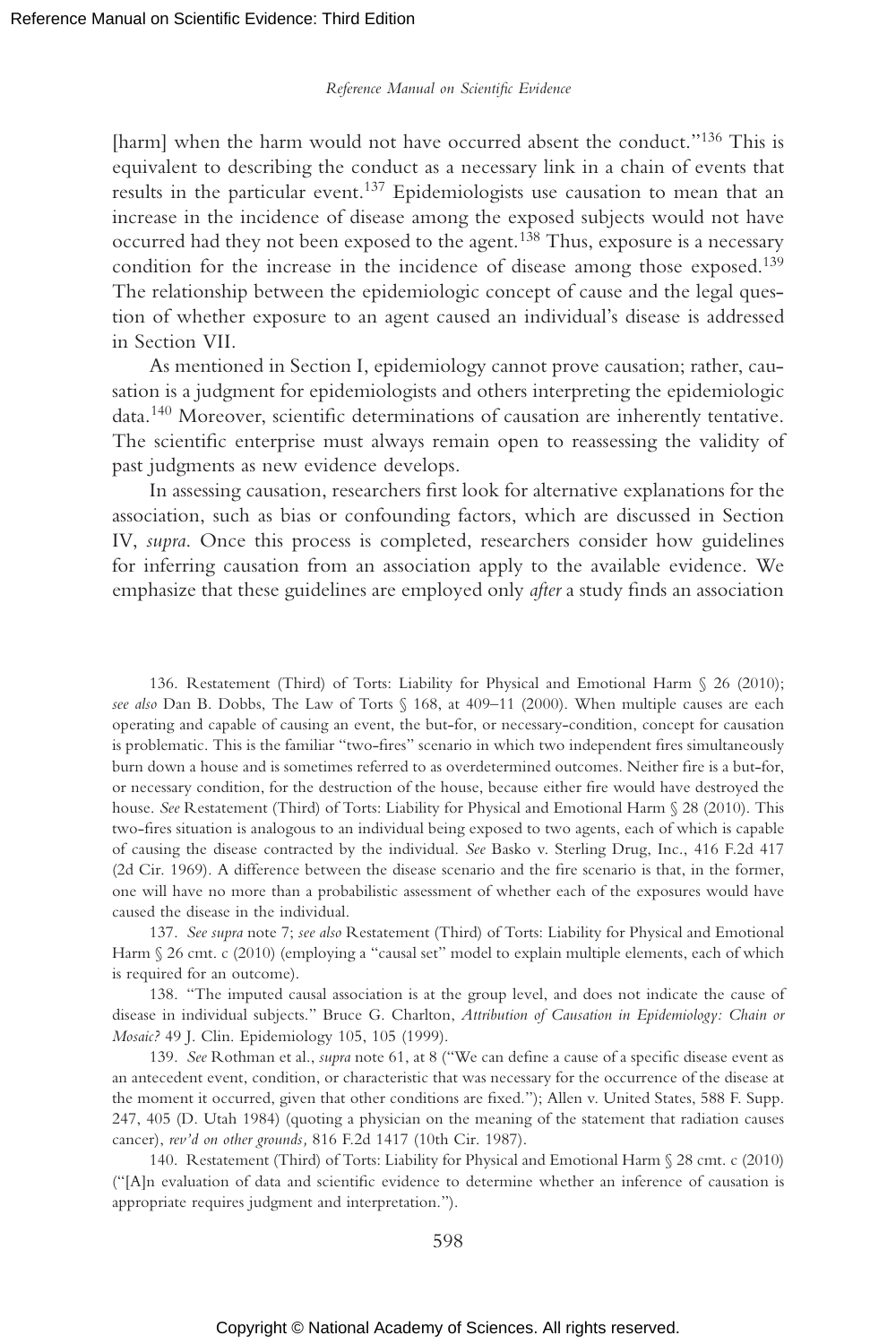to determine whether that association reflects a true causal relationship.<sup>141</sup> These guidelines consist of several key inquiries that assist researchers in making a judgment about causation.<sup>142</sup> Generally, researchers are conservative when it comes to assessing causal relationships, often calling for stronger evidence and more research before a conclusion of causation is drawn.<sup>143</sup>

The factors that guide epidemiologists in making judgments about causation (and there is no threshold number that must exist) are  $144$ 

141. In a number of cases, experts attempted to use these guidelines to support the existence of causation in the absence of any epidemiologic studies finding an association. *See, e.g.,* Rains v. PPG Indus., Inc., 361 F. Supp. 2d 829, 836–37 (S.D. Ill. 2004) (explaining Hill criteria and proceeding to apply them even though there was no epidemiologic study that found an association); Soldo v. Sandoz Pharms. Corp., 244 F. Supp. 2d 434, 460–61 (W.D. Pa. 2003). There may be some logic to that effort, but it does not reflect accepted epidemiologic methodology. *See In re* Fosamax Prods. Liab. Litig., 645 F. Supp. 2d 164, 187–88 (S.D.N.Y. 2009); Dunn v. Sandoz Pharms. Corp., 275 F. Supp. 2d 672, 678–79 (M.D.N.C. 2003) ("The greater weight of authority supports Sandoz' assertion that [use of] the Bradford Hill criteria is a method for determining whether the results of an epidemiologic study can be said to demonstrate causation and not a method for testing an unproven hypothesis."); *Soldo*, 244 F. Supp. 2d at 514 (the Hill criteria "were developed as a mean[s] of interpreting an established association based on a body of epidemiologic research for the purpose of trying to judge whether the observed association reflects a causal relation between an exposure and disease." (quoting report of court-appointed expert)).

142. *See* Mervyn Susser, Causal Thinking in the Health Sciences: Concepts and Strategies in Epidemiology (1973); Gannon v. United States, 571 F. Supp. 2d 615, 624 (E.D. Pa. 2007) (quoting expert who testified that the Hill criteria are "'well-recognized' and widely used in the science community to assess general causation"); Chapin v. A & L Parts, Inc., 732 N.W.2d 578, 584 (Mich. Ct. App. 2007) (expert testified that Hill criteria are the most well-utilized method for determining if an association is causal).

143. Berry v. CSX Transp., Inc., 709 So. 2d 552, 568 n.12 (Fla. Dist. Ct. App. 1998) ("Almost all genres of research articles in the medical and behavioral sciences conclude their discussion with qualifying statements such as 'there is still much to be learned.' This is not, as might be assumed, an expression of ignorance, but rather an expression that all scientific fields are open-ended and can progress from their present state. . . ."); Hall v. Baxter Healthcare Corp., 947 F. Supp. 1387 app. B. at 1446–51 (D. Or. 1996) (report of Merwyn R. Greenlick, court-appointed epidemiologist). In *Cadarian v. Merrell Dow Pharmaceuticals, Inc.,* 745 F. Supp. 409 (E.D. Mich. 1989), the court refused to permit an expert to rely on a study that the authors had concluded should not be used to support an inference of causation in the absence of independent confirmatory studies. The court did not address the question whether the degree of certainty used by epidemiologists before making a conclusion of cause was consistent with the legal standard. *See* DeLuca v. Merrell Dow Pharms., Inc., 911 F.2d 941, 957 (3d Cir. 1990) (standard of proof for scientific community is not necessarily appropriate standard for expert opinion in civil litigation); Wells v. Ortho Pharm. Corp., 788 F.2d 741, 745 (11th Cir. 1986).

144. *See* Cook v. Rockwell Int'l Corp., 580 F. Supp. 2d 1071, 1098 (D. Colo. 2006) ("Defendants cite no authority, scientific or legal, that compliance with all, or even one, of these factors is required. . . . The scientific consensus is, in fact, to the contrary. It identifies Defendants' list of factors as some of the nine factors or lenses that guide epidemiologists in making judgments about causation. . . . These factors are not tests for determining the reliability of any study or the causal inferences drawn from it.").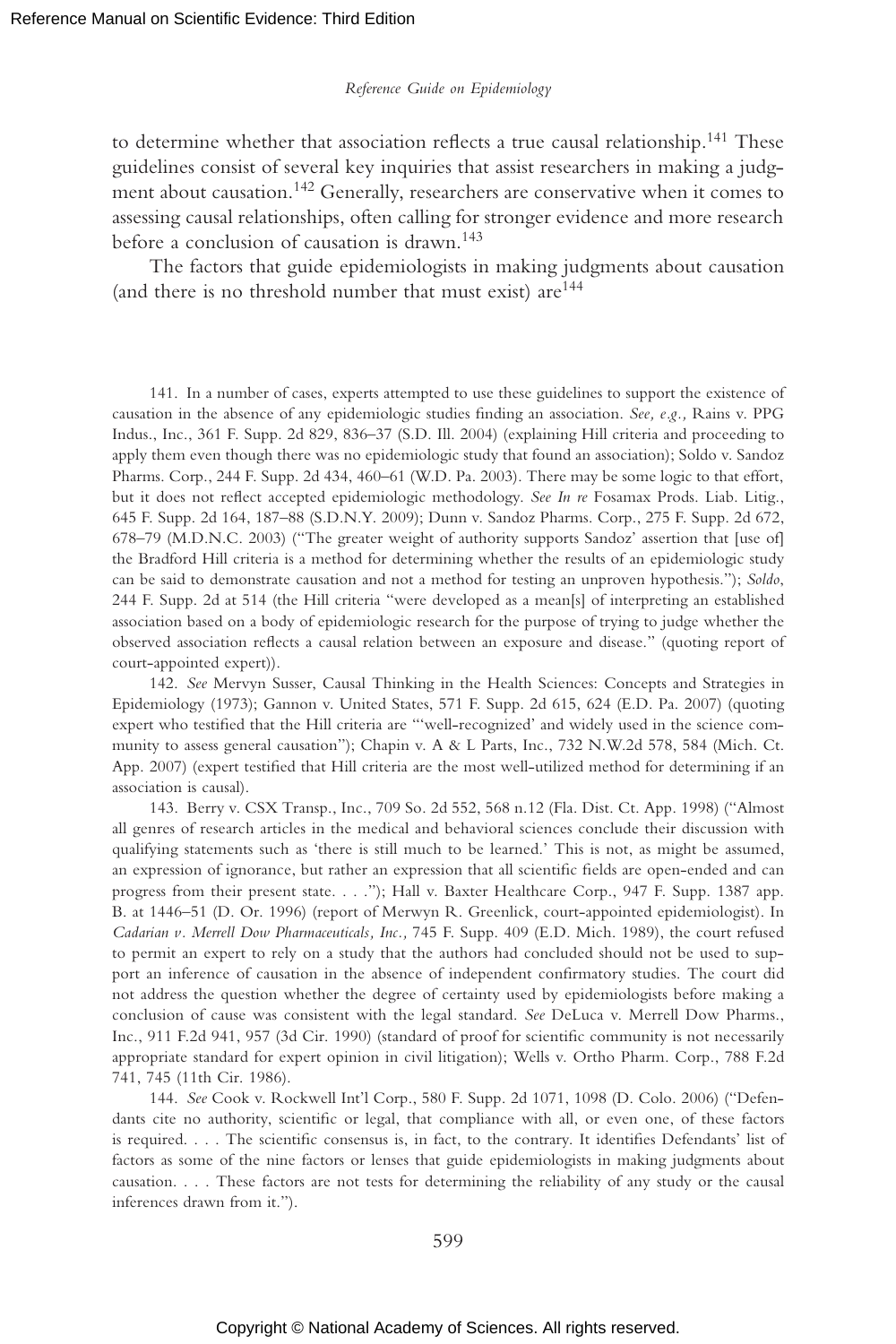- 1. Temporal relationship,
- 2. Strength of the association,
- 3. Dose–response relationship,
- 4. Replication of the findings,
- 5. Biological plausibility (coherence with existing knowledge),
- 6. Consideration of alternative explanations,
- 7. Cessation of exposure,
- 8. Specificity of the association, and
- 9. Consistency with other knowledge.

There is no formula or algorithm that can be used to assess whether a causal inference is appropriate based on these guidelines.<sup>145</sup> One or more factors may be absent even when a true causal relationship exists.<sup>146</sup> Similarly, the existence of some factors does not ensure that a causal relationship exists. Drawing causal inferences after finding an association and considering these factors requires judgment and searching analysis, based on biology, of why a factor or factors may be absent despite a causal relationship, and vice versa. Although the drawing of causal inferences is informed by scientific expertise, it is not a determination that is made by using an objective or algorithmic methodology.

These guidelines reflect criteria proposed by the U.S. Surgeon General in  $1964^{147}$  in assessing the relationship between smoking and lung cancer and expanded upon by Sir Austin Bradford Hill in 1965<sup>148</sup> and are often referred to as the Hill criteria or Hill factors.

145. *See* Douglas L. Weed, *Epidemiologic Evidence and Causal Inference,* 14 Hematology/Oncology Clinics N. Am. 797 (2000).

146. *See* Cook v. Rockwell Int'l Corp., 580 F. Supp. 2d 1071, 1098 (D. Colo. 2006) (rejecting argument that plaintiff failed to provide sufficient evidence of causation based on failing to meet four of the Hill factors).

147. Public Health Serv., U.S. Dep't of Health, Educ., & Welfare, Smoking and Health: Report of the Advisory Committee to the Surgeon General (1964); *see also* Centers for Disease Control and Prevention, U.S. Dep't of Health & Human Servs., The Health Consequences of Smoking: A Report of the Surgeon General (2004).

148. *See* Austin Bradford Hill, *The Environment and Disease: Association or Causation?* 58 Proc. Royal Soc'y Med. 295 (1965) (Hill acknowledged that his factors could only serve to assist in the inferential process: "None of my nine viewpoints can bring indisputable evidence for or against the causeand-effect hypothesis and none can be required as a *sine qua non*."). For discussion of these criteria and their respective strengths in informing a causal inference, see Gordis, *supra* note 32, at 236–39; David E. Lilienfeld & Paul D. Stolley, Foundations of Epidemiology 263–66 (3d ed. 1994); Weed, *supra* note 144.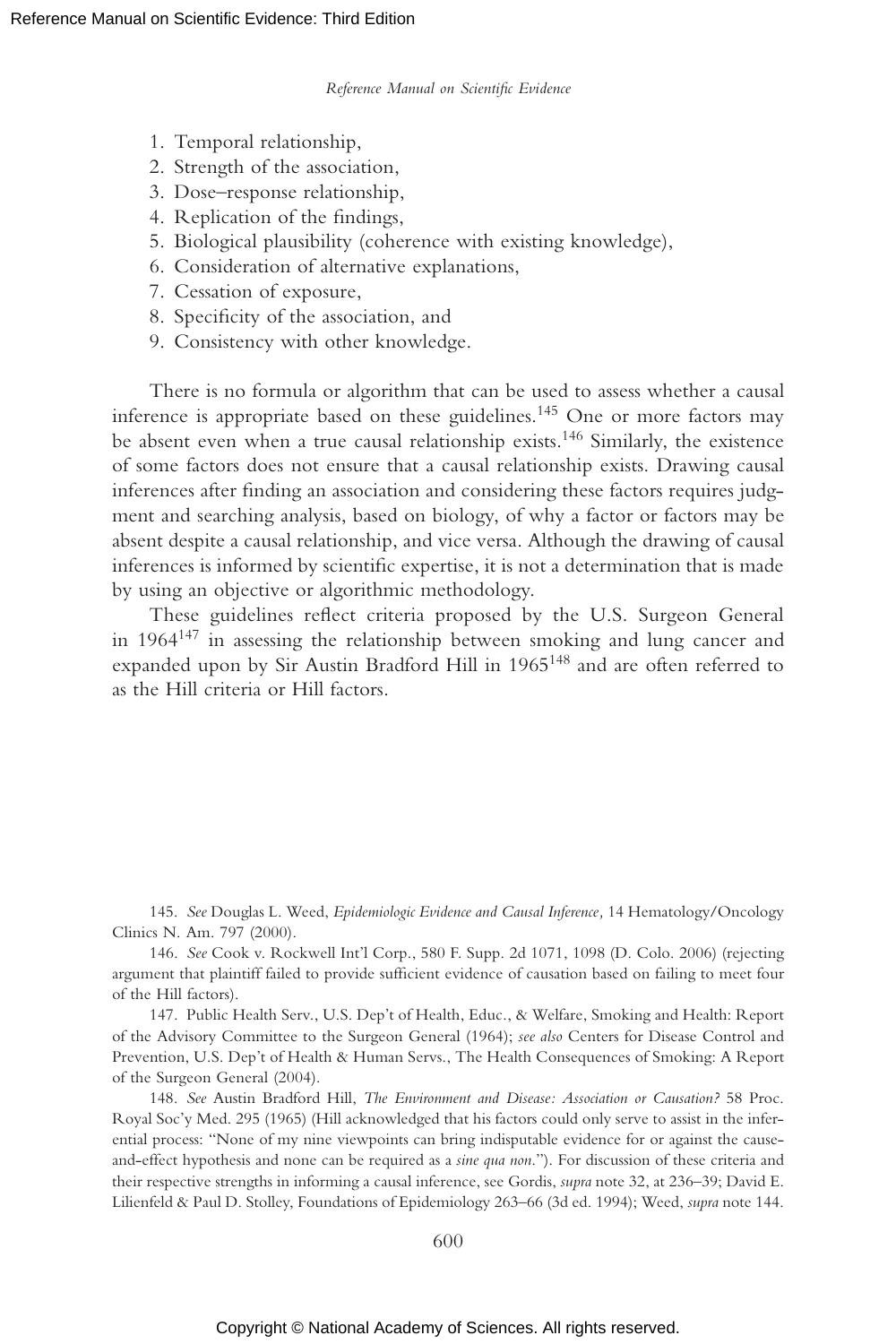## *A. Is There a Temporal Relationship?*

A temporal, or chronological, relationship must exist for causation to exist. If an exposure causes disease, the exposure must occur before the disease develops.<sup>149</sup> If the exposure occurs after the disease develops, it cannot have caused the disease. Although temporal relationship is often listed as one of many factors in assessing whether an inference of causation is justified, this aspect of a temporal relationship is a necessary factor: Without exposure before the disease, causation cannot exist.150

With regard to specific causation, a subject dealt with in detail in Section VII, *infra*, there may be circumstances in which a temporal relationship supports the existence of a causal relationship. If the latency period between exposure and outcome is known,<sup>151</sup> then exposure consistent with that information may lend credence to a causal relationship. This is particularly true when the latency period is short and competing causes are known and can be ruled out. Thus, if an individual suffers an acute respiratory response shortly after exposure to a suspected agent and other causes of that respiratory problem are known and can be ruled out, the temporal relationship involved supports the conclusion that a causal relationship exists.152 Similarly, exposure outside a known latency period constitutes evidence, perhaps conclusive evidence, against the existence of causation.<sup>153</sup> On the other hand, when latency periods are lengthy, variable, or not known and a

149. *See* Carroll v. Litton Sys., Inc., No. B-C-88-253, 1990 U.S. Dist. LEXIS 16833, at \*29 (W.D.N.C. 1990) ("[I]t is essential for . . . [the plaintiffs' medical experts opining on causation] to know that exposure preceded plaintiffs' alleged symptoms in order for the exposure to be considered as a possible cause of those symptoms. . . .").

150. Exposure during the disease initiation process may cause the disease to be more severe than it otherwise would have been without the additional dose.

151. When the latency period is known—or is known to be limited to a specific range of time as is the case with the adverse effects of some vaccines, the time frame from exposure to manifestation of disease can be critical to determining causation.

152. For courts that have relied on temporal relationships of the sort described, see Bonner v. ISP Technologies, Inc., 259 F.3d 924, 930–31 (8th Cir. 2001) (giving more credence to the expert's opinion on causation for acute response based on temporal relationship than for chronic disease that plaintiff also developed); Heller v. Shaw Industries, Inc. 167 F.3d 146 (3d Cir. 1999); Westberry v. Gislaved Gummi AB, 178 F.3d 257 (4th Cir. 1999); Zuchowicz v. United States, 140 F.3d 381 (2d Cir. 1998); Creanga v. Jardal, 886 A.2d 633, 641 (N.J. 2005); Alder v. Bayer Corp., AGFA Div., 61 P.3d 1068, 1090 (Utah 2002) ("If a bicyclist falls and breaks his arm, causation is assumed without argument because of the temporal relationship between the accident and the injury [and, the court might have added, the absence of any plausible competing causes that might instead be responsible for the broken arm].").

153. *See In re* Phenylpropanolamine (PPA) Prods. Liab. Litig., 289 F. Supp. 2d 1230, 1238 (W.D. Wash. 2003) (determining expert testimony on causation for plaintiffs whose exposure was beyond known latency period was inadmissible).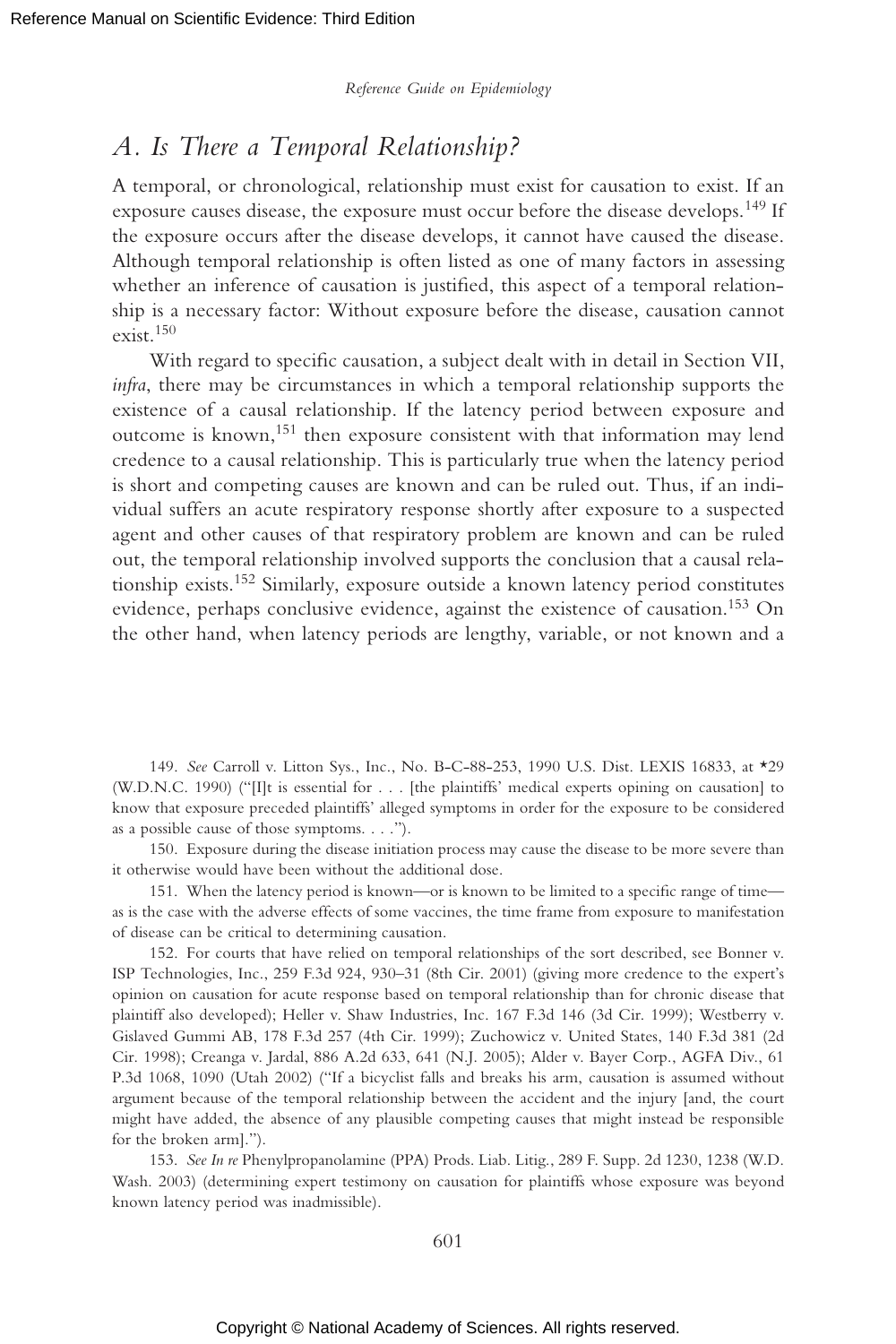substantial proportion of the disease is due to unknown causes, temporal relationship provides little beyond satisfying the requirement that cause precede effect.<sup>154</sup>

## *B. How Strong Is the Association Between the Exposure and Disease?155*

The relative risk is one of the cornerstones for causal inferences.156 Relative risk measures the strength of the association. The higher the relative risk, the greater the likelihood that the relationship is causal.157 For cigarette smoking, for example, the estimated relative risk for lung cancer is very high, about 10.158 That is, the risk of lung cancer in smokers is approximately 10 times the risk in nonsmokers.

A relative risk of 10, as seen with smoking and lung cancer, is so high that it is extremely difficult to imagine any bias or confounding factor that might account for it. The higher the relative risk, the stronger the association and the lower the chance that the effect is spurious. Although lower relative risks can reflect causality, the epidemiologist will scrutinize such associations more closely because there is a greater chance that they are the result of uncontrolled confounding or biases.

154. These distinctions provide a framework for distinguishing between cases that are largely dismissive of temporal relationships as supporting causation and others that find it of significant persuasiveness. *Compare* cases cited in note 151, *supra*, *with* Moore v. Ashland Chem. Inc., 151 F.3d 269, 278 (5th Cir. 1998) (giving little weight to temporal relationship in a case in which there were several plausible competing causes that may have been responsible for the plaintiff's disease), *and* Glastetter v. Novartis Pharms. Corp., 252 F.3d 986, 990 (8th Cir. 2001) (giving little weight to temporal relationship in case studies involving drug and stroke).

155. Assuming that an association is determined to be causal, the strength of the association plays an important role legally in determining the specific causation question—whether the agent caused an individual plaintiff's injury. *See infra* Section VII.

156. *See supra* Section III.A.

157. *See* Miller v. Pfizer, Inc., 196 F. Supp. 2d 1062, 1079 (D. Kan. 2002) (citing this reference guide); Landrigan v. Celotex Corp., 605 A.2d 1079, 1085 (N.J. 1992). The use of the strength of the association as a factor does not reflect a belief that weaker effects occur less frequently than stronger effects. *See* Green, *supra* note 47, at 652–53 n.39. Indeed, the apparent strength of a given agent is dependent on the prevalence of the other necessary elements that must occur with the agent to produce the disease, rather than on some inherent characteristic of the agent itself. *See* Rothman et al., *supra* note 61, at 9–11.

158. *See* Doll & Hill, *supra* note 6. The relative risk of lung cancer from smoking is a function of intensity and duration of dose (and perhaps other factors). *See* Karen Leffondré et al., *Modeling Smoking History: A Comparison of Different Approaches,* 156 Am. J. Epidemiology 813 (2002). The relative risk provided in the text is based on a specified magnitude of cigarette exposure.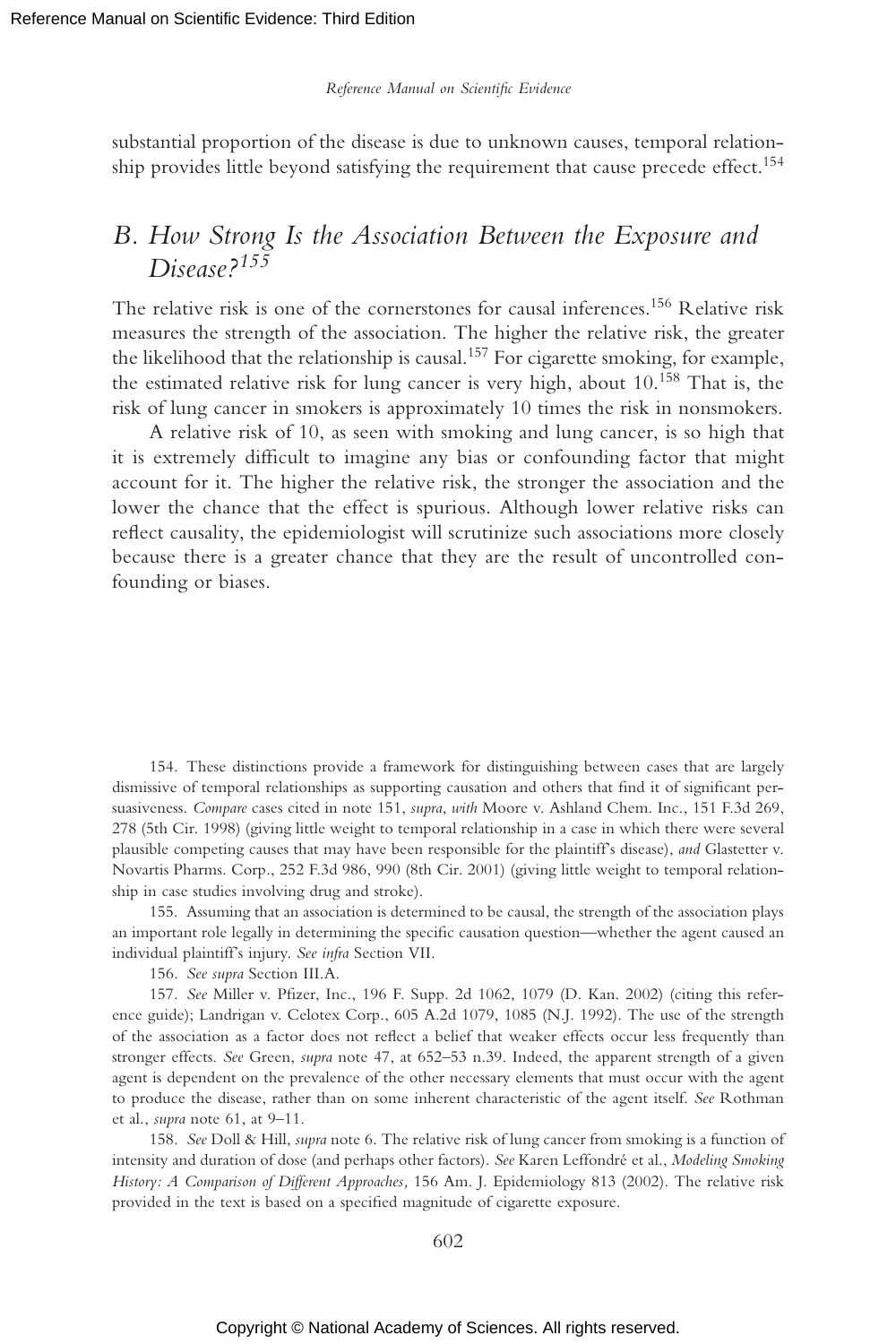## *C. Is There a Dose–Response Relationship?*

A dose–response relationship means that the greater the exposure, the greater the risk of disease. Generally, higher exposures should increase the incidence (or severity) of disease.159 However, some causal agents do not exhibit a dose– response relationship when, for example, there is a threshold phenomenon (i.e., an exposure may not cause disease until the exposure exceeds a certain dose).<sup>160</sup> Thus, a dose–response relationship is strong, but not essential, evidence that the relationship between an agent and disease is causal.<sup>161</sup>

159. *See* Newman v. Motorola, Inc., 218 F. Supp. 2d 769, 778 (D. Md. 2002) (recognizing importance of dose–response relationship in assessing causation).

160. The question whether there is a no-effect threshold dose is a controversial one in a variety of toxic substances areas. *See, e.g.,* Irving J. Selikoff, Disability Compensation for Asbestos-Associated Disease in the United States: Report to the U.S. Department of Labor 181–220 (1981); Paul Kotin, *Dose–Response Relationships and Threshold Concepts,* 271 Ann. N.Y. Acad. Sci. 22 (1976); K. Robock, *Based on Available Data, Can We Project an Acceptable Standard for Industrial Use of Asbestos? Absolutely,* 330 Ann. N.Y. Acad. Sci. 205 (1979); Ferebee v. Chevron Chem. Co., 736 F.2d 1529, 1536 (D.C. Cir. 1984) (dose–response relationship for low doses is "one of the most sharply contested questions currently being debated in the medical community"); *In re* TMI Litig. Consol. Proc., 927 F. Supp. 834, 844–45 (M.D. Pa. 1996) (discussing low-dose extrapolation and no-dose effects for radiation exposure).

Moreover, good evidence to support or refute the threshold-dose hypothesis is exceedingly unlikely because of the inability of epidemiology or animal toxicology to ascertain very small effects. *Cf.* Arnold L. Brown, *The Meaning of Risk Assessment,* 37 Oncology 302, 303 (1980). Even the shape of the dose–response curve—whether linear or curvilinear, and if the latter, the shape of the curve—is a matter of hypothesis and speculation. *See* Allen v. United States, 588 F. Supp. 247, 419–24 (D. Utah 1984), *rev'd on other grounds,* 816 F.2d 1417 (10th Cir. 1987); *In re* Bextra & Celebrex Mktg. Sales Practices & Prod. Liab. Litig., 524 F. Supp. 2d 1166, 1180 (N.D. Cal. 2007) (criticizing expert for "primitive" extrapolation of risk based on assumption of linear relationship of risk to dose); Troyen A. Brennan & Robert F. Carter, *Legal and Scientific Probability of Causation for Cancer and Other Environmental Disease in Individuals,* 10 J. Health Pol'y & L. 33, 43–44 (1985).

The idea that the "dose makes the poison" is a central tenet of toxicology and attributed to Paracelsus, in the sixteenth century. *See* Bernard D. Goldstein & Mary Sue Henifin, Reference Guide on Toxicology, Section I.A, in this manual. It does not mean that any agent is capable of causing any disease if an individual is exposed to a sufficient dose. Agents tend to have specific effects, *see infra*  Section V.H., and this dictum reflects only the idea that there is a safe dose below which an agent does not cause any toxic effect. *See* Michael A Gallo, *History and Scope of Toxicology,* in Casarett and Doull's Toxicology: The Basic Science of Poisons 1, 4–5 (Curtis D. Klaassen ed., 7th ed. 2008). For a case in which a party made such a mistaken interpretation of Paracelsus, see Alder v. Bayer Corp., AGFA Div., 61 P.3d 1068, 1088 (Utah 2002). Paracelsus was also responsible for the initial articulation of the specificity tenet. *See infra* Section V.H.

161. Evidence of a dose–response relationship as bearing on whether an inference of general causation is justified is analytically distinct from determining whether evidence of the dose to which a plaintiff was exposed is required in order to establish specific causation. On the latter matter, see *infra* Section VII; Restatement (Third) of Torts: Liability for Physical and Emotional Harm § 28 cmt.  $c(2)$  & rptrs. note  $(2010)$ .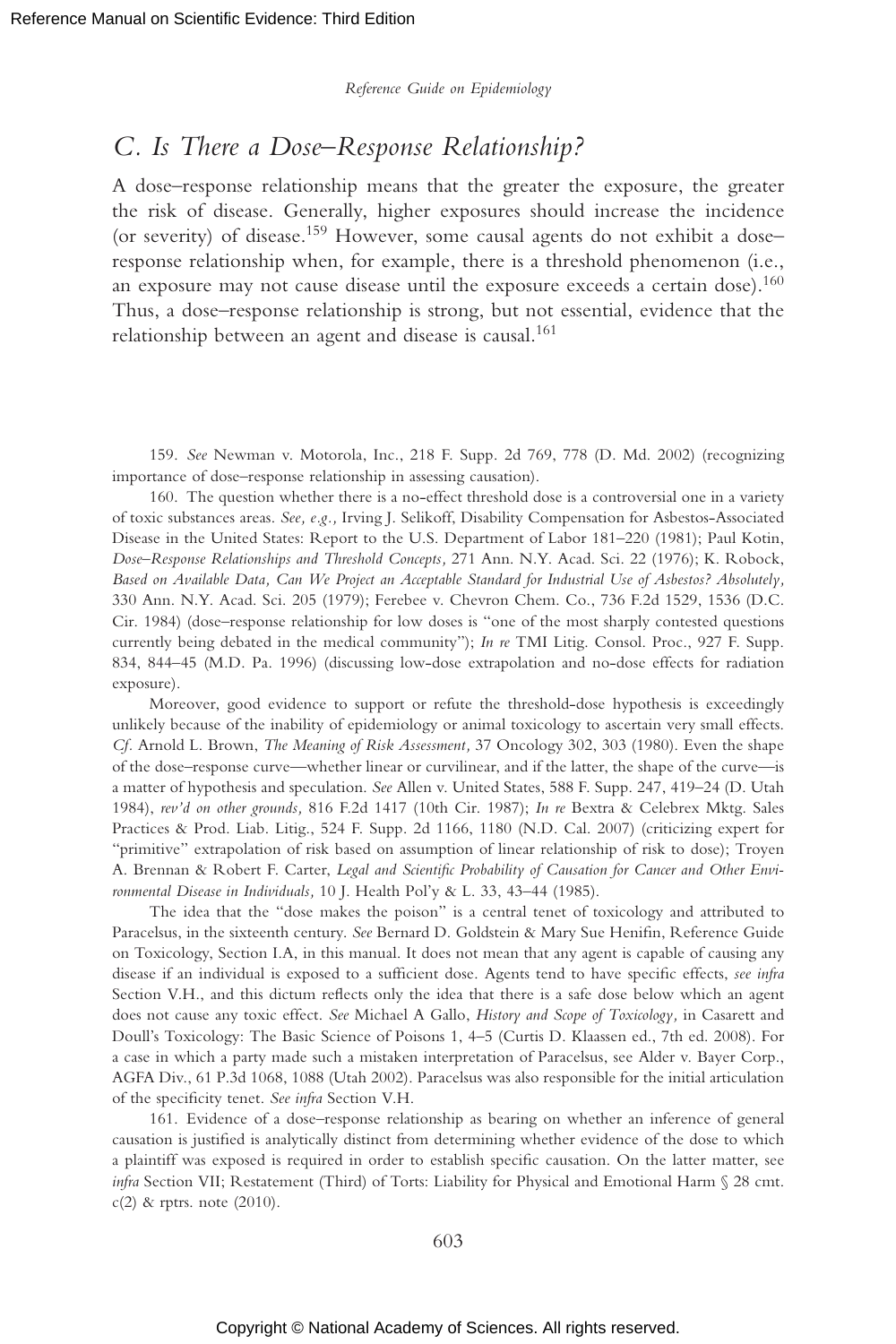## *D. Have the Results Been Replicated?*

Rarely, if ever, does a single study persuasively demonstrate a cause–effect relationship.162 It is important that a study be replicated in different populations and by different investigators before a causal relationship is accepted by epidemiologists and other scientists.163

The need to replicate research findings permeates most fields of science. In epidemiology, research findings often are replicated in different populations.<sup>164</sup> Consistency in these findings is an important factor in making a judgment about causation. Different studies that examine the same exposure–disease relationship generally should yield similar results. Although inconsistent results do not necessarily rule out a causal nexus, any inconsistencies signal a need to explore whether different results can be reconciled with causality.

## *E. Is the Association Biologically Plausible (Consistent with Existing Knowledge)?165*

Biological plausibility is not an easy criterion to use and depends upon existing knowledge about the mechanisms by which the disease develops. When biological plausibility exists, it lends credence to an inference of causality. For example, the conclusion that high cholesterol is a cause of coronary heart disease is plausible because cholesterol is found in atherosclerotic plaques. However, observations have been made in epidemiologic studies that were not biologically plausible at the time but subsequently were shown to be correct.<sup>166</sup> When an observation is inconsistent with current biological knowledge, it should not be discarded, but

162. In *Kehm v. Procter & Gamble Co.,* 580 F. Supp. 890, 901 (N.D. Iowa 1982), *aff'd,* 724 F.2d 613 (8th Cir. 1983), the court remarked on the persuasive power of multiple independent studies, each of which reached the same finding of an association between toxic shock syndrome and tampon use.

163. This may not be the legal standard, however. *Cf.* Smith v. Wyeth-Ayerst Labs. Co., 278 F. Supp. 2d 684, 710 n.55 (W.D.N.C. 2003) (observing that replication is difficult to establish when there is only one study that has been performed at the time of trial).

164. *See* Cadarian v. Merrell Dow Pharms., Inc., 745 F. Supp. 409, 412 (E.D. Mich. 1989) (holding a study on Bendectin insufficient to support an expert's opinion, because "the study's authors themselves concluded that the results could not be interpreted without independent confirmatory evidence").

165. A number of courts have adverted to this criterion in the course of their discussions of causation in toxic substances cases. *E.g., In re* Phenylpropanolamine (PPA) Prods. Liab. Litig., 289 F. Supp. 2d 1230, 1247–48 (W.D. Wash. 2003); Cook v. United States, 545 F. Supp. 306, 314–15 (N.D. Cal. 1982) (discussing biological implausibility of a two-peak increase of disease when plotted against time); Landrigan v. Celotex Corp., 605 A.2d 1079, 1085–86 (N.J. 1992) (discussing the existence vel non of biological plausibility); *see also* Bernard D. Goldstein & Mary Sue Henifin, Reference Guide on Toxicology, Section III.E, in this manual.

166. *See In re* Rezulin Prods. Liab. Litig., 369 F. Supp. 2d 398, 405 (S.D.N.Y. 2005); *In re*  Phenylpropanolamine (PPA) Prods. Liab. Litig., 289 F. Supp. 2d 1230, 1247 (W.D. Wash. 2003).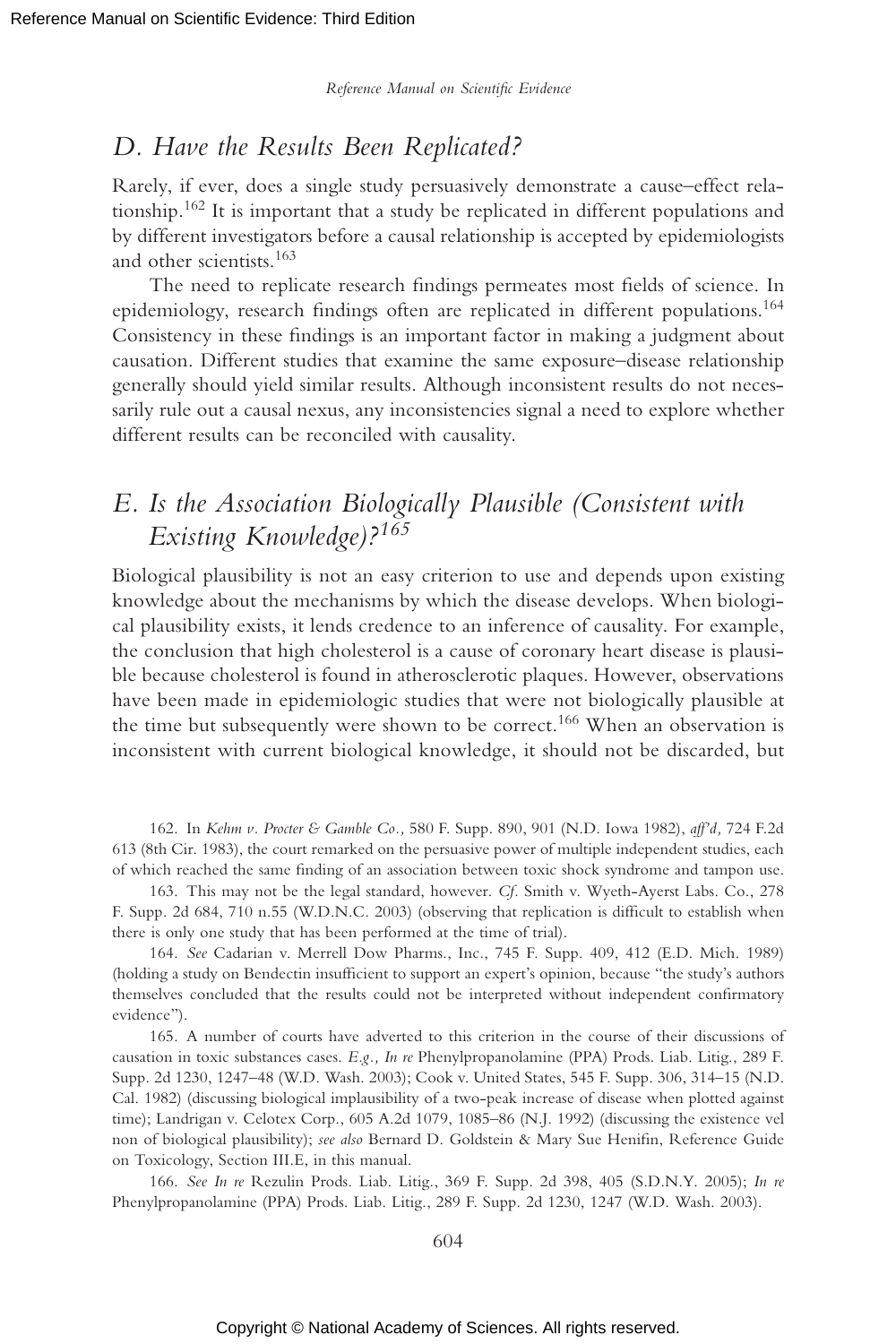the observation should be confirmed before significance is attached to it. The saliency of this factor varies depending on the extent of scientific knowledge about the cellular and subcellular mechanisms through which the disease process works. The mechanisms of some diseases are understood quite well based on the available evidence, including from toxicologic research, whereas other mechanism explanations are merely hypothesized—although hypotheses are sometimes accepted under this factor.<sup>167</sup>

### *F. Have Alternative Explanations Been Considered?*

The importance of considering the possibility of bias and confounding and ruling out the possibilities is discussed above.168

# *G. What Is the Effect of Ceasing Exposure?*

If an agent is a cause of a disease, then one would expect that cessation of exposure to that agent ordinarily would reduce the risk of the disease. This has been the case, for example, with cigarette smoking and lung cancer. In many situations, however, relevant data are simply not available regarding the possible effects of ending the exposure. But when such data are available and eliminating exposure reduces the incidence of disease, this factor strongly supports a causal relationship.

## *H. Does the Association Exhibit Specificity?*

An association exhibits specificity if the exposure is associated only with a single disease or type of disease.<sup>169</sup> The vast majority of agents do not cause a wide vari-

167. *See* Douglas L. Weed & Stephen D. Hursting, *Biologic Plausibility in Causal Inference: Current Methods and Practice,* 147 Am. J. Epidemiology 415 (1998) (examining use of this criterion in contemporary epidemiologic research and distinguishing between alternative explanations of what constitutes biological plausibility, ranging from mere hypotheses to "sufficient evidence to show how the factor influences a known disease mechanism").

168. *See supra* Sections IV.B–C.

169. This criterion reflects the fact that although an agent causes one disease, it does not necessarily cause other diseases. *See, e.g.,* Nelson v. Am. Sterilizer Co., 566 N.W.2d 671, 676–77 (Mich. Ct. App. 1997) (affirming dismissal of plaintiff's claims that chemical exposure caused her liver disorder, but recognizing that evidence supported claims for neuropathy and other illnesses); Sanderson v. Int'l Flavors & Fragrances, Inc., 950 F. Supp. 981, 996–98 (C.D. Cal. 1996); *see also* Taylor v. Airco, Inc., 494 F. Supp. 2d 21, 27 (D. Mass. 2007) (holding that plaintiff's expert could testify to causal relationship between vinyl chloride and one type of liver cancer for which there was only modest support given strong causal evidence for vinyl chloride and another type of liver cancer).

When a party claims that evidence of a causal relationship between an agent and one disease is relevant to whether the agent caused another disease, courts have required the party to show that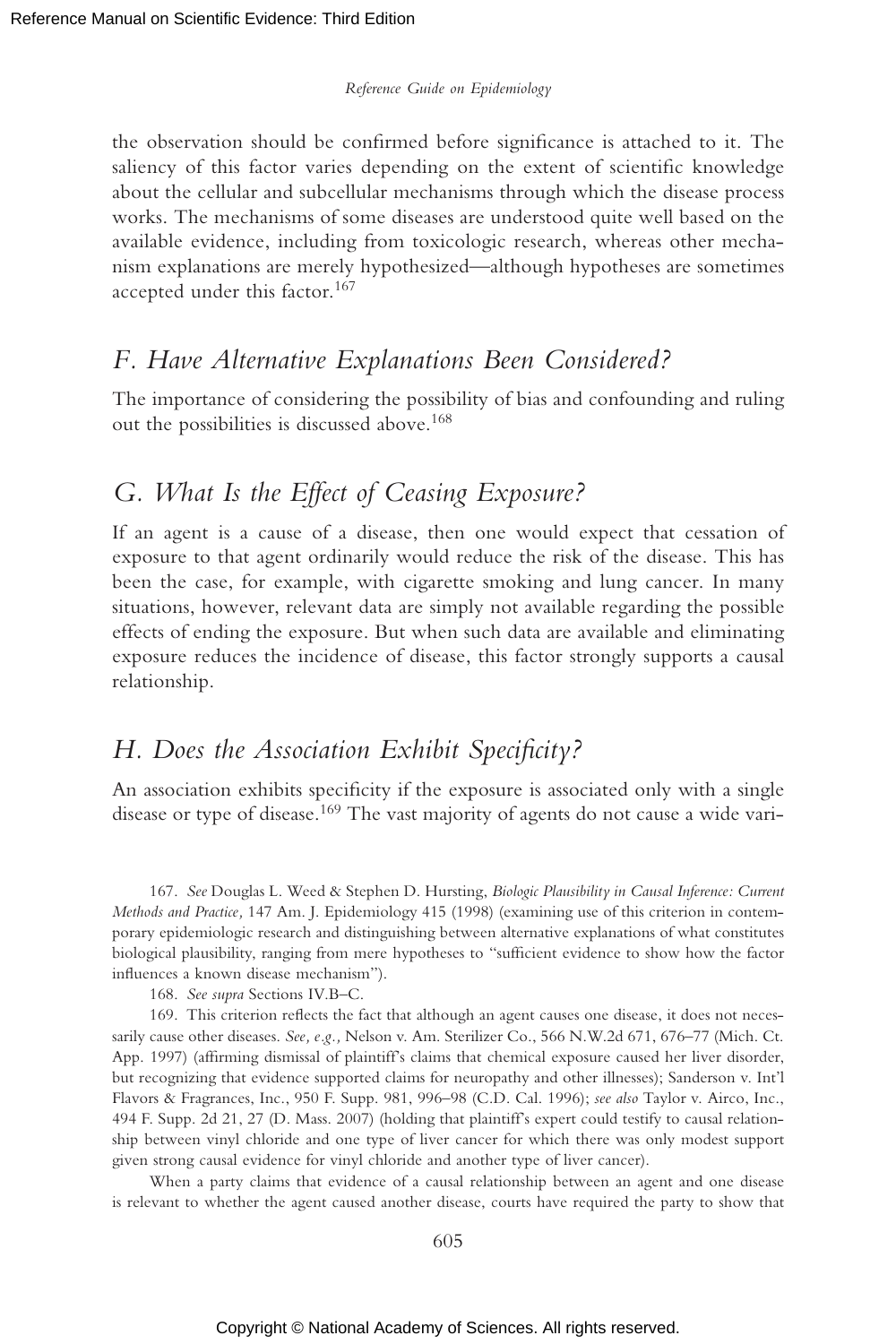ety of effects. For example, asbestos causes mesothelioma and lung cancer and may cause one or two other cancers, but there is no evidence that it causes any other types of cancers. Thus, a study that finds that an agent is associated with many different diseases should be examined skeptically. Nevertheless, there may be causal relationships in which this guideline is not satisfied. Cigarette manufacturers have long claimed that because cigarettes have been linked to lung cancer, emphysema, bladder cancer, heart disease, pancreatic cancer, and other conditions, there is no specificity and the relationships are not causal. There is, however, at least one good reason why inferences about the health consequences of tobacco do not require specificity: Because tobacco and cigarette smoke are not in fact single agents but consist of numerous harmful agents, smoking represents exposure to multiple agents, with multiple possible effects. Thus, whereas evidence of specificity may strengthen the case for causation, lack of specificity does not necessarily undermine it where there is a good biological explanation for its absence.

### *I. Are the Findings Consistent with Other Relevant Knowledge?*

In addressing the causal relationship of lung cancer to cigarette smoking, researchers examined trends over time for lung cancer and for cigarette sales in the United States. A marked increase in lung cancer death rates in men was observed, which appeared to follow the increase in sales of cigarettes. Had the increase in lung cancer deaths followed a decrease in cigarette sales, it might have given researchers pause. It would not have precluded a causal inference, but the inconsistency of the trends in cigarette sales and lung cancer mortality would have had to be explained.

# VI. What Methods Exist for Combining the Results of Multiple Studies?

Not infrequently, the scientific record may include a number of epidemiologic studies whose findings differ. These may be studies in which one shows an association and the other does not, or studies that report associations, but of different

the mechanisms involved in development of the disease are similar. Thus, in *Austin v. Kerr-McGee Refining Corp.,* 25 S.W.3d 280 (Tex. App. 2000), the plaintiff suffered from a specific form of chronic leukemia. Studies demonstrated a causal relationship between benzene and all leukemias, but there was a paucity of evidence on the relationship between benzene and the specific form of leukemia from which plaintiff suffered. The court required that plaintiff's expert demonstrate the similarity of the biological mechanism among leukemias as a condition for the admissibility of his causation testimony, a requirement the court concluded had not been satisfied. *Accord In re* Bextra & Celebrex Mktg. Sales Practices & Prod. Liab. Litig., 524 F. Supp. 2d 1166, 1183 (N.D. Cal. 2007); Magistrini v. One Hour Martinizing Dry Cleaning, 180 F. Supp. 2d 584, 603 (D.N.J. 2002).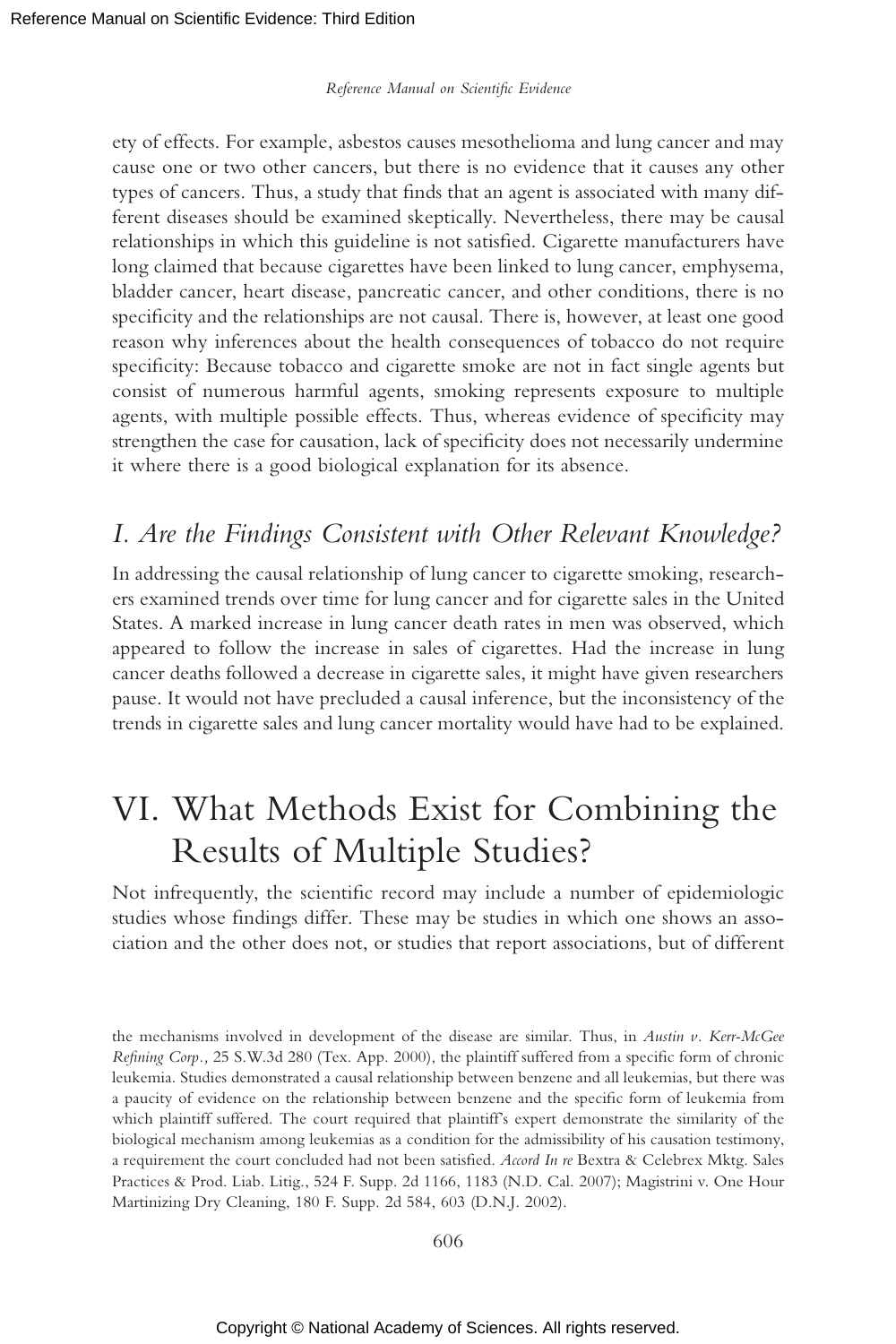magnitude.<sup>170</sup> In view of the fact that studies may disagree and that often many of the studies are small and lack the statistical power needed for definitive conclusions, the technique of meta-analysis was developed, initially for clinical trials.<sup>171</sup> Meta-analysis is a method of pooling study results to arrive at a single figure to represent the totality of the studies reviewed.172 It is a way of systematizing the time-honored approach of reviewing the literature, which is characteristic of science, and placing it in a standardized framework with quantitative methods for estimating risk. In a meta-analysis, studies are given different weights in proportion to the sizes of their study populations and other characteristics.<sup>173</sup>

Meta-analysis is most appropriate when used in pooling randomized experimental trials, because the studies included in the meta-analysis share the most significant methodological characteristics, in particular, use of randomized assignment of subjects to different exposure groups. However, often one is confronted with nonrandomized observational studies of the effects of possible toxic substances or agents. A method for summarizing such studies is greatly needed, but when meta-analysis is applied to observational studies—either case-control or cohort—it becomes more controversial.174 The reason for this is that often methodological differences among studies are much more pronounced than they are in randomized trials. Hence, the justification for pooling the results and deriving a single estimate of risk, for example, is problematic.<sup>175</sup>

170. *See, e.g.,* Zandi v. Wyeth a/k/a Wyeth, Inc., No. 27-CV-06-6744, 2007 WL 3224242 (Minn. Dist. Ct. Oct. 15, 2007) (plaintiff's expert cited 40 studies in support of a causal relationship between hormone therapy and breast cancer; many studies found different magnitudes of increased risk).

171. *See In re* Paoli R.R. Yard PCB Litig., 916 F.2d 829, 856 (3d Cir. 1990), *cert. denied,* 499 U.S. 961 (1991); Hines v. Consol. Rail Corp., 926 F.2d 262, 273 (3d Cir. 1991); Allen v. Int'l Bus. Mach. Corp., No. 94-264-LON, 1997 U.S. Dist. LEXIS 8016, at  $\star$ 71- $\star$ 74 (meta-analysis of observational studies is a controversial subject among epidemiologists). Thus, contrary to the suggestion by at least one court, multiple studies with small numbers of subjects may be pooled to reduce the possibility of sampling error. *See In re* Joint E. & S. Dist. Asbestos Litig., 827 F. Supp. 1014, 1042 (S.D.N.Y. 1993) ("[N]o matter how many studies yield a positive but statistically insignificant SMR for colorectal cancer, the results remain statistically insignificant. Just as adding a series of zeros together yields yet another zero as the product, adding a series of positive but statistically insignificant SMRs together does not produce a statistically significant pattern."), rev'd, 52 F.3d 1124 (2d Cir. 1995); *see also supra* note 76.

172. For a nontechnical explanation of meta-analysis, along with case studies of a variety of scientific areas in which it has been employed, see Morton Hunt, How Science Takes Stock: The Story of Meta-Analysis (1997).

173. Petitti, *supra* note 88.

174. *See* Donna F. Stroup et al., *Meta-analysis of Observational Studies in Epidemiology: A Proposal for Reporting,* 283 JAMA 2008, 2009 (2000); Jesse A. Berlin & Carin J. Kim, *The Use of Meta-Analysis in Pharmacoepidemiology, in* Pharmacoepidemiology 681, 683–84 (Brian L. Strom ed., 4th ed. 2005).

175. On rare occasions, meta-analyses of both clinical and observational studies are available. *See, e.g., In re* Bextra & Celebrex Mktg. Sales Practices & Prod. Liab. Litig., 524 F. Supp. 2d 1166, 1175 (N.D. Cal. 2007) (referring to clinical and observational meta-analyses of low dose of a drug; both analyses failed to find any effect).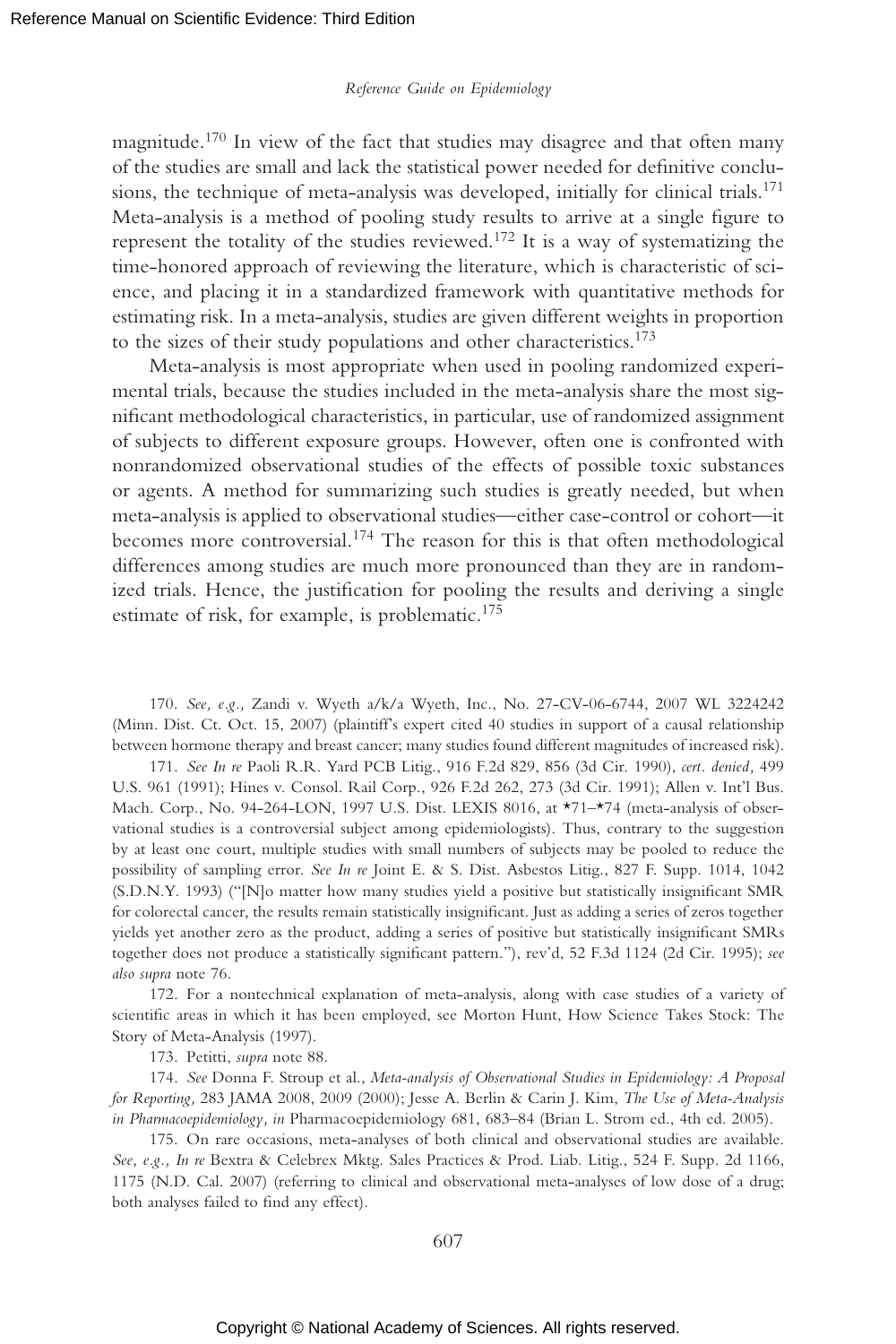A number of problems and issues arise in meta-analysis. Should only published papers be included in the meta-analysis, or should any available studies be used, even if they have not been peer reviewed? Can the results of the meta-analysis itself be reproduced by other analysts? When there are several meta-analyses of a given relationship, why do the results of different meta-analyses often disagree? The appeal of a meta-analysis is that it generates a single estimate of risk (along with an associated confidence interval), but this strength can also be a weakness, and may lead to a false sense of security regarding the certainty of the estimate. A key issue is the matter of heterogeneity of results among the studies being summarized. If there is more variance among study results than one would expect by chance, this creates further uncertainty about the summary measure from the meta-analysis. Such differences can arise from variations in study quality, or in study populations or in study designs. Such differences in results make it harder to trust a single estimate of effect; the reasons for such differences need at least to be acknowledged and, if possible, explained.176 People often tend to have an inordinate belief in the validity of the findings when a single number is attached to them, and many of the difficulties that may arise in conducting a meta-analysis, especially of observational studies such as epidemiologic ones, may consequently be overlooked.177

# VII. What Role Does Epidemiology Play in Proving Specific Causation?

Epidemiology is concerned with the incidence of disease in populations, and epidemiologic studies do not address the question of the cause of an individual's disease.178 This question, often referred to as specific causation, is beyond the

176. *See* Stroup et al., *supra* note 173 (recommending methodology for meta-analysis of observational studies).

177. Much has been written about meta-analysis recently and some experts consider the problems of meta-analysis to outweigh the benefits at the present time. For example, John Bailar has observed:

[P]roblems have been so frequent and so deep, and overstatements of the strength of conclusions so extreme, that one might well conclude there is something seriously and fundamentally wrong with the method. For the present . . . I still prefer the thoughtful, old-fashioned review of the literature by a knowledgeable expert who explains and defends the judgments that are presented. We have not yet reached a stage where these judgments can be passed on, even in part, to a formalized process such as meta-analysis.

John C. Bailar III, *Assessing Assessments,* 277 Science 528, 529 (1997) (reviewing Morton Hunt, How Science Takes Stock (1997)); *see also Point/Counterpoint: Meta-analysis of Observational Studies,* 140 Am. J. Epidemiology 770 (1994).

178. *See* DeLuca v. Merrell Dow Pharms., Inc., 911 F.2d 941, 945 & n.6 (3d Cir. 1990) ("Epidemiological studies do not provide direct evidence that a particular plaintiff was injured by exposure to a substance."); *In re* Viagra Prods. Liab. Litig., 572 F. Supp. 2d 1071, 1078 (D. Minn. 2008) ("Epi-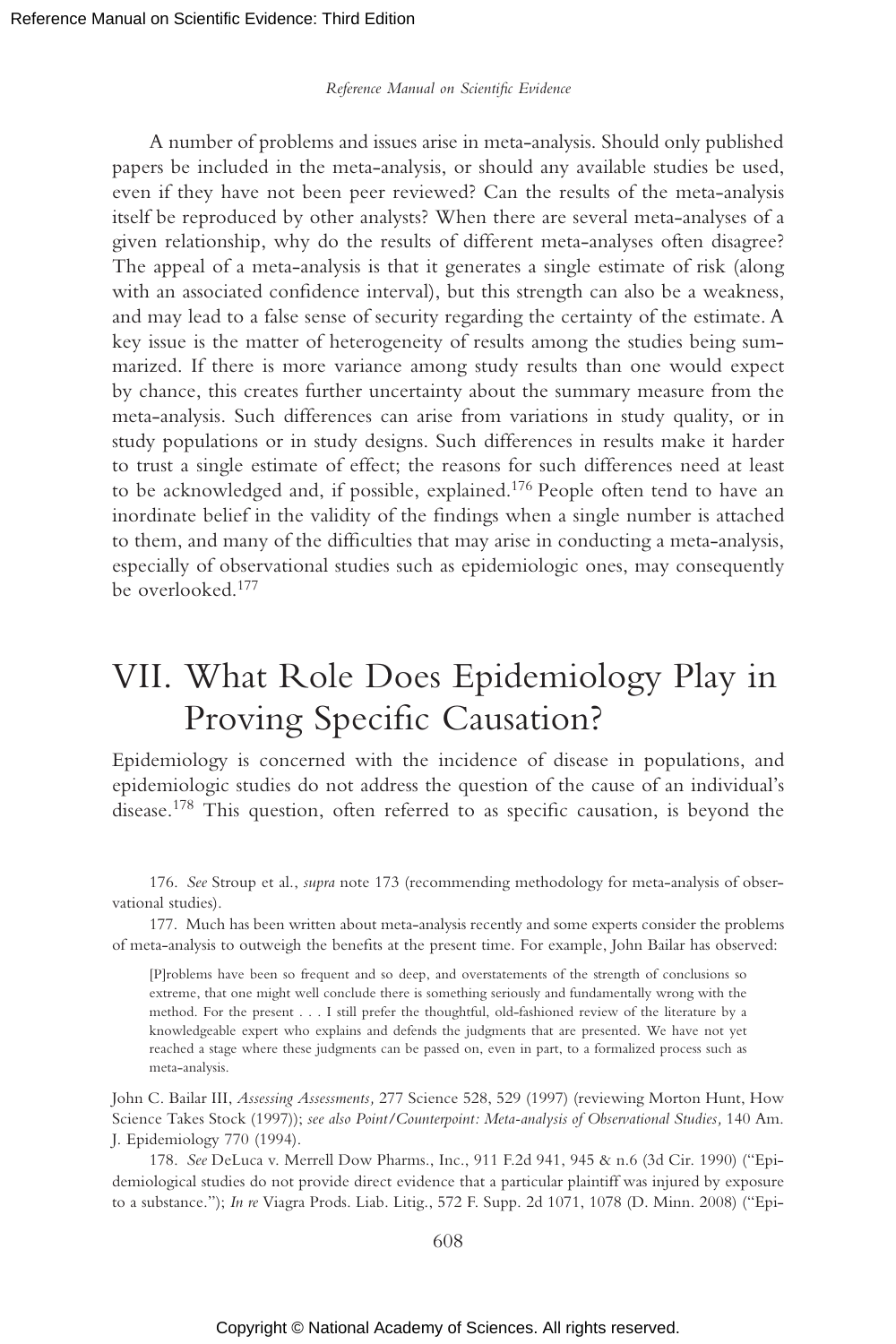domain of the science of epidemiology. Epidemiology has its limits at the point where an inference is made that the relationship between an agent and a disease is causal (general causation) and where the magnitude of excess risk attributed to the agent has been determined; that is, epidemiologists investigate whether an agent can cause a disease, not whether an agent did cause a specific plaintiff's disease.<sup>179</sup>

Nevertheless, the specific causation issue is a necessary legal element in a toxic substance case. The plaintiff must establish not only that the defendant's agent is capable of causing disease, but also that it did cause the plaintiff's disease. Thus, numerous cases have confronted the legal question of what is acceptable proof of specific causation and the role that epidemiologic evidence plays in answering that question.180 This question is not a question that is addressed by epidemiology.181 Rather, it is a legal question with which numerous courts

demiology focuses on the question of general causation (i.e., is the agent capable of causing disease?) rather than that of specific causation (i.e., did it cause a disease in a particular individual?)" (quoting the second edition of this reference guide)); *In re* Asbestos Litig,, 900 A.2d 120, 133 (Del. Super. Ct. 2006); Michael Dore, *A Commentary on the Use of Epidemiological Evidence in Demonstrating Cause-in-Fact,* 7 Harv. Envtl. L. Rev. 429, 436 (1983).

There are some diseases that do not occur without exposure to a given toxic agent. This is the same as saying that the toxic agent is a necessary cause for the disease, and the disease is sometimes referred to as a signature disease (also, the agent is pathognomonic), because the existence of the disease necessarily implies the causal role of the agent. *See* Kenneth S. Abraham & Richard A. Merrill, *Scientific Uncertainty in the Courts,* Issues Sci. & Tech. 93, 101 (1986). Asbestosis is a signature disease for asbestos, and vaginal adenocarcinoma (in young adult women) is a signature disease for in utero DES exposure.

179. *Cf. In re* "Agent Orange" Prod. Liab. Litig., 597 F. Supp. 740, 780 (E.D.N.Y. 1984) (Agent Orange allegedly caused a wide variety of diseases in Vietnam veterans and their offspring), *aff'd,* 818 F.2d 145 (2d Cir. 1987).

180. In many instances, causation can be established without epidemiologic evidence. When the mechanism of causation is well understood, the causal relationship is well established, or the timing between cause and effect is close, scientific evidence of causation may not be required. This is frequently the situation when the plaintiff suffers traumatic injury rather than disease. This section addresses only those situations in which causation is not evident, and scientific evidence is required.

181. Nevertheless, an epidemiologist may be helpful to the factfinder in answering this question. Some courts have permitted epidemiologists (or those who use epidemiologic methods) to testify about specific causation. *See* Ambrosini v. Labarraque, 101 F.3d 129, 137–41 (D.C. Cir. 1996); Zuchowicz v. United States, 870 F. Supp. 15 (D. Conn. 1994); Landrigan v. Celotex Corp., 605 A.2d 1079, 1088–89 (N.J. 1992). In general, courts seem more concerned with the basis of an expert's opinion than with whether the expert is an epidemiologist or clinical physician. *See* Porter v. Whitehall, 9 F.3d 607, 614 (7th Cir. 1992) ("curb side" opinion from clinician not admissible); Burton v. R.J. Reynolds Tobacco Co., 181 F. Supp. 2d 1256, 1266–67 (D. Kan. 2002) (vascular surgeon permitted to testify to general causation over objection based on fact he was not an epidemiologist); Wade-Greaux v. Whitehall Labs., 874 F. Supp. 1441, 1469–72 (D.V.I.) (clinician's multiple bases for opinion inadequate to support causation opinion), *aff'd,* 46 F.3d 1120 (3d Cir. 1994); *Landrigan*, 605 A.2d at 1083–89 (permitting both clinicians and epidemiologists to testify to specific causation provided the methodology used is sound); Trach v. Fellin, 817 A.2d 1102, 1118–19 (Pa. Super. Ct. 2003) (toxicologist and pathologist permitted to testify to specific causation).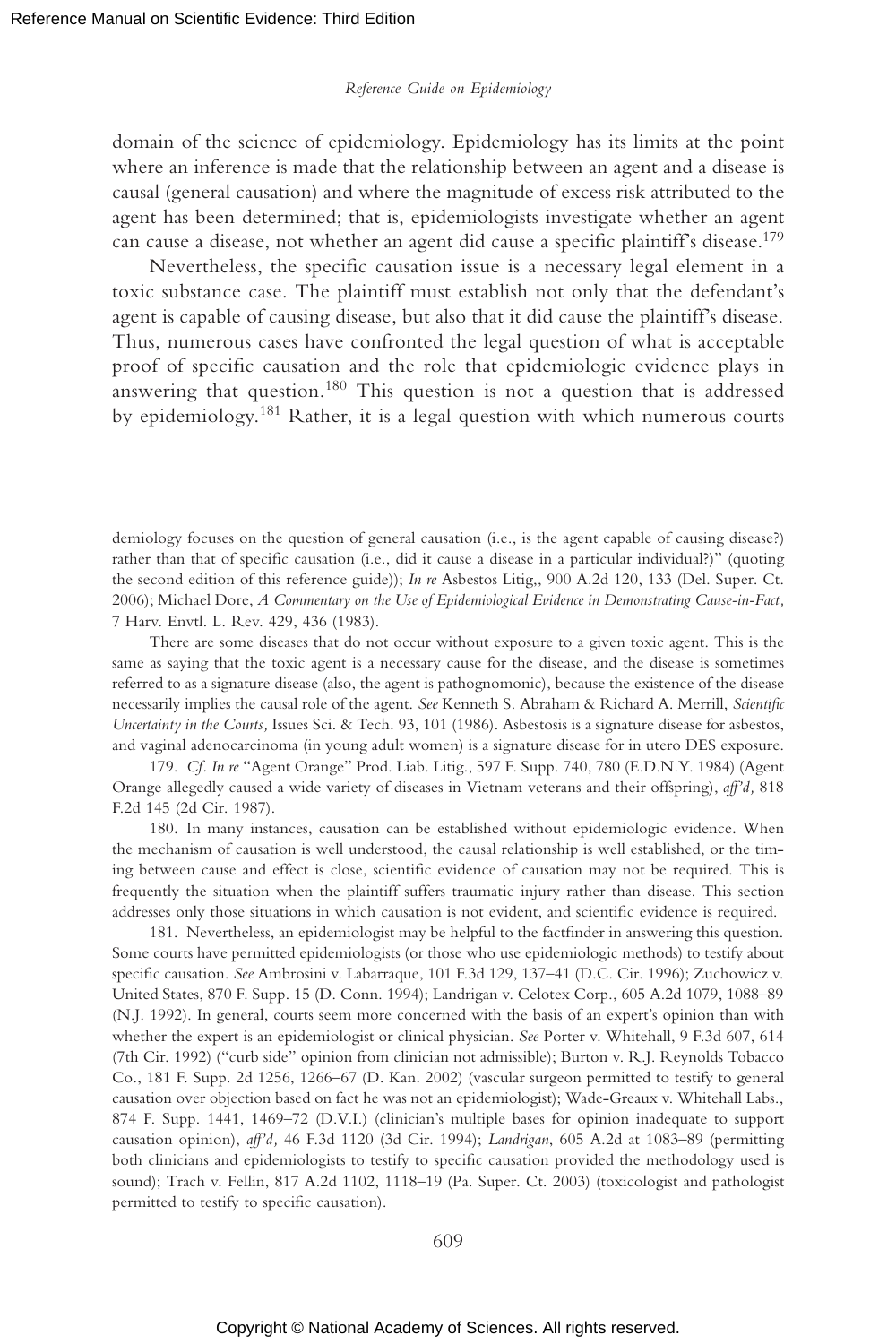have grappled.<sup>182</sup> The remainder of this section is predominantly an explanation of judicial opinions. It is, in addition, in its discussion of the reasoning behind applying the risk estimates of an epidemiologic body of evidence to an individual, informed by epidemiologic principles and methodological research.

Before proceeding, one more caveat is in order. This section assumes that epidemiologic evidence has been used as proof of causation for a given plaintiff. The discussion does not address whether a plaintiff must use epidemiologic evidence to prove causation.<sup>183</sup>

Two legal issues arise with regard to the role of epidemiology in proving individual causation: admissibility and sufficiency of evidence to meet the burden of production. The first issue tends to receive less attention by the courts but nevertheless deserves mention. An epidemiologic study that is sufficiently rigorous to justify a conclusion that it is scientifically valid should be admissible,<sup>184</sup> as it tends to make an issue in dispute more or less likely.<sup>185</sup>

182. *See* Restatement (Third) of Torts: Liability for Physical and Emotional Harm § 28 cmt. c(3) (2010) ("Scientists who conduct group studies do not examine specific causation in their research. No scientific methodology exists for assessing specific causation for an individual based on group studies. Nevertheless, courts have reasoned from the preponderance-of-the-evidence standard to determine the sufficiency of scientific evidence on specific causation when group-based studies are involved").

183. *See id.*  $\sqrt{28}$  cmt. c(3) & rptrs. note ("most courts have appropriately declined to impose a threshold requirement that a plaintiff always must prove causation with epidemiologic evidence"); *see also* Westberry v. Gislaved Gummi AB, 178 F.2d 257 (4th Cir. 1999) (acute response, differential diagnosis ruled out other known causes of disease, dechallenge, rechallenge tests by expert that were consistent with exposure to defendant's agent causing disease, and absence of epidemiologic or toxicologic studies; holding that expert's testimony on causation was properly admitted); Zuchowicz v. United States, 140 F.3d 381 (2d Cir. 1998); *In re* Heparin Prods. Liab. Litig. 2011 WL 2971918, at \*7-10 (N.D. Ohio July 21, 2011).

184. *See* DeLuca v. Merrell Dow Pharms., Inc., 911 F.2d 941, 958 (3d Cir. 1990); *cf.* Kehm v. Procter & Gamble Co., 580 F. Supp. 890, 902 (N.D. Iowa 1982) ("These [epidemiologic] studies were highly probative on the issue of causation—they all concluded that an association between tampon use and menstrually related TSS [toxic shock syndrome] cases exists."), *aff'd,* 724 F.2d 613 (8th Cir. 1984).

Hearsay concerns may limit the independent admissibility of the study, but the study could be relied on by an expert in forming an opinion and may be admissible pursuant to Fed. R. Evid. 703 as part of the underlying facts or data relied on by the expert.

In *Ellis v. International Playtex, Inc.,* 745 F.2d 292, 303 (4th Cir. 1984), the court concluded that certain epidemiologic studies were admissible despite criticism of the methodology used in the studies. The court held that the claims of bias went to the studies' weight rather than their admissibility. *Cf.* Christophersen v. Allied-Signal Corp., 939 F.2d 1106, 1109 (5th Cir. 1991) ("As a general rule, questions relating to the bases and sources of an expert's opinion affect the weight to be assigned that opinion rather than its admissibility. . . . ").

185. Even if evidence is relevant, it may be excluded if its probative value is substantially outweighed by prejudice, confusion, or inefficiency. Fed. R. Evid. 403. However, exclusion of an otherwise relevant epidemiologic study on Rule 403 grounds is unlikely.

In *Daubert v. Merrell Dow Pharmaceuticals, Inc.,* 509 U.S. 579, 591 (1993), the Court invoked the concept of "fit," which addresses the relationship of an expert's scientific opinion to the facts of the case and the issues in dispute. In a toxic substance case in which cause in fact is disputed, an epi-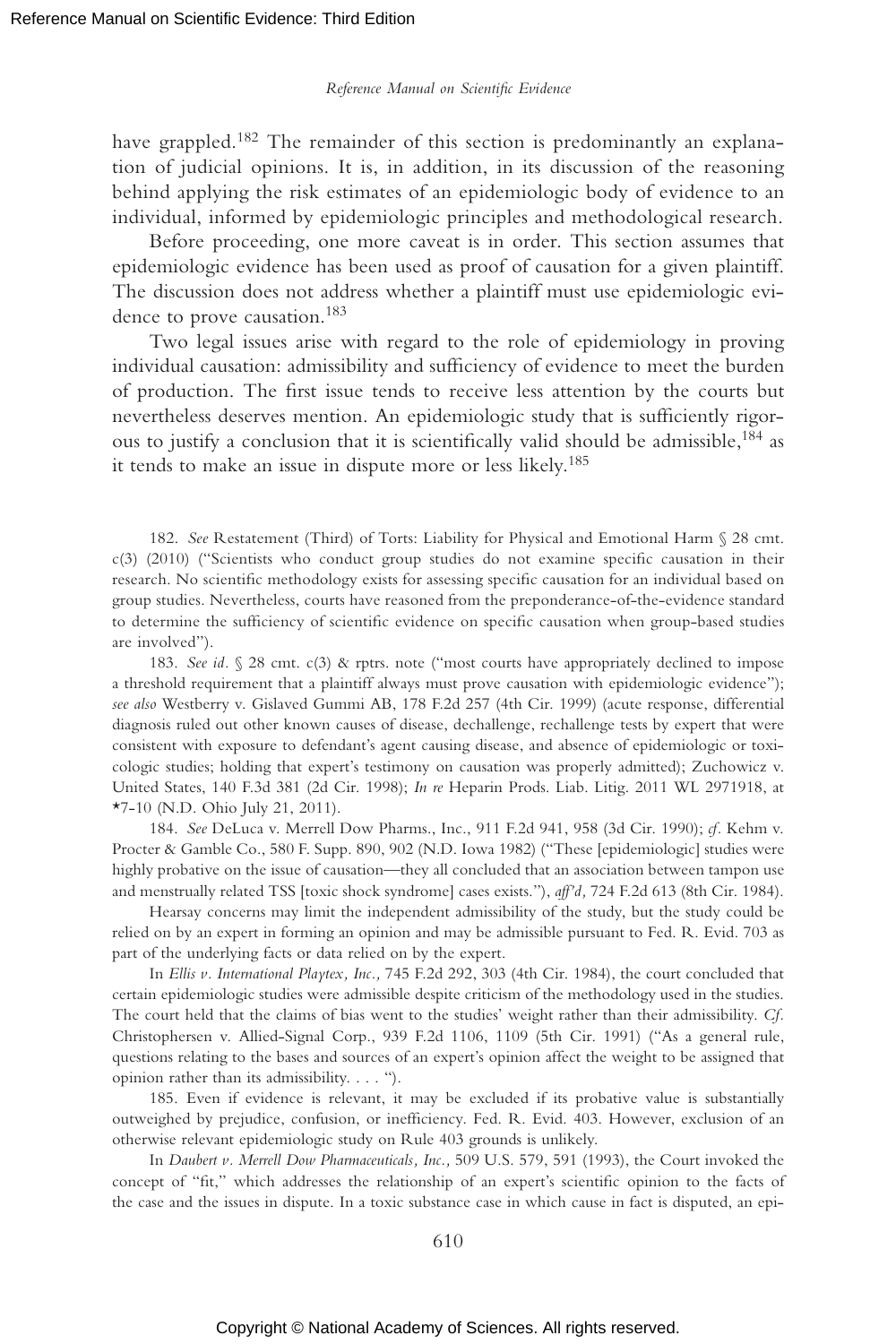Far more courts have confronted the role that epidemiology plays with regard to the sufficiency of the evidence and the burden of production.<sup>186</sup> The civil burden of proof is described most often as requiring belief by the factfinder "that what is sought to be proved is more likely true than not true."<sup>187</sup> The relative risk from epidemiologic studies can be adapted to this 50%-plus standard to yield a probability or likelihood that an agent caused an individual's disease.188 An important caveat is necessary, however. The discussion below speaks in terms of the magnitude of the relative risk or association found in a study. However, before an association or relative risk is used to make a statement about the probability of individual causation, the inferential judgment, described in Section V, that the association is truly causal rather than spurious, is required: "[A]n agent cannot be considered to cause the illness of a specific person unless it is recognized as a cause of that disease in general."189 The following discussion should be read with this caveat in mind.190

demiologic study of the same agent to which the plaintiff was exposed that examined the association with the same disease from which the plaintiff suffers would undoubtedly have sufficient "fit" to be a part of the basis of an expert's opinion. The Court's concept of "fit," borrowed from *United States v. Downing,* 753 F.2d 1224, 1242 (3d Cir. 1985), appears equivalent to the more familiar evidentiary concept of probative value, albeit one requiring assessment of the scientific reasoning the expert used in drawing inferences from methodology or data to opinion.

186. We reiterate a point made at the outset of this section: This discussion of the use of a threshold relative risk for specific causation is not epidemiology or an inquiry an epidemiologist would undertake. This is an effort by courts and commentators to adapt the legal standard of proof to the available scientific evidence. See *supra* text accompanying notes 175–179. While strength of association is a guideline for drawing an inference of causation from an association, *see supra* Section V, there is no specified threshold required.

187. Kevin F. O'Malley et al., Federal Jury Practice and Instructions § 104.01 (5th ed. 2000); *see also* United States v. Fatico, 458 F. Supp. 388, 403 (E.D.N.Y. 1978) ("Quantified, the preponderance standard would be 50%+ probable."), *aff'd,* 603 F.2d 1053 (2d Cir. 1979).

188. An adherent of the frequentist school of statistics would resist this adaptation, which may explain why many epidemiologists and toxicologists also resist it. To take the step identified in the text of using an epidemiologic study outcome to determine the probability of specific causation requires a shift from a frequentist approach, which involves sampling or frequency data from an empirical test, to a subjective probability about a discrete event. Thus, a frequentist might assert, after conducting a sampling test, that 60% of the balls in an opaque container are blue. The same frequentist would resist the statement, "The probability that a single ball removed from the box and hidden behind a screen is blue is 60%." The ball is either blue or not, and no frequentist data would permit the latter statement. "[T]here is no logically rigorous definition of what a statement of probability means with reference to an individual instance. . . ." Lee Loevinger, *On Logic and Sociology,* 32 Jurimetrics J. 527, 530 (1992); *see also* Steve Gold, *Causation in Toxic Torts: Burdens of Proof, Standards of Persuasion and Statistical Evidence,* 96 Yale L.J. 376, 382–92 (1986). Subjective probabilities about unique events are employed by those using Bayesian methodology. *See* Kaye, *supra* note 80, at 54–62; David H. Kaye & David A. Freedman, Reference Guide on Statistics, Section IV.D, in this manual.

189. Cole, *supra* note 65, at 10,284.

190. We emphasize this caveat, both because it is not intuitive and because some courts have failed to appreciate the difference between an association and a causal relationship. *See, e.g.,* Forsyth v. Eli Lilly & Co., Civ. No. 95-00185 ACK, 1998 U.S. Dist. LEXIS 541, at \*26–\*31 (D. Haw. Jan. 5, 1998). *But see*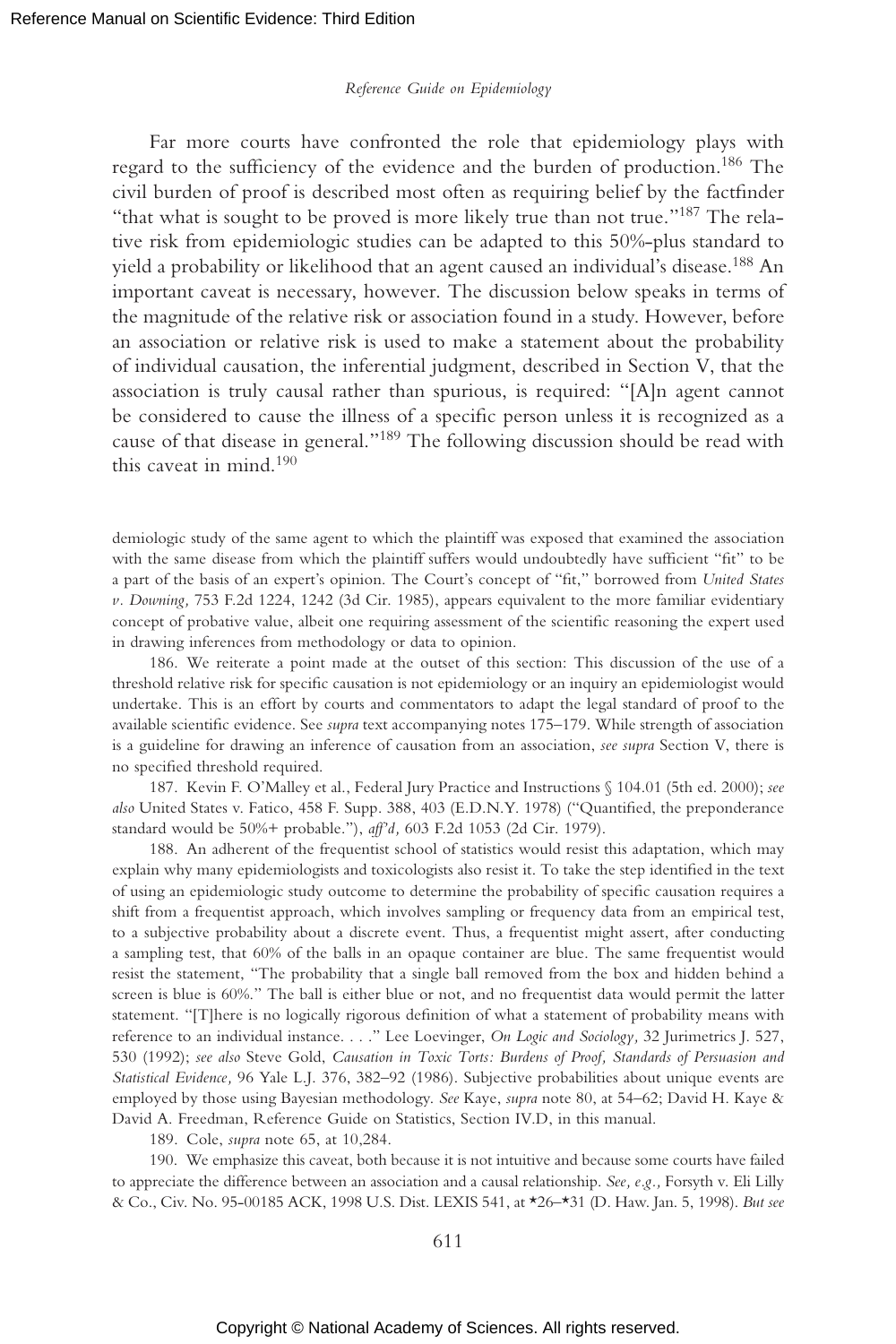Some courts have reasoned that when epidemiologic studies find that exposure to the agent causes an incidence in the exposed group that is more than twice the incidence in the unexposed group (i.e., a relative risk greater than 2.0), the probability that exposure to the agent caused a similarly situated individual's disease is greater than 50%.<sup>191</sup> These courts, accordingly, hold that when there is group-based evidence finding that exposure to an agent causes an incidence of disease in the exposed group that is more than twice the incidence in the unexposed group, the evidence is sufficient to satisfy the plaintiff's burden of production and permit submission of specific causation to a jury. In such a case, the factfinder may find that it is more likely than not that the substance caused the particular plaintiff's disease. Courts, thus, have permitted expert witnesses to testify to specific causation based on the logic of the effect of a doubling of the risk.<sup>192</sup>

While this reasoning has a certain logic as far as it goes, there are a number of significant assumptions and important caveats that require explication:

1. *A valid study and risk estimate.* The propriety of this "doubling" reasoning depends on group studies identifying a genuine causal relationship and a reasonably reliable measure of the increased risk.<sup>193</sup> This requires attention

Berry v. CSX Transp., Inc., 709 So. 2d 552, 568 (Fla. Dist. Ct. App. 1998) ("From epidemiologic studies demonstrating an association, an epidemiologist may or may not infer that a causal relationship exists.").

191. An alternative, yet similar, means to address probabilities in individual cases is use of the attributable fraction parameter, also known as the attributable risk. *See supra* Section III.C. The attributable fraction is that portion of the excess risk that can be attributed to an agent, above and beyond the background risk that is due to other causes. Thus, when the relative risk is greater than 2.0, the attributable fraction exceeds 50%.

192. For a comprehensive list of cases that support proof of causation based on group studies, see Restatement (Third) of Torts: Liability for Physical and Emotional Harm § 28 cmt. c(4) rptrs. note (2010). The Restatement catalogues those courts that require a relative risk in excess of 2.0 as a threshold for sufficient proof of specific causation and those courts that recognize that a lower relative risk than 2.0 can support specific causation, as explained below. Despite considerable disagreement on whether a relative risk of 2.0 is required or merely a taking-off point for determining the sufficiency of the evidence on specific causation, two commentators who surveyed the cases observed that "[t] here were no clear differences in outcomes as between federal and state courts." Russellyn S. Carruth & Bernard D. Goldstein, *Relative Risk Greater than Two in Proof of Causation in Toxic Tort Litigation,* 41 Jurimetrics J. 195, 199 (2001).

193. Indeed, one commentator contends that, because epidemiology is sufficiently imprecise to accurately measure small increases in risk, in general, studies that find a relative risk less than 2.0 should not be sufficient for causation. The concern is not with specific causation but with general causation and the likelihood that an association less than 2.0 is noise rather than reflecting a true causal relationship. *See* Michael D. Green, *The Future of Proportional Liability, in* Exploring Tort Law (Stuart Madden ed., 2005); *see also* Samuel M. Lesko & Allen A. Mitchell, *The Use of Randomized Controlled Trials for Pharmacoepidemiology Studies, in* Pharmacoepidemiology 599, 601 (Brian L. Strom ed., 4th ed. 2005) ("it is advisable to use extreme caution in making causal inferences from small relative risks derived from observational studies"); Gary Taubes, *Epidemiology Faces Its Limits,* 269 Science 164 (1995) (explaining views of several epidemiologists about a threshold relative risk of 3.0 to seriously consider a causal relationship); N.E. Breslow & N.E. Day, *Statistical Methods in Cancer Research, in* The Analysis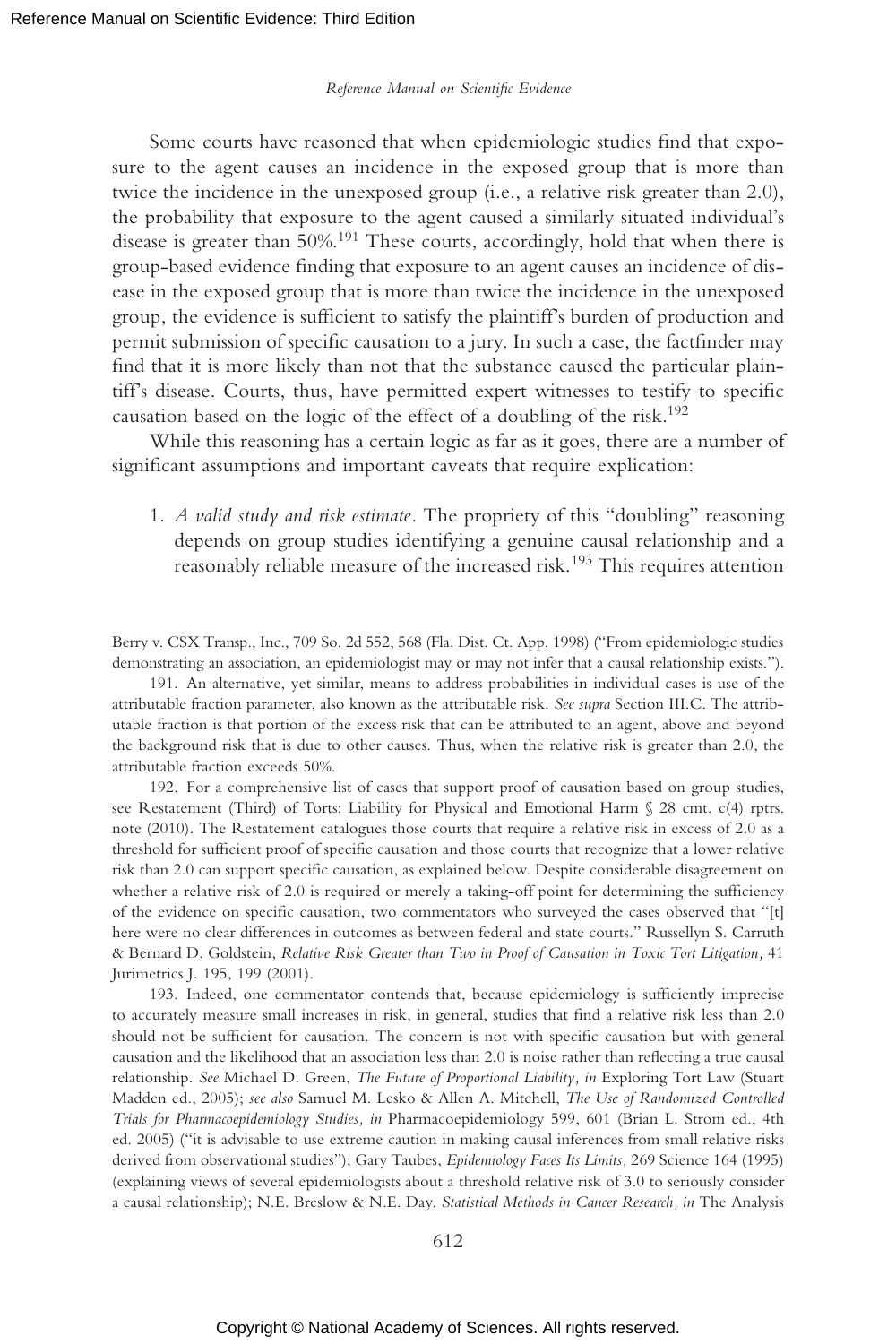to the possibility of random error, bias, or confounding being the source of the association rather than a true causal relationship as explained in Sections IV and V, *supra*. 194

2. *Similarity among study subjects and plaintiff*. Only if the study subjects and the plaintiff are similar with respect to other risk factors will a risk estimate from a study or studies be valid when applied to an individual.<sup>195</sup> Thus, if those exposed in a study of the risk of lung cancer from smoking smoked half a pack of cigarettes a day for 20 years, the degree of increased incidence of lung cancer among them cannot be extrapolated to someone who smoked two packs of cigarettes for 30 years without strong (and questionable) assumptions about the dose–response relationship.<sup>196</sup> This is also applicable to risk factors for competing causes. Thus, if all of the subjects in a study are participating because they were identified as having a family history of heart disease, the magnitude of risk found in a study of smok-

of Case-Control Studies 36 (IARC Pub. No. 32, 1980) ("[r]elative risks of less than 2.0 may readily reflect some unperceived bias or confounding factor"); David A. Freedman & Philip B. Stark, *The Swine Flu Vaccine and Guillain-Barré Syndrome: A Case Study in Relative Risk and Specific Causation,* 64 Law & Contemp. Probs. 49, 61 (2001) ("If the relative risk is near 2.0, problems of bias and confounding in the underlying epidemiologic studies may be serious, perhaps intractable.").

194. An excellent explanation for why differential diagnoses generally are inadequate without further proof of general causation was provided in *Cavallo v. Star Enterprises,* 892 F. Supp. 756 (E.D. Va. 1995), *aff'd in relevant part,* 100 F.3d 1150 (4th Cir. 1996):

The process of differential diagnosis is undoubtedly important to the question of "specific causation". If other possible causes of an injury cannot be ruled out, or at least the probability of their contribution to causation minimized, then the "more likely than not" threshold for proving causation may not be met. But, it is also important to recognize that a fundamental assumption underlying this method is that the final, suspected "cause" remaining after this process of elimination must actually be capable of causing the injury. That is, the expert must "rule in" the suspected cause as well as "rule out" other possible causes. And, of course, expert opinion on this issue of "general causation" must be derived from a scientifically valid methodology.

*Id.* at 771 (footnote omitted); *see also* Ruggiero v. Warner-Lambert Co., 424 F.3d 249, 254 (2d Cir. 2005); Norris v. Baxter Healthcare Corp., 397 F.3d 878, 885 (10th Cir. 2005); Meister v. Med. Eng'g Corp., 267 F.3d 1123, 1128–29 (D.C. Cir. 2001); Bickel v. Pfizer, Inc., 431 F. Supp. 2d 918, 923–24 (N.D. Ind. 2006); *In re* Rezulin Prods. Liab. Litig., 369 F. Supp. 2d 398, 436 (S.D.N.Y. 2005); Coastal Tankships, U.S.A., Inc. v. Anderson, 87 S.W.3d 591, 608–09 (Tex. Ct. App. 2002); *see generally* Joseph Sanders & Julie Machal-Fulks, *The Admissibility of Differential Diagnosis Testimony to Prove Causation in Toxic Tort Cases: The Interplay of Adjective and Substantive Law,* 64 Law & Contemp. Probs. 107, 122–25 (2001) (discussing cases rejecting differential diagnoses in the absence of other proof of general causation and contrary cases).

195 "The basic premise of probability of causation is that individual risk can be determined from epidemiologic data for a representative population; however the premise only holds if the individual is truly representative of the reference population." Council on Scientific Affairs, American Medical Association, *Radioepidemiological Tables* 257 JAMA 806 (1987).

196. Conversely, a risk estimate from a study that involved a greater exposure is not applicable to an individual exposed to a lower dose. *See, e.g., In re* Bextra & Celebrex Mktg. Sales Practices & Prod. Liab. Litig., 524 F. Supp. 2d 1166, 1175–76 (N.D. Cal. 2007) (relative risk found in studies of those who took twice the dose of others could not support expert's opinion of causation for latter group).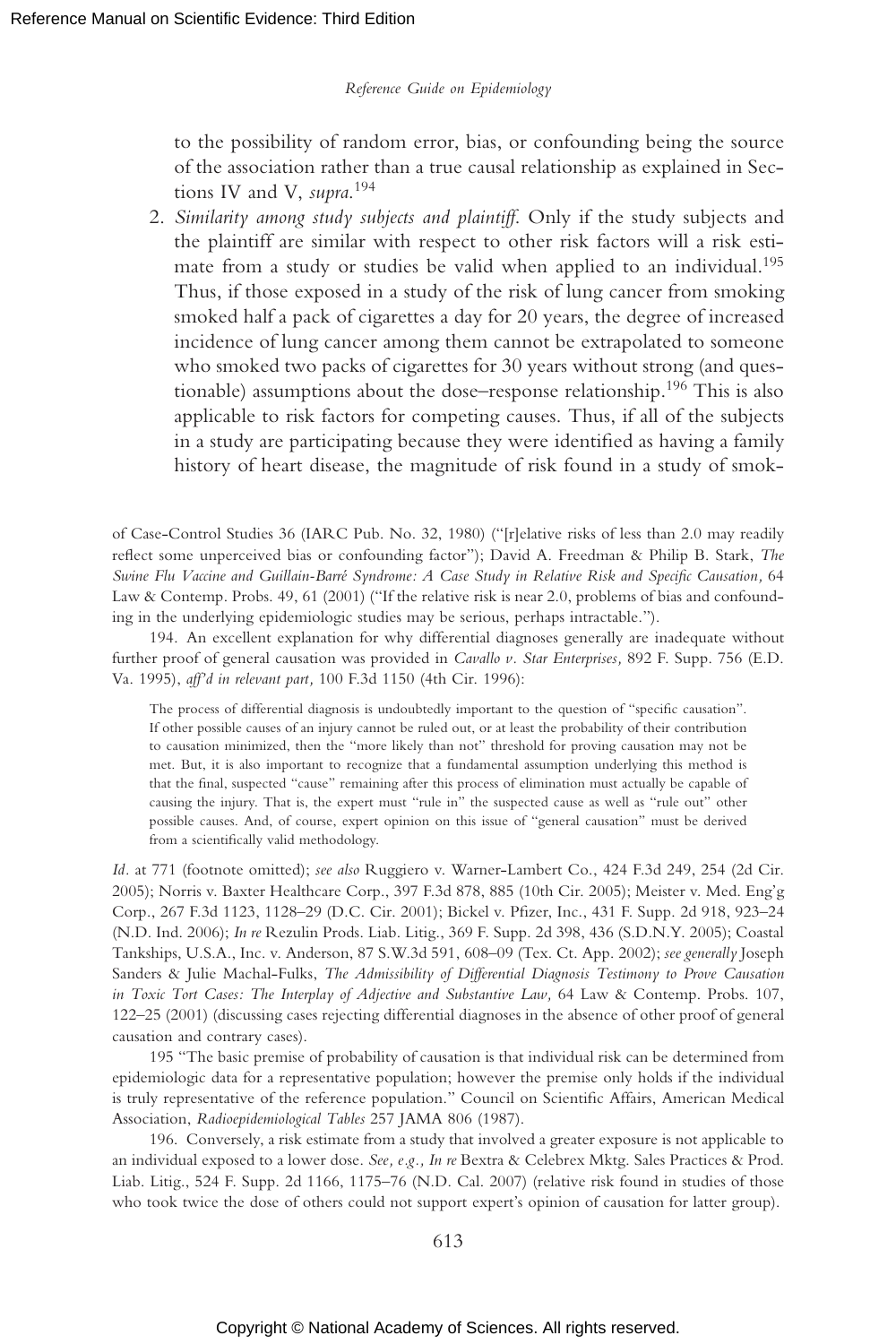ing on the risk of heart disease cannot validly be applied to an individual without such a family history. Finally, if an individual has been differentially exposed to other risk factors from those in a study, the results of the study will not provide an accurate basis for the probability of causation for the individual.197 Consider once again a study of the effect of smoking on lung cancer among subjects who have no asbestos exposure. The relative risk of smoking in that study would not be applicable to an asbestos insulation worker. More generally, if the study subjects are heterogeneous with regard to risk factors related to the outcome of interest, the relative risk found in a study represents *an average risk for the group* rather than a uniform increased risk applicable to each individual.<sup>198</sup>

3. *Nonacceleration of disease*. Another assumption embedded in using the risk findings of a group study to determine the probability of causation in an individual is that the disease is one that never would have been contracted absent exposure. Put another way, the assumption is that the agent did not merely accelerate occurrence of the disease without affecting the lifetime risk of contracting the disease. Birth defects are an example of an outcome that is not accelerated. However, for most of the chronic diseases of adulthood, it is not possible for epidemiologic studies to distinguish between acceleration of disease and causation of new disease. If, in fact, acceleration

197. *See* David H. Kaye & David A. Freedman, Reference Guide on Statistics, in this manual (explaining the problems of employing a study outcome to determine the probability of an individual's having contracted the disease from exposure to the agent because of variations in individuals that bear on the risk of a given individual contracting the disease); David A. Freedman & Philip Stark, *The Swine Flu Vaccine and Guillain-Barré Syndrome: A Case Study in Relative Risk and Specific Causation,* 23 Evaluation Rev. 619 (1999) (analyzing the role that individual variation plays in determining the probability of specific causation based on the relative risk found in a study and providing a mathematical model for calculating the effect of individual variation); Mark Parascandola, *What Is Wrong with the Probability of Causation?* 39 Jurimetrics J. 29 (1998).

198. The comment of two prominent epidemiologists on this subject is illuminating:

We cannot measure the individual risk, and assigning the average value to everyone in the category reflects nothing more than our ignorance about the determinants of lung cancer that interact with cigarette smoke. It is apparent from epidemiological data that some people can engage in chain smoking for many decades without developing lung cancer. Others are or will become primed by unknown circumstances and need only to add cigarette smoke to the nearly sufficient constellation of causes to initiate lung cancer. In our ignorance of these hidden causal components, the best we can do in assessing risk is to classify people according to measured causal risk indicators and then assign the average observed within a class to persons within the class.

Rothman & Greenland, *supra* note 131, at 9; *see also* Ofer Shpilberg et al., *The Next Stage: Molecular Epidemiology,* 50 J. Clinical Epidemiology 633, 637 (1997) ("A 1.5-fold relative risk may be composed of a 5-fold risk in 10% of the population, and a 1.1-fold risk in the remaining 90%, or a 2-fold risk in 25% and a 1.1-fold for 75%, or a 1.5-fold risk for the entire population.").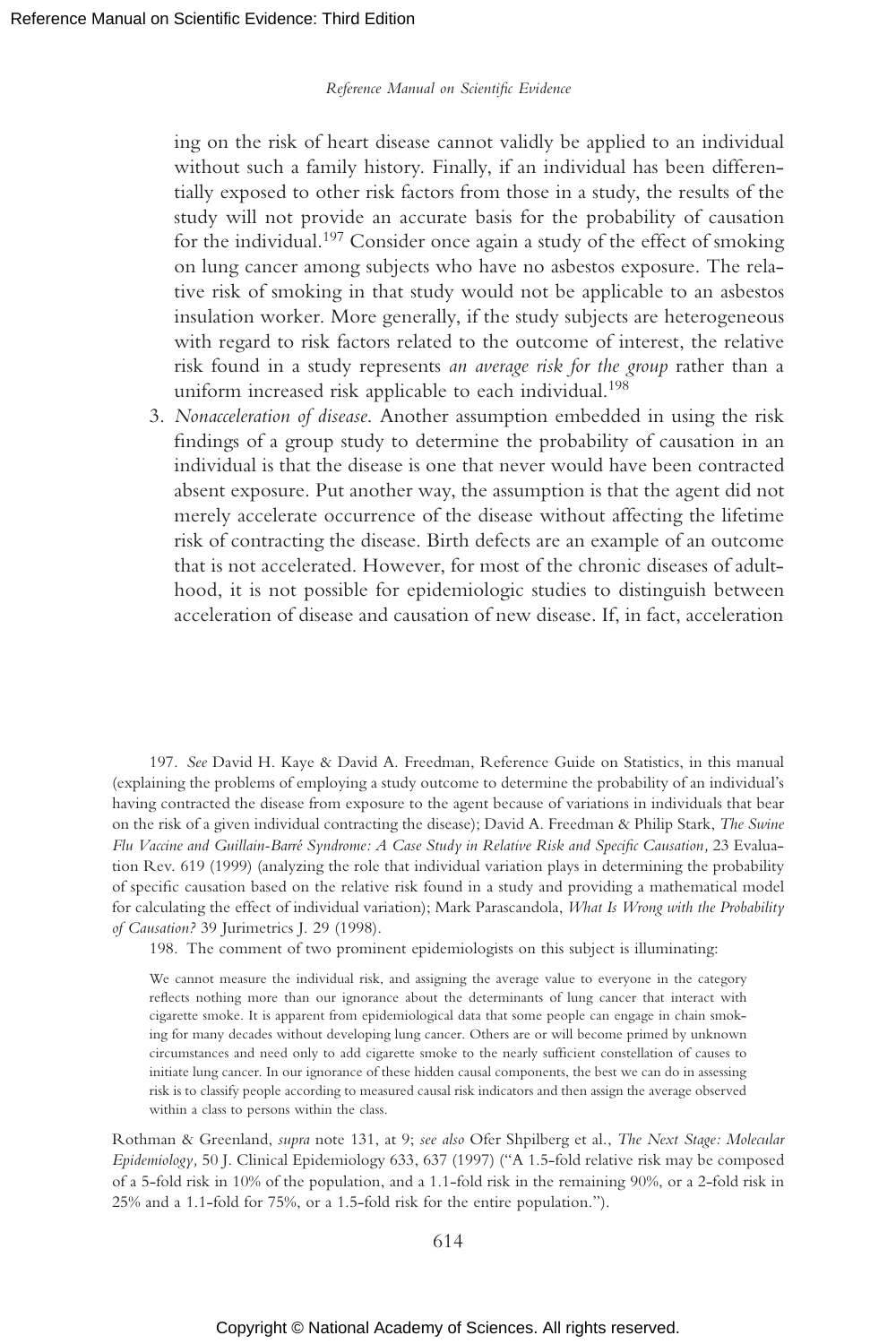is involved, the relative risk from a study will understate the probability that exposure accelerated the occurrence of the disease.<sup>199</sup>

- 4. *Agent operates independently.* Employing a risk estimate to determine the probability of causation is not valid if the agent interacts with another cause in a way that results in an increase in disease beyond merely the sum of the increased incidence due to each agent separately. For example, the relative risk of lung cancer due to smoking is around 10, while the relative risk for asbestos exposure is approximately 5. The relative risk for someone exposed to both is not the arithmetic sum of the two relative risks, that is, 15, but closer to the product (50- to 60-fold), reflecting an interaction between the two.200 Neither of the individual agent's relative risks can be employed to estimate the probability of causation in someone exposed to both asbestos and cigarette smoke.<sup>201</sup>
- 5. *Other assumptions.* Additional assumptions include (a) the agent of interest is not responsible for fatal diseases other than the disease of interest<sup>202</sup> and (b) the agent does not provide a protective effect against the outcome of interest in a subpopulation of those being studied.<sup>203</sup>

Evidence in a given case may challenge one or more of these assumptions. Bias in a study may suggest that the study findings are inaccurate and should be estimated to be higher or lower or, even, that the findings are spurious, that is, do not reflect a true causal relationship. A plaintiff may have been exposed to a

199. *See* Sander Greenland & James M. Robins, *Epidemiology, Justice, and the Probability of Causation,* 40 Jurimetrics J. 321 (2000); Sander Greenland, *Relation of Probability of Causation to Relative Risk and Doubling Dose: A Methodologic Error That Has Become a Social Problem,* 89 Am. J. Pub. Health 1166 (1999). If acceleration occurs, then the appropriate characterization of the harm for purposes of determining damages would have to be addressed. A defendant who only accelerates the occurrence of harm, say, chronic back pain, that would have occurred independently in the plaintiff at a later time is not liable for the same amount of damages as a defendant who causes a lifetime of chronic back pain. *See* David A. Fischer, *Successive Causes and the Enigma of Duplicated Harm,* 66 Tenn. L. Rev. 1127, 1127 (1999); Michael D. Green, *The Intersection of Factual Causation and Damages,* 55 DePaul L. Rev. 671 (2006).

200. We use interaction to mean that the combined effect is other than the additive sum of each effect, which is what we would expect if the two agents operate independently. Statisticians employ the term interaction in a different manner to mean the outcome deviates from what was expected in the model specified in advance. *See* Jay S. Kaufman, *Interaction Reaction,* 20 Epidemiology 159 (2009); Sander Greenland & Kenneth J. Rothman, *Concepts of Interaction, in* Rothman & Greenland, *supra* note 131, at 329.

201. *See* Restatement (Third) of Torts: Liability for Physical and Emotional Harm § 28 cmt. c(5) (2010); Jan Beyea & Sander Greenland, *The Importance of Specifying the Underlying Biologic Model in Estimating the Probability of Causation,* 76 Health Physics 269 (1999).

202. This is because in the epidemiologic studies relied on, those deaths caused by the alternative disease process will mask the true magnitude of increased incidence of the studied disease when the study subjects die before developing the disease of interest.

203. *See* Greenland & Robins, *supra,* note 198, at 332–33.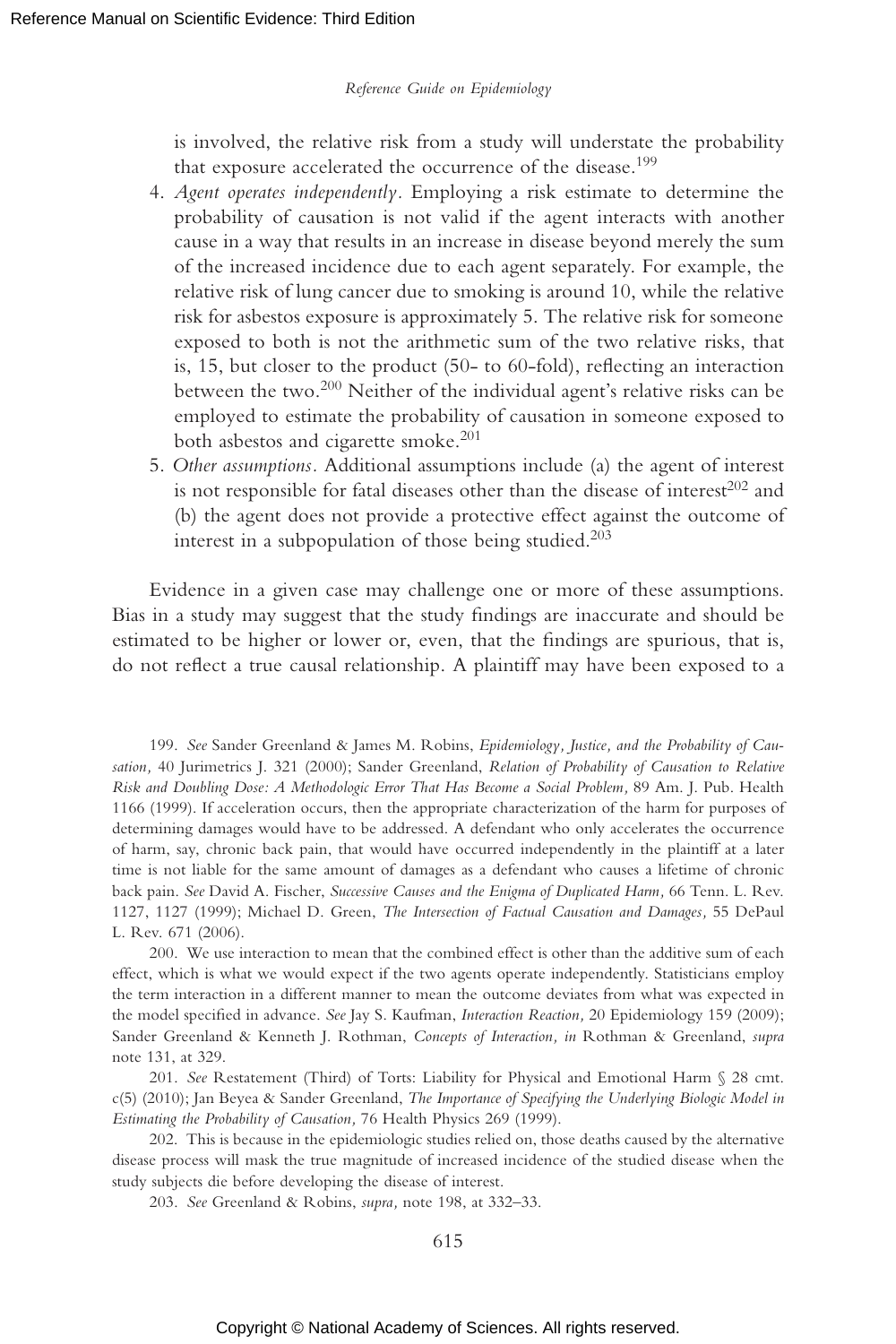dose of the agent in question that is greater or lower than that to which those in the study were exposed.<sup>204</sup> A plaintiff may have individual factors, such as higher age than those in the study, that make it less likely that exposure to the agent caused the plaintiff's disease. Similarly, an individual plaintiff may be able to rule out other known (background) causes of the disease, such as genetics, that increase the likelihood that the agent was responsible for that plaintiff's disease. Evidence of a pathological mechanism may be available for the plaintiff that is relevant to the cause of the plaintiff's disease.<sup>205</sup> Before any causal relative risk from an epidemiologic study can be used to estimate the probability that the agent in question caused an individual plaintiff's disease, consideration of these (and related) factors is required.206

Having additional evidence that bears on individual causation has led a few courts to conclude that a plaintiff may satisfy his or her burden of production even if a relative risk less than 2.0 emerges from the epidemiologic evidence.<sup>207</sup> For example, genetics might be known to be responsible for 50% of the incidence of a disease independent of exposure to the agent.208 If genetics can be ruled out

204. *See supra* Section V.C; *see also* Ferebee v. Chevron Chem. Co., 736 F.2d 1529, 1536 (D.C. Cir. 1984) ("The dose–response relationship at low levels of exposure for admittedly toxic chemicals like paraquat is one of the most sharply contested questions currently being debated in the medical community."); *In re* Joint E. & S. Dist. Asbestos Litig., 774 F. Supp. 113, 115 (S.D.N.Y. 1991) (discussing different relative risks associated with different doses), *rev'd on other grounds,* 964 F.2d 92 (2d Cir. 1992).

205. *See* Tobin v. Astra Pharm. Prods., Inc., 993 F.2d 528 (6th Cir. 1993) (plaintiff's expert relied predominantly on pathogenic evidence).

206. *See* Merrell Dow Pharms., Inc. v. Havner, 953 S.W.2d 706, 720 (Tex. 1997); Smith v. Wyeth-Ayerst Labs. Co., 278 F. Supp. 2d 684, 708–09 (W.D.N.C. 2003) (describing expert's effort to refine relative risk applicable to plaintiff based on specific risk characteristics applicable to her, albeit in an ill-explained manner); McDarby v. Merck & Co., 949 A.2d 223 (N.J. Super. Ct. App. Div. 2008); Mary Carter Andrues, *Proof of Cancer Causation in Toxic Waste Litigation,* 61 S. Cal. L. Rev. 2075, 2100–04 (1988). An example of a judge sitting as factfinder and considering individual factors for a number of plaintiffs in deciding cause in fact is contained in *Allen v. United States,* 588 F. Supp. 247, 429–43 (D. Utah 1984), *rev'd on other grounds,* 816 F.2d 1417 (10th Cir. 1987), *cert. denied,* 484 U.S. 1004 (1988); *see also* Manko v. United States, 636 F. Supp. 1419, 1437 (W.D. Mo. 1986), *aff'd,*  830 F.2d 831 (8th Cir. 1987).

207. *In re* Hanford Nuclear Reservation Litig., 292 F.3d 1124, 1137 (9th Cir. 2002) (applying Washington law) (recognizing the role of individual factors that may modify the probability of causation based on the relative risk); Magistrini v. One Hour Martinizing Dry Cleaning, 180 F. Supp. 2d 584, 606 (D.N.J. 2002) ("[A] relative risk of 2.0 is not so much a password to a finding of causation as one piece of evidence, among others for the court to consider in determining whether an expert has employed a sound methodology in reaching his or her conclusion."); Miller v. Pfizer, Inc., 196 F. Supp. 2d 1062, 1079 (D. Kan. 2002) (rejecting a threshold of 2.0 for the relative risk and recognizing that even a relative risk greater than 2.0 may be insufficient); Pafford v. Sec'y, Dept. of Health & Human Servs., 64 Fed. Cl. 19 (2005) (acknowledging that epidemiologic studies finding a relative risk of less than 2.0 can provide supporting evidence of causation), *aff'd,* 451 F.3d 1352 (Fed. Cir. 2006).

208. *See generally* Steve C. Gold, *The More We Know, the Less Intelligent We Are? How Genomic Information Should, and Should Not, Change Toxic Tort Causation Doctrine,* 34 Harv. Envtl. L. Rev. 369 (2010); Jamie A. Grodsky, *Genomics and Toxic Torts: Dismantling the Risk-Injury Divide,* 59 Stan. L. Rev.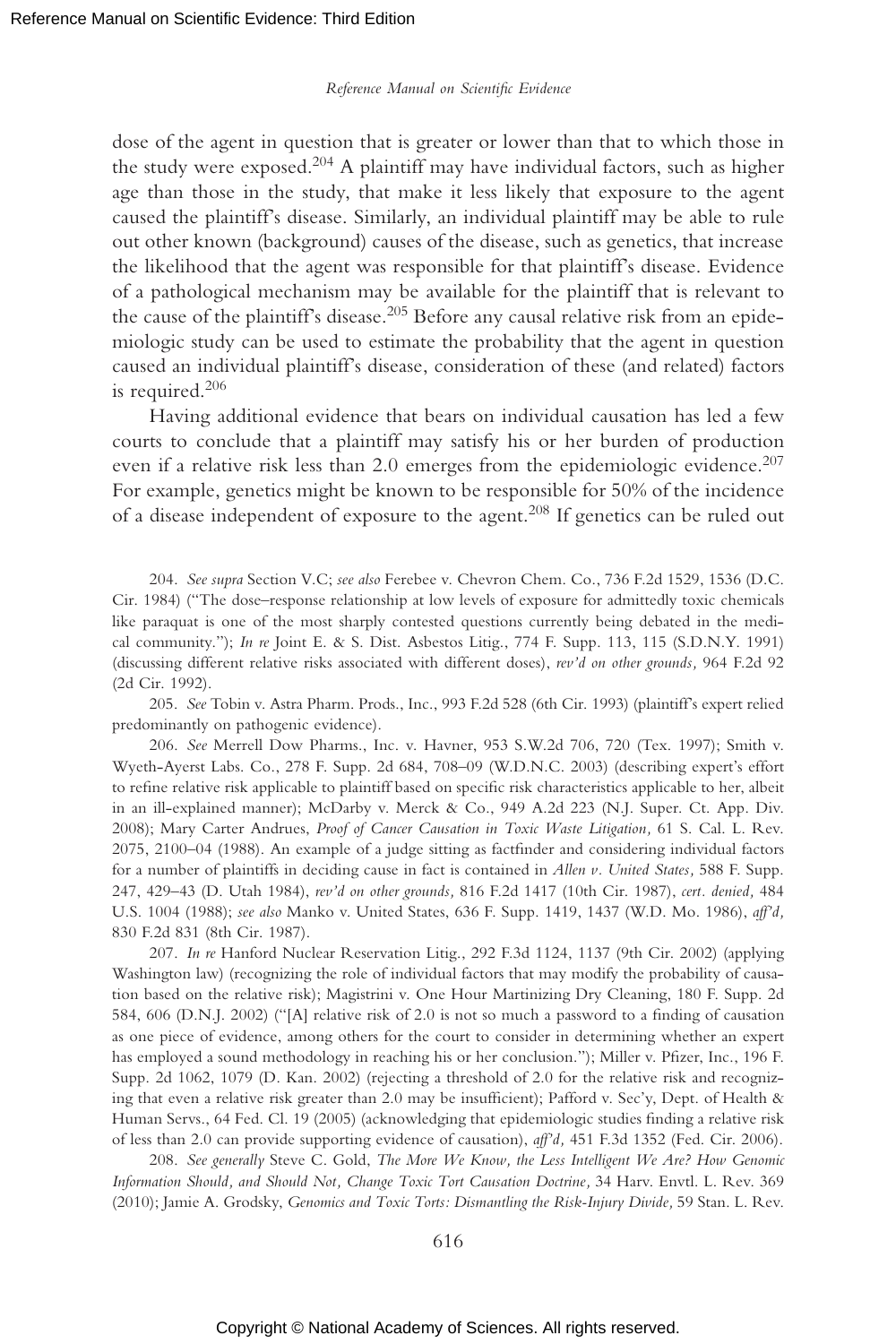in an individual's case, then a relative risk greater than 1.5 might be sufficient to support an inference that the agent was more likely than not responsible for the plaintiff's disease.209

Indeed, this idea of eliminating a known and competing cause is central to the methodology popularly known in legal terminology as differential diagnosis $^{210}$ but is more accurately referred to as differential etiology.<sup>211</sup> Nevertheless, the logic is sound if the label is not: Eliminating other known and competing causes increases the probability that a given individual's disease was caused by exposure to the agent. In a differential etiology, an expert first determines other known causes of the disease in question and then attempts to ascertain whether those competing causes can be "ruled out" as a cause of plaintiff's disease<sup>212</sup> as in the

1671 (2007); Gary E. Marchant, *Genetic Data in Toxic Tort Litigation,* 14 J.L. & Pol'y 7 (2006); Gary E. Marchant, *Genetics and Toxic Torts,* 31 Seton Hall L. Rev. 949 (2001).

209. The use of probabilities in excess of .50 to support a verdict results in an all-or-nothing approach to damages that some commentators have criticized. The criticism reflects the fact that defendants responsible for toxic agents with a relative risk just above 2.0 may be required to pay damages not only for the disease that their agents caused, but also for all instances of the disease. Similarly, those defendants whose agents increase the risk of disease by less than a doubling may not be required to pay damages for any of the disease that their agents caused. *See, e.g.,* 2 American Law Inst., Reporter's Study on Enterprise Responsibility for Personal Injury: Approaches to Legal and Institutional Change 369–75 (1991). Judge Posner has been in the vanguard of those advocating that damages be awarded on a proportional basis that reflects the probability of causation or liability. *See, e.g.,* Doll v. Brown, 75 F.3d 1200, 1206–07 (7th Cir. 1996). To date, courts have not adopted a rule that would apportion damages based on the probability of cause in fact in toxic substances cases. *See* Green, *supra* note 192.

210. Physicians regularly employ differential diagnoses in treating their patients to identify the disease from which the patient is suffering. *See* Jennifer R. Jamison, Differential Diagnosis for Primary Practice (1999).

211. It is important to emphasize that the term "differential diagnosis" in a clinical context refers to identifying a set of diseases or illnesses responsible for the patient's symptoms, while "differential etiology" refers to identifying the causal factors involved in an individual's disease or illness. For many health conditions, the *cause* of the disease or illness has no relevance to its treatment, and physicians, therefore, do not employ this term or pursue that question. *See* Zandi v. Wyeth a/k/a Wyeth, Inc., No. 27-CV-06-6744, 2007 WL 3224242 (Minn. Dist. Ct. Oct. 15, 2007) (commenting that physicians do not attempt to determine the cause of breast cancer). Thus, the standard differential diagnosis performed by a physician is not to determine the cause of a patient's disease. *See* John B. Wong et al., Reference Guide on Medical Testimony, in this manual; Edward J. Imwinkelried, *The Admissibility and Legal Sufficiency of Testimony About Differential Diagnosis (Etiology): of Under — and Over — Estimations,* 56 Baylor L. Rev. 391, 402–03 (2004); *see also* Turner v. Iowa Fire Equip. Co., 229 F.3d 1202, 1208 (8th Cir. 2000) (distinguishing between differential diagnosis conducted for the purpose of identifying the disease from which the patient suffers and one attempting to determine the cause of the disease); Creanga v. Jardal, 886 A.2d 633, 639 (N.J. 2005) ("Whereas most physicians use the term to describe the process of determining which of several diseases is causing a patient's *symptoms*, courts have used the term in a more general sense to describe the process by which causes of the patient's *condition* are identified.").

212. Courts regularly affirm the legitimacy of employing differential diagnostic methodology. *See, e.g., In re* Ephedra Prods. Liab. Litig., 393 F. Supp. 2d 181, 187 (S.D.N.Y. 2005); Easum v. Miller, 92 P.3d 794, 802 (Wyo. 2004) ("Most circuits have held that a reliable differential diagnosis satisfies *Daubert* and provides a valid foundation for admitting an expert opinion. The circuits reason that a differential diagnosis is a tested methodology, has been subjected to peer review/publication, does not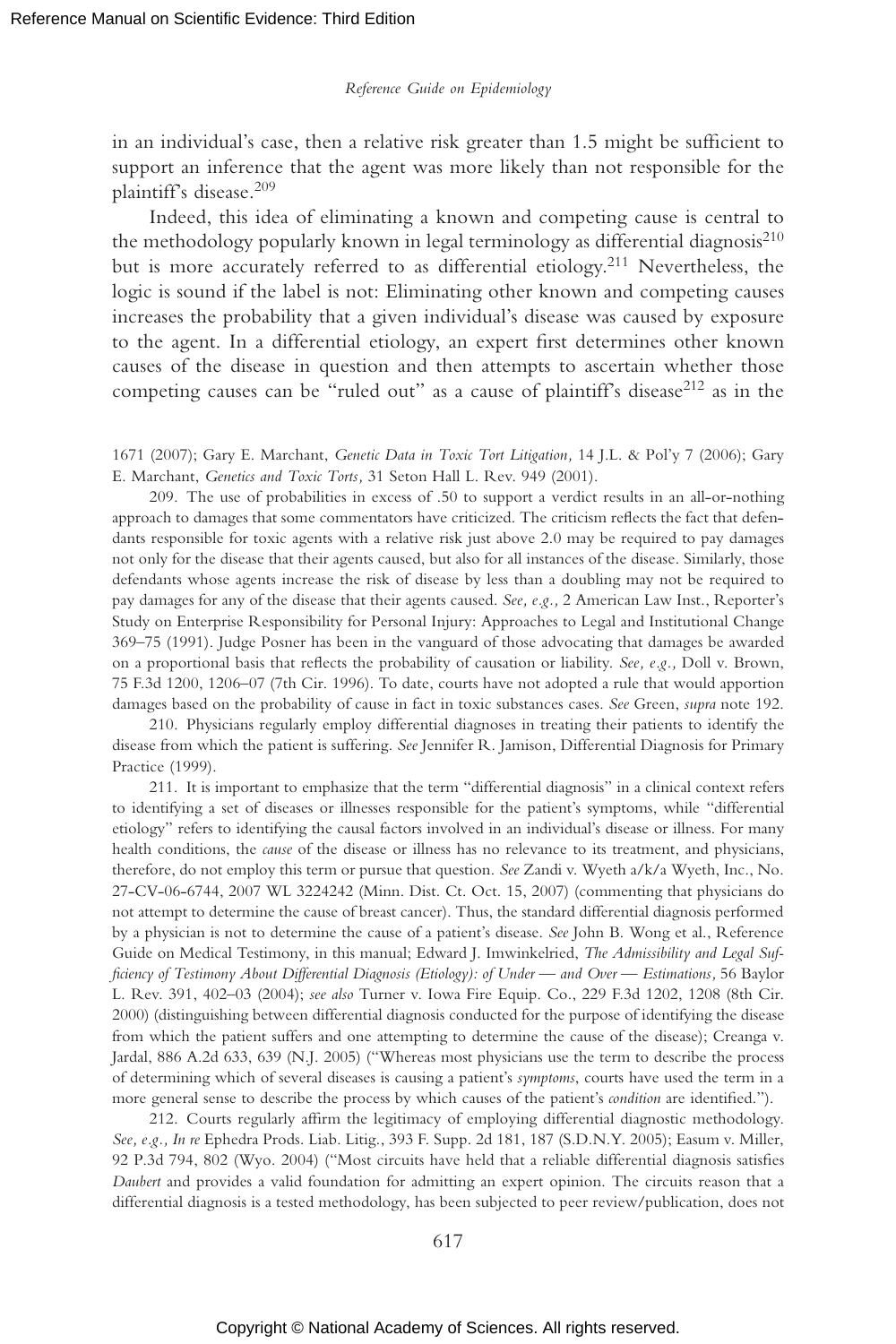genetics example in the preceding paragraph. Similarly, an expert attempting to determine whether an individual's emphysema was caused by occupational chemical exposure would inquire whether the individual was a smoker. By ruling out (or ruling in) the possibility of other causes, the probability that a given agent was the cause of an individual's disease can be refined. Differential etiologies are most critical when the agent at issue is relatively weak and is not responsible for a large proportion of the disease in question.

Although differential etiologies are a sound methodology in principle, this approach is only valid if general causation exists and a substantial proportion of competing causes are known.213 Thus, for diseases for which the causes are largely unknown, such as most birth defects, a differential etiology is of little benefit.<sup>214</sup> And, like any scientific methodology, it can be performed in an unreliable manner.<sup>215</sup>

# VIII. Acknowledgments

The authors are grateful for the able research assistance provided by Murphy Horne, Wake Forest Law School class of 2012, and Cory Randolph, Wake Forest Law School class of 2010.

frequently lead to incorrect results, and is generally accepted in the medical community." (quoting Turner v. Iowa Fire Equip. Co., 229 F.3d 1202, 1208 (8th Cir. 2000))); Alder v. Bayer Corp., AGFA Div., 61 P.3d 1068, 1084–85 (Utah 2002).

213. Courts have long recognized that to prove causation plaintiff need not eliminate *all* potential competing causes. *See* Stubbs v. City of Rochester, 134 N.E. 137, 140 (N.Y. 1919) (rejecting defendant's argument that plaintiff was required to eliminate all potential competing causes of typhoid); *see also* Easum v. Miller, 92 P.3d 794, 804 (Wyo. 2004). At the same time, before a competing cause should be considered relevant to a differential diagnosis, there must be adequate evidence that it *is* a cause of the disease. *See* Cooper v. Smith & Nephew, Inc., 259 F.3d 194, 202 (4th Cir. 2001); Ranes v. Adams Labs., Inc., 778 N.W.2d 677, 690 (Iowa 2010).

214. *See* Perry v. Novartis Pharms. Corp., 564 F. Supp. 2d 452, 469 (E.D. Pa. 2008) (finding experts' testimony inadmissible because of failure to account for idiopathic (unknown) causes in conducting differential diagnosis); Soldo v. Sandoz Pharms. Corp., 244 F. Supp. 2d 434, 480, 519 (W.D. Pa. 2003) (criticizing expert for failing to account for idiopathic causes); Magistrini v. One Hour Martinizing Dry Cleaning, 180 F. Supp. 2d 584, 609 (D.N.J. 2002) (observing that 90–95% of leukemias are of unknown causes, but proceeding incorrectly to assert that plaintiff was obliged to prove that her exposure to defendant's benzene was *the* cause of her leukemia rather than simply a cause of the disease that combined with other exposures to benzene). *But see* Ruff v. Ensign-Bickford Indus., Inc., 168 F. Supp. 2d 1271, 1286 (D. Utah 2001) (responding to defendant's evidence that most instances of disease are of unknown origin by stating that such matter went to the weight to be attributed to plaintiff's expert's testimony not its admissibility).

215. Numerous courts have concluded that, based on the manner in which a differential diagnosis was conducted, it was unreliable and the expert's testimony based on it is inadmissible. *See, e.g.,*  Glastetter v. Novartis Pharms. Corp., 252 F.3d 986, 989 (8th Cir. 2001).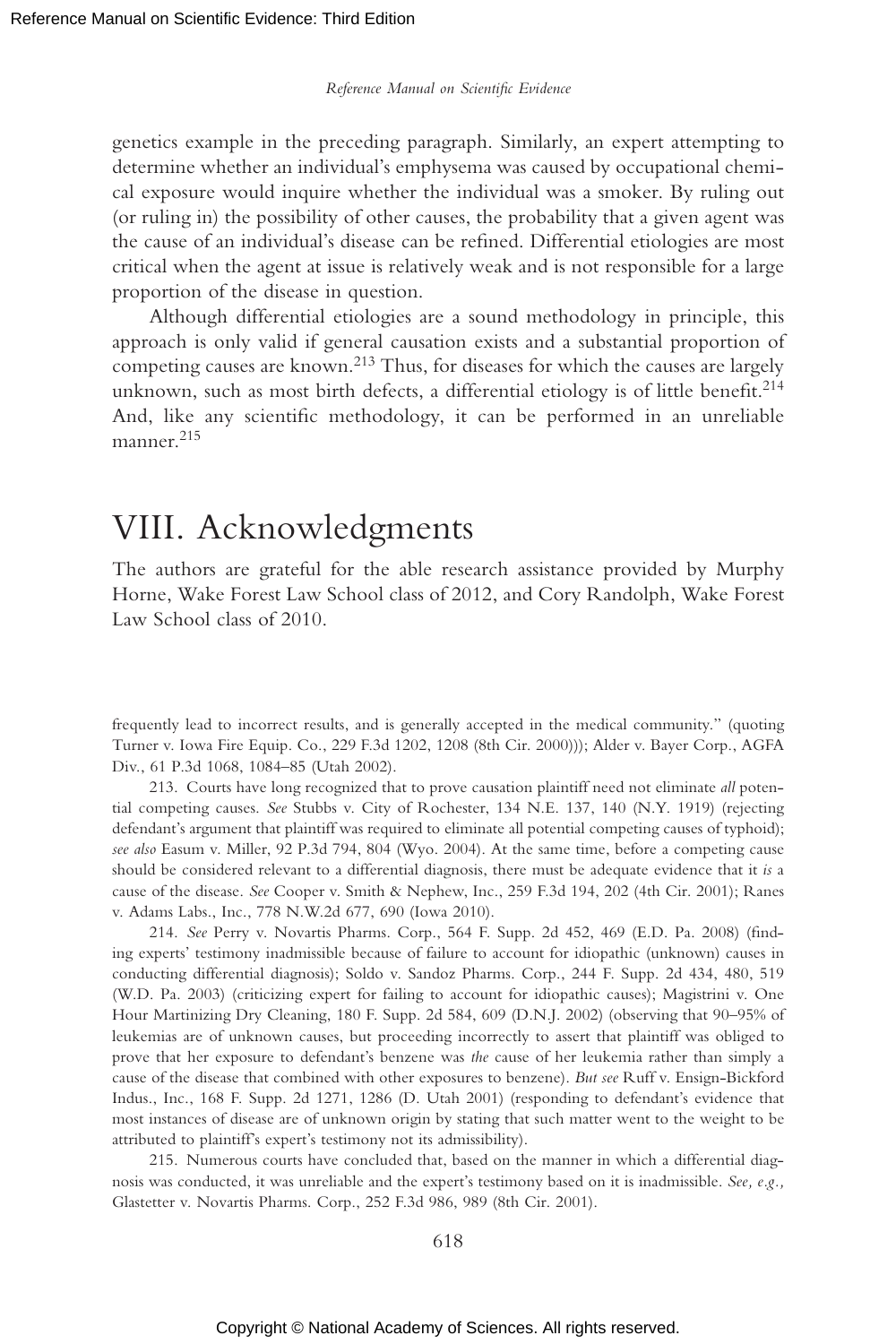# Glossary of Terms

The following terms and definitions were adapted from a variety of sources, including A Dictionary of Epidemiology (Miquel M. Porta et al. eds., 5th ed. 2008); 1 Joseph L. Gastwirth, Statistical Reasoning in Law and Public Policy (1988); James K. Brewer, Everything You Always Wanted to Know about Statistics, but Didn't Know How to Ask (1978); and R.A. Fisher, Statistical Methods for Research Workers (1973).

- **adjustment.** Methods of modifying an observed association to take into account the effect of risk factors that are not the focus of the study and that distort the observed association between the exposure being studied and the disease outcome. See also direct age adjustment, indirect age adjustment.
- **agent.** Also, risk factor. A factor, such as a drug, microorganism, chemical substance, or form of radiation, whose presence or absence can result in the occurrence of a disease. A disease may be caused by a single agent or a number of independent alternative agents, or the combined presence of a complex of two or more factors may be necessary for the development of the disease.
- **alpha.** The level of statistical significance chosen by a researcher to determine if any association found in a study is sufficiently unlikely to have occurred by chance (as a result of random sampling error) if the null hypothesis (no association) is true. Researchers commonly adopt an alpha of .05, but the choice is arbitrary, and other values can be justified.
- **alpha error.** Also called Type I error and false-positive error, alpha error occurs when a researcher rejects a null hypothesis when it is actually true (i.e., when there is no association). This can occur when an apparent difference is observed between the control group and the exposed group, but the difference is not real (i.e., it occurred by chance). A common error made by lawyers, judges, and academics is to equate the level of alpha with the legal burden of proof.
- **association.** The degree of statistical relationship between two or more events or variables. Events are said to be associated when they occur more or less frequently together than one would expect by chance. Association does not necessarily imply a causal relationship. Events are said not to have an association when the agent (or independent variable) has no apparent effect on the incidence of a disease (the dependent variable). This corresponds to a relative risk of 1.0. A negative association means that the events occur less frequently together than one would expect by chance, thereby implying a preventive or protective role for the agent (e.g., a vaccine).
- **attributable fraction.** Also, attributable risk. The proportion of disease in exposed individuals that can be attributed to exposure to an agent, as distinguished from the proportion of disease attributed to all other causes.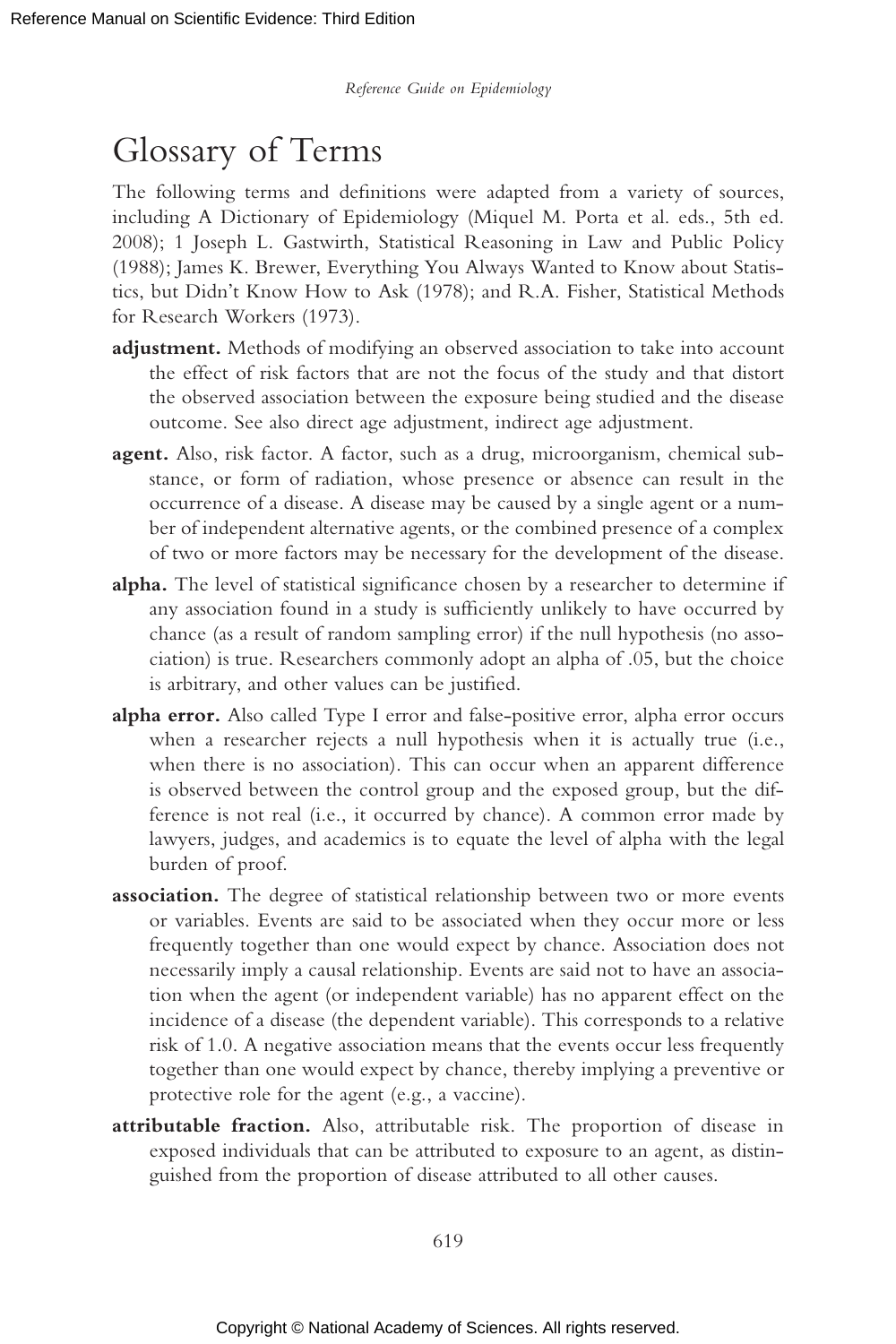- **attributable proportion of risk (PAR).** This term has been used to denote the fraction of risk that is attributable to exposure to a substance (e.g., *X* percent of lung cancer is attributable to cigarettes). Synonymous terms include attributable fraction, attributable risk, etiologic fraction, population attributable risk, and risk difference. See attributable risk.
- **background risk of disease.** Also, background rate of disease. Rate of disease in a population that has no known exposures to an alleged risk factor for the disease. For example, the background risk for all birth defects is 3–5% of live births.
- **beta error.** Also called Type II error and false-negative error. Occurs when a researcher fails to reject a null hypothesis when it is incorrect (i.e., when there is an association). This can occur when no statistically significant difference is detected between the control group and the exposed group, but a difference does exist.
- **bias.** Any effect at any stage of investigation or inference tending to produce results that depart systematically from the true values. In epidemiology, the term bias does not necessarily carry an imputation of prejudice or other subjective factor, such as the experimenter's desire for a particular outcome. This differs from conventional usage, in which bias refers to a partisan point of view.
- **biological marker.** A physiological change in tissue or body fluids that occurs as a result of an exposure to an agent and that can be detected in the laboratory. Biological markers are only available for a small number of chemicals.
- **biological plausibility.** Consideration of existing knowledge about human biology and disease pathology to provide a judgment about the plausibility that an agent causes a disease.
- **case-comparison study.** See case-control study.
- **case-control study.** Also, case-comparison study, case history study, case referent study, retrospective study. A study that starts with the identification of persons with a disease (or other outcome variable) and a suitable control (comparison, reference) group of persons without the disease. Such a study is often referred to as retrospective because it starts after the onset of disease and looks back to the postulated causal factors.
- **case group.** A group of individuals who have been exposed to the disease, intervention, procedure, or other variable whose influence is being studied.
- **causation.** As used here, an event, condition, characteristic, or agent being a necessary element of a set of other events that can produce an outcome, such as a disease. Other sets of events may also cause the disease. For example, smoking is a necessary element of a set of events that result in lung cancer, yet there are other sets of events (without smoking) that cause lung cancer. Thus, a cause may be thought of as a necessary link in at least one causal chain that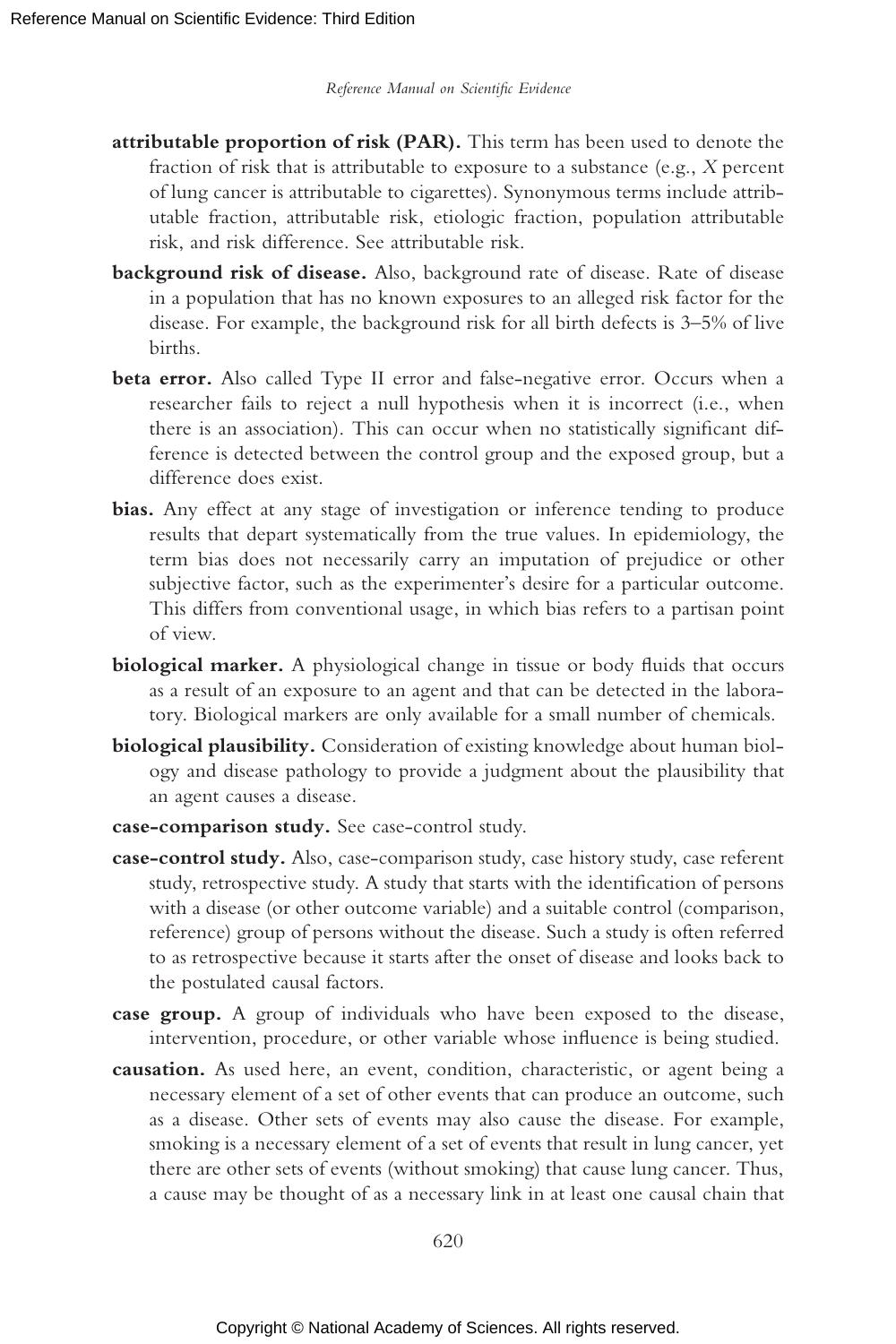results in an outcome of interest. Epidemiologists generally speak of causation in a group context; hence, they will inquire whether an increased incidence of a disease in a cohort was "caused" by exposure to an agent.

- **clinical trial.** An experimental study that is performed to assess the efficacy and safety of a drug or other beneficial treatment. Unlike observational studies, clinical trials can be conducted as experiments and use randomization, because the agent being studied is thought to be beneficial.
- **cohort.** Any designated group of persons followed or traced over a period of time to examine health or mortality experience.
- **cohort study.** The method of epidemiologic study in which groups of individuals can be identified who are, have been, or in the future may be differentially exposed to an agent or agents hypothesized to influence the incidence of occurrence of a disease or other outcome. The groups are observed to find out if the exposed group is more likely to develop disease. The alternative terms for a cohort study (concurrent study, followup study, incidence study, longitudinal study, prospective study) describe an essential feature of the method, which is observation of the population for a sufficient number of person-years to generate reliable incidence or mortality rates in the population subsets. This generally implies study of a large population, study for a prolonged period (years), or both.
- **confidence interval.** A range of values calculated from the results of a study within which the true value is likely to fall; the width of the interval reflects random error. Thus, if a confidence level of .95 is selected for a study, 95% of similar studies would result in the true relative risk falling within the confidence interval. The width of the confidence interval provides an indication of the precision of the point estimate or relative risk found in the study; the narrower the confidence interval, the greater the confidence in the relative risk estimate found in the study. Where the confidence interval contains a relative risk of 1.0, the results of the study are not statistically significant.
- **confounding factor.** Also, confounder. A factor that is both a risk factor for the disease and a factor associated with the exposure of interest. Confounding refers to a situation in which an association between an exposure and outcome is all or partly the result of a factor that affects the outcome but is unaffected by the exposure.
- **control group.** A comparison group comprising individuals who have not been exposed to the disease, intervention, procedure, or other variable whose influence is being studied.
- **cross-sectional study.** A study that examines the relationship between disease and variables of interest as they exist in a population at a given time. A cross-sectional study measures the presence or absence of disease and other variables in each member of the study population. The data are analyzed to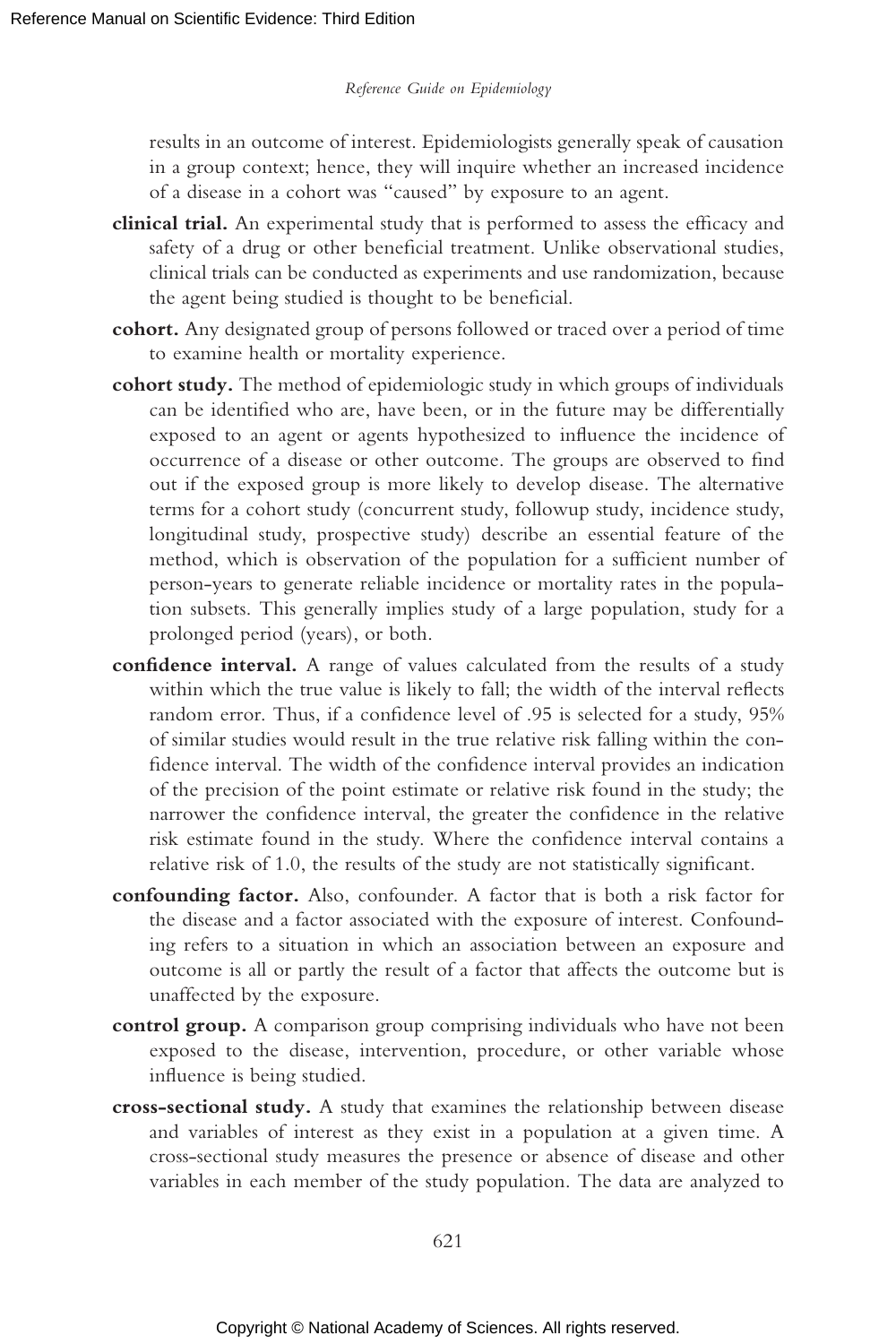#### *Reference Manual on Scientific Evidence*

determine if there is a relationship between the existence of the variables and disease. Because cross-sectional studies examine only a particular moment in time, they reflect the prevalence (existence) rather than the incidence (rate) of disease and can offer only a limited view of the causal association between the variables and disease. Because exposures to toxic agents often change over time, cross-sectional studies are rarely used to assess the toxicity of exogenous agents.

**data dredging.** Jargon that refers to results identified by researchers who, after completing a study, pore through their data seeking to find any associations that may exist. In general, good research practice is to identify the hypotheses to be investigated in advance of the study; hence, data dredging is generally frowned on. In some cases, however, researchers conduct exploratory studies designed to generate hypotheses for further study.

**demographic study.** See ecological study.

- **dependent variable.** The outcome that is being assessed in a study based on the effect of another characteristic—the independent variable. Epidemiologic studies attempt to determine whether there is an association between the independent variable (exposure) and the dependent variable (incidence of disease).
- **differential misclassification.** A form of bias that is due to the misclassification of individuals or a variable of interest when the misclassification varies among study groups. This type of bias occurs when, for example, it is incorrectly determined that individuals in a study are unexposed to the agent being studied when in fact they are exposed. See nondifferential misclassification.
- **direct adjustment.** A technique used to eliminate any difference between two study populations based on age, sex, or some other parameter that might result in confounding. Direct adjustment entails comparison of the study group with a large reference population to determine the expected rates based on the characteristic, such as age, for which adjustment is being performed.
- **dose.** Generally refers to the intensity or magnitude of exposure to an agent multiplied by the duration of exposure. Dose may be used to refer only to the intensity of exposure.
- **dose–response relationship.** A relationship in which a change in amount, intensity, or duration of exposure to an agent is associated with a change either an increase or a decrease—in risk of disease.
- **double blinding.** A method used in experimental studies in which neither the individuals being studied nor the researchers know during the study whether any individual has been assigned to the exposed or control group. Double blinding is designed to prevent knowledge of the group to which the individual was assigned from biasing the outcome of the study.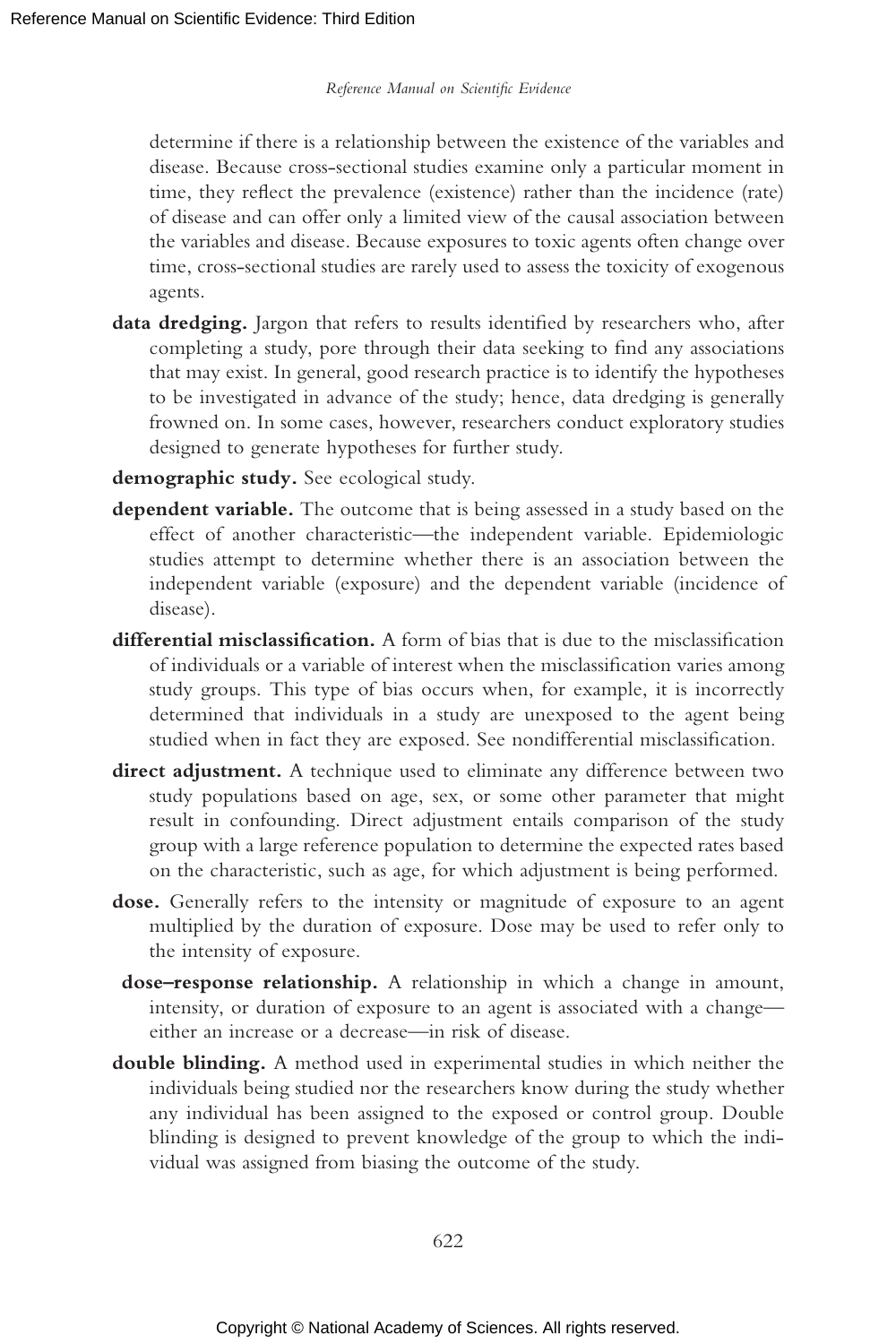- **ecological fallacy**. Also, aggregation bias, ecological bias. An error that occurs from inferring that a relationship that exists for groups is also true for individuals. For example, if a country with a higher proportion of fishermen also has a higher rate of suicides, then inferring that fishermen must be more likely to commit suicide is an ecological fallacy.
- **ecological study.** Also, demographic study. A study of the occurrence of disease based on data from populations, rather than from individuals. An ecological study searches for associations between the incidence of disease and suspected disease-causing agents in the studied populations. Researchers often conduct ecological studies by examining easily available health statistics, making these studies relatively inexpensive in comparison with studies that measure disease and exposure to agents on an individual basis.
- **epidemiology.** The study of the distribution and determinants of disease or other health-related states and events in populations and the application of this study to control of health problems.
- **error.** Random error (sampling error) is the error that is due to chance when the result obtained for a sample differs from the result that would be obtained if the entire population (universe) were studied.
- **etiologic factor.** An agent that plays a role in causing a disease.
- **etiology.** The cause of disease or other outcome of interest.
- **experimental study.** A study in which the researcher directly controls the conditions. Experimental epidemiology studies (also clinical studies) entail random assignment of participants to the exposed and control groups (or some other method of assignment designed to minimize differences between the groups).
- **exposed, exposure.** In epidemiology, the exposed group (or the exposed) is used to describe a group whose members have been exposed to an agent that may be a cause of a disease or health effect of interest, or possess a characteristic that is a determinant of a health outcome.

**false-negative error.** See beta error.

**false-positive error.** See alpha error.

**followup study.** See cohort study.

- **general causation.** Issue of whether an agent increases the incidence of disease in a group and not whether the agent caused any given individual's disease. Because of individual variation, a toxic agent generally will not cause disease in every exposed individual.
- **generalizable.** When the results of a study are applicable to populations other than the study population, such as the general population.
- **in vitro.** Within an artificial environment, such as a test tube (e.g., the cultivation of tissue in vitro).
- **in vivo.** Within a living organism (e.g., the cultivation of tissue in vivo).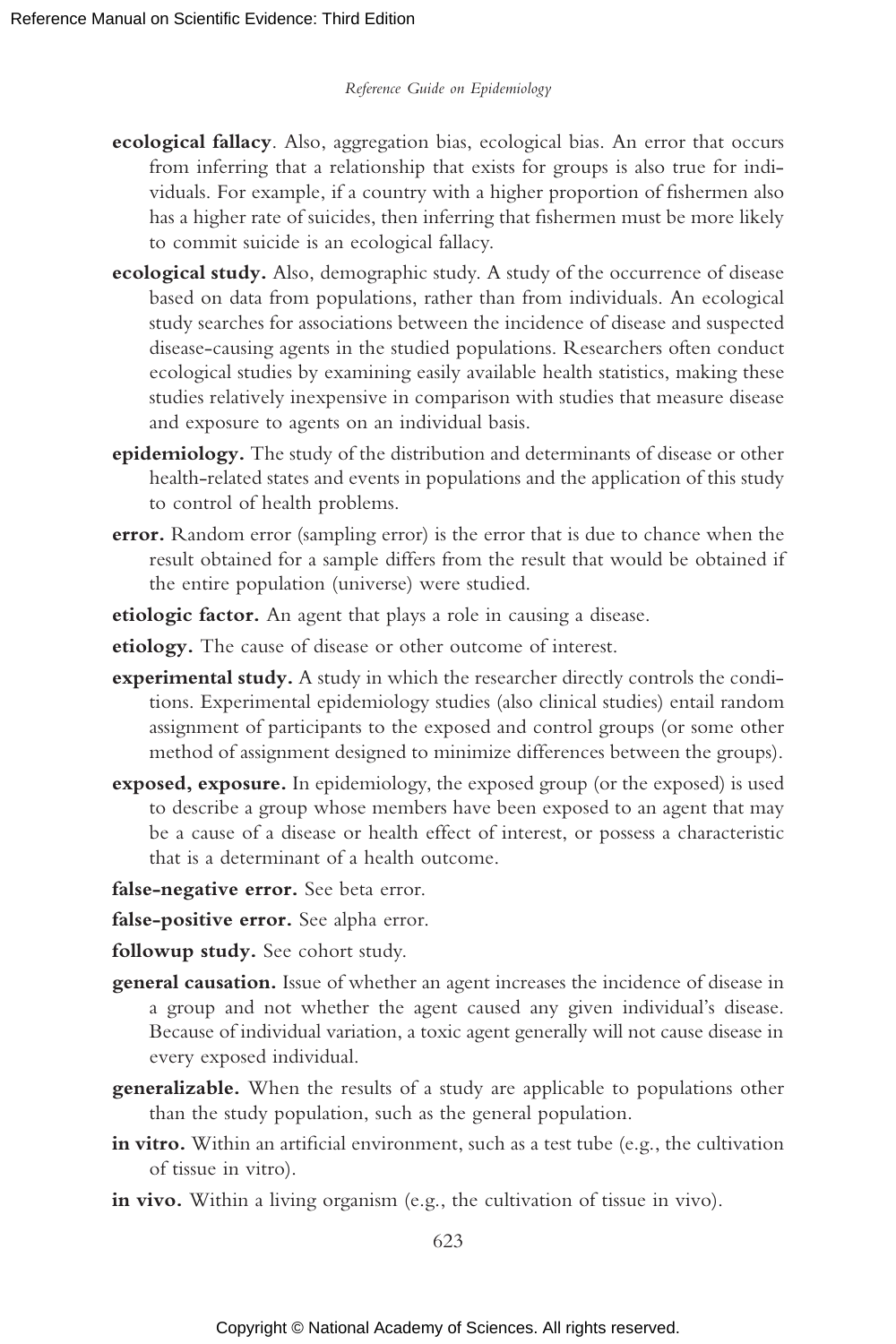- **incidence rate.** The number of people in a specified population falling ill from a particular disease during a given period. More generally, the number of new events (e.g., new cases of a disease in a defined population) within a specified period of time.
- **incidence study.** See cohort study.
- **independent variable.** A characteristic that is measured in a study and that is suspected to have an effect on the outcome of interest (the dependent variable). Thus, exposure to an agent is measured in a cohort study to determine whether that independent variable has an effect on the incidence of disease, which is the dependent variable.
- **indirect adjustment.** A technique employed to minimize error that might result when comparing two populations because of differences in age, sex, or another parameter that may independently affect the rate of disease in the populations. The incidence of disease in a large reference population, such as all residents of a country, is calculated for each subpopulation (based on the relevant parameter, such as age). Those incidence rates are then applied to the study population with its distribution of persons to determine the overall incidence rate for the study population, which provides a standardized mortality or morbidity ratio (often referred to as SMR).
- **inference.** The intellectual process of making generalizations from observations. In statistics, the development of generalizations from sample data, usually with calculated degrees of uncertainty.
- **information bias.** Also, observational bias. Systematic error in measuring data that results in differential accuracy of information (such as exposure status) for comparison groups.
- **interaction.** When the magnitude or direction (positive or negative) of the effect of one risk factor differs depending on the presence or level of the other. In interaction, the effect of two risk factors together is different (greater or less) than the sum of their individual effects.
- **meta-analysis.** A technique used to combine the results of several studies to enhance the precision of the estimate of the effect size and reduce the plausibility that the association found is due to random sampling error. Meta-analysis is best suited to pooling results from randomly controlled experimental studies, but if carefully performed, it also may be useful for observational studies.
- **misclassification bias.** The erroneous classification of an individual in a study as exposed to the agent when the individual was not, or incorrectly classifying a study individual with regard to disease. Misclassification bias may exist in all study groups (nondifferential misclassification) or may vary among groups (differential misclassification).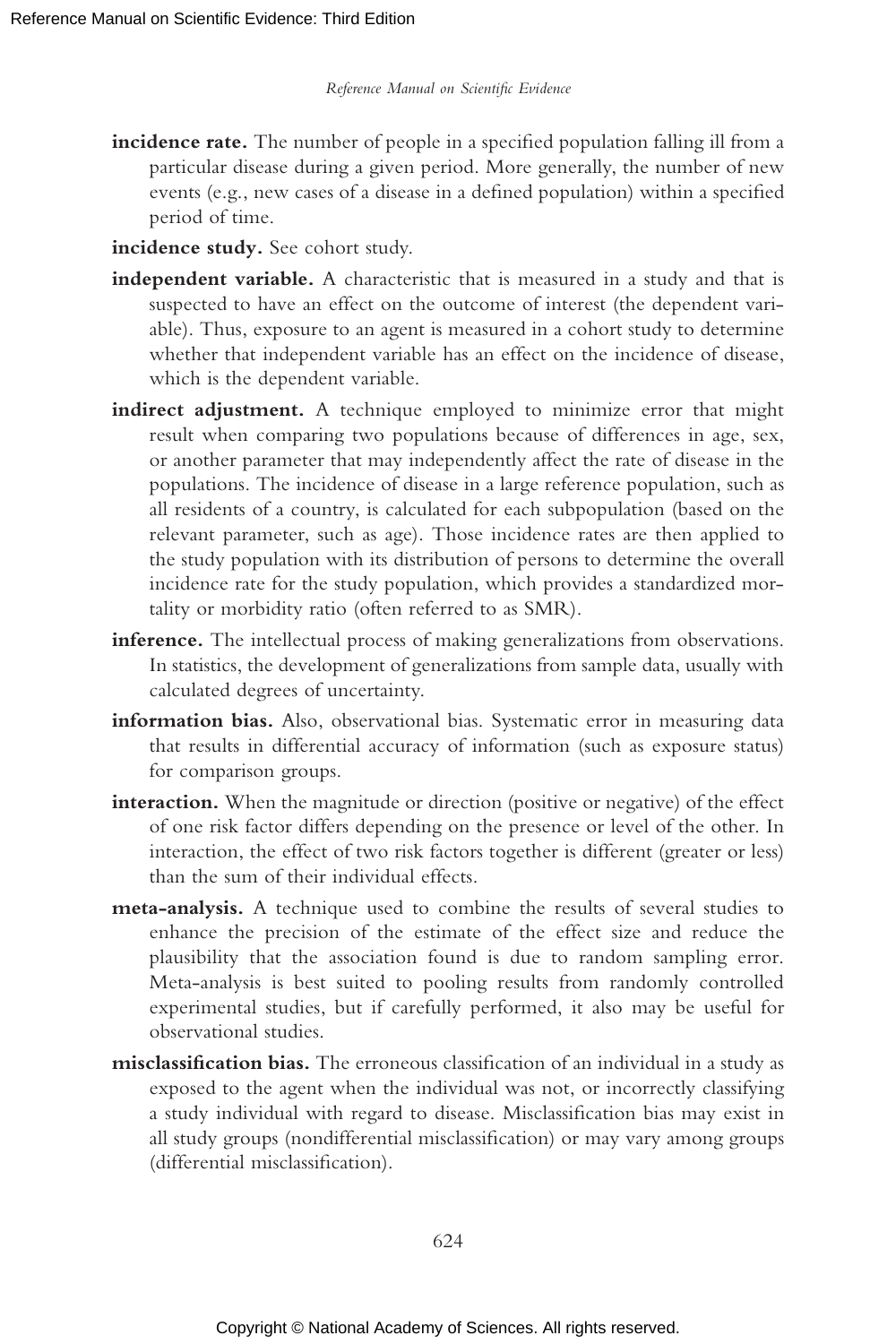- **morbidity rate.** State of illness or disease. Morbidity rate may refer to either the incidence rate or prevalence rate of disease.
- **mortality rate.** Proportion of a population that dies of a disease or of all causes. The numerator is the number of individuals dying; the denominator is the total population in which the deaths occurred. The unit of time is usually a calendar year.
- **model.** A representation or simulation of an actual situation. This may be either (1) a mathematical representation of characteristics of a situation that can be manipulated to examine consequences of various actions; (2) a representation of a country's situation through an "average region" with characteristics resembling those of the whole country; or (3) the use of animals as a substitute for humans in an experimental system to ascertain an outcome of interest.
- **multivariate analysis.** A set of techniques used when the variation in several variables has to be studied simultaneously. In statistics, any analytical method that allows the simultaneous study of two or more independent factors or variables.
- **nondifferential misclassification.** Error due to misclassification of individuals or a variable of interest into the wrong category when the misclassification varies among study groups. The error may result from limitations in data collection, may result in bias, and will often produce an underestimate of the true association. See differential misclassification.
- **null hypothesis.** A hypothesis that states that there is no true association between a variable and an outcome. At the outset of any observational or experimental study, the researcher must state a proposition that will be tested in the study. In epidemiology, this proposition typically addresses the existence of an association between an agent and a disease. Most often, the null hypothesis is a statement that exposure to Agent A does not increase the occurrence of Disease D. The results of the study may justify a conclusion that the null hypothesis (no association) has been disproved (e.g., a study that finds a strong association between smoking and lung cancer). A study may fail to disprove the null hypothesis, but that alone does not justify a conclusion that the null hypothesis has been proved.
- **observational study.** An epidemiologic study in situations in which nature is allowed to take its course, without intervention from the investigator. For example, in an observational study the subjects of the study are permitted to determine their level of exposure to an agent.
- **odds ratio (OR).** Also, cross-product ratio, relative odds. The ratio of the odds that a case (one with the disease) was exposed to the odds that a control (one without the disease) was exposed. For most purposes the odds ratio from a case-control study is quite similar to a risk ratio from a cohort study.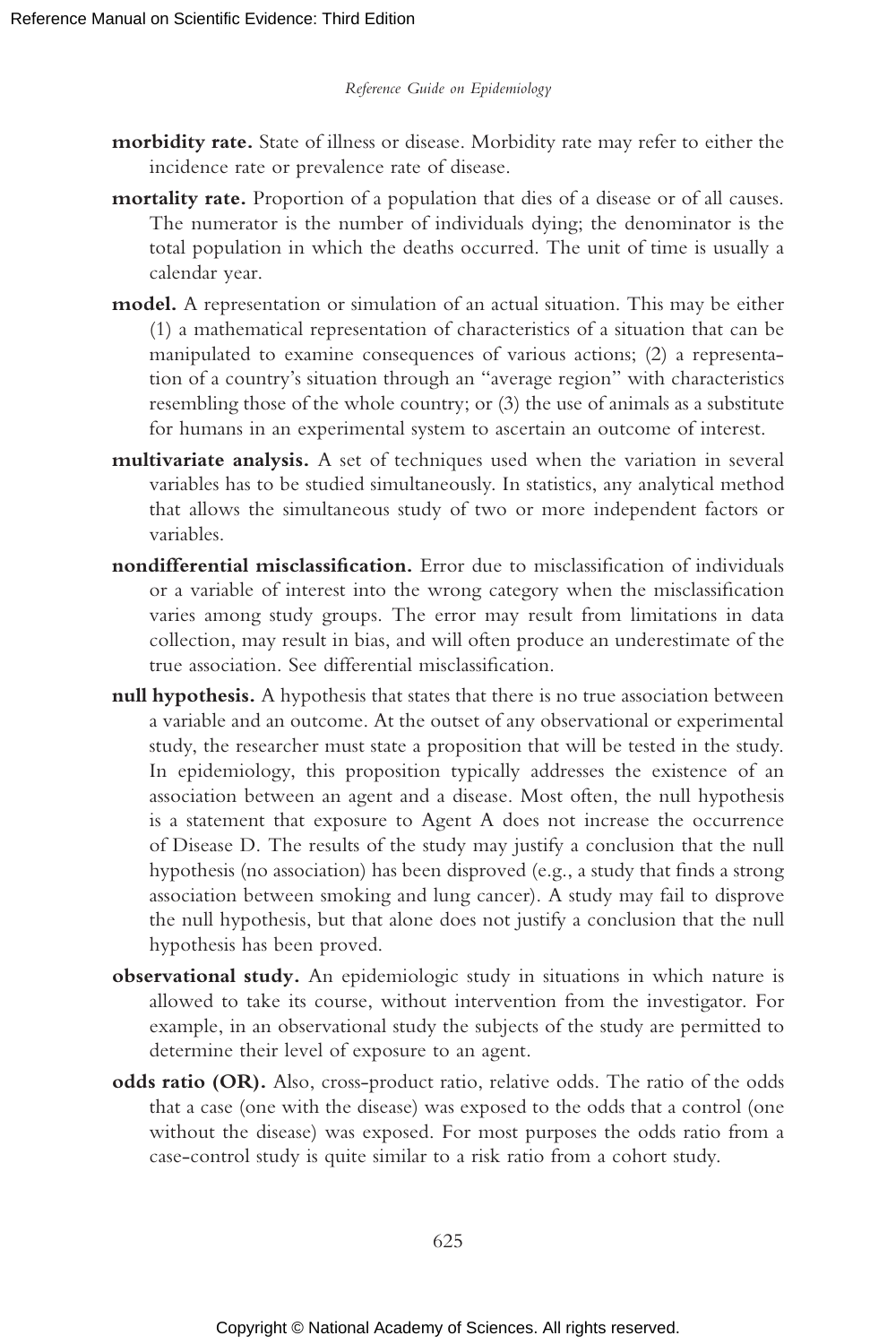- *p* **(probability),** *p***-value.** The *p*-value is the probability of getting a value of the test outcome equal to or more extreme than the result observed, given that the null hypothesis is true. The letter  $p$ , followed by the abbreviation "n.s." (not significant) means that  $p > 0.05$  and that the association was not statistically significant at the .05 level of significance. The statement " $p < .05$ " means that *p* is less than 5%, and, by convention, the result is deemed statistically significant. Other significance levels can be adopted, such as .01 or .1. The lower the *p*-value, the less likely that random error would have produced the observed relative risk if the true relative risk is 1.
- **pathognomonic.** When an agent must be present for a disease to occur. Thus, asbestos is a pathognomonic agent for asbestosis. See signature disease.
- **placebo controlled.** In an experimental study, providing an inert substance to the control group, so as to keep the control and exposed groups ignorant of their status.
- **power.** The probability that a difference of a specified amount will be detected by the statistical hypothesis test, given that a difference exists. In less formal terms, power is like the strength of a magnifying lens in its capability to identify an association that truly exists. Power is equivalent to one minus Type II error. This is sometimes stated as Power  $= 1 - \beta$ .
- **prevalence.** The percentage of persons with a disease in a population at a specific point in time.
- **prospective study.** A study in which two groups of individuals are identified: (1) individuals who have been exposed to a risk factor and (2) individuals who have not been exposed. Both groups are followed for a specified length of time, and the proportion that develops disease in the first group is compared with the proportion that develops disease in the second group. See cohort study.
- **random.** The term implies that an event is governed by chance. See randomization.
- **randomization.** Assignment of individuals to groups (e.g., for experimental and control regimens) by chance. Within the limits of chance variation, randomization should make the control group and experimental group similar at the start of an investigation and ensure that personal judgment and prejudices of the investigator do not influence assignment. Randomization should not be confused with haphazard assignment. Random assignment follows a predetermined plan that usually is devised with the aid of a table of random numbers. Randomization cannot ethically be used where the exposure is known to cause harm (e.g., cigarette smoking).
- **randomized trial.** See clinical trial.
- **recall bias.** Systematic error resulting from differences between two groups in a study in accuracy of memory. For example, subjects who have a disease may recall exposure to an agent more frequently than subjects who do not have the disease.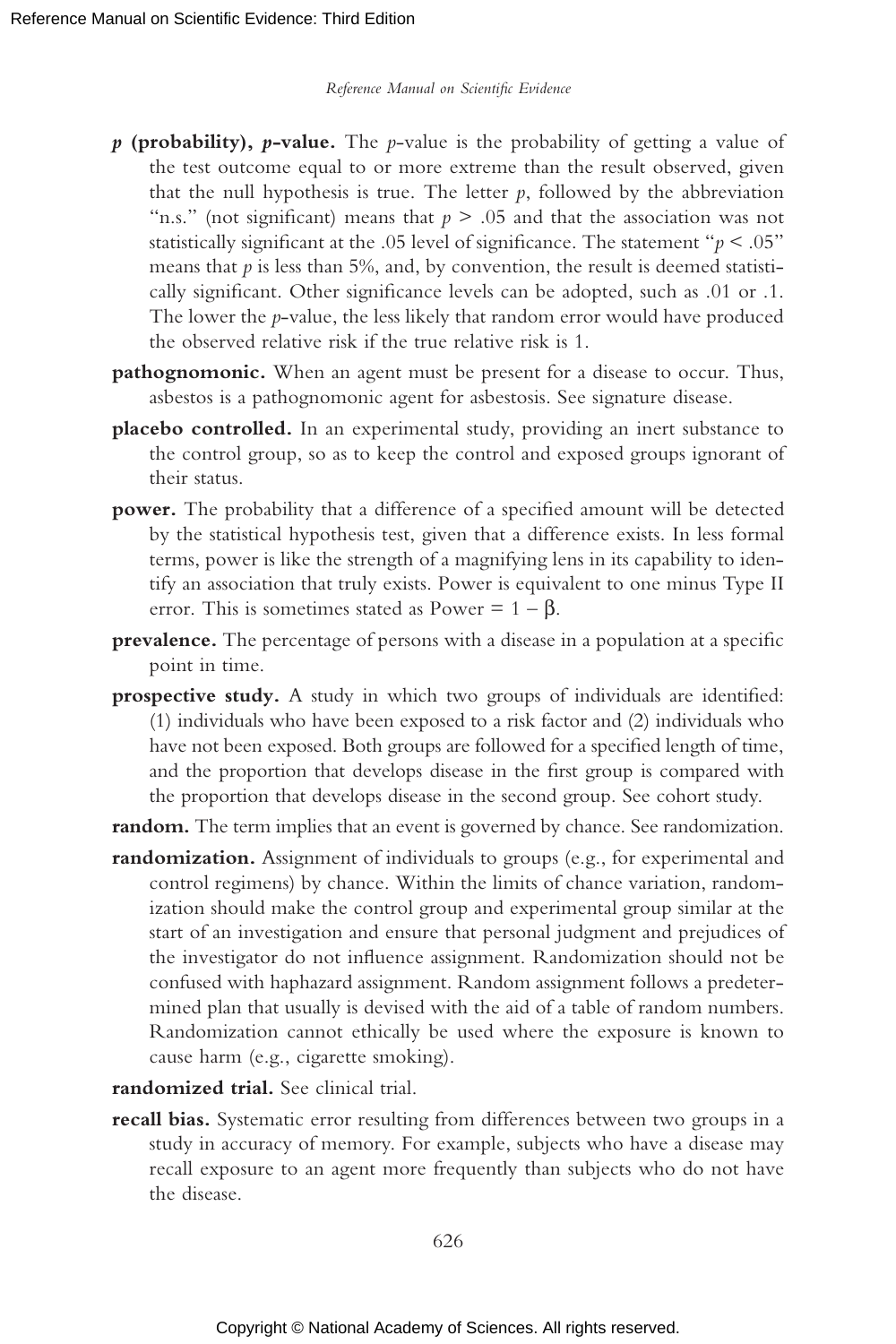- **relative risk (RR).** The ratio of the risk of disease or death among people exposed to an agent to the risk among the unexposed. For instance, if 10% of all people exposed to a chemical develop a disease, compared with 5% of people who are not exposed, the disease occurs twice as frequently among the exposed people. The relative risk is  $10\%/5\% = 2$ . A relative risk of 1 indicates no association between exposure and disease.
- **research design.** The procedures and methods, predetermined by an investigator, to be adhered to in conducting a research project.
- **risk.** A probability that an event will occur (e.g., that an individual will become ill or die within a stated period of time or by a certain age).
- **risk difference (RD).** The difference between the proportion of disease in the exposed population and the proportion of disease in the unexposed population.  $-1.0 \leq R$ D $\geq 1.0$ .
- **sample.** A selected subset of a population. A sample may be random or nonrandom.
- **sample size.** The number of subjects who participate in a study.
- **secular-trend study.** Also, time-line study. A study that examines changes over a period of time, generally years or decades. Examples include the decline of tuberculosis mortality and the rise, followed by a decline, in coronary heart disease mortality in the United States in the past 50 years.
- **selection bias.** Systematic error that results from individuals being selected for the different groups in an observational study who have differences other than the ones that are being examined in the study.
- **sensitivity.** Measure of the accuracy of a diagnostic or screening test or device in identifying disease (or some other outcome) when it truly exists. For example, assume that we know that 20 women in a group of 1000 women have cervical cancer. If the entire group of 1000 women is tested for cervical cancer and the screening test only identifies 15 (of the known 20) cases of cervical cancer, the screening test has a sensitivity of 15/20, or 75%. Also see specificity.
- **signature disease.** A disease that is associated uniquely with exposure to an agent (e.g., asbestosis and exposure to asbestos). See also pathognomonic.
- **significance level.** A somewhat arbitrary level selected to minimize the risk that an erroneous positive study outcome that is due to random error will be accepted as a true association. The lower the significance level selected, the less likely that false-positive error will occur.
- **specific causation.** Whether exposure to an agent was responsible for a given individual's disease.
- **specificity.** Measure of the accuracy of a diagnostic or screening test in identifying those who are disease-free. Once again, assume that 980 women out of a group of 1000 women do not have cervical cancer. If the entire group of 1000 women is screened for cervical cancer and the screening test only iden-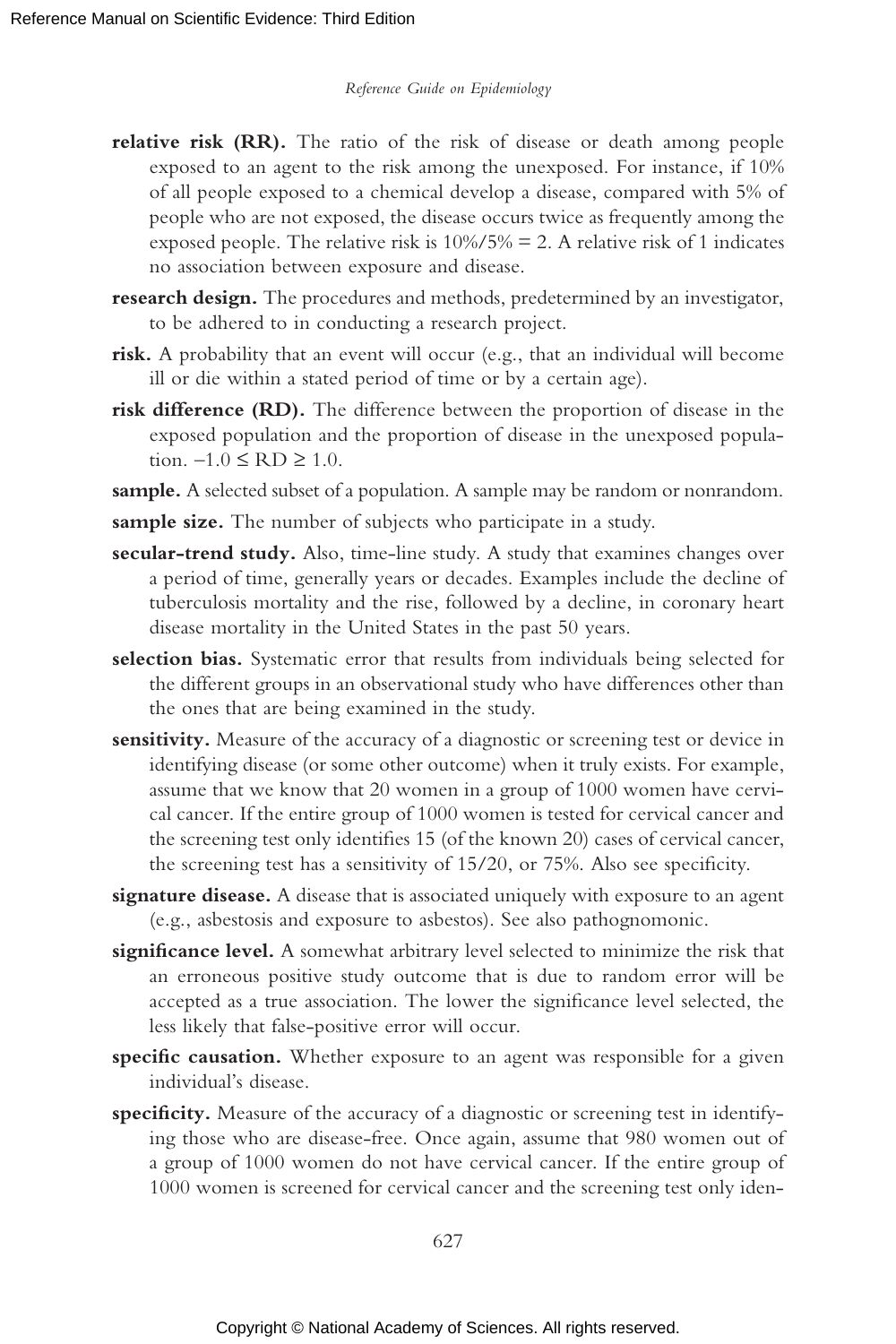tifies 900 women without cervical cancer, the screening test has a specificity of 900/980, or 92%.

- **standardized morbidity ratio (SMR).** The ratio of the incidence of disease observed in the study population to the incidence of disease that would be expected if the study population had the same incidence of disease as some selected reference population.
- **standardized mortality ratio (SMR).** The ratio of the incidence of death observed in the study population to the incidence of death that would be expected if the study population had the same incidence of death as some selected standard or known population.
- **statistical significance.** A term used to describe a study result or difference that exceeds the Type I error rate (or *p*-value) that was selected by the researcher at the outset of the study. In formal significance testing, a statistically significant result is unlikely to be the result of random sampling error and justifies rejection of the null hypothesis. Some epidemiologists believe that formal significance testing is inferior to using a confidence interval to express the results of a study. Statistical significance, which addresses the role of random sampling error in producing the results found in the study, should not be confused with the importance (for public health or public policy) of a research finding.
- **stratification.** Separating a group into subgroups based on specified criteria, such as age, gender, or socioeconomic status. Stratification is used both to control for the possibility of confounding (by separating the studied populations based on the suspected confounding factor) and when there are other known factors that affect the disease under study. Thus, the incidence of death increases with age, and a study of mortality might use stratification of the cohort and control groups based on age.
- **study design.** See research design.
- **systematic error.** See bias.
- **teratogen.** An agent that produces abnormalities in the embryo or fetus by disturbing maternal health or by acting directly on the fetus in utero.
- **teratogenicity.** The capacity for an agent to produce abnormalities in the embryo or fetus.
- **threshold phenomenon.** A certain level of exposure to an agent below which disease does not occur and above which disease does occur.
- **time-line study.** See secular-trend study.
- **toxicology.** The science of the nature and effects of poisons. Toxicologists study adverse health effects of agents on biological organisms, such as live animals and cells. Studies of humans are performed by epidemiologists.
- **toxic substance.** A substance that is poisonous.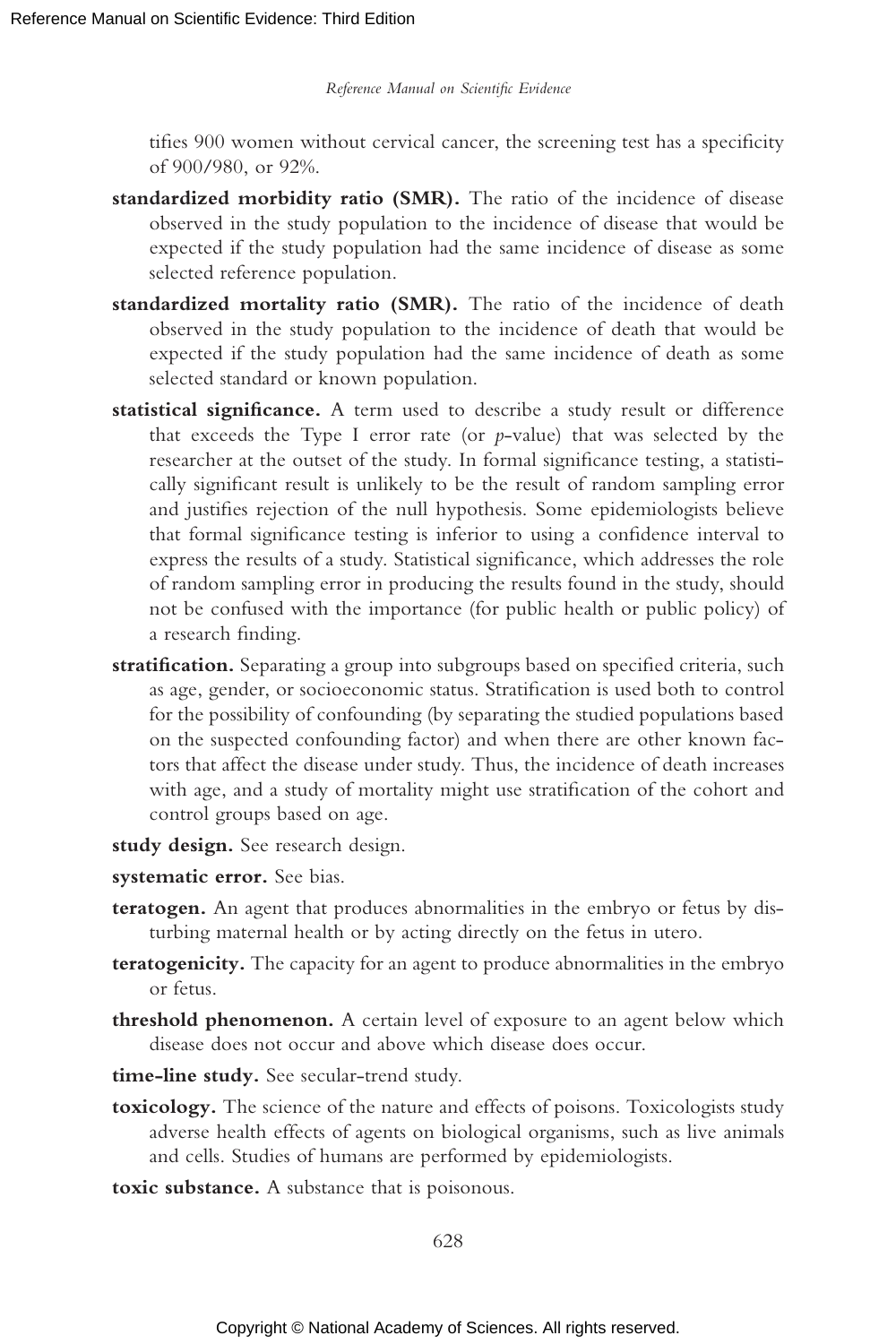- **true association.** Also, real association. The association that really exists between exposure to an agent and a disease and that might be found by a perfect (but nonetheless nonexistent) study.
- **Type I error.** Rejecting the null hypothesis when it is true. See alpha error.
- **Type II error.** Failing to reject the null hypothesis when it is false. See beta error.
- validity. The degree to which a measurement measures what it purports to measure; the accuracy of a measurement.
- **variable.** Any attribute, condition, or other characteristic of subjects in a study that can have different numerical characteristics. In a study of the causes of heart disease, blood pressure and dietary fat intake are variables that might be measured.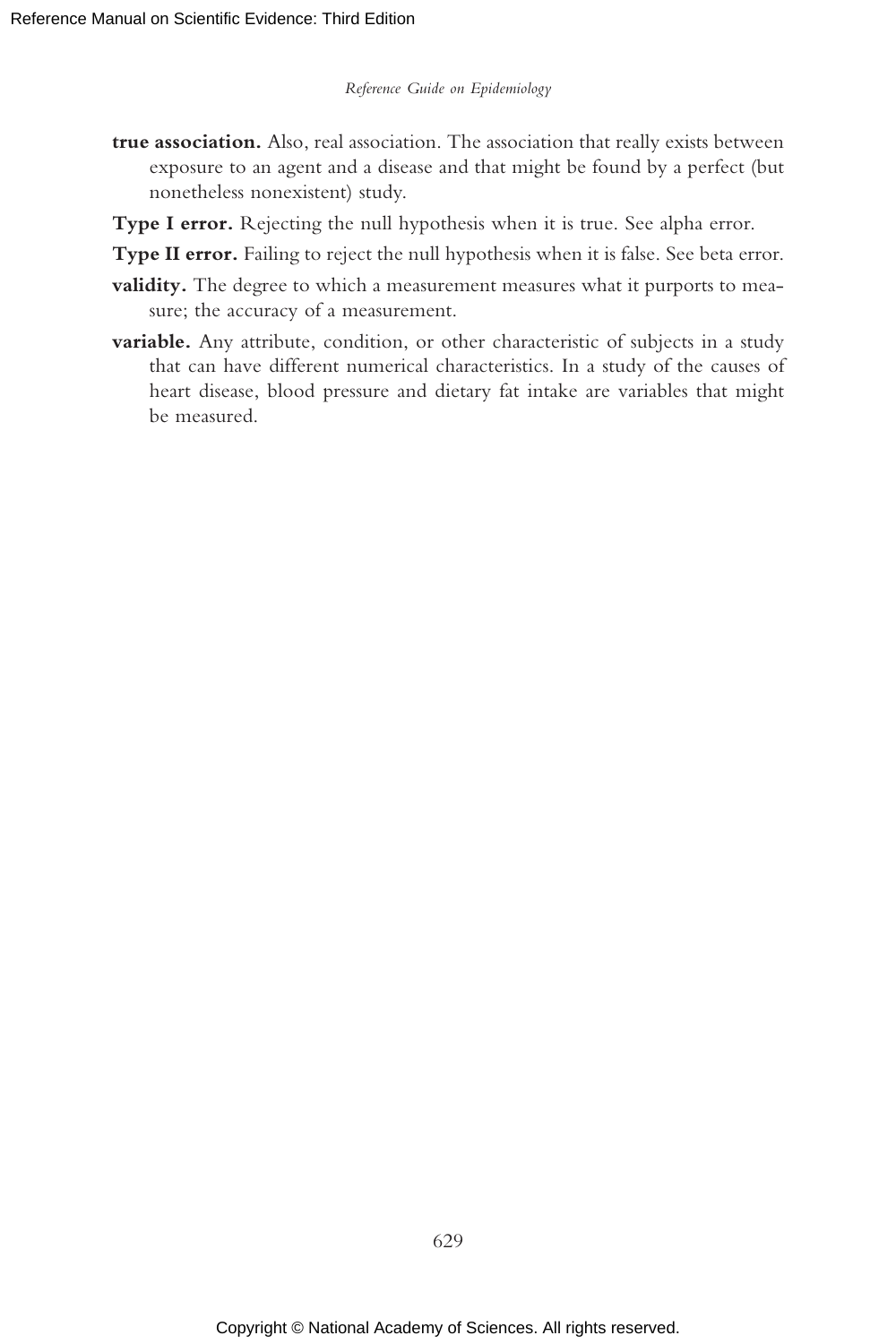# References on Epidemiology

Causal Inferences (Kenneth J. Rothman ed., 1988).

- William G. Cochran, Sampling Techniques (1977).
- A Dictionary of Epidemiology (John M. Last et al. eds., 5th ed. 2008).
- Anders Ahlbom & Steffan Norell, Introduction to Modern Epidemiology (2d ed. 1990).
- Robert C. Elston & William D. Johnson, Basic Biostatistices for Geneticists and Epidemiologists (2008)

Encyclopedia of Epidemiology (Sarah E. Boslaugh ed., 2008).

Joseph L. Fleiss et al., Statistical Methods for Rates and Proportions (3d ed. 2003). Leon Gordis, Epidemiology (4th ed. 2009).

Morton Hunt, How Science Takes Stock: The Story of Meta-Analysis (1997).

International Agency for Research on Cancer (IARC), Interpretation of Negative Epidemiologic Evidence for Carcinogenicity (N.J. Wald & R. Doll eds., 1985).

- Harold A. Kahn & Christopher T. Sempos, Statistical Methods in Epidemiology (1989).
- David E. Lilienfeld, *Overview of Epidemiology,* 3 Shepard's Expert & Sci. Evid. Q. 25 (1995).
- David E. Lilienfeld & Paul D. Stolley, Foundations of Epidemiology (3d ed. 1994).

Marcello Pagano & Kimberlee Gauvreau, Principles of Biostatistics (2d ed. 2000). Pharmacoepidemiology (Brian L. Strom ed., 4th ed. 2005).

- Richard K. Riegelman & Robert A. Hirsch, Studying a Study and Testing a Test: How to Read the Health Science Literature (5th ed. 2005).
- Bernard Rosner, Fundamentals of Biostatistics (6th ed. 2006).

Kenneth J. Rothman et al., Modern Epidemiology (3d ed. 2008).

David A. Savitz, Interpreting Epidemiologic Evidence: Strategies for Study Design and Analysis (2003).

James J. Schlesselman, Case-Control Studies: Design, Conduct, Analysis (1982). Lisa M. Sullivan, Essentials of Biostatistics (2008).

Mervyn Susser, Epidemiology, Health and Society: Selected Papers (1987).

## References on Law and Epidemiology

American Law Institute, Reporters' Study on Enterprise Responsibility for Personal Injury (1991).

- Bert Black & David H. Hollander, Jr., *Unraveling Causation: Back to the Basics*, 3 U. Balt. J. Envtl. L. 1 (1993).
- Bert Black & David Lilienfeld, *Epidemiologic Proof in Toxic Tort Litigation*, 52 Fordham L. Rev. 732 (1984).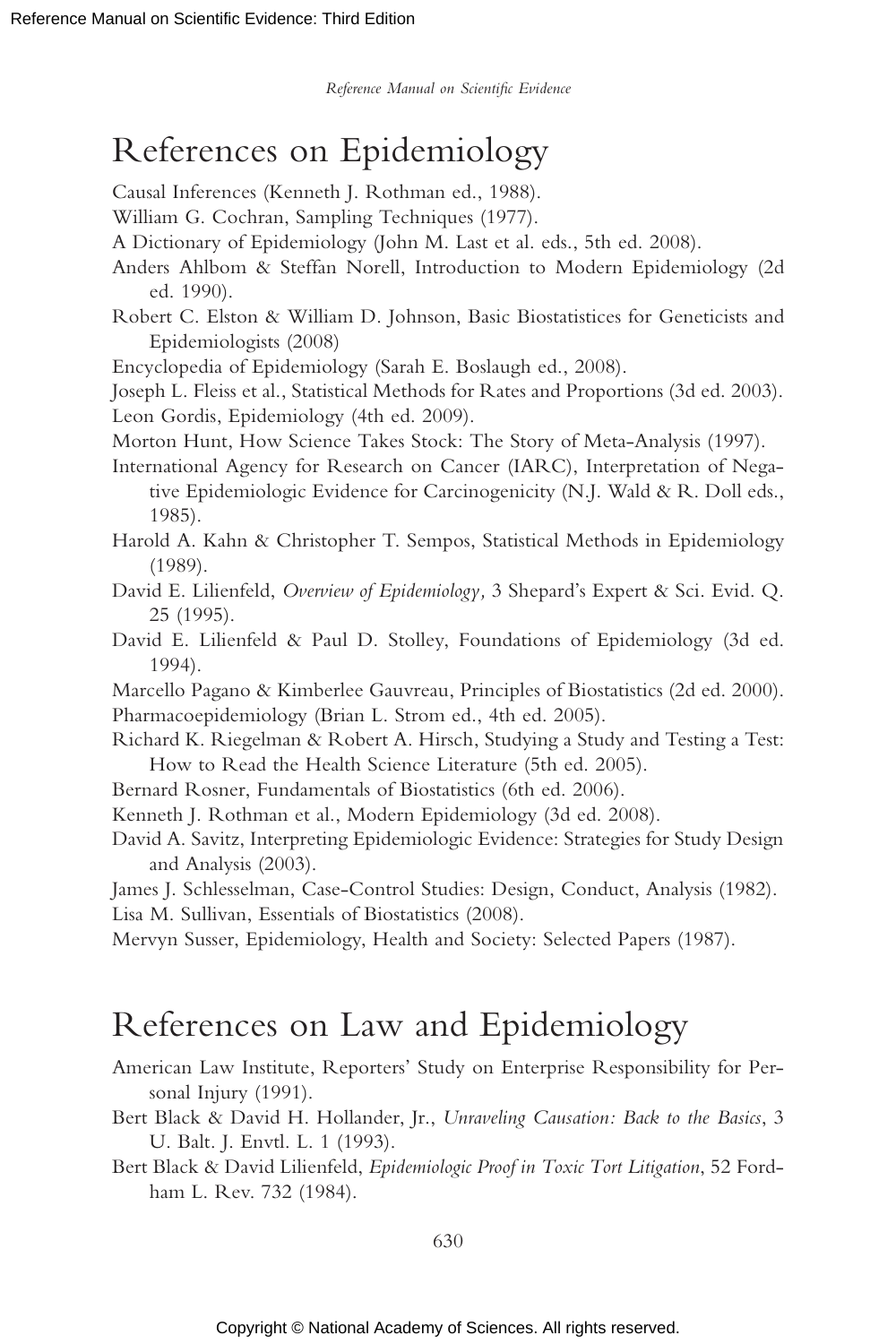- Gerald Boston, *A Mass-Exposure Model of Toxic Causation: The Content of Scientific Proof and the Regulatory Experience,* 18 Colum. J. Envtl. L. 181 (1993).
- Vincent M. Brannigan et al., *Risk, Statistical Inference, and the Law of Evidence: The Use of Epidemiological Data in Toxic Tort Cases,* 12 Risk Analysis 343 (1992).
- Troyen Brennan, *Causal Chains and Statistical Links: The Role of Scientific Uncertainty in Hazardous-Substance Litigation,* 73 Cornell L. Rev. 469 (1988).
- Troyen Brennan, *Helping Courts with Toxic Torts: Some Proposals Regarding Alternative Methods for Presenting and Assessing Scientific Evidence in Common Law Courts,* 51 U. Pitt. L. Rev. 1 (1989).
- Philip Cole, *Causality in Epidemiology, Health Policy, and Law,* 27 Envtl. L. Rep. 10,279 (June 1997).
- Comment, *Epidemiologic Proof of Probability: Implementing the Proportional Recovery Approach in Toxic Exposure Torts,* 89 Dick. L. Rev. 233 (1984).
- George W. Conk, *Against the Odds: Proving Causation of Disease with Epidemiological Evidence,* 3 Shepard's Expert & Sci. Evid. Q. 85 (1995).
- Carl F. Cranor, Toxic Torts: Science, Law, and the Possibility of Justice (2006).
- Carl F. Cranor et al., *Judicial Boundary Drawing and the Need for Context-Sensitive Science in Toxic Torts After* Daubert v. Merrell Dow Pharmaceuticals, Inc., 16 Va. Envtl. L.J. 1 (1996).
- Richard Delgado, *Beyond Sindell: Relaxation of Cause-in-Fact Rules for Indeterminate Plaintiffs,* 70 Cal. L. Rev. 881 (1982).
- Michael Dore, *A Commentary on the Use of Epidemiological Evidence in Demonstrating Cause-in-Fact,* 7 Harv. Envtl. L. Rev. 429 (1983).
- Jean Macchiaroli Eggen, *Toxic Torts, Causation, and Scientific Evidence After* Daubert, 55 U. Pitt. L. Rev. 889 (1994).
- Daniel A. Farber, *Toxic Causation*, 71 Minn. L. Rev. 1219 (1987).
- Heidi Li Feldman, Science and Uncertainty in Mass Exposure Litigation, 74 Tex. L. Rev. 1 (1995).
- Stephen E. Fienberg et al., *Understanding and Evaluating Statistical Evidence in Litigation,* 36 Jurimetrics J. 1 (1995).
- Joseph L. Gastwirth, Statistical Reasoning in Law and Public Policy (1988).
- Herman J. Gibb, *Epidemiology and Cancer Risk Assessment*, *in* Fundamentals of Risk Analysis and Risk Management 23 (Vlasta Molak ed., 1997).
- Steve Gold, Note, *Causation in Toxic Torts: Burdens of Proof, Standards of Persuasion and Statistical Evidence,* 96 Yale L.J. 376 (1986).
- Leon Gordis, *Epidemiologic Approaches for Studying Human Disease in Relation to Hazardous Waste Disposal Sites,* 25 Hous. L. Rev. 837 (1988).
- Michael D. Green, *Expert Witnesses and Sufficiency of Evidence in Toxic Substances Litigation: The Legacy of Agent Orange and Bendectin Litigation,* 86 Nw. U. L. Rev. 643 (1992).
- Michael D. Green, *The Future of Proportional Liability, in* Exploring Tort Law (Stuart Madden ed., 2005).